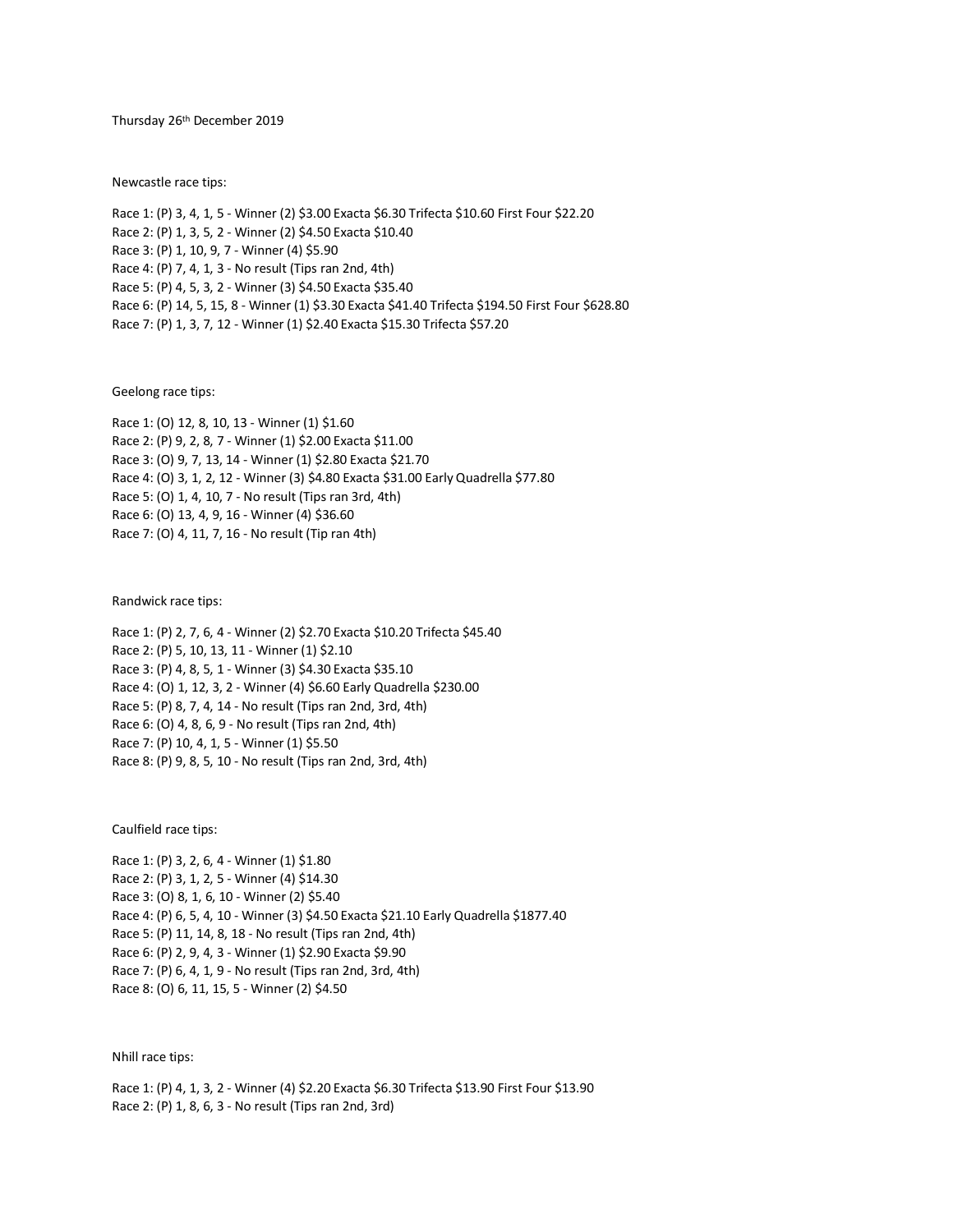Race 3: (P) 5, 3, 1, 6 - No result (Tips ran 2nd, 3rd, 4th) Race 4: (P) 2, 4, 1, 5 - Winner (4) \$1.60 Race 5: (P) 1, 5, 3, 2 - Winner (1) \$2.80 Exacta \$4.10 Trifecta \$14.10 Race 6: (P) 2, 5, 1, 6 - Winner (2) \$2.80 Exacta \$11.00 Trifecta \$13.10 Race 7: (P) 1, 2, 3, 4 - No result (Tips ran 2nd, 4th)

Morphettville race tips:

Race 1: (P) 9, 1, 5, 3 - Winner (1) \$2.20 Exacta \$26.00 Race 2: (P) 9, 3, 4, 6 - No result (Tips ran 2nd, 3rd, 4th) Race 3: (P) 2, 3, 7, 1 - Winner (4) \$9.20 Exacta \$21.70 Race 4: (P) 4, 3, 2, 7 - Winner (1) \$2.50 Exacta \$12.20 Trifecta \$24.40 Race 5: (P) 2, 3, 5, 1 - Winner (2) \$5.20 Race 6: (P) 7, 8, 9, 5 - No result (Tips ran 2nd, 3rd) Race 7: (O) 3, 4, 5, 11 - Winner (2) \$5.20 Race 8: (P) 11, 8, 14, 6 - No result (Tip ran 3rd)

Penshurst race tips:

Race 1: (P) 7, 10, 8, 6 - No result (Tips ran 2nd, 3rd, 4th) Race 2: (P) 1, 2, 5, 4 - Winner (2) \$5.30 Exacta \$10.10 Race 3: (P) 8, 4, 9, 3 - Winner (1) \$2.20 Race 4: (P) 4, 2, 5, 6 - Winner (1) \$2.10 Race 5: (P) 3, 6, 7, 9 - No result (Tip ran 4th) Race 6: (P) 6, 5, 4, 3 - No result (Tips ran 2nd, 4th) Race 7: (P) 2, 3, 4, 1 - Winner (1) \$1.50 Exacta \$2.70 Trifecta \$13.80 First Four \$16.80

Ballina race tips:

Race 1: (P) 1, 3, 5, 7 - Winner (2) \$2.00 Exacta \$7.60 Trifecta \$26.90 Race 2: (P) 4, 2, 5, 3 - No result (Tips ran 2nd, 3rd, 4th) Race 3: (O) 10, 8, 7, 9 - Winner (2) \$7.60 Race 4: (O) 4, 5, 9, 3 - Winner (2) \$3.50 Race 5: (O) 1, 5, 8, 2 - No result (Tips ran 3rd, 4th) Race 6: (O) 1, 2, 3, 8 - No result (Tips ran 2nd, 3rd)

Sunshine Coast race tips:

Race 1: (P) 6, 5, 9, 8 - Winner (2) \$2.60 Exacta \$9.30 Race 2: (P) 1, 2, 3, 4 - Winner (1) \$1.80 Exacta \$5.00 Trifecta \$31.90 First Four \$21.50 Race 3: (P) 4, 1, 5, 2 - Winner (1) \$2.50 Exacta \$3.70 Trifecta \$10.70 First Four \$24.20 Race 4: (P) 5, 4, 9, 8 - Winner (1) \$2.40 Exacta \$7.20 Early Quadrella \$30.30 Race 5: (P) 1, 8, 4, 3 - No result (Tips ran 2nd, 3rd) Race 6: (P) 2, 6, 4, 1 - Winner (4) \$1.80 Exacta \$14.30 Race 7: (P) 6, 5, 10, 9 - No result (Tips ran 2nd, 3rd, 4th) Race 8: (P) 1, 8, 9, 7 - Winner (3) \$5.00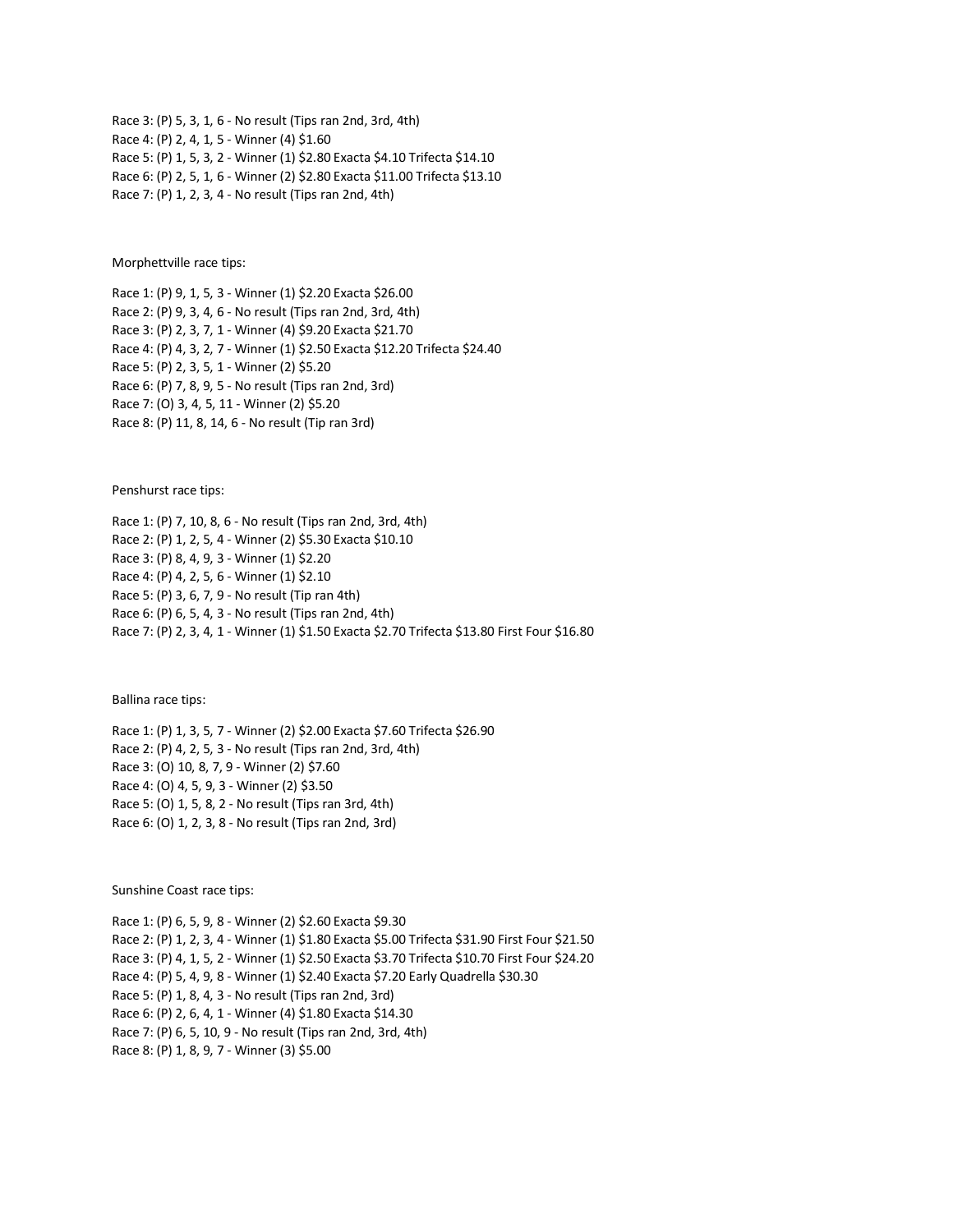Bowraville race tips:

Race 1: (P) 5, 3, 1, 4 - Winner (4) \$7.90 Race 2: (P) 6, 1, 3, 5 - Winner (1) \$1.40 Exacta \$4.10 Trifecta \$12.40 Race 3: (P) 1, 6, 7, 4 - Winner (4) \$5.20 Exacta \$38.60 Trifecta \$130.80 Race 4: (P) 7, 4, 3, 1 - No result (Tips ran 2nd, 4th) Race 5: (P) 5, 1, 2, 3 - Winner (4) \$2.20 Exacta \$5.10 Trifecta \$5.60 Race 6: (P) 4, 7, 3, 2 - Winner (4) \$5.20

Warwick race tips:

Race 1: (O) 6, 9, 3, 2 - Winner (4) \$9.30 Exacta \$98.80 Race 2: (P) 2, 1, 7, 4 - Winner (2) \$3.20 Race 3: (P) 10, 4, 15, 2 - Winner (1) \$1.50 Race 4: (P) 3, 4, 1, 2 - Winner (2) \$2.80 Exacta \$5.40 Trifecta \$41.70 Early Quadrella \$438.80 Race 5: (P) 7, 8, 1, 10 - Winner (1) \$2.60 Race 6: (O) 4, 1, 2, 5 - No result (Tips ran 2nd, 3rd) Race 7: (P) 10, 5, 8, 1 - Winner (3) \$4.70

Pinjarra race tips:

Race 1: (P) 7, 5, 3, 9 - Winner (1) \$2.00 Race 2: (P) 1, 3, 11, 7 - Winner (1) \$1.80 Exacta \$6.60 Trifecta \$26.70 Race 3: (P) 5, 9, 7, 11 - No result (Tips ran 2nd, 3rd, 4th) Race 4: (O) 8, 6, 7, 11 - Winner (2) \$5.20 Exacta \$89.50 Trifecta \$496.10 First Four \$994.20 Race 5: (P) 8, 9, 7, 10 - Winner (1) \$2.30 Race 6: (P) 3, 5, 2, 4 - Winner (2) \$8.20 Exacta \$20.80 Race 7: (O) 2, 8, 10, 4 - Winner (1) \$2.10 Race 8: (P) 7, 3, 9, 10 - Winner (3) \$1.70 Quadrella \$134.50

Albany race tips:

Race 1: (P) 6, 5, 1, 3 - Winner (4) \$10.80 Exacta \$28.50 Race 2: (P) 4, 3, 2, 6 - No result (Tips ran 2nd, 3rd, 4th) Race 3: (P) 3, 4, 8, 2 - Winner (1) \$1.40 Race 4: (O) 4, 2, 10, 13 - No result (Tip ran 3rd) Race 5: (P) 2, 1, 8, 3 - No result (Tips ran 2nd, 3rd, 4th) Race 6: (O) 5, 9, 10, 11 - Winner (2) \$2.50 Exacta \$19.10 Trifecta \$39.60 Race 7: (P) 1, 7, 10, 4 - No result (Tips ran 2nd, 3rd, 4th)

Esperance race tips:

Race 1: (P) 4, 2, 3, 5 - No result (Tips ran 3rd, 4th) Race 2: (P) 5, 3, 4, 2 - Abandoned Race 3: (P) 2, 3, 5, 6 - Abandoned Race 4: (P) 3, 5, 2, 7 - Abandoned Race 5: (P) 5, 3, 7, 6 - Abandoned Race 6: (P) 1, 2, 5, 4 - Abandoned Race 7: (P) 4, 1, 5, 6 - Abandoned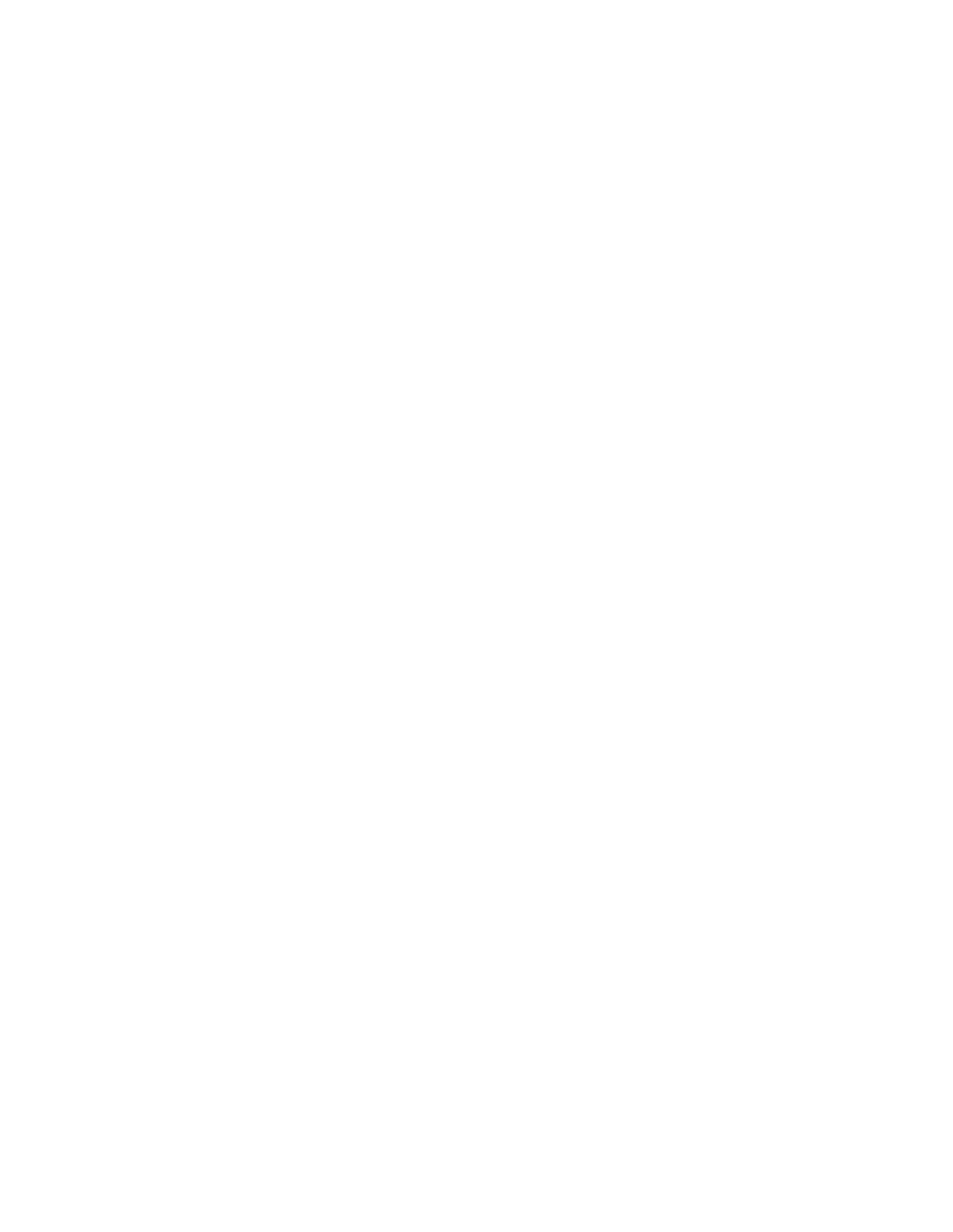Thursday 19<sup>th</sup> December 2019

Warrnambool race tips:

Race 1: (P) 6, 1, 4, 2 - No result (Tips ran 2nd, 3rd) Race 2: (P) 11, 7, 6, 8 - Winner (1) \$1.60 Exacta \$7.70 Trifecta \$16.90 Race 3: (P) 5, 10, 9, 7 - No result (Tips ran 2nd, 3rd, 4th) Race 4: (P) 7, 13, 1, 6 - Winner (3) \$3.20 Race 5: (P) 5, 4, 8, 2 - Winner (4) \$5.30 Race 6: (P) 2, 4, 5, 3 - Winner (4) \$12.80 Exacta \$48.60 Race 7: (P) 2, 4, 9, 1 - No result (Tips ran 2nd, 3rd, 4th) Race 8: (O) 15, 4, 6, 5 - Winner (1) \$4.40 Exacta \$43.30

Wyong race tips:

Race 1: (P) 4, 2, 1, 6 - Winner (1) \$1.80 Exacta \$3.60 Trifecta \$19.20 First Four \$18.20 Race 2: (P) 1, 2, 9, 6 - Winner (1) \$1.20 Exacta \$1.90 Trifecta \$4.20 Race 3: (P) 4, 7, 3, 5 - Winner (2) \$3.90 Exacta \$6.80 Race 4: (P) 4, 13, 9, 10 - Winner (1) \$2.70 Early Quadrella \$42.20 Race 5: (P) 2, 6, 3, 1 - Winner (4) \$2.00 Exacta \$10.10 Trifecta \$21.20 Race 6: (P) 9, 10, 8, 14 - Winner (2) \$3.60 Race 7: (P) 6, 5, 3, 1 - Winner (4) \$3.30 Exacta \$14.40 Trifecta \$30.60 Quadrella \$129.30

Cairns race tips:

Race 1: (P) 2, 4, 5, 6 - Winner (1) \$1.30 Race 2: (P) 4, 1, 5, 3 - Winner (2) \$4.90 Race 3: (O) 2, 6, 3, 8 - Winner (2) \$3.70 Exacta \$17.50 Race 4: (P) 6, 3, 4, 9 - No result (Tips ran 2nd, 3rd, 4th) Race 5: (P) 2, 3, 8, 7 - Winner (1) \$2.40 Race 6: (P) 7, 1, 2, 9 - Winner (2) \$2.00 Exacta \$9.50 Race 7: (O) 1, 10, 7, 9 - Winner (4) \$10.60

Pinjarra race tips:

Race 1: (P) 8, 5, 3, 12 - Winner (1) \$2.00 Exacta \$12.90 Race 2: (O) 13, 2, 11, 4 - No result (Tips ran 3rd, 4th) Race 3: (O) 2, 4, 14, 3 - Winner (2) \$3.80 Exacta \$20.50 Trifecta \$67.00 Race 4: (O) 3, 4, 11, 1 - No result (Tip ran 4th) Race 5: (P) 7, 6, 2, 5 - Winner (2) \$3.70 Exacta \$25.60 Trifecta \$106.80 Race 6: (O) 7, 1, 4, 6 - No result (Tip ran 2nd) Race 7: (P) 2, 8, 7, 4 - Winner (2) \$1.40 Race 8: (O) 3, 4, 14, 1 - No result (Tip ran 4th)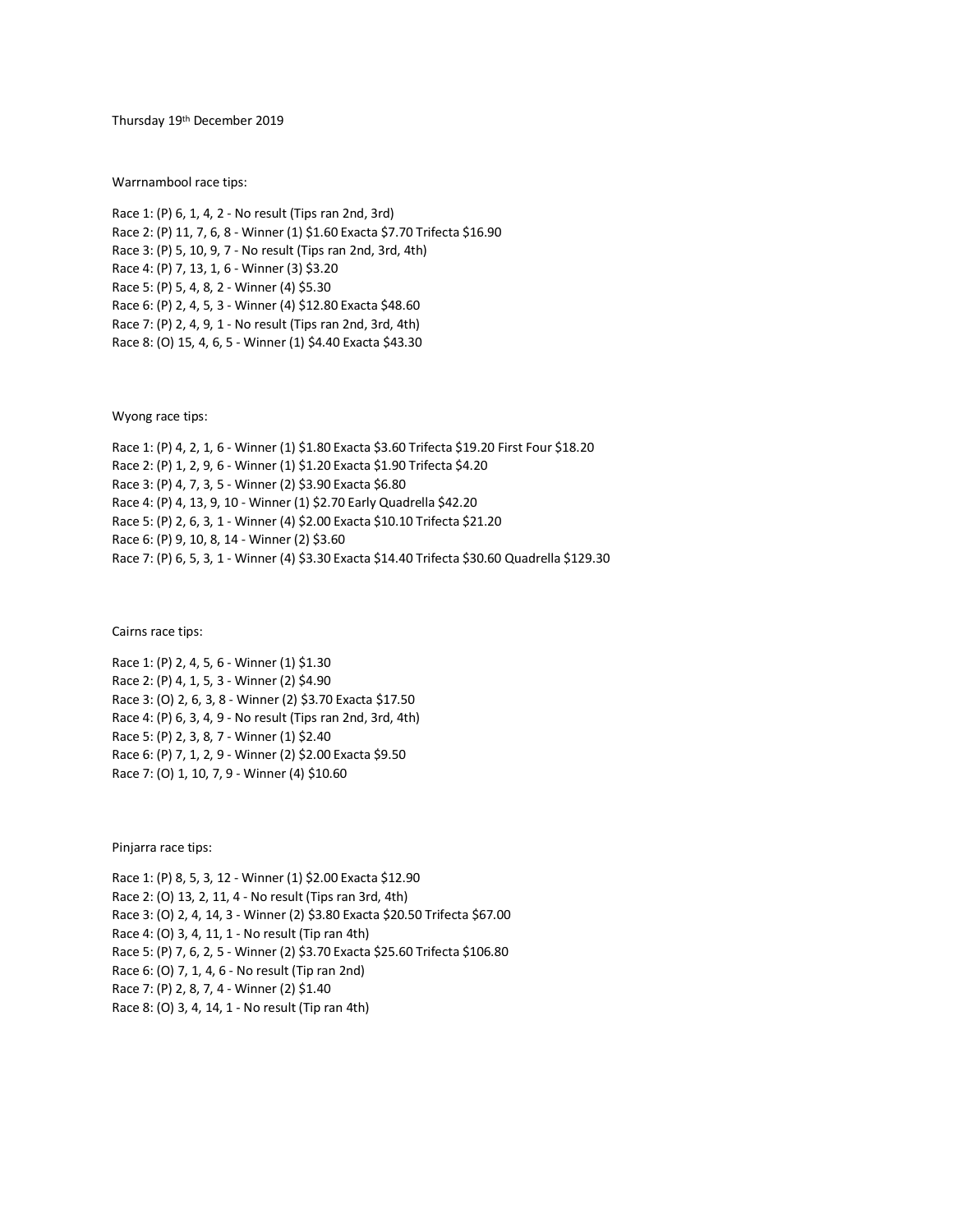Thursday 12th December 2019

Echuca race tips:

Race 1: (P) 2, 4, 12, 5 - No result (Tips ran 2nd, 3rd) Race 2: (P) 5, 9, 10, 8 - No result (Tips ran 2nd, 3rd) Race 3: (P) 3, 8, 2, 6 - Winner (1) \$2.40 Exacta \$4.70 Trifecta \$16.80 First Four \$44.10 Race 4: (P) 5, 2, 11, 1 - No result (Tips ran 2nd, 4th) Race 5: (O) 4, 5, 2, 6 - Winner (1) \$4.20 Exacta \$21.40 Race 6: (O) 3, 8, 6, 7 - Winner (2) \$5.30 Race 7: (P) 8, 6, 4, 3 - Winner (2) \$8.50 Exacta \$35.90 Trifecta \$70.20 Race 8: (O) 5, 9, 10, 4 - No result (Tip ran 3rd)

Queanbeyan race tips:

Race 1: (P) 6, 3, 1, 2 - Winner (2) \$1.40 Exacta \$2.80 Trifecta \$7.90 First Four \$28.20 Race 2: (P) 2, 3, 5, 1 - No result (Tips ran 2nd, 4th) Race 3: (P) 4, 8, 3, 6 - Winner (2) \$4.90 Exacta \$20.90 Race 4: (O) 1, 5, 7, 4 - Winner (2) \$4.20 Exacta \$25.00 Race 5: (P) 5, 4, 7, 2 - No result (Tip ran 4th) Race 6: (P) 10, 9, 5, 7 - Winner (1) \$2.70 Exacta \$13.90 Trifecta \$45.90 Race 7: (O) 7, 8, 4, 1 - Winner (1) \$5.00

Wyong race tips:

Race 1: (P) 6, 2, 4, 7 - Winner (1) \$1.60 Exacta \$2.70 Trifecta \$17.40 Race 2: (P) 9, 4, 6, 5 - Winner (4) \$3.70 Race 3: (P) 3, 10, 1, 5 - Winner (2) \$3.20 Exacta \$8.40 Trifecta \$15.90 First Four \$50.90 Race 4: (P) 5, 7, 6, 4 - Winner (1) \$2.00 Exacta \$9.60 Trifecta \$21.10 First Four \$38.10 Early Quadrella \$55.80 Race 5: (P) 2, 1, 8, 3 - Winner (2) \$3.70 Race 6: (P) 6, 4, 3, 5 - Winner (2) \$2.70 Exacta \$6.30 Trifecta \$19.00 Race 7: (P) 4, 5, 3, 9 - No result (Tip ran 4th)

Mackay race tips:

Race 1: (P) 5, 3, 6, 4 - Winner (1) \$3.90 Exacta \$15.10 Race 2: (P) 1, 5, 2, 10 - No result (Tip ran 3rd) Race 3: (P) 8, 1, 2, 7 - No result (Tips ran 2nd, 3rd) Race 4: (P) 1, 5, 4, 6 - Winner (2) \$4.10 Exacta \$24.20 Race 5: (P) 5, 6, 4, 9 - No result (Tips ran 2nd, 3rd, 4th) Race 6: (P) 2, 5, 9, 7 - No result (Tip ran 3rd) Race 7: (P) 2, 6, 5, 11 - Winner (3) \$3.80 Exacta \$34.60

Ballina race tips:

Race 1: (P) 6, 5, 2, 4 - Winner (1) \$1.50 Exacta \$4.90 Trifecta \$18.70 First Four \$48.60 Race 2: (O) 10, 7, 6, 2 - Winner (2) \$4.70 Race 3: (P) 4, 11, 5, 2 - Winner (1) \$3.10 Exacta \$10.40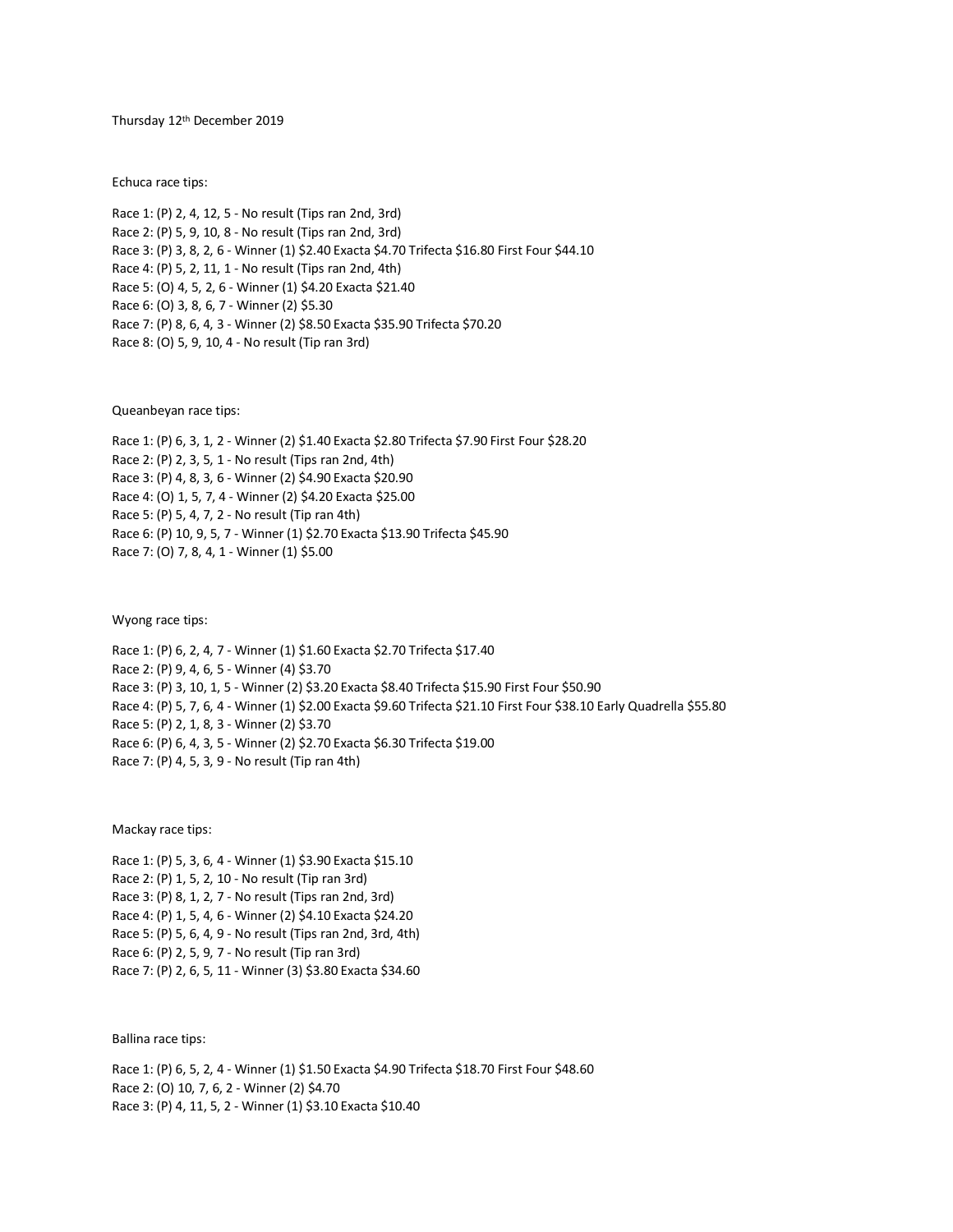Race 4: (O) 1, 8, 10, 14 - No result (Tips ran 3rd, 4th) Race 5: (O) 6, 10, 2, 8 - Winner (2) \$6.50 Race 6: (O) 5, 7, 12, 8 - No result (Tip ran 3rd) Race 7: (O) 13, 9, 5, 10 - Winner (3) \$12.10 Exacta \$102.90 Trifecta \$774.60 First Four \$4820.20

Pinjarra race tips:

Race 1: (P) 2, 1, 4, 5 - Winner (1) \$1.70 Exacta \$3.50 Trifecta \$19.70 Race 2: (P) 5, 2, 4, 3 - Winner (1) \$2.40 Exacta \$11.50 Trifecta \$19.10 Race 3: (P) 1, 5, 7, 2 - Winner (4) \$3.00 Exacta \$11.80 Trifecta \$50.30 First Four \$97.90 Race 4: (O) 4, 3, 7, 6 - Winner (4) \$8.70 Exacta \$48.40 Early Quadrella \$186.70 Race 5: (O) 1, 5, 8, 9 - Winner (1) \$2.70 Race 6: (P) 7, 10, 6, 5 - Winner (4) \$5.30 Exacta \$31.80 Race 7: (O) 9, 3, 10, 2 - No result (Tip ran 4th)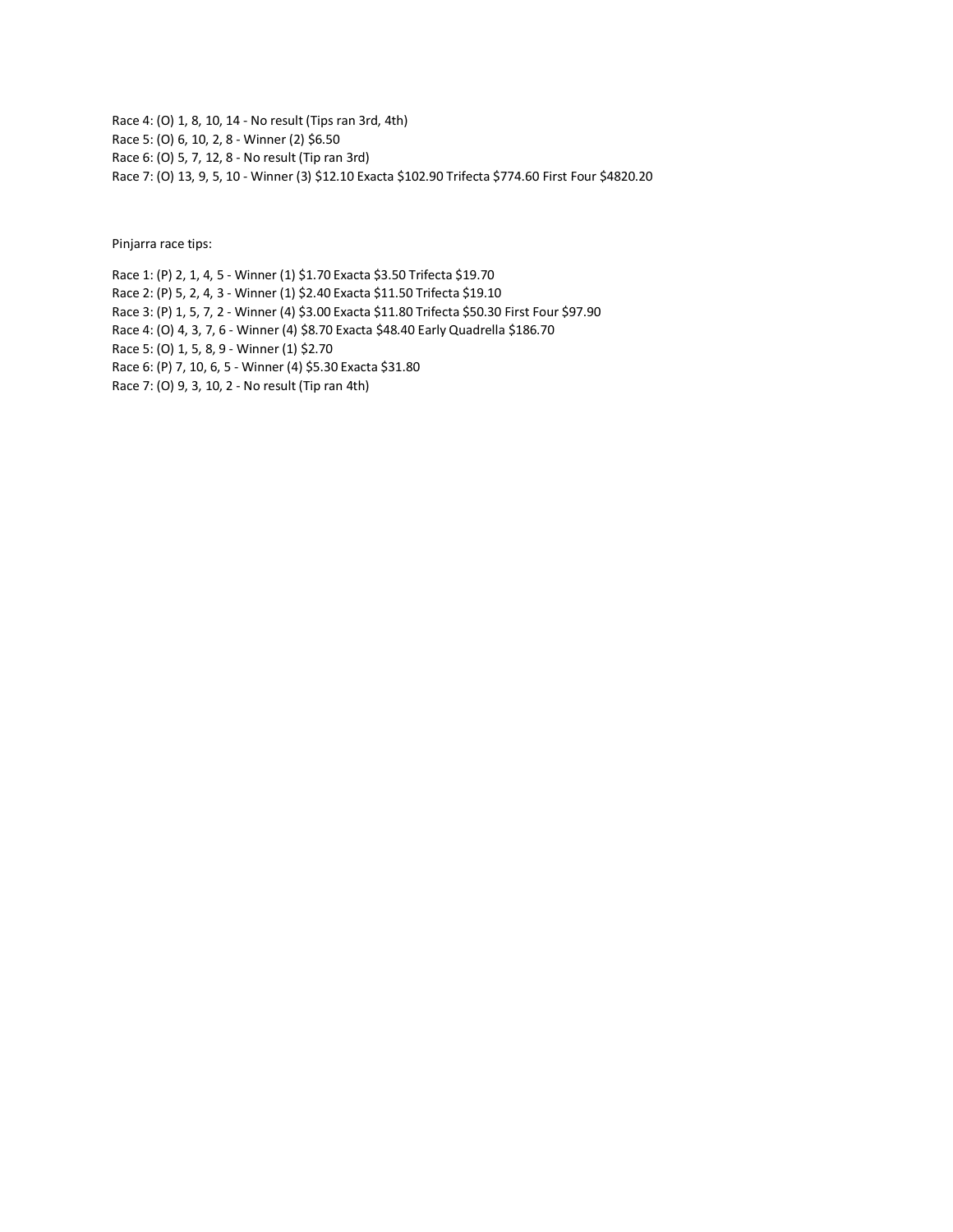Thursday 5 th December 2019

Coffs Harbour race tips:

Race 1: (P) 7, 4, 1, 11 - Winner (2) \$3.90 Race 2: (P) 6, 5, 1, 8 - Winner (3) \$4.20 Race 3: (P) 6, 7, 4, 11 - Winner (2) \$4.20 Exacta \$6.50 Race 4: (P) 2, 6, 7, 4 - Winner (3) \$3.60 Exacta \$8.00 Trifecta \$64.70 First Four \$125.90 Early Quadrella \$268.30 Race 5: (O) 8, 2, 9, 3 - Winner (1) \$2.60 Exacta \$38.20 Race 6: (O) 4, 5, 3, 9 - No result (Tips ran 3rd, 4th) Race 7: (O) 6, 4, 2, 13 - Winner (1) \$4.90 Exacta \$62.40 Race 8: (O) 14, 5, 4, 6 - Winner (2) \$2.10 Exacta \$3.80

Kyneton race tips:

Race 1: (P) 9, 10, 4, 2 - Winner (2) \$3.60 Exacta \$10.50 Race 2: (P) 2, 3, 4, 7 - Winner (1) \$4.40 Race 3: (P) 10, 9, 6, 4 - Winner (3) \$4.30 Exacta \$36.40 Trifecta \$174.30 Race 4: (P) 9, 12, 11, 8 - Winner (2) \$2.50 Exacta \$46.70 Early Quadrella \$295.70 Race 5: (P) 3, 2, 1, 5 - Winner (3) \$17.70 Race 6: (O) 6, 5, 7, 1 - Winner (1) \$4.60 Exacta \$34.60 Race 7: (O) 2, 11, 9, 13 - Winner (2) \$4.10 Exacta \$17.10 Race 8: (O) 2, 11, 4, 5 - Winner (1) \$3.80 Quadrella \$1805.50

Townsville race tips:

Race 1: (P) 1, 2, 4, 3 - Winner (1) \$1.90 Exacta \$8.60 Trifecta \$14.50 First Four \$16.40 Race 2: (P) 6, 2, 1, 3 - Winner (1) \$2.20 Exacta \$6.70 Trifecta \$51.00 First Four \$71.30 Race 3: (P) 3, 2, 4, 6 - Winner (4) \$4.60 Exacta \$13.80 Race 4: (O) 1, 5, 4, 8 - Winner (2) \$6.60 Exacta \$12.00 Early Quadrella \$213.50 Race 5: (P) 2, 4, 7, 5 - Winner (2) \$11.90 Race 6: (P) 2, 6, 3, 4 - Winner (2) \$6.40 Race 7: (O) 1, 3, 2, 12 - Winner (3) \$6.00 Exacta \$24.40 Trifecta \$434.10 Quadrella \$5869.60

Ascot race tips:

Race 1: (P) 6, 2, 1, 5 - No result (Tips ran 2nd, 3rd, 4th) Race 2: (P) 4, 8, 3, 7 - Winner (2) \$2.50 Race 3: (O) 9, 2, 1, 3 - No result (Tips ran 2nd, 4th) Race 4: (O) 1, 10, 8, 4 - Winner (1) \$4.20 Race 5: (P) 7, 6, 3, 5 - Winner (1) \$7.50 Exacta \$66.20 Race 6: (P) 5, 1, 3, 6 - No result (Tips ran 2nd, 3rd) Race 7: (O) 5, 6, 8, 7 - Winner (4) \$5.90 Exacta \$19.50 Trifecta \$120.50 First Four \$175.90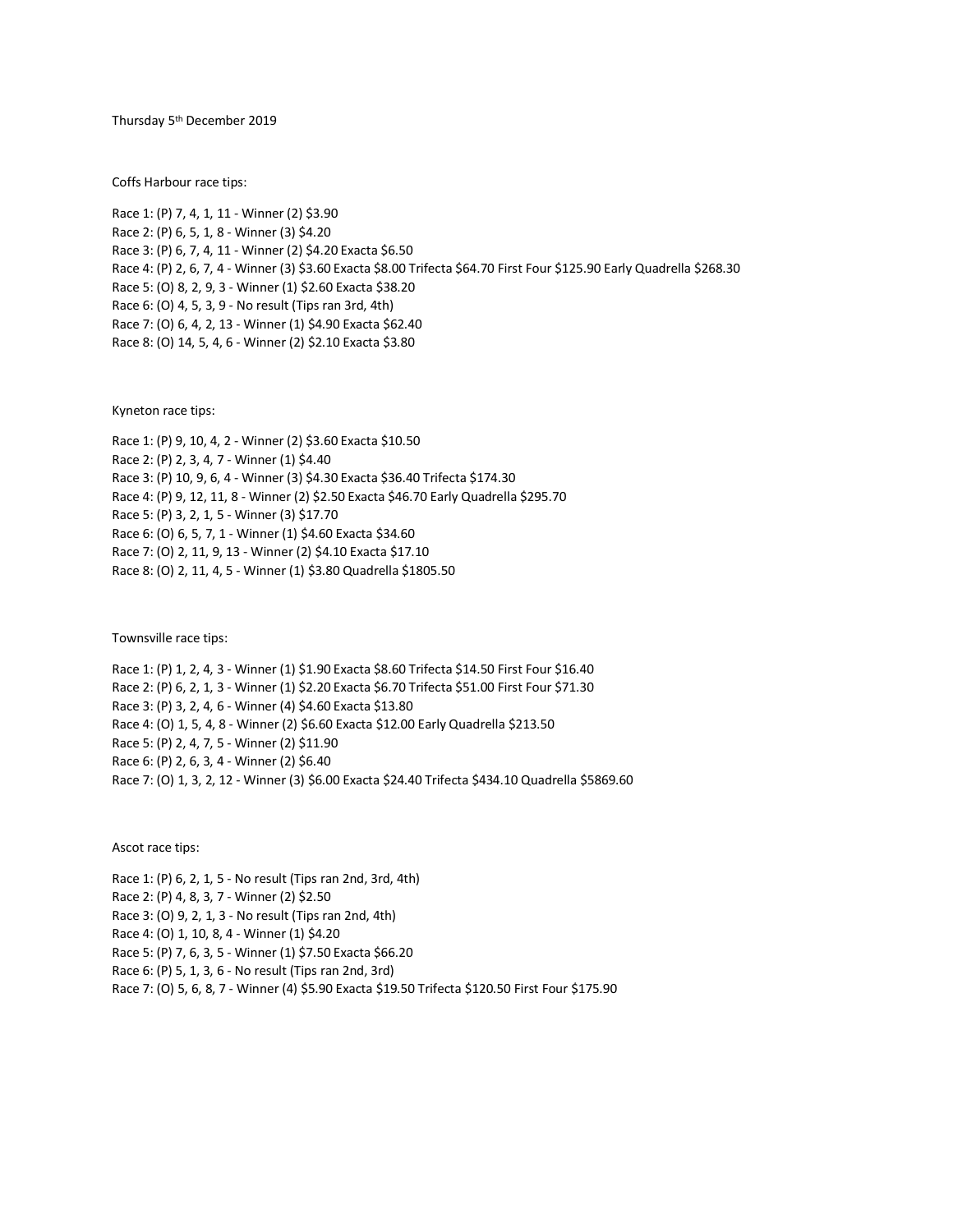Thursday 28 th November 2019

Narromine race tips:

Race 1: (O) 8, 1, 5, 9 - Winner (4) \$24.00 Race 2: (O) 2, 9, 10, 11 - Winner (2) \$13.50 Race 3: (O) 12, 14, 2, 5 - No result (Tips ran 2nd, 4th) Race 4: (O) 3, 4, 6, 11 - Winner (4) \$20.00 Race 5: (P) 1, 8, 2, 7 - Winner (3) \$9.40 Race 6: (P) 2, 5, 6, 4 - Winner (2) \$6.10 Exacta \$22.90 Race 7: (O) 6, 8, 3, 1 - Winner (3) \$3.70 Race 8: (O) 6, 5, 1, 9 - Winner (4) \$5.70 Quadrella \$1446.70

Wyong race tips:

Race 1: (P) 4, 5, 9, 3 - Winner (1) \$2.40 Exacta \$6.90 Trifecta \$11.80 First Four \$16.40 Race 2: (P) 2, 8, 10, 7 - No result (Tips ran 2nd, 3rd, 4th) Race 3: (O) 7, 5, 2, 4 - Winner (4) \$1.90 Exacta \$4.90 Race 4: (O) 7, 12, 11, 1 - Winner (3) \$10.90 Exacta \$26.50 Race 5: (P) 5, 3, 2, 4 - Winner (4) \$15.00 Exacta \$74.70 Race 6: (P) 3, 5, 10, 9 - Winner (1) \$1.60 Exacta \$3.40 Trifecta \$44.70 Race 7: (O) 7, 2, 3, 4 - Winner (1) \$1.90 Race 8: (O) 4, 3, 2, 9 - Winner (3) \$10.90 Exacta \$20.00 Quadrella \$1812.40

Bendigo race tips:

Race 1: (P) 4, 8, 11, 2 - No result (Tips ran 3rd, 4th) Race 2: (P) 2, 7, 3, 8 - Winner (1) \$2.10 Exacta \$7.10 Trifecta \$11.70 First Four \$26.30 Race 3: (O) 13, 14, 12, 11 - Winner (1) \$2.20 Exacta \$15.80 Trifecta \$45.90 Race 4: (P) 5, 1, 8, 7 - Winner (4) \$11.60 Exacta \$65.10 Trifecta \$182.90 First Four \$374.70 Race 5: (P) 1, 3, 7, 6 - Winner (1) \$1.50 Exacta \$2.50 Trifecta \$8.40 Race 6: (P) 4, 3, 2, 5 - Winner (2) \$4.60 Exacta \$28.50 Trifecta \$109.10 Race 7: (P) 6, 7, 8, 11 - Winner (4) \$10.50 Race 8: (O) 8, 5, 3, 2 - No result (Tips ran 2nd, 4th)

Mackay race tips:

Race 1: (P) 1, 2, 3, 5 - Winner (2) \$5.30 Exacta \$3.90 Trifecta \$13.10 First Four \$14.70 Race 2: (P) 8, 1, 7, 4 - Winner (3) \$3.90 Race 3: (O) 6, 5, 8, 12 - Winner (3) \$2.70 Race 4: (O) 5, 1, 3, 14 - Winner (1) \$5.30 Exacta \$13.70 Early Quadrella \$1091.80 Race 5: (O) 2, 6, 3, 1 - Winner (2) \$4.40 Race 6: (P) 3, 2, 5, 1 - Winner (1) \$2.00 Exacta \$8.50 Trifecta \$26.70 Race 7: (P) 1, 9, 5, 6 - No result (Tips ran 2nd, 3rd)

Bunbury race tips: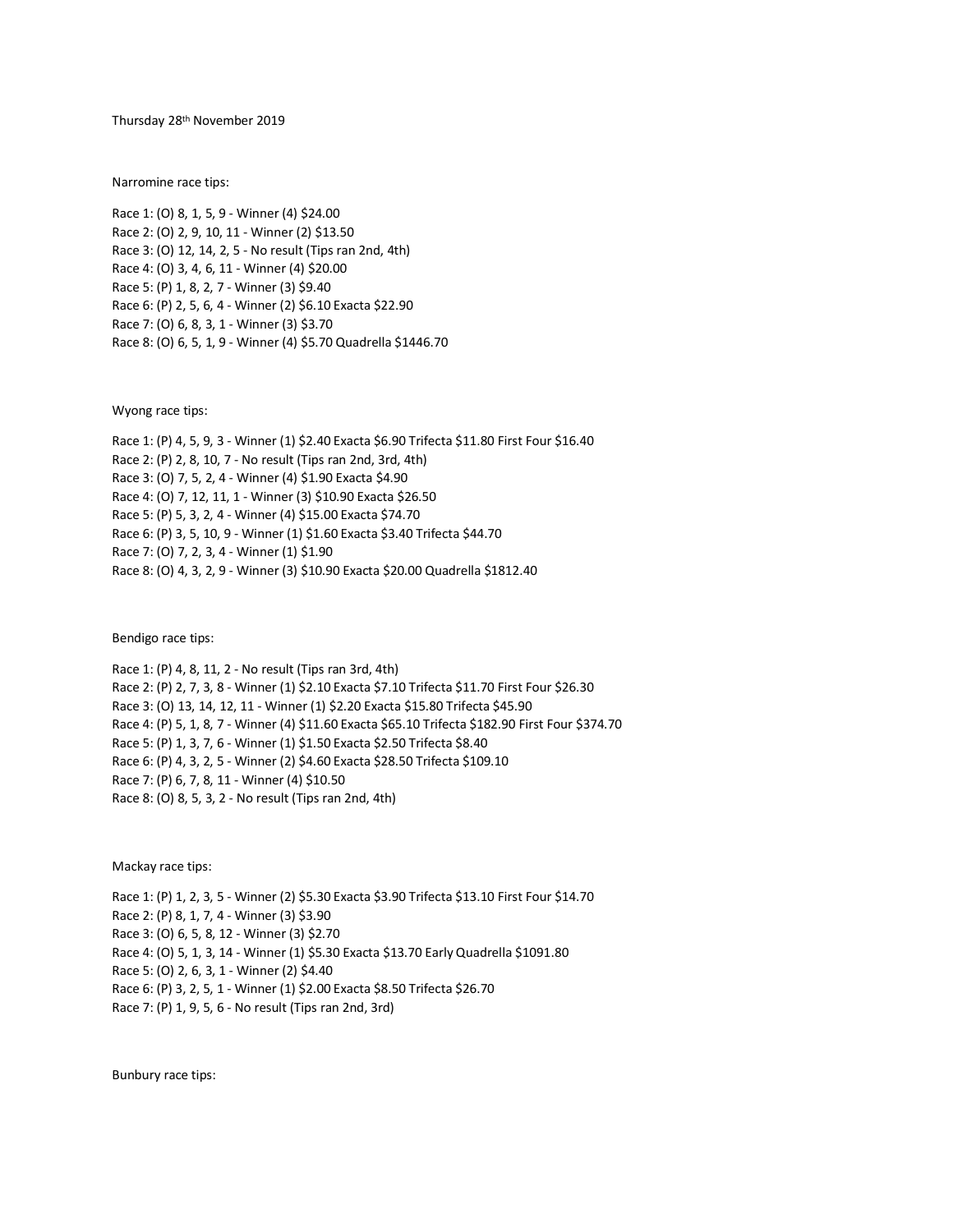Race 1: (P) 2, 4, 5, 3 - Winner (1) \$2.40 Exacta \$4.60 Race 2: (P) 2, 5, 9, 7 - Winner (2) \$2.80 Exacta \$4.70 Race 3: (P) 9, 2, 4, 11 - No result (Tip ran 3rd) Race 4: (P) 6, 1, 7, 8 - Winner (3) \$5.80 Race 5: (P) 6, 1, 4, 5 - Winner (1) \$3.40 Race 6: (P) 7, 4, 5, 8 - Winner (3) \$4.30 Exacta \$18.20 Trifecta \$74.90 Race 7: (O) 9, 3, 7, 11 - Winner (1) \$2.40 Quadrella \$465.20

Pakenham race tips:

Race 1: (O) 3, 2, 1, 12 - No result (Tips ran 2nd, 3rd, 4th)

Race 2: (P) 7, 11, 1, 5 - Winner (4) \$9.60 Exacta \$43.50

Race 3: (O) 10, 6, 3, 9 - Winner (2) \$3.50

Race 4: (P) 1, 7, 3, 9 - Winner (2) \$4.20 Exacta \$11.70 Trifecta \$23.70

Race 5: (P) 2, 6, 3, 9 - Winner (3) \$5.60 Exacta \$27.30 Trifecta \$72.10

Race 6: (O) 6, 7, 3, 2 - Winner (1) \$9.10 Exacta \$42.70 Trifecta \$163.60

Race 7: (O) 6, 11, 10, 7 - Winner (3) \$7.50

Race 8: (O) 1, 11, 6, 7 - Winner (1) \$1.70 Exacta \$9.30 Trifecta \$62.70 Quadrella \$1143.10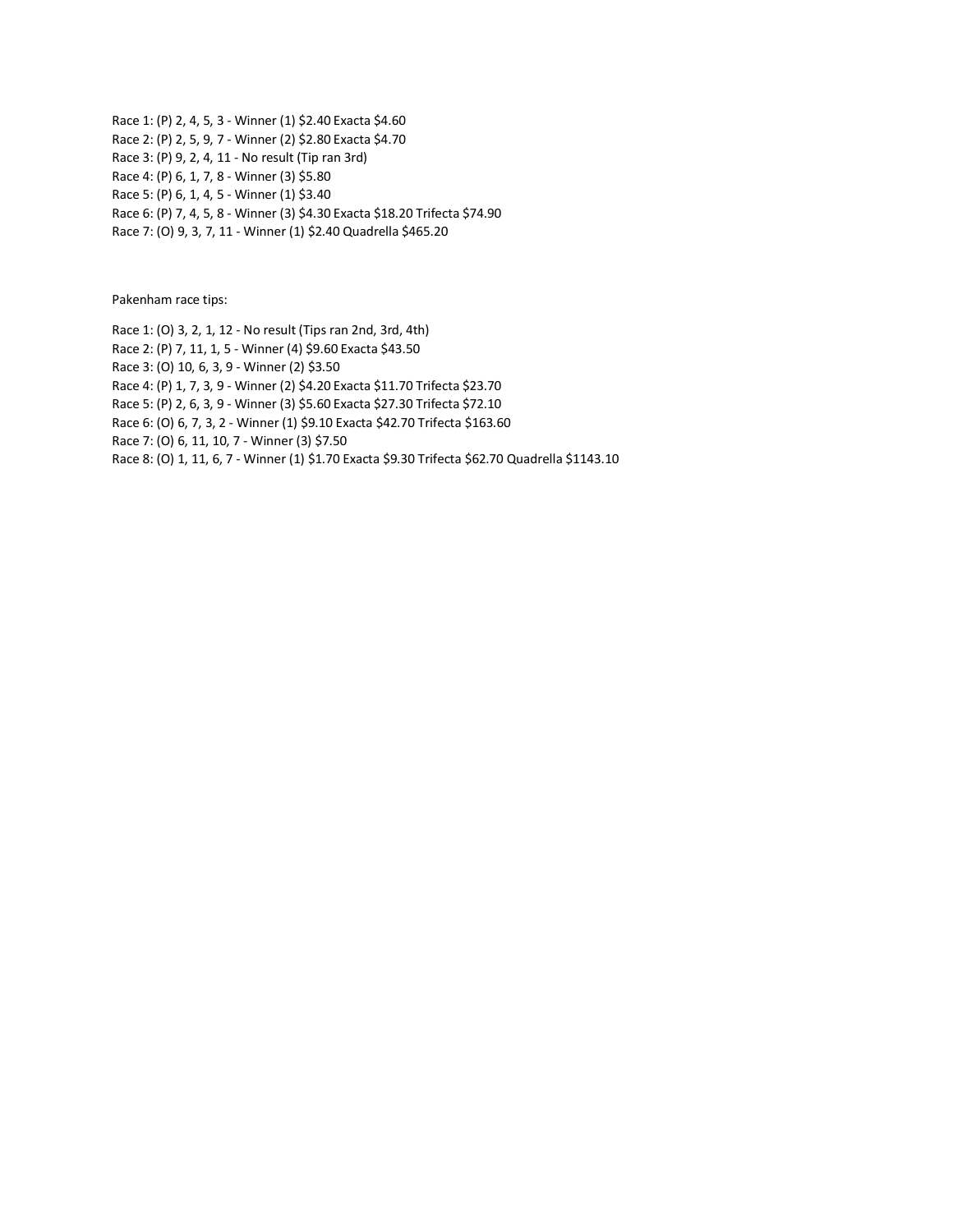Thursday 21st November 2019

Moe race tips:

Race 1: (P) 6, 1, 8, 3 - Winner (2) \$5.40 Exacta \$36.70 Trifecta \$181.30 Race 2: (P) 9, 7, 4, 11 - Winner (3) \$9.30 Race 3: (P) 14, 9, 4, 7 - Winner (1) \$1.90 Exacta \$4.10 Race 4: (P) 5, 9, 8, 7 - Winner (1) \$1.80 Exacta \$11.20 Early Quadrella \$334.60 Race 5: (P) 7, 1, 2, 10 - Winner (2) \$4.50 Exacta \$23.60 Race 6: (P) 4, 5, 8, 1 - No result (Tips ran 3rd, 4th) Race 7: (P) 9, 2, 3, 1 - Winner (2) \$4.70 Exacta \$18.30 Race 8: (P) 4, 9, 11, 3 - Winner (1) \$5.30 Exacta \$79.60

Hawkesbury race tips:

Race 1: (P) 1, 3, 6, 5 - Abandoned Race 2: (P) 4, 6, 8, 9 - Abandoned Race 3: (P) 8, 6, 1, 5 - Abandoned Race 4: (P) 1, 2, 5, 3 - Abandoned Race 5: (P) 4, 7, 1, 6 - Abandoned Race 6: (P) 3, 8, 1, 5 - Abandoned Race 7: (P) 2, 9, 5, 1 - Abandoned Race 8: (P) 9, 1, 15, 4 - Abandoned

Scone race tips:

Race 1: (P) 6, 7, 5, 1 - No result (Tip ran 4th) Race 2: (O) 13, 9, 6, 5 - Winner (1) \$2.80 Exacta \$19.90 Race 3: (P) 11, 6, 12, 8 - Winner (1) \$1.50 Exacta \$2.60 Trifecta \$14.30 First Four \$29.20 Race 4: (P) 4, 2, 5, 3 - Winner (1) \$2.60 Exacta \$9.40 Race 5: (P) 7, 6, 8, 1 - No result (Tips ran 3rd, 4th) Race 6: (P) 7, 4, 6, 11 - Winner (1) \$2.00 Exacta \$3.30 Race 7: (O) 4, 10, 7, 1 - No result (Tip ran 2nd) Race 8: (O) 3, 9, 12, 7 - Winner (3) \$3.80 Exacta \$16.70

Balaklava race tips:

Race 1: (P) 2, 1, 7, 3 - No result (Tips ran 2nd, 4th) Race 2: (P) 7, 5, 6, 2 - Winner (1) \$1.40 Exacta \$2.70 Trifecta \$16.50 First Four \$36.70 Race 3: (P) 4, 1, 2, 6 - Winner (1) \$1.50 Exacta \$3.10 Trifecta \$6.30 Race 4: (P) 1, 6, 3, 5 - Winner (1) \$2.00 Exacta \$8.10 Race 5: (P) 5, 4, 6, 7 - Winner (1) \$1.50 Exacta \$7.80 Trifecta \$29.30 First Four \$54.50 Race 6: (P) 8, 2, 5, 4 - Winner (3) \$5.70 Exacta \$12.20 Trifecta \$23.70 Race 7: (P) 7, 3, 5, 8 - Winner (2) \$5.50 Exacta \$32.60 Trifecta \$127.30 Race 8: (O) 5, 7, 4, 6 - Winner (1) \$2.20 Quadrella \$194.90

Gatton race tips: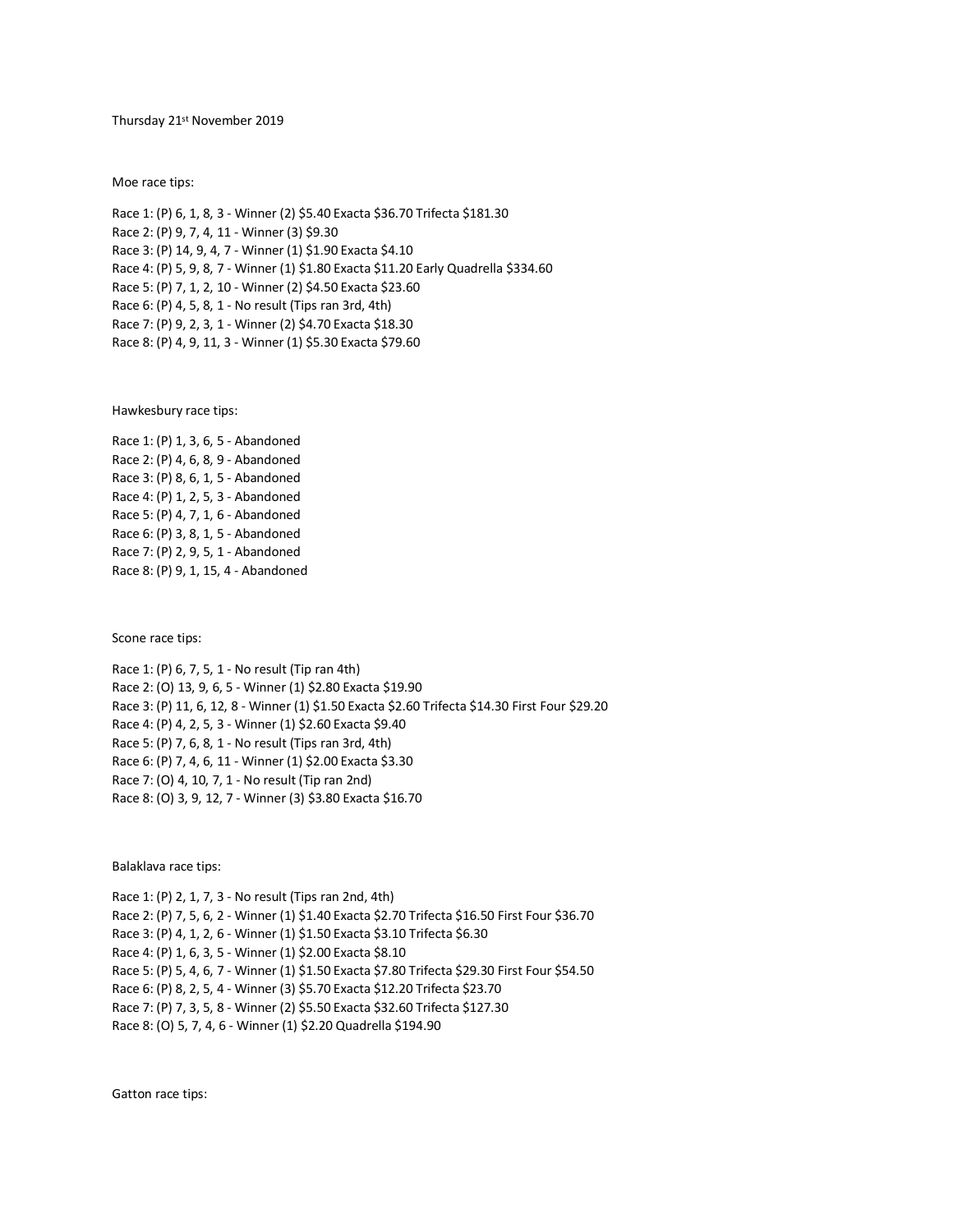Race 1: (P) 8, 2, 9, 5 - Winner (4) \$12.80 Exacta \$57.70 Race 2: (O) 12, 1, 4, 7 - No result Race 3: (P) 8, 7, 6, 1 - Winner (1) \$1.40 Race 4: (O) 6, 2, 1, 4 - No result (Tips ran 2nd, 3rd) Race 5: (O) 4, 11, 8, 2 - No result (Tips ran 2nd, 4th) Race 6: (P) 8, 2, 7, 3 - Winner (2) \$3.40 Race 7: (O) 2, 6, 1, 13 - Winner (3) \$3.10 Exacta \$12.30

Geraldton race tips:

Race 1: (P) 4, 1, 3, 2 - Winner (3) \$4.20 Exacta \$22.80 Race 2: (P) 2, 3, 4, 6 - Winner (2) \$3.00 Exacta \$4.30 Trifecta \$10.40 Race 3: (P) 4, 1, 3, 2 - Winner (1) \$1.90 Exacta \$8.00 Race 4: (P) 5, 1, 2, 4 - Winner (1) \$3.20 Exacta \$9.20 Early Quadrella \$191.20 Race 5: (P) 5, 2, 4, 1 - Winner (1) \$1.50 Exacta \$4.20 Trifecta \$11.70 Race 6: (O) 3, 7, 2, 1 - No result (Tips ran 2nd, 3rd) Race 7: (P) 4, 1, 6, 10 - Winner (2) \$3.10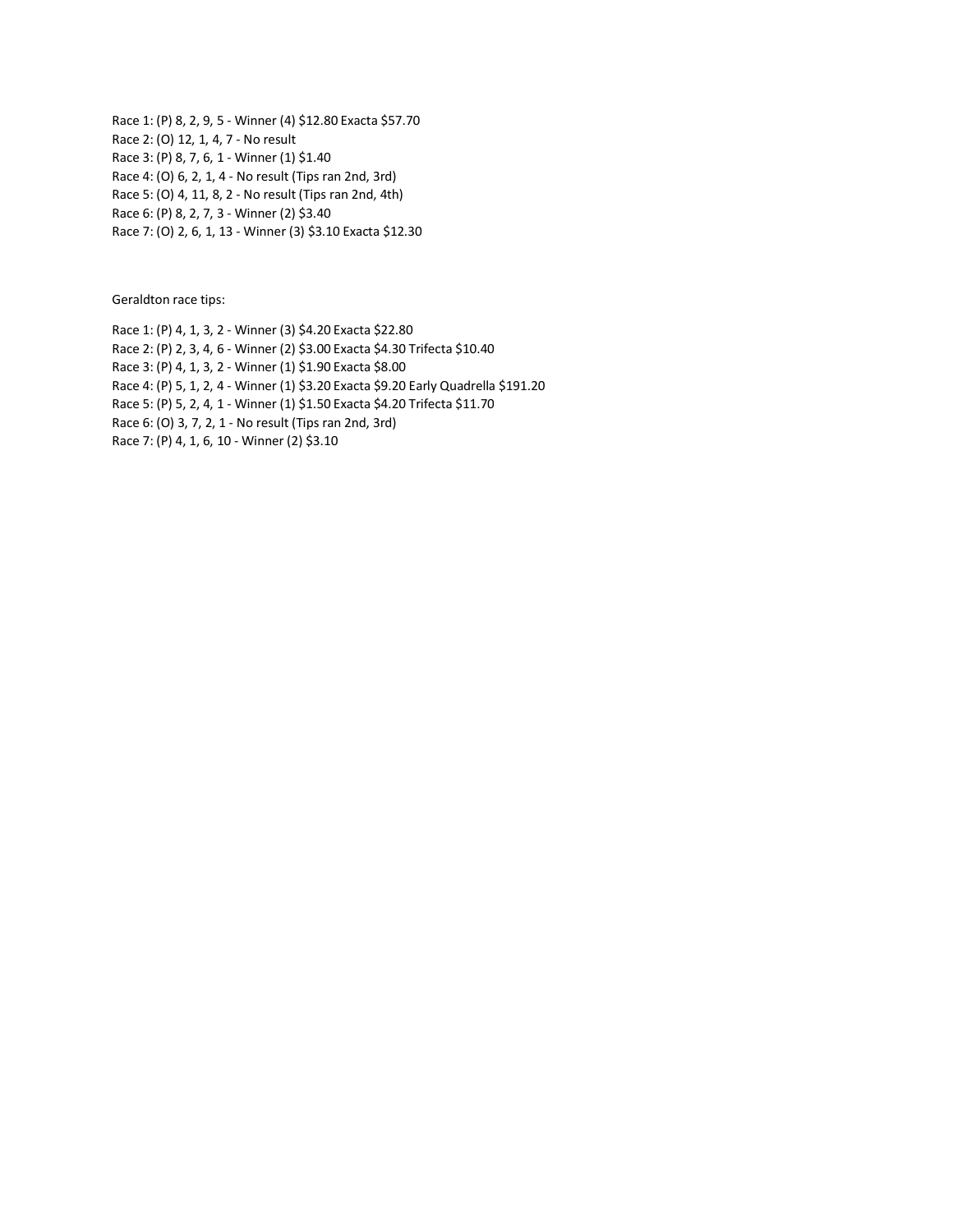Thursday 14th November 2019

Seymour race tips:

Race 1: (P) 2, 4, 6, 7 - Winner (3) \$5.00 Exacta \$12.40 Race 2: (P) 7, 4, 5, 8 - Winner (2) \$4.60 Exacta \$12.00 Trifecta \$26.50 Race 3: (P) 6, 9, 5, 7 - Winner (1) \$1.90 Exacta \$3.50 Race 4: (P) 5, 4, 9, 7 - Winner (3) \$8.80 Early Quadrella \$767.10 Race 5: (P) 2, 3, 5, 8 - Winner (1) \$5.70 Race 6: (P) 7, 10, 8, 1 - No result (Tips ran 2nd, 3rd) Race 7: (P) 8, 5, 6, 10 - Winner (1) \$4.60 Race 8: (P) 4, 6, 12, 10 - Winner (1) \$4.50

Port Macquarie race tips:

Race 1: (P) 1, 2, 3, 4 - Abandoned Race 2: (P) 1, 2, 3, 4 - Abandoned Race 3: (P) 1, 2, 3, 4 - Abandoned Race 4: (P) 1, 2, 3, 4 - Abandoned Race 5: (P) 1, 2, 3, 4 - Abandoned Race 6: (P) 1, 2, 3, 4 - Abandoned Race 7: (P) 1, 2, 3, 4 - Abandoned

Quirindi race tips:

Race 1: (P) 2, 6, 5, 8 - Winner (2) \$5.00 Exacta \$28.70 Trifecta \$97.80 Race 2: (P) 5, 3, 10, 7 - Winner (1) \$2.30 Exacta \$11.00 Race 3: (P) 2, 1, 4, 3 - Winner (4) \$5.00 Exacta \$26.80 Trifecta \$85.10 First Four \$136.50 Race 4: (P) 7, 5, 3, 2 - Winner (1) \$2.20 Exacta \$5.00 Early Quadrella \$230.60 Race 5: (P) 10, 9, 7, 4 - Winner (3) \$5.20 Exacta \$14.70 Trifecta \$56.60 Race 6: (O) 5, 3, 6, 2 - Winner (2) \$6.20 Exacta \$22.20 Trifecta \$87.00 Race 7: (O) 4, 5, 8, 12 - No result (Tips ran 2nd, 3rd)

Beaudesert race tips:

Race 1: (P) 2, 8, 7, 4 - Winner (2) \$4.80 Race 2: (P) 1, 4, 5, 8 - Winner (4) \$4.70 Race 3: (P) 3, 4, 5, 1 - Winner (1) \$2.00 Exacta \$4.40 Trifecta \$25.50 First Four \$23.20 Race 4: (O) 7, 1, 13, 4 - Winner (1) \$2.60 Early Quadrella \$232.70 Race 5: (P) 5, 3, 2, 10 - Winner (1) \$2.50 Exacta \$6.20 Race 6: (P) 1, 7, 6, 4 - Winner (4) \$2.60 Exacta \$9.30 Race 7: (O) 6, 3, 4, 13 - No result (Tips ran 2nd, 3rd)

Ascot race tips:

Race 1: (P) 8, 2, 9, 10 - No result (Tip ran 3rd) Race 2: (P) 2, 7, 8, 13 - Winner (1) \$2.50 Race 3: (P) 4, 6, 10, 9 - Winner (1) \$1.80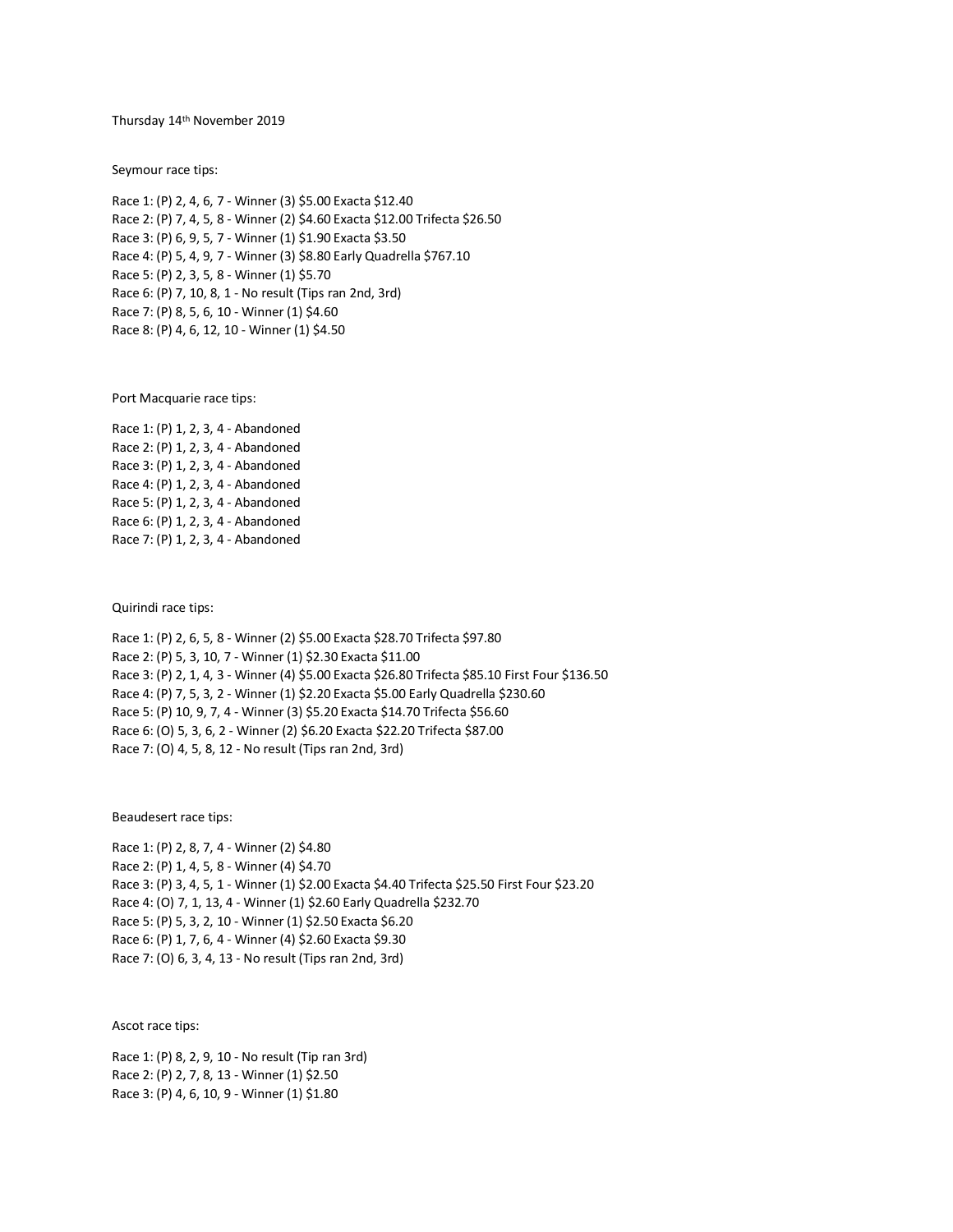Race 4: (O) 5, 3, 10, 8 - Winner (3) \$3.40 Exacta \$12.50 Race 5: (P) 3, 6, 7, 8 - Winner (2) \$5.40 Race 6: (O) 2, 4, 5, 9 - No result (Tip ran 4th) Race 7: (O) 2, 1, 4, 8 - No result (Tips ran 2nd, 3rd)

Pakenham race tips:

Race 1: (P) 11, 4, 7, 1 - Winner (1) \$1.50 Exacta \$5.10 Trifecta \$68.60 Race 2: (P) 4, 9, 3, 8 - Winner (3) \$4.20 Exacta \$20.60 Trifecta \$62.60 Race 3: (P) 10, 5, 9, 1 - Winner (2) \$3.50 Exacta \$15.70 Trifecta \$79.20 First Four \$122.60 Race 4: (P) 6, 8, 2, 10 - Winner (4) \$9.10 Exacta \$36.80 Trifecta \$122.80 Early Quadrella \$415.50 Race 5: (P) 4, 9, 7, 2 - Winner (1) \$2.50 Exacta \$12.80 Trifecta \$58.20 Race 6: (P) 9, 7, 3, 2 - Winner (1) \$7.80 Race 7: (P) 9, 8, 12, 1 - Winner (1) \$3.00 Exacta \$5.60 Trifecta \$49.50 Race 8: (O) 6, 7, 10, 14 - No result (Tips ran 2nd, 4th)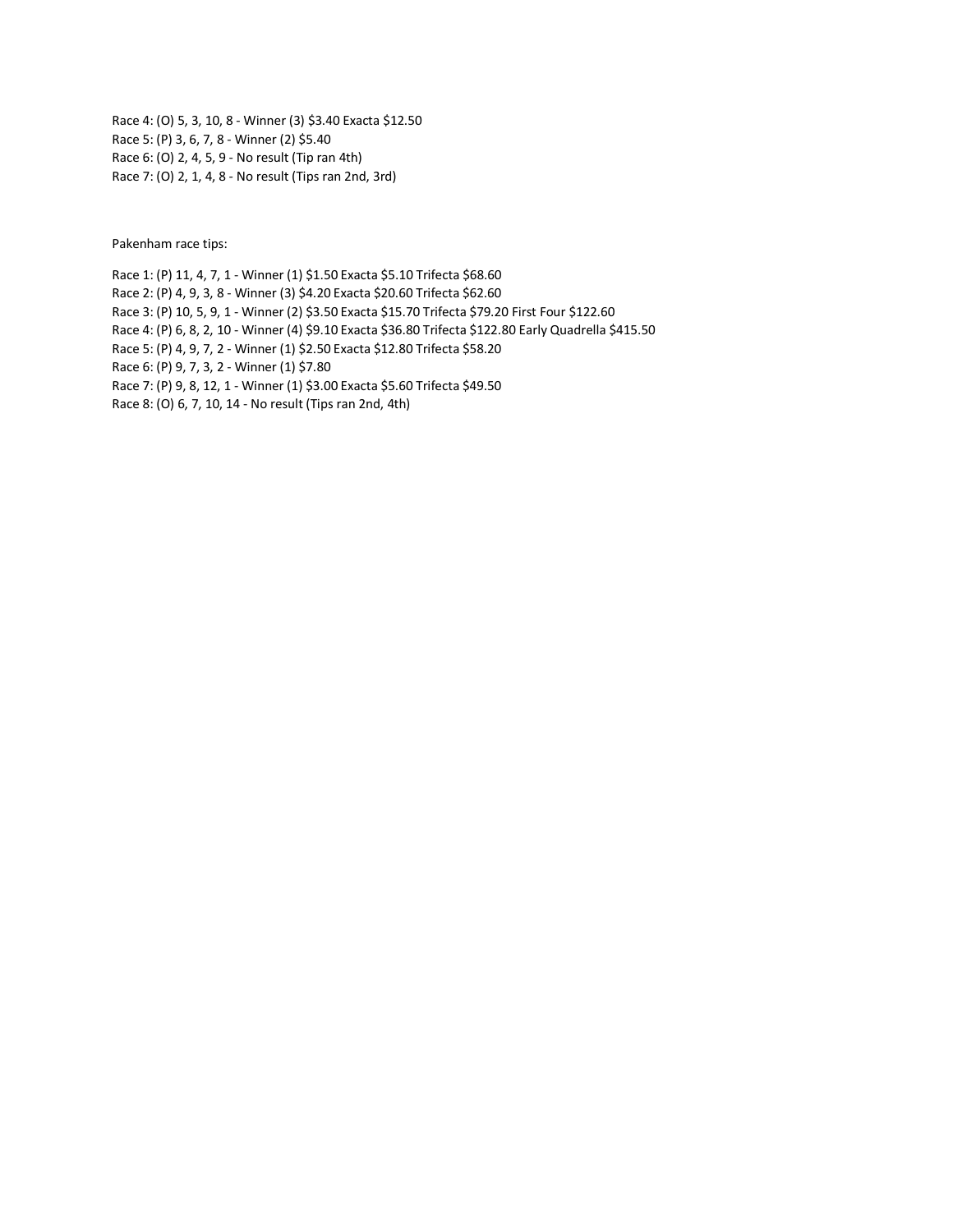Thursday 7th November 2019

Flemington race tips:

Race 1: (P) 8, 4, 6, 10 - No result (Tips ran 2nd, 3rd, 4th) Race 2: (O) 11, 10, 1, 2 - No result (Tips ran 3rd, 4th) Race 3: (O) 10, 1, 7, 3 - Winner (1) \$2.50 Race 4: (O) 15, 16, 2, 11 - Winner (1) \$4.30 Exacta \$32.00 Trifecta \$125.60 Race 5: (O) 1, 11, 12, 13 - Winner (2) \$5.70 Exacta \$22.10 Race 6: (P) 1, 4, 3, 6 - Winner (3) \$5.90 Exacta \$20.10 Race 7: (P) 10, 3, 1, 7 - Winner (2) \$2.70 Exacta \$6.00 Trifecta \$23.60 Race 8: (P) 1, 2, 4, 3 - Winner (1) \$4.10 Race 9: (O) 2, 4, 12, 5 - Winner (3) \$9.40 Quadrella \$1268.80

Pakenham race tips:

Race 1: (O) 10, 8, 6, 13 - Winner (1) \$1.70 Race 2: (P) 7, 10, 12, 3 - Winner (2) \$7.10 Exacta \$11.90 Trifecta \$63.00 First Four \$189.60 Race 3: (P) 11, 5, 12, 7 - Winner (1) \$1.60 Exacta \$4.40 Race 4: (O) 9, 6, 3, 10 - No result (Tip ran 2nd) Race 5: (P) 11, 3, 9, 8 - Winner (1) \$3.50 Exacta \$17.30 Race 6: (O) 4, 8, 5, 11 - No result (Tips ran 2nd, 4th) Race 7: (O) 9, 6, 5, 12 - Winner (1) \$6.70

Hawkesbury race tips:

Race 1: (P) 8, 4, 6, 5 - Winner (3) \$5.10 Exacta \$15.60 Trifecta \$32.10 First Four \$88.70 Race 2: (P) 1, 7, 4, 2 - No result (Tips ran 2nd, 3rd, 4th) Race 3: (P) 3, 6, 2, 1 - Winner (4) \$4.10 Exacta \$10.50 Race 4: (P) 7, 2, 5, 3 - Winner (1) \$2.50 Race 5: (P) 1, 2, 6, 7 - Winner (1) \$1.90 Exacta \$4.80 Trifecta \$29.20 First Four \$76.00 Race 6: (P) 2, 7, 3, 4 - Winner (2) \$3.20 Race 7: (O) 4, 6, 10, 7 - No result (Tips ran 3rd, 4th) Race 8: (O) 7, 6, 9, 2 - Winner (1) \$2.60 Exacta \$15.90 Trifecta \$63.90

Gatton race tips:

Race 1: (P) 6, 2, 1, 5 - Winner (1) \$2.50 Exacta \$9.50 Race 2: (P) 6, 2, 10, 9 - Winner (4) \$10.40 Race 3: (P) 2, 3, 7, 5 - Winner (1) \$1.60 Exacta \$5.10 Race 4: (P) 12, 7, 10, 3 - Winner (4) \$4.40 Early Quadrella \$351.10 Race 5: (P) 3, 2, 7, 6 - Winner (2) \$4.90 Race 6: (P) 4, 2, 8, 6 - Winner (4) \$11.70 Exacta \$41.50 Race 7: (O) 2, 4, 9, 6 - Winner (2) \$5.80 Quadrella \$2244.10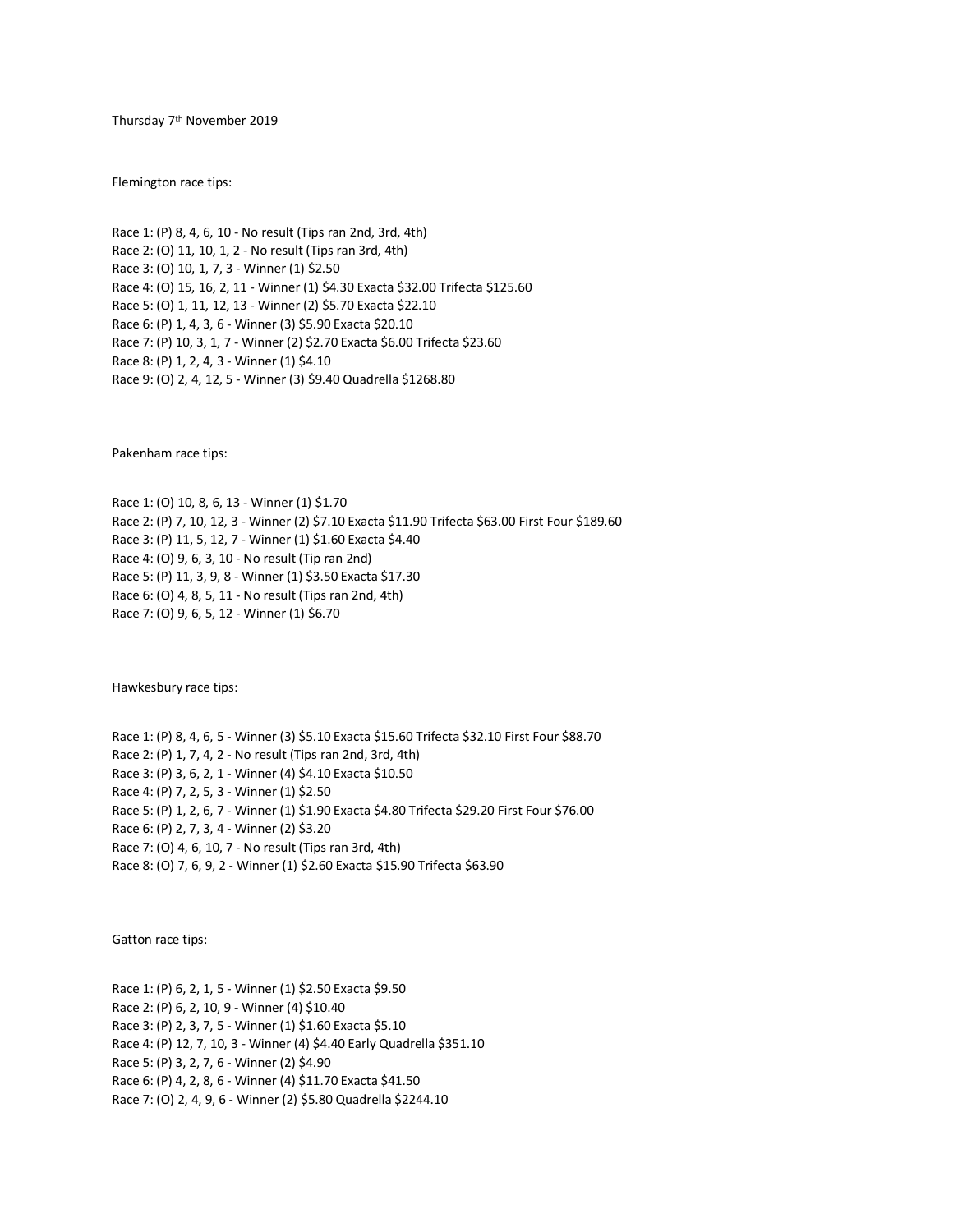## Gawler race tips:

Race 1: (P) 9, 2, 6, 5 - No result (Tips ran 2nd, 3rd, 4th) Race 2: (P) 3, 11, 8, 10 - Winner (1) \$1.50 Race 3: (P) 11, 10, 6, 2 - Winner (1) \$1.60 Exacta \$6.90 Race 4: (O) 5, 10, 9, 4 - Winner (1) \$3.10 Race 5: (P) 2, 3, 1, 8 - No result (Tips ran 2nd, 3rd, 4th) Race 6: (P) 1, 10, 7, 2 - Winner (3) \$5.00 Exacta \$16.70 Race 7: (O) 11, 7, 4, 13 - Winner (3) \$21.90Thursday 31st October 2019

Seymour race tips:

Race 1: (P) 4, 7, 1, 9 - No result (Tip ran 4th) Race 2: (P) 8, 7, 13, 2 - Winner (1) \$1.90 Race 3: (P) 1, 12, 11, 7 - Winner (1) \$2.60 Race 4: (P) 11, 6, 8, 10 - Winner (1) \$1.80 Exacta \$15.30 Race 5: (P) 6, 4, 5, 7 - No result (Tips ran 2nd, 3rd, 4th) Race 6: (P) 2, 6, 4, 5 - Winner (1) \$1.50 Race 7: (P) 2, 4, 1, 6 - Winner (2) \$2.80 Exacta \$6.80 Trifecta \$19.40 Race 8: (P) 11, 4, 10, 7 - Winner (1) \$4.00 Exacta \$27.40

Gosford race tips:

Race 1: (P) 8, 3, 5, 6 - Winner (2) \$2.70 Exacta \$7.30 Race 2: (P) 1, 5, 7, 3 - Winner (3) \$2.20 Exacta \$4.00 Trifecta \$6.80 Race 3: (P) 2, 1, 4, 6 - Winner (2) \$3.80 Exacta \$10.70 Trifecta \$99.10 Race 4: (P) 7, 1, 2, 3 - Winner (1) \$1.60 Exacta \$3.70 Early Quadrella \$70.60 Race 5: (O) 4, 7, 1, 8 - Winner (1) \$2.40 Race 6: (P) 4, 2, 6, 1 - Winner (2) \$3.00 Exacta \$14.50 Trifecta \$47.50 First Four \$75.50 Race 7: (P) 5, 1, 6, 4 - Winner (1) \$2.00 Exacta \$6.10 Race 8: (P) 9, 3, 8, 2 - Winner (1) \$2.90 Exacta \$5.40 Quadrella \$32.10

Sapphire Coast race tips:

Race 1: (P) 3, 4, 7, 1 - Winner (3) \$4.50 Exacta \$12.40 Trifecta \$20.20 Race 2: (P) 5, 8, 10, 6 - Winner (3) \$4.80 Race 3: (O) 11, 12, 3, 4 - Winner (2) \$1.30 Exacta \$4.40 Trifecta \$25.70 Race 4: (O) 1, 3, 10, 7 - Winner (1) \$4.00 Early Quadrella \$156.00 Race 5: (O) 5, 2, 6, 4 - Winner (1) \$4.10 Exacta \$20.00 Trifecta \$38.20 First Four \$136.20 Race 6: (O) 3, 1, 5, 11 - No result (Tip ran 2nd) Race 7: (O) 1, 2, 10, 6 - Winner (2) \$4.20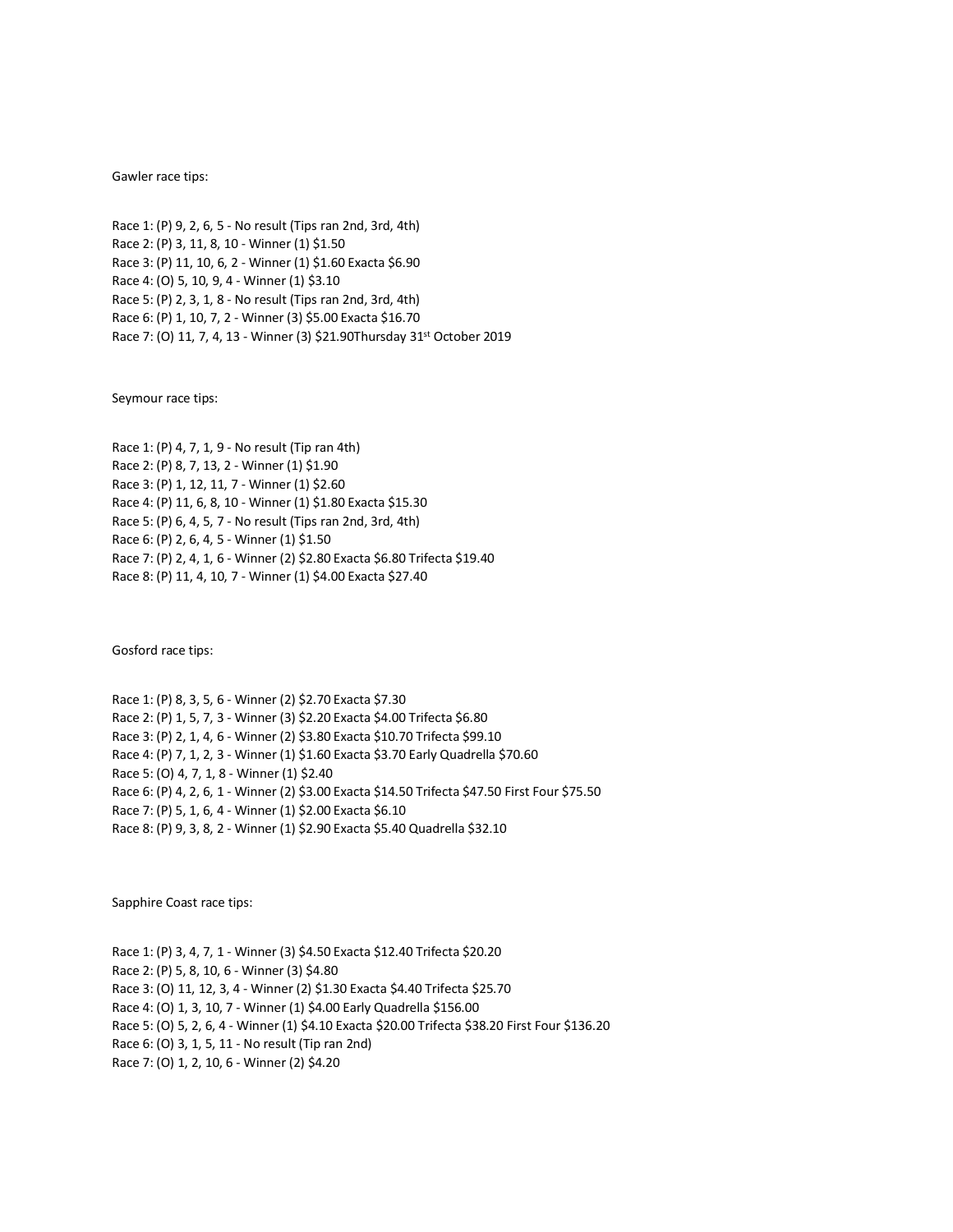Bunbury race tips:

Race 1: (P) 1, 3, 2, 4 - Winner (3) \$7.40 Exacta \$11.30 Trifecta \$30.10 Race 2: (P) 3, 5, 7, 4 - Winner (2) \$2.10 Exacta \$4.00 Race 3: (P) 3, 7, 4, 2 - Winner (1) \$1.60 Exacta \$8.60 Trifecta \$27.80 Race 4: (P) 10, 1, 5, 7 - Winner (4) \$3.90 Exacta \$8.70 Early Quadrella \$177.00 Race 5: (P) 8, 1, 6, 2 - Winner (1) \$2.30 Exacta \$14.30 Trifecta \$45.40 Race 6: (P) 8, 5, 3, 1 - Winner (1) \$1.70 Exacta \$4.00 Trifecta \$21.70

Race 7: (O) 9, 5, 8, 4 - Winner (2) \$2.70 Exacta \$7.50 Trifecta \$53.60 Quadrella \$38.40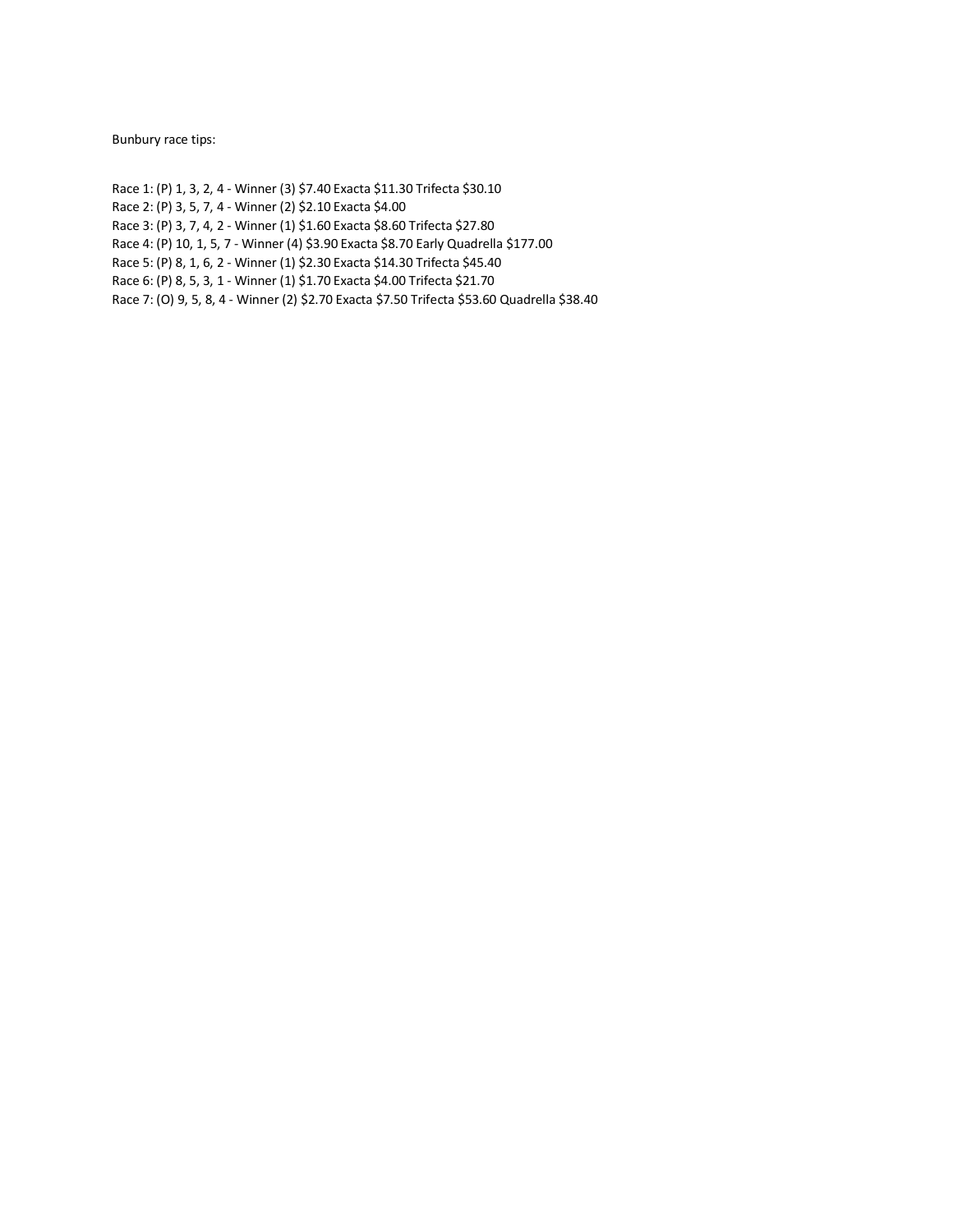Thursday 24th October 2019

Hawkesbury race tips:

Race 1: (P) 1, 6, 2, 4 - Winner (3) \$3.50 Exacta \$8.90 Trifecta \$36.50 Race 2: (P) 6, 2, 9, 7 - Winner (1) \$2.10 Exacta \$5.80 Trifecta \$32.00 First Four \$50.10 Race 3: (P) 2, 7, 3, 5 - Winner (1) \$1.70 Exacta \$3.00 Trifecta \$6.70 Race 4: (P) 4, 2, 1, 5 - Winner (3) \$2.30 Exacta \$9.80 Trifecta \$11.20 Early Quadrella \$48.90 Race 5: (P) 11, 1, 4, 10 - Winner (1) \$2.60 Exacta \$10.80 Race 6: (P) 2, 1, 6, 4 - Winner (1) \$1.80 Exacta \$5.50 Trifecta \$48.10 First Four \$83.10 Race 7: (P) 1, 3, 5, 7 - Winner (1) \$1.70 Exacta \$5.70 Race 8: (O) 4, 1, 9, 2 - Winner (2) \$4.40 Quadrella \$45.30

Ballarat race tips:

Race 1: (P) 11, 8, 7, 5 - Winner (4) \$3.40 Exacta \$10.50 Race 2: (P) 13, 10, 6, 8 - Winner (2) \$2.90 Exacta \$9.40 Race 3: (P) 11, 8, 3, 10 - Winner (3) \$6.30 Exacta \$26.70 Trifecta \$88.00 Race 4: (O) 7, 5, 4, 2 - Winner (1) \$1.80 Exacta \$3.80 Trifecta \$8.90 First Four \$52.30 Early Quadrella \$183.90 Race 5: (P) 1, 3, 10, 5 - Winner (2) \$3.30 Exacta \$23.40 Race 6: (P) 8, 1, 4, 9 - Winner (1) \$1.90 Exacta \$7.40 Race 7: (P) 7, 11, 2, 6 - No result (Tips ran 2nd, 3rd, 4th) Race 8: (O) 6, 8, 3, 4 - Winner (1) \$3.50

Ipswich race tips:

Race 1: (P) 2, 3, 11, 4 - No result (Tips ran 2nd, 4th) Race 2: (P) 3, 6, 4, 2 - Winner (1) \$1.70 Exacta \$3.80 Trifecta \$5.40 Race 3: (P) 1, 10, 8, 3 - Winner (1) \$1.50 Exacta \$5.50 Race 4: (P) 7, 4, 13, 8 - No result (Tips ran 2nd, 3rd) Race 5: (O) 5, 4, 7, 2 - Winner (1) \$9.60 Exacta \$101.60 Trifecta \$151.20 Race 6: (P) 3, 5, 4, 1 - Winner (1) \$3.20 Exacta \$19.20 Trifecta \$53.20 Race 7: (P) 7, 6, 9, 2 - Winner (2) \$2.20 Exacta \$26.30 Trifecta \$134.20 First Four \$348.20

Geraldton race tips:

Race 1: (P) 5, 3, 6, 2 - Winner (1) \$3.90 Exacta \$16.60 Trifecta \$47.90 Race 2: (P) 3, 1, 5, 2 - Winner (4) \$3.10 Race 3: (P) 7, 6, 5, 8 - Winner (3) \$2.80 Race 4: (P) 5, 6, 4, 3 - Winner (4) \$3.40 Early Quadrella \$91.20 Race 5: (P) 2, 1, 6, 7 - Winner (2) \$3.60 Exacta \$8.90 Trifecta \$51.10 Race 6: (O) 2, 5, 8, 9 - Winner (1) \$1.70 Race 7: (O) 2, 3, 9, 10 - Winner (4) \$11.80 Exacta \$53.60 Quadrella \$332.50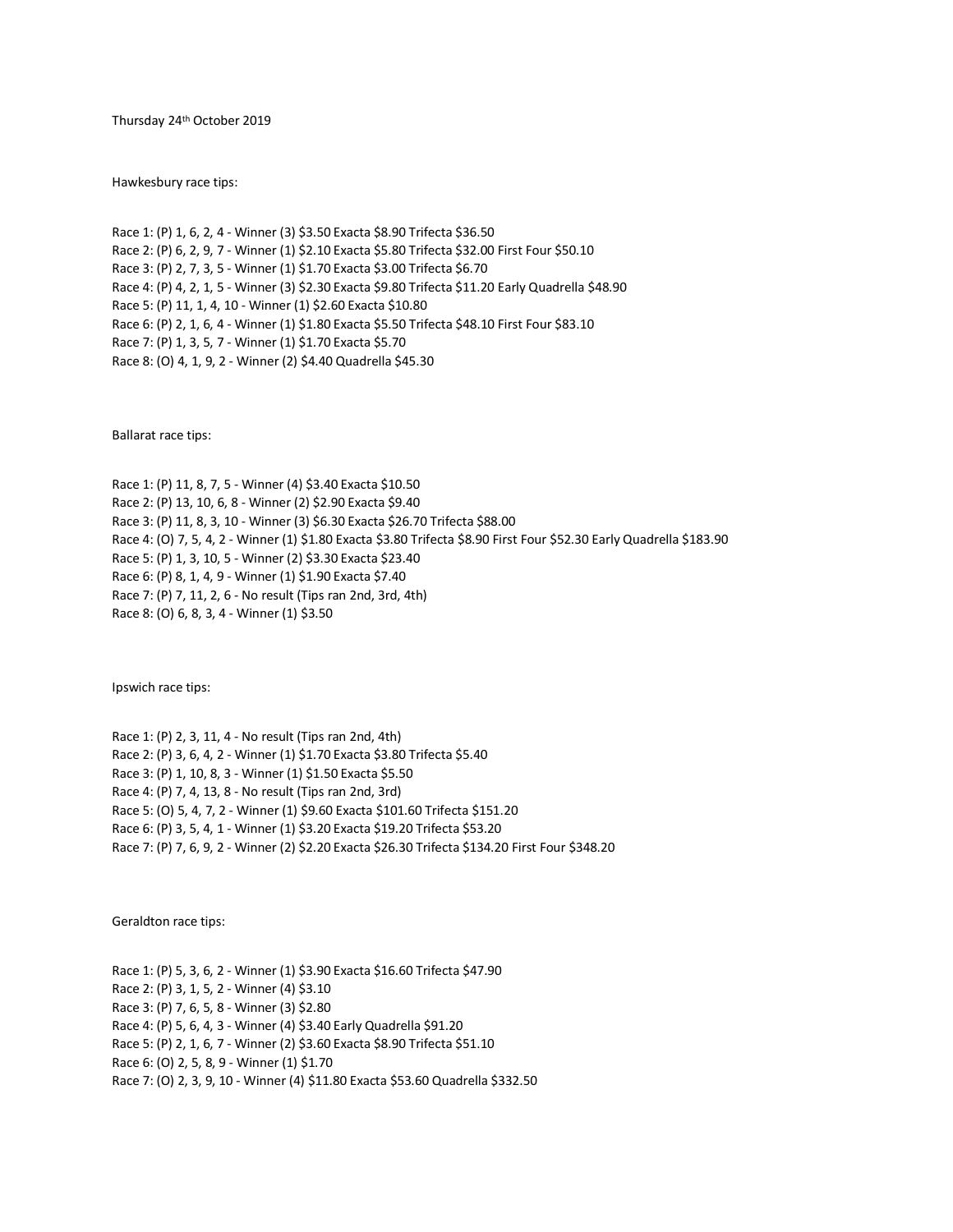Thursday 17th October 2019

Moe race tips:

Race 1: (P) 10, 12, 9, 11 - No result (Tips ran 2nd, 3rd, 4th) Race 2: (P) 6, 8, 4, 5 - Winner (1) \$4.80 Race 3: (P) 11, 6, 8, 14 - No result (Tips ran 2nd, 3rd, 4th) Race 4: (P) 2, 6, 4, 3 - No result (Tips ran 2nd, 4th) Race 5: (P) 11, 5, 9, 4 - No result (Tips ran 3rd, 4th) Race 6: (P) 5, 4, 2, 8 - Winner (1) \$2.10 Exacta \$9.70 Trifecta \$22.80 Race 7: (P) 9, 4, 5, 2 - No result (Tip ran 4th) Race 8: (P) 13, 10, 4, 12 - Winner (1) \$3.10 Race 9: (O) 11, 12, 1, 7 - Winner (4) \$12.90

Kembla Grange race tips:

Race 1: (P) 2, 5, 1, 3 - Winner (1) \$2.10 Race 2: (P) 4, 3, 6, 1 - Winner (4) \$3.00 Exacta \$5.60 Race 3: (P) 9, 3, 4, 1 - Winner (2) \$3.50 Exacta \$21.30 Trifecta \$32.50 Race 4: (P) 1, 7, 4, 3 - Abandoned Race 5: (P) 7, 1, 4, 10 - Abandoned Race 6: (P) 3, 9, 8, 10 - Abandoned Race 7: (P) 3, 6, 2, 4 - Abandoned Race 8: (O) 5, 3, 10, 13 - Abandoned

Mackay race tips:

Race 1: (P) 4, 2, 5, 1 - Winner (2) \$3.70 Exacta \$21.10 Race 2: (O) 1, 8, 5, 3 - No result (Tip ran 3rd) Race 3: (P) 7, 4, 9, 6 - Winner (1) \$2.20 Race 4: (P) 3, 4, 5, 2 - No result (Tips ran 3rd, 4th) Race 5: (P) 2, 3, 4, 1 - Winner (1) \$3.40 Exacta \$13.00 Trifecta \$32.50 Race 6: (P) 1, 4, 8, 12 - Winner (3) \$4.70 Exacta \$34.10 Race 7: (O) 2, 3, 7, 1 - Winner (4) \$2.60

Northam race tips:

Race 1: (P) 5, 6, 4, 3 - Winner (1) \$2.50 Race 2: (P) 7, 1, 5, 2 - Winner (2) \$13.30 Race 3: (P) 3, 2, 4, 7 - Winner (2) \$7.20 Exacta \$16.70 Trifecta \$51.20 First Four \$142.50 Race 4: (P) 2, 6, 7, 5 - Winner (3) \$5.70 Exacta \$14.00 Early Quadrella \$1740.40 Race 5: (O) 4, 7, 9, 3 - Winner (1) \$3.40 Race 6: (O) 1, 2, 3, 6 - No result Race 7: (O) 10, 5, 11, 6 - Winner (4) \$35.70 Exacta \$290.80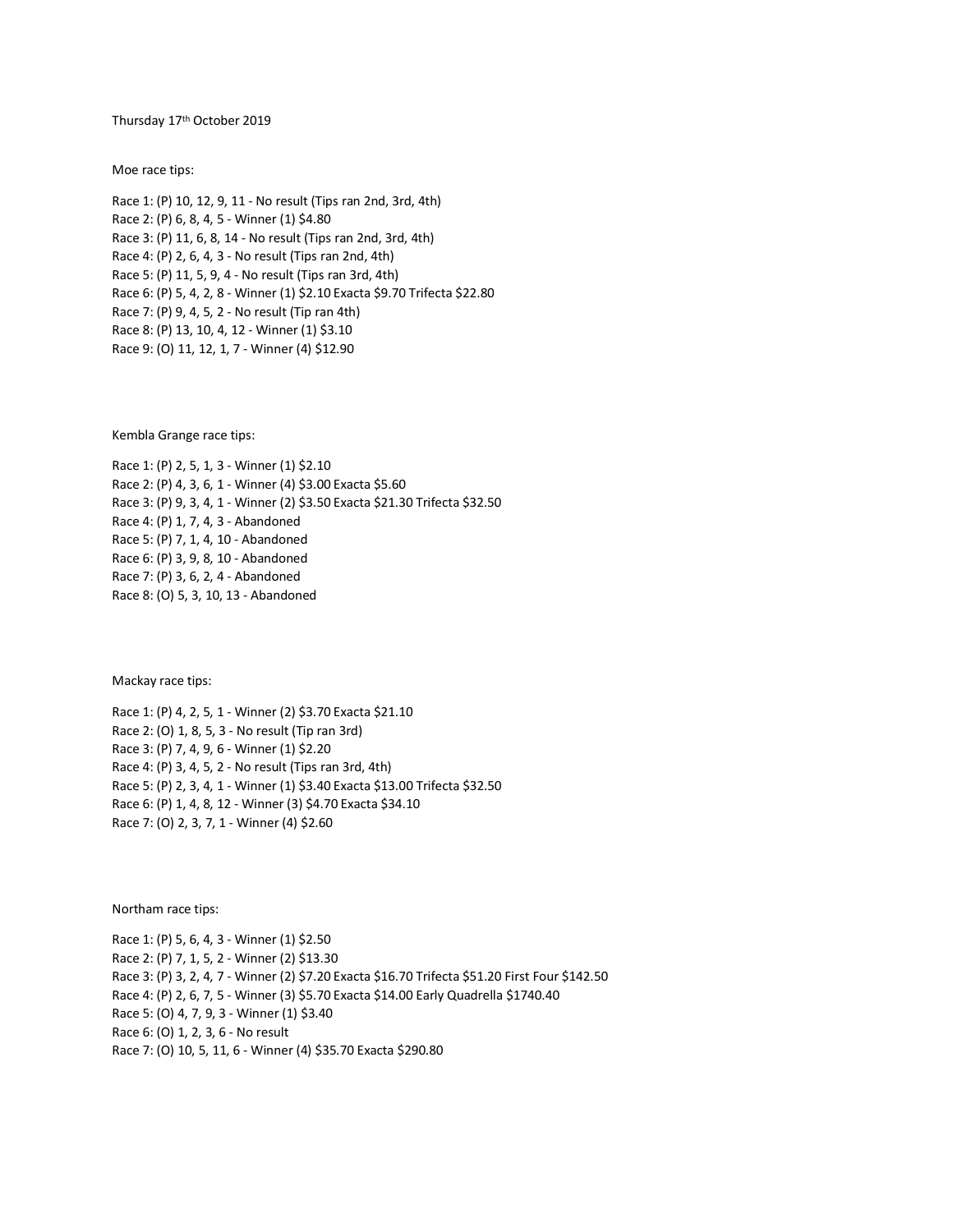Thursday 10th October 2019

Wyong race tips:

Race 1: (P) 5, 1, 4, 7 - Winner (4) \$5.00 Exacta \$24.10 Trifecta \$42.80 First Four \$48.10 Race 2: (P) 1, 9, 5, 6 - Winner (1) \$1.60 Exacta \$2.50 Trifecta \$5.70 Race 3: (P) 4, 9, 6, 3 - Winner (4) \$3.20 Race 4: (P) 11, 7, 2, 5 - No result (Tips ran 2nd, 3rd) Race 5: (P) 1, 5, 10, 13 - Winner (1) \$1.70 Race 6: (O) 2, 7, 6, 4 - No result (Tips ran 2nd, 4th) Race 7: (O) 3, 4, 5, 12 - No result (Tips ran 2nd, 4th) Race 8: (O) 4, 1, 3, 6 - No result (Tips ran 3rd, 4th)

Mornington race tips:

Race 1: (P) 1, 7, 4, 9 - No result (Tip ran 2nd) Race 2: (O) 10, 8, 1, 7 - No result (Tip ran 2nd) Race 3: (O) 4, 6, 7, 3 - No result (Tips ran 2nd, 3rd) Race 4: (O) 1, 11, 6, 8 - Winner (1) \$2.20 Race 5: (O) 4, 11, 5, 8 - Winner (1) \$5.20 Race 6: (P) 3, 2, 1, 6 - Winner (1) \$2.50 Exacta \$11.00 Trifecta \$23.10 First Four \$50.90 Race 7: (P) 5, 6, 2, 9 - Winner (1) \$2.70 Exacta \$12.10 Race 8: (P) 2, 9, 3, 4 - Winner (2) \$5.20 Exacta \$15.60 Quadrella \$248.10

Gunnedah race tips:

Race 1: (P) 2, 3, 1, 4 - Winner (2) \$4.20 Exacta \$28.00 Race 2: (O) 6, 10, 9, 11 - Winner (4) \$9.30 Exacta \$85.90 Trifecta \$162.50 Race 3: (O) 1, 8, 10, 5 - No result (Tips ran 2nd, 3rd) Race 4: (O) 6, 2, 3, 4 - Winner (3) \$3.20 Exacta \$32.40 Race 5: (O) 1, 3, 5, 10 - No result Race 6: (O) 4, 8, 7, 3 - No result (Tip ran 2nd) Race 7: (O) 5, 7, 13, 4 - Winner (3) \$12.30 Exacta \$89.00 Trifecta \$544.40

Rockhampton race tips:

Race 1: (P) 1, 4, 6, 5 - Winner (1) \$2.20 Race 2: (P) 3, 2, 4, 5 - Winner (2) \$2.30 Exacta \$4.90 Trifecta \$13.70 First Four \$31.90 Race 3: (P) 5, 1, 6, 7 - Winner (1) \$2.20 Exacta \$5.30 Race 4: (P) 2, 4, 5, 1 - Winner (1) \$1.70 Exacta \$4.40 Early Quadrella \$32.90 Race 5: (O) 1, 4, 3, 6 - No result (Tips ran 2nd, 3rd, 4th) Race 6: (P) 3, 2, 5, 1 - Winner (3) \$5.00 Exacta \$14.20 Trifecta \$40.20 First Four \$104.70 Race 7: (O) 1, 8, 7, 9 - Winner (2) \$3.60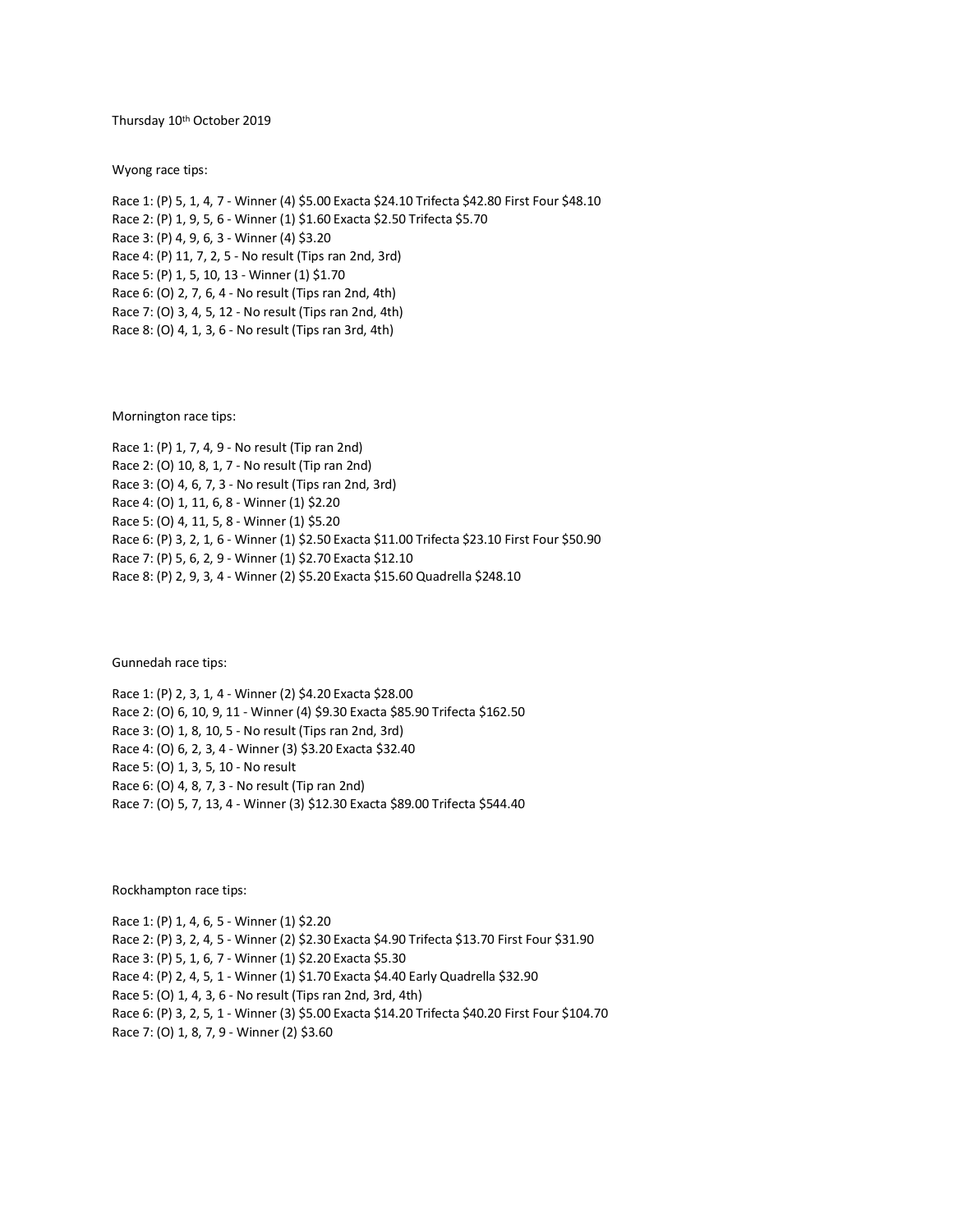York race tips:

- Race 1: (P) 3, 7, 6, 4 Winner (1) \$4.30 Exacta \$26.20 Trifecta \$68.40 First Four \$132.20
- Race 2: (P) 7, 3, 5, 2 No result (Tips ran 2nd, 3rd, 4th)
- Race 3: (P) 1, 5, 7, 2 Winner (1) \$3.20 Exacta \$17.10 Trifecta \$106.90
- Race 4: (P) 10, 8, 3, 9 No result (Tips ran 2nd, 3rd, 4th)
- Race 5: (P) 4, 6, 7, 9 Winner (1) \$3.80 Exacta \$8.80
- Race 6: (P) 1, 7, 5, 6 Winner (1) \$3.00
- Race 7: (P) 5, 4, 2, 1 Winner (1) \$4.50 Exacta \$27.40 Trifecta \$63.40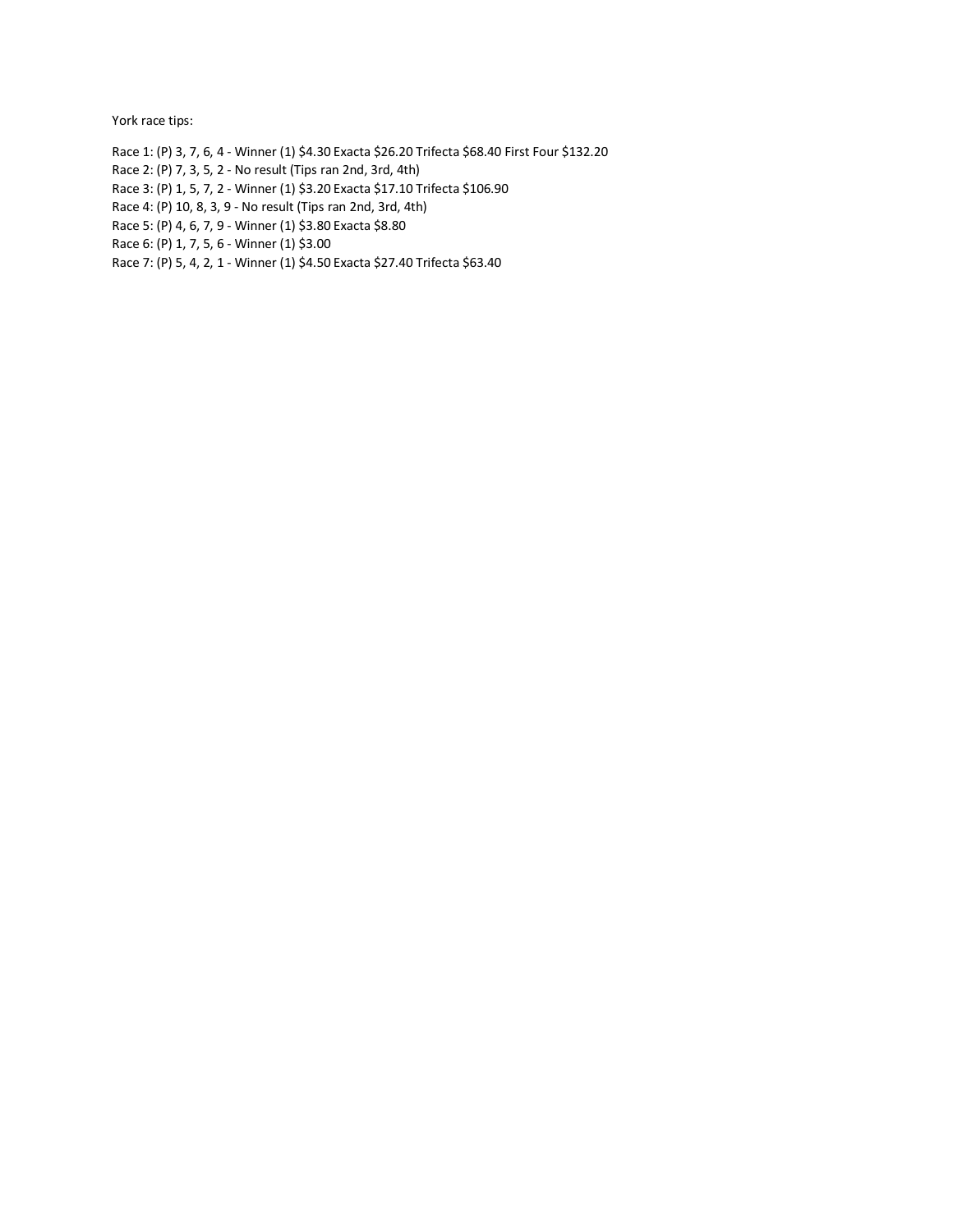Thursday 3<sup>rd</sup> October 2019

Gosford race tips:

Race 1: (P) 5, 4, 1, 6 - Winner (4) \$5.30 Race 2: (P) 10, 7, 9, 6 - No result (Tips ran 2nd, 3rd, 4th) Race 3: (P) 1, 3, 2, 4 - Winner (2) \$5.00 Exacta \$31.30 Trifecta \$120.80 Race 4: (P) 8, 11, 1, 9 - Winner (3) \$7.30 Race 5: (P) 4, 6, 10, 2 - Winner (1) \$2.90 Exacta \$7.70 Trifecta \$18.00 Race 6: (O) 1, 9, 8, 3 - Winner (1) \$3.90 Exacta \$15.90 Race 7: (P) 9, 15, 4, 7 - Winner (1) \$2.00 Exacta \$19.80 Trifecta \$94.90 First Four \$277.30 Race 8: (O) 7, 8, 2, 1 - Winner (2) \$6.40 Quadrella \$190.30

Seymour race tips:

Race 1: (P) 13, 3, 7, 6 - Winner (2) \$3.30 Exacta \$8.30 Trifecta \$12.50 Race 2: (P) 4, 6, 1, 11 - Winner (1) \$1.80 Exacta \$10.00 Race 3: (O) 9, 13, 5, 11 - No result (Tips ran 2nd, 3rd) Race 4: (P) 7, 9, 3, 15 - Winner (3) \$6.50 Race 5: (P) 5, 4, 9, 2 - Winner (3) \$5.20 Exacta \$23.00 Trifecta \$57.90 Race 6: (P) 10, 2, 4, 8 - Winner (1) \$5.50 Race 7: (P) 5, 9, 10, 2 - Winner (1) \$2.00 Race 8: (O) 2, 11, 3, 6 - Winner (4) \$5.10 Exacta \$20.30 Trifecta \$84.30 First Four \$463.30 Quadrella \$357.00

Rockhampton race tips:

Race 1: (P) 3, 4, 2, 1 - Winner (1) \$1.40 Exacta \$4.60 Trifecta \$11.60 Race 2: (P) 4, 1, 2, 3 - Winner (1) \$1.60 Exacta \$2.90 Trifecta \$7.60 First Four \$12.30 Race 3: (P) 1, 3, 2, 6 - Winner (1) \$2.00 Exacta \$8.50 Race 4: (P) 1, 2, 8, 4 - Winner (2) \$5.10 Exacta \$35.10 Early Quadrella \$33.10 Race 5: (O) 5, 11, 8, 7 - No result (Tips ran 3rd, 4th) Race 6: (P) 2, 8, 7, 5 - Winner (4) \$2.90 Exacta \$12.00 Trifecta \$27.50 First Four \$54.80 Race 7: (O) 3, 2, 8, 1 - No result (Tip ran 2nd)

Kalgoorlie race tips:

Race 1: (P) 1, 4, 2, 3 - Winner (1) \$1.50 Race 2: (P) 1, 5, 2, 6 - No result (Tips ran 2nd, 3rd, 4th) Race 3: (O) 5, 3, 10, 6 - No result (Tips ran 2nd, 3rd, 4th) Race 4: (P) 2, 4, 3, 1 - Winner (1) \$1.90 Exacta \$6.40 Race 5: (O) 1, 2, 8, 7 - Winner (4) \$4.90 Exacta \$24.70 Trifecta \$92.40 Race 6: (O) 7, 3, 13, 6 - Winner (3) \$11.70 Exacta \$90.20 Race 7: (O) 3, 5, 10, 11 - Winner (1) \$2.60 Exacta \$34.20 Trifecta \$247.00 Race 8: (O) 1, 2, 11, 6 - No result (Tips ran 2nd, 3rd)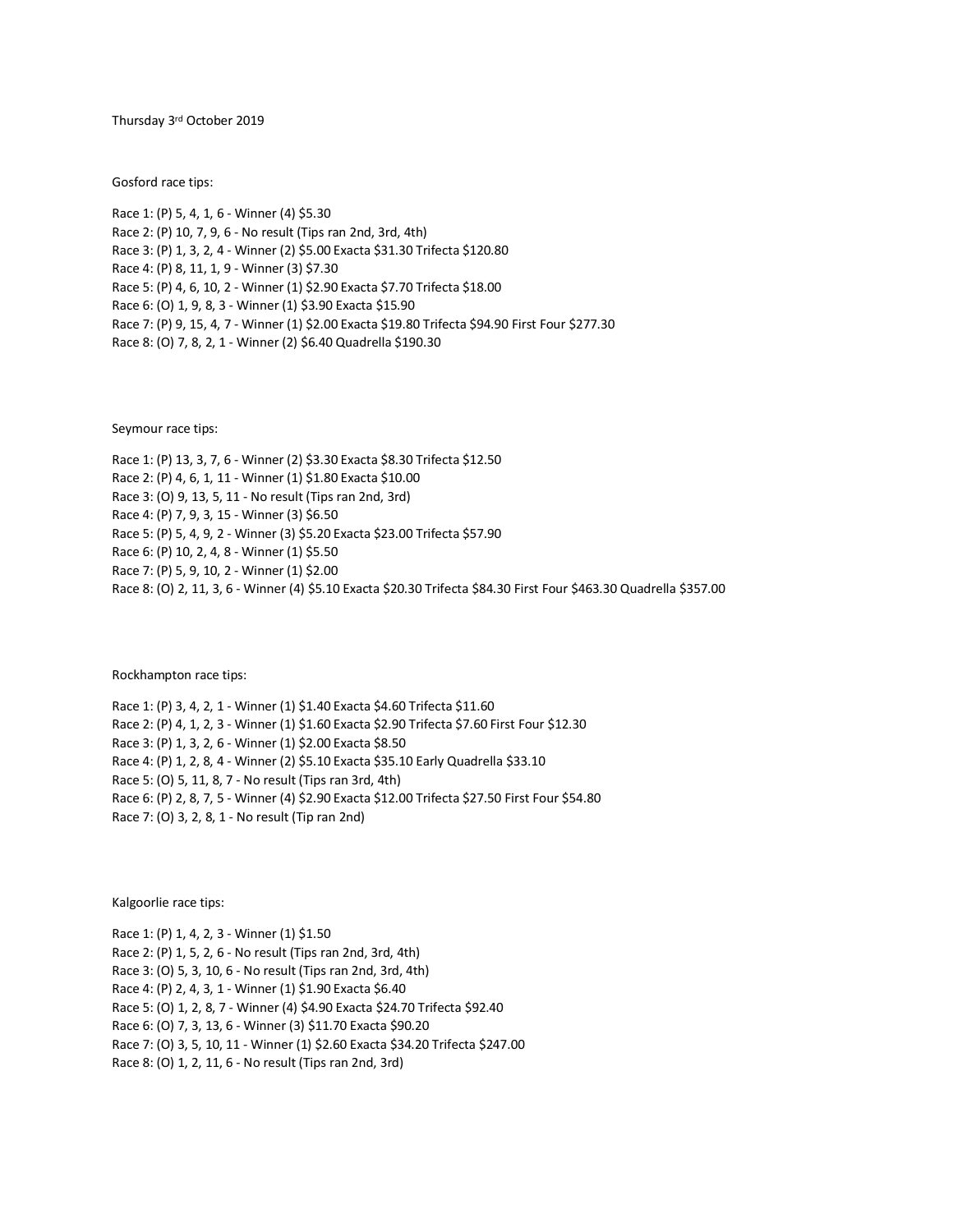Thursday 26 th September 2019

Hawkesbury race tips:

Race 1: (P) 2, 3, 4, 1 - Winner (1) \$2.70 Race 2: (P) 5, 2, 4, 3 - Winner (3) \$4.20 Exacta \$12.30 Race 3: (P) 5, 10, 2, 7 - Winner (1) \$1.70 Exacta \$2.90 Trifecta \$11.20 First Four \$40.10 Race 4: (P) 8, 7, 10, 9 - Winner (2) \$3.10 Exacta \$6.60 Early Quadrella \$95.80 Race 5: (O) 4, 3, 6, 8 - Winner (1) \$1.40 Exacta \$3.20 Race 6: (O) 12, 4, 9, 5 - Winner (2) \$3.40 Race 7: (P) 8, 2, 7, 3 - Winner (3) \$6.80 Exacta \$12.00 Trifecta \$40.20 Race 8: (O) 5, 11, 14, 4 - Winner (2) \$4.90 Exacta \$14.90 Quadrella \$275.40

Bendigo race tips:

Race 1: (P) 7, 2, 6, 12 - Winner (1) \$2.80 Exacta \$15.60 Race 2: (P) 6, 14, 5, 11 - Winner (4) \$8.10 Exacta \$19.30 Race 3: (O) 8, 4, 3, 10 - No result Race 4: (O) 4, 9, 1, 10 - No result (Tips ran 2nd, 4th) Race 5: (P) 3, 2, 5, 4 - Winner (2) \$2.40 Exacta \$10.70 Trifecta \$76.30 Race 6: (P) 11, 2, 14, 4 - Winner (1) \$2.50 Exacta \$12.20 Race 7: (O) 15, 13, 6, 17 - Winner (4) \$8.20 Exacta \$44.70 Race 8: (P) 11, 4, 3, 9 - Winner (1) \$2.40 Quadrella \$276.40

Dalby race tips:

Race 1: (P) 8, 1, 7, 3 - Winner (3) \$5.40 Exacta \$22.80 Trifecta \$64.20 Race 2: (P) 3, 10, 8, 1 - No result (Tips ran 2nd, 3rd) Race 3: (O) 5, 3, 8, 7 - No result (Tip ran 4th) Race 4: (O) 6, 1, 4, 10 - No result (Tips ran 2nd, 3rd, 4th) Race 5: (P) 3, 2, 4, 5 - Winner (1) \$1.50 Exacta \$8.50 Race 6: (O) 7, 6, 2, 4 - Winner (4) \$5.90 Race 7: (O) 8, 3, 7, 5 - No result (Tips ran 2nd, 4th)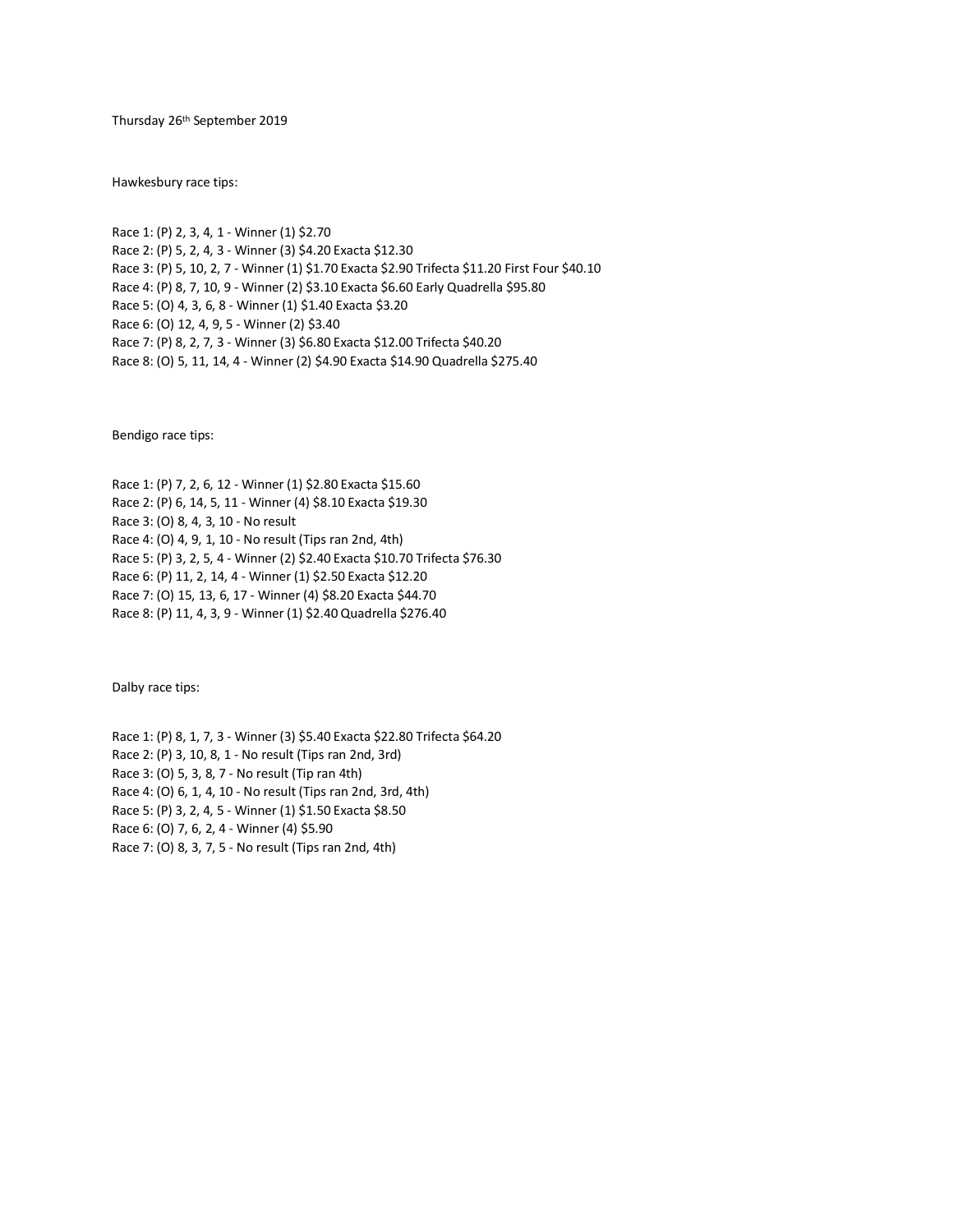Thursday 19th September 2019

Lismore race tips:

Race 1: (P) 1, 2, 9, 5 - Winner (2) \$2.10 Exacta \$21.20 Race 2: (P) 12, 2, 8, 1 - Winner (2) \$4.10 Exacta \$35.70 Trifecta \$56.10 Race 3: (P) 7, 4, 5, 10 - Winner (2) \$4.80 Race 4: (P) 1, 3, 5, 6 - Winner (2) \$4.60 Early Quadrella \$241.70 Race 5: (P) 1, 6, 2, 4 - Winner (1) \$2.10 Race 6: (O) 8, 2, 6, 12 - No result (Tip ran 2nd) Race 7: (O) 11, 5, 14, 15 - No result (Tip ran 4th) Race 8: (O) 3, 6, 7, 2 - Winner (1) \$7.70

Sale race tips:

Race 1: (P) 8, 5, 3, 6 - Winner (1) \$3.50 Exacta \$7.80 Trifecta \$21.50 First Four \$53.50 Race 2: (P) 11, 7, 10, 12 - Winner (4) \$6.10 Exacta \$11.90 Race 3: (O) 16, 3, 13, 4 - Winner (1) \$2.00 Exacta \$6.20 Trifecta \$64.90 Race 4: (O) 9, 15, 12, 4 - No result (Tip ran 2nd) Race 5: (P) 12, 10, 4, 13 - Winner (2) \$7.40 Exacta \$32.30 Race 6: (P) 7, 1, 5, 6 - Winner (2) \$2.40 Race 7: (P) 6, 10, 3, 13 - No result (Tips ran 2nd, 3rd) Race 8: (P) 11, 7, 15, 10 - No result (Tips ran 2nd, 3rd, 4th) Race 9: (O) 1, 9, 10, 11 - No result (Tips ran 3rd, 4th)

Kembla Grange race tips:

Race 1: (O) 7, 6, 2, 8 - Abandoned Race 2: (P) 1, 5, 4, 2 - Abandoned Race 3: (P) 11, 9, 1, 8 - Abandoned Race 4: (P) 6, 8, 3, 9 - Abandoned Race 5: (O) 1, 2, 4, 9 - Abandoned Race 6: (O) 2, 8, 3, 4 - Abandoned Race 7: (O) 3, 2, 12, 13 - Abandoned

Rockhampton race tips:

Race 1: (P) 6, 1, 2, 5 - Winner (1) \$1.80 Exacta \$8.00 Trifecta \$14.70 Race 2: (P) 2, 7, 3, 1 - Winner (1) \$2.10 Exacta \$6.30 Trifecta \$23.90 First Four \$45.10 Race 3: (P) 2, 1, 4, 3 - No result (Tips ran 2nd, 3rd, 4th) Race 4: (P) 10, 5, 9, 3 - Winner (3) \$12.60 Race 5: (P) 4, 3, 1, 5 - Winner (2) \$5.20 Race 6: (P) 2, 4, 5, 6 - Winner (2) \$2.80 Exacta \$13.10 Race 7: (O) 4, 3, 9, 8 - Winner (2) \$3.70 Exacta \$30.90 Trifecta \$62.60 Quadrella \$2455.10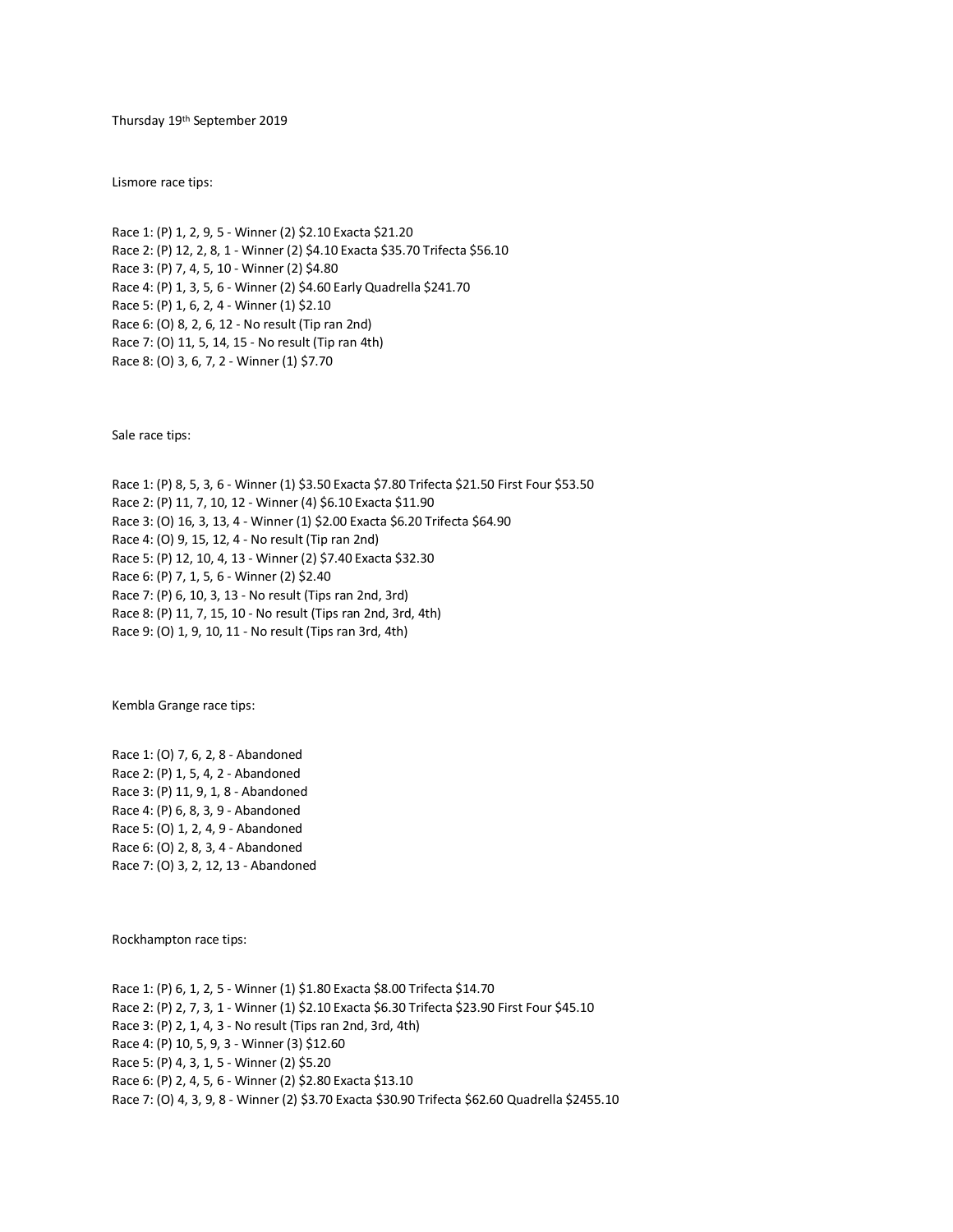Northam race tips:

Race 1: (P) 2, 4, 1, 6 - Winner (2) \$2.60 Exacta \$3.50 Trifecta \$17.00 First Four \$32.90

Race 2: (P) 2, 4, 6, 7 - Winner (3) \$4.40

- Race 3: (P) 5, 4, 1, 8 Winner (1) \$1.50 Exacta \$5.70
- Race 4: (P) 9, 3, 1, 5 No result (Tips ran 2nd, 3rd, 4th)
- Race 5: (P) 2, 4, 7, 5 Winner (1) \$4.40 Exacta \$38.60 Trifecta \$193.70 First Four \$606.30
- Race 6: (P) 3, 10, 4, 12 No result (Tips ran 2nd, 4th)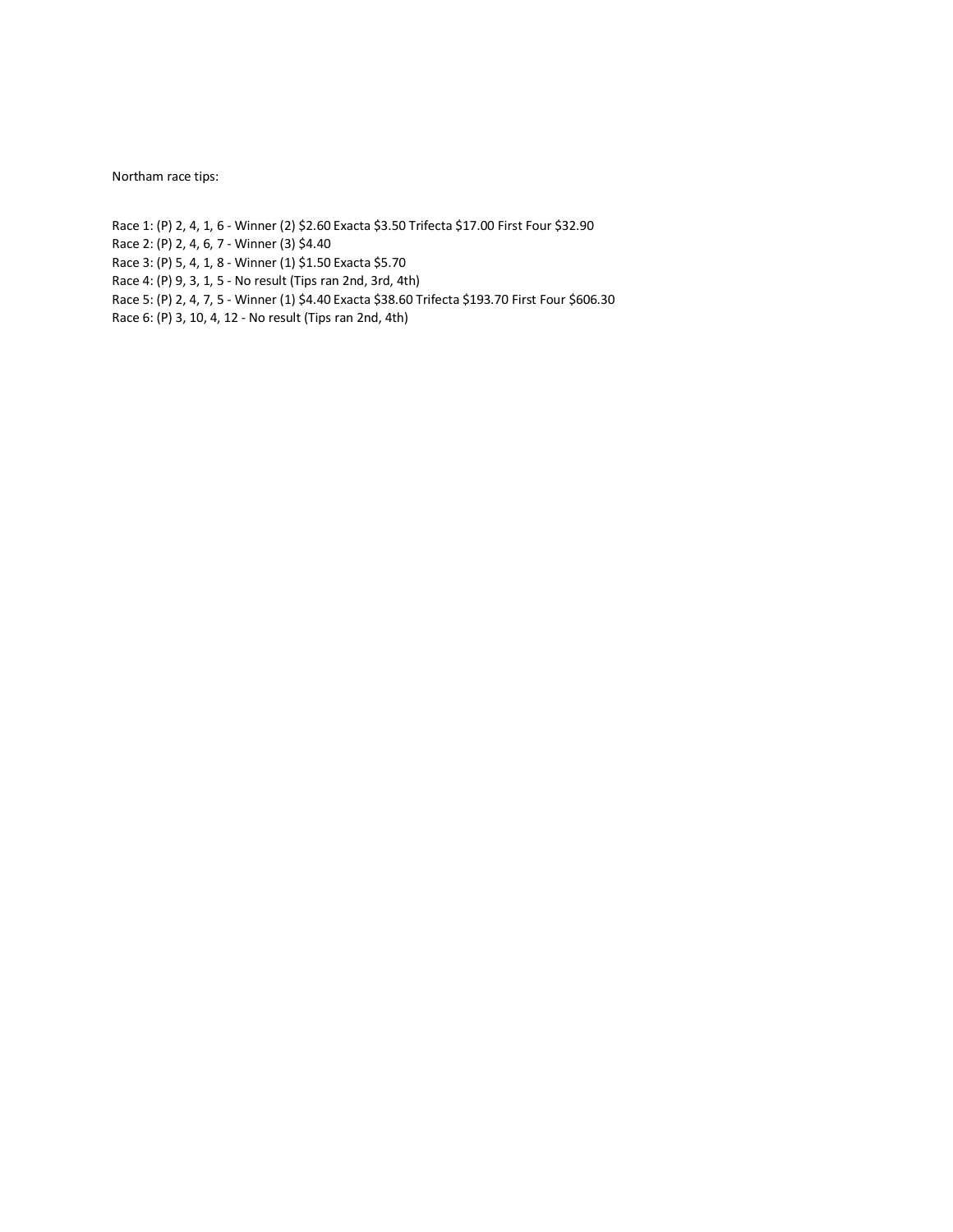Thursday 12th September 2019

Hawkesbury race tips:

Race 1: (P) 5, 3, 9, 2 - Winner (4) \$5.10 Exacta \$29.30 Race 2: (P) 6, 2, 8, 1 - No result (Tips ran 2nd, 3rd) Race 3: (P) 5, 7, 11, 2 - No result (Tips ran 2nd, 4th) Race 4: (O) 1, 2, 3, 4 - Winner (3) \$7.00 Exacta \$19.70 Race 5: (P) 10, 7, 8, 11 - Winner (3) \$2.40 Exacta \$7.10 Trifecta \$16.90 Race 6: (P) 6, 7, 2, 3 - Winner (1) \$2.10 Race 7: (P) 7, 5, 1, 6 - Winner (2) \$3.20 Exacta \$9.50 Race 8: (P) 2, 4, 7, 10 - No result (Tips ran 2nd, 3rd, 4th) Race 9: (P) 8, 3, 7, 5 - Winner (4) \$2.10

Rockhampton race tips:

Race 1: (P) 2, 5, 11, 4 - Winner (2) \$5.90 Exacta \$16.30 Race 2: (O) 5, 3, 6, 1 - No result (Tips ran 3rd, 4th) Race 3: (P) 5, 7, 1, 2 - Winner (1) \$3.20 Exacta \$11.20 Race 4: (P) 1, 4, 2, 8 - Winner (1) \$2.10 Exacta \$4.30 Trifecta \$31.70 First Four \$95.30 Race 5: (P) 5, 4, 9, 6 - Winner (1) \$1.60 Exacta \$2.30 Race 6: (O) 7, 6, 5, 3 - Winner (1) \$5.70 Exacta \$42.90 Race 7: (P) 2, 4, 5, 8 - Winner (1) \$4.40 Exacta \$28.80 Quadrella \$99.80

Mornington race tips:

Race 1: (P) 4, 7, 5, 8 - No result (Tips ran 3rd, 4th) Race 2: (P) 3, 5, 7, 6 - Winner (1) \$3.70 Race 3: (P) 4, 11, 6, 10 - No result (Tip ran 2nd) Race 4: (P) 3, 6, 4, 1 - Winner (4) \$7.40 Race 5: (P) 2, 6, 3, 8 - Winner (1) \$4.10 Exacta \$17.10 Race 6: (P) 12, 10, 7, 6 - Winner (4) \$4.70 Exacta \$12.90 Trifecta \$39.60 Race 7: (O) 4, 7, 2, 5 - Winner (1) \$1.50 Exacta \$11.40 Race 8: (O) 6, 3, 9, 1 - No result (Tips ran 3rd, 4th)

Northam race tips:

Race 1: (P) 5, 2, 1, 4 - Winner (1) \$10.40 Exacta \$30.80 Race 2: (P) 3, 4, 1, 7 - No result (Tips ran 2nd, 4th) Race 3: (P) 9, 3, 8, 5 - No result (Tips ran 2nd, 3rd) Race 4: (P) 6, 8, 5, 9 - Winner (1) \$4.50 Exacta \$13.20 Trifecta \$73.00 Race 5: (O) 1, 4, 3, 8 - No result (Tips ran 3rd, 4th) Race 6: (O) 7, 1, 8, 9 - No result (Tips ran 2nd, 3rd) Race 7: (O) 2, 13, 6, 9 - No result (Tips ran 3rd, 4th)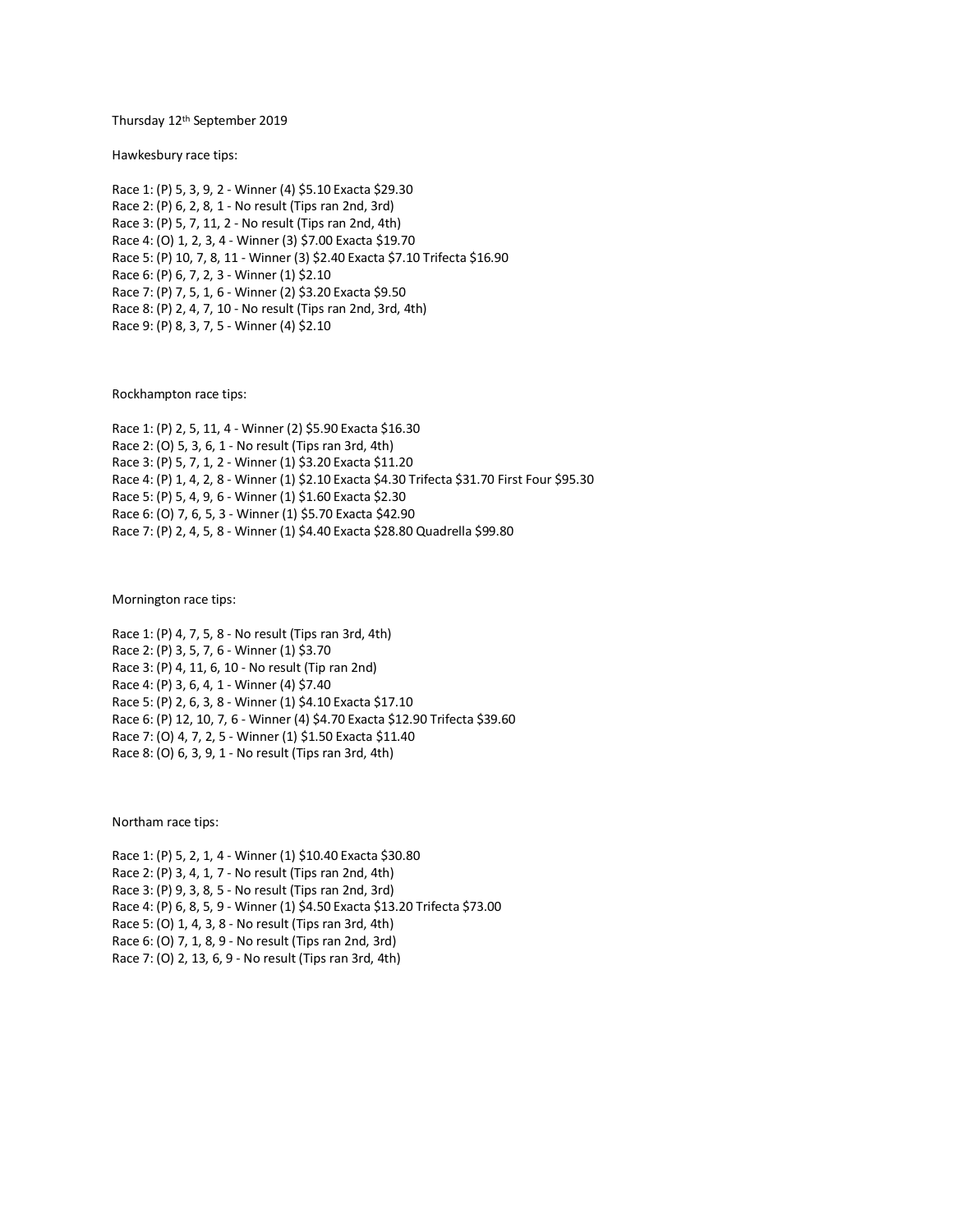Thursday 5 th September 2019

Seymour race tips:

Race 1: (P) 1, 3, 7, 9 - Winner (4) \$7.10 Exacta \$56.90 Race 2: (P) 12, 18, 5, 3 - Winner (2) \$2.90 Race 3: (P) 2, 12, 10, 14 - No result (Tips ran 2nd, 3rd) Race 4: (P) 1, 13, 4, 3 - Winner (3) \$3.50 Exacta \$13.80 Trifecta \$68.00 First Four \$186.60 Race 5: (O) 9, 10, 12, 6 - Winner (1) \$3.50 Race 6: (O) 4, 5, 1, 2 - Winner (4) \$2.80 Exacta \$22.00 Race 7: (P) 14, 13, 6, 1 - Winner (2) \$4.10 Race 8: (P) 12, 11, 8, 5 - Winner (2) \$2.70 Race 9: (P) 1, 6, 8, 3 - No result (Tips ran 2nd, 3rd, 4th) Race 10: (P) 13, 12, 6, 11 - Winner (1) \$2.80

Ballina race tips:

Race 1: (O) 15, 11, 5, 7 - No result (Tip ran 2nd) Race 2: (O) 8, 3, 10, 12 - Winner (1) \$4.50 Race 3: (O) 2, 8, 5, 4 - No result (Tips ran 2nd, 3rd, 4th) Race 4: (O) 9, 2, 10, 3 - Winner (2) \$6.60 Exacta \$39.60 Trifecta \$123.40 Race 5: (P) 2, 5, 3, 6 - Winner (1) \$2.30 Exacta \$7.70 Race 6: (P) 4, 2, 7, 5 - Winner (1) \$3.00 Race 7: (O) 8, 3, 10, 11 - No result (Tips ran 2nd, 4th)

Newcastle race tips:

Race 1: (P) 1, 5, 2, 4 - Winner (1) \$1.10 Exacta \$4.10 Trifecta \$11.60 First Four \$38.10 Race 2: (P) 2, 1, 4, 3 - Winner (1) \$1.80 Exacta \$6.90 Race 3: (O) 4, 7, 2, 11 - Winner (2) \$5.10 Exacta \$41.10 Race 4: (O) 1, 9, 10, 3 - No result (Tips ran 2nd, 3rd, 4th) Race 5: (O) 4, 2, 1, 9 - No result (Tip ran 3rd) Race 6: (O) 6, 1, 5, 7 - Winner (2) \$2.30 Exacta \$7.80 Race 7: (P) 9, 12, 1, 7 - Winner (1) \$2.50 Exacta \$5.30

Townsville race tips:

Race 1: (P) 1, 7, 3, 8 - Winner (1) \$2.10 Exacta \$6.90 Race 2: (P) 4, 3, 6, 2 - Winner (2) \$2.10 Exacta \$11.80 Trifecta \$32.50 First Four \$58.10 Race 3: (P) 1, 3, 9, 2 - Winner (2) \$4.60 Race 4: (P) 4, 7, 8, 9 - No result (Tip ran 2nd) Race 5: (P) 6, 12, 3, 10 - Winner (1) \$1.50 Exacta \$3.70 Race 6: (O) 5, 8, 9, 7 - No result (Tip ran 2nd) Race 7: (O) 1, 3, 13, 4 - Winner (2) \$4.30 Exacta \$25.90 Trifecta \$130.50

Northam race tips:

Race 1: (P) 5, 2, 1, 4 - Winner (2) \$2.10 Exacta \$12.50 Trifecta \$25.20 First Four \$48.80 Race 2: (O) 8, 10, 7, 5 - No result (Tip ran 3rd) Race 3: (O) 8, 5, 3, 7 - No result (Tips ran 3rd, 4th)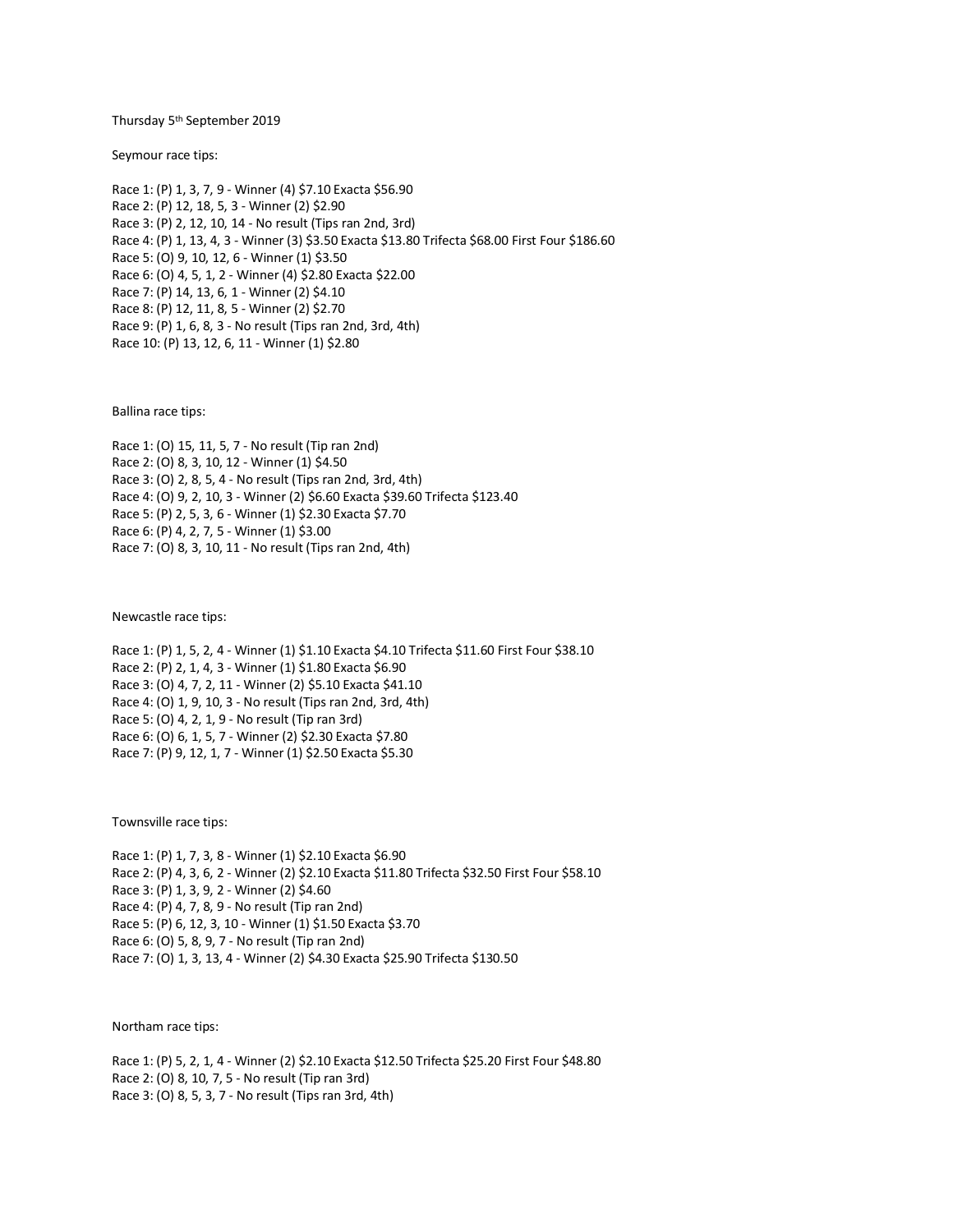Race 4: (P) 9, 8, 6, 7 - Winner (1) \$1.60 Exacta \$6.30 Race 5: (P) 8, 1, 2, 3 - Winner (1) \$8.50 Exacta \$30.80 Race 6: (P) 6, 5, 1, 7 - Winner (4) \$15.30 Race 7: (P) 1, 3, 7, 6 - Winner (2) \$4.50 Exacta \$25.70 Quadrella \$853.60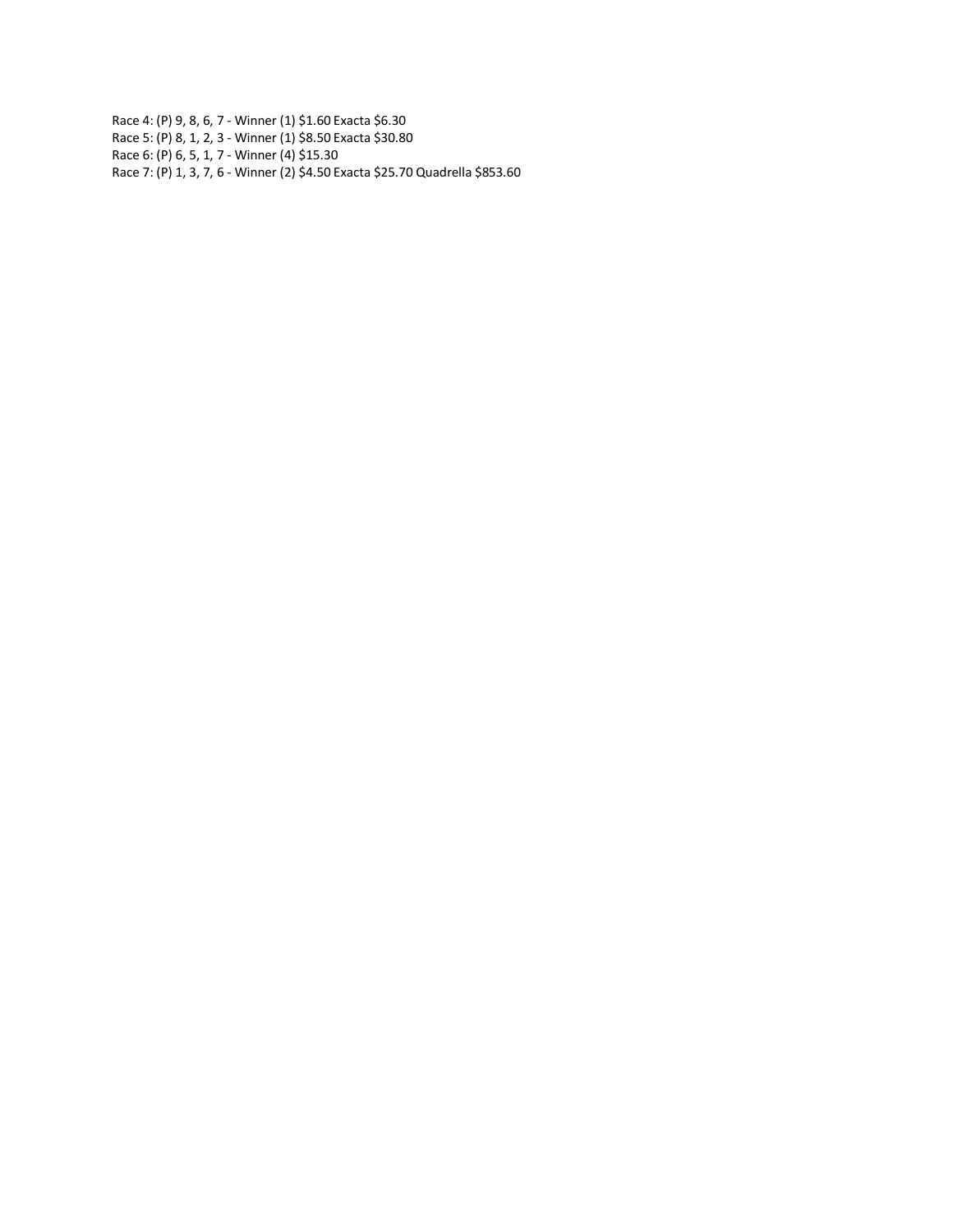Thursday 29th August 2019

Wagga race tips:

Race 1: (P) 3, 7, 6, 11 - No result (Tip ran 3rd) Race 2: (P) 3, 6, 4, 14 - No result (Tips ran 2nd, 3rd) Race 3: (O) 6, 7, 4, 2 - Winner (1) \$1.90 Exacta \$9.90 Trifecta \$41.10 First Four \$216.90 Race 4: (P) 1, 2, 10, 9 - Winner (2) \$3.70 Race 5: (P) 7, 9, 1, 17 - No result (Tips ran 2nd, 4th) Race 6: (O) 5, 4, 11, 14 - Winner (2) \$7.80 Race 7: (O) 9, 3, 10, 1 - No result (Tips ran 2nd, 4th) Race 8: (O) 6, 10, 3, 4 - Winner (4) \$3.50

Rockhampton race tips:

Race 1: (P) 3, 5, 6, 1 - Winner (4) \$3.00 Exacta \$14.50 Race 2: (P) 5, 3, 2, 1 - Winner (2) \$3.20 Exacta \$9.40 Trifecta \$27.10 Race 3: (O) 4, 2, 10, 11 - Winner (2) \$3.90 Race 4: (O) 3, 1, 6, 7 - Winner (2) \$5.90 Exacta \$21.60 Early Quadrella \$234.90 Race 5: (P) 7, 3, 4, 5 - No result (Tips ran 2nd, 4th) Race 6: (P) 2, 8, 5, 1 - Winner (1) \$4.70 Race 7: (P) 9, 1, 4, 3 - Winner (1) \$2.60

Warrnambool race tips:

Race 1: (P) 7, 5, 3, 1 - Winner (3) \$3.70 Exacta \$11.80 Trifecta \$23.40 Race 2: (P) 5, 10, 3, 7 - Winner (1) \$2.40 Exacta \$9.60 Trifecta \$30.00 Race 3: (P) 13, 3, 6, 8 - Winner (1) \$2.90 Exacta \$14.00 Race 4: (P) 8, 1, 12, 9 - No result (Tips ran 2nd, 3rd) Race 5: (P) 8, 7, 3, 10 - Winner (3) \$7.00 Exacta \$15.00 Trifecta \$50.00 Race 6: (P) 1, 5, 6, 2 - Winner (1) \$2.40 Race 7: (P) 1, 5, 4, 2 - Winner (3) \$4.20 Exacta \$29.60 Race 8: (O) 11, 10, 15, 8 - No result (Tip ran 4th)

Northam race tips:

Race 1: (P) 2, 4, 6, 7 - Winner (1) \$1.50 Exacta \$4.40 Trifecta \$7.50 Race 2: (P) 5, 9, 8, 4 - Winner (2) \$2.60 Exacta \$7.00 Race 3: (P) 12, 2, 8, 7 - Winner (1) \$2.10 Exacta \$8.80 Trifecta \$26.60 First Four \$57.70 Race 4: (O) 1, 2, 6, 7 - No result (Tip ran 2nd) Race 5: (O) 1, 3, 6, 5 - Winner (1) \$1.80 Race 6: (O) 6, 3, 8, 5 - Winner (4) \$4.70 Exacta \$18.70 Trifecta \$140.30 Race 7: (O) 9, 2, 1, 6 - Winner (4) \$5.00 Exacta \$19.30 Trifecta \$70.30 First Four \$237.80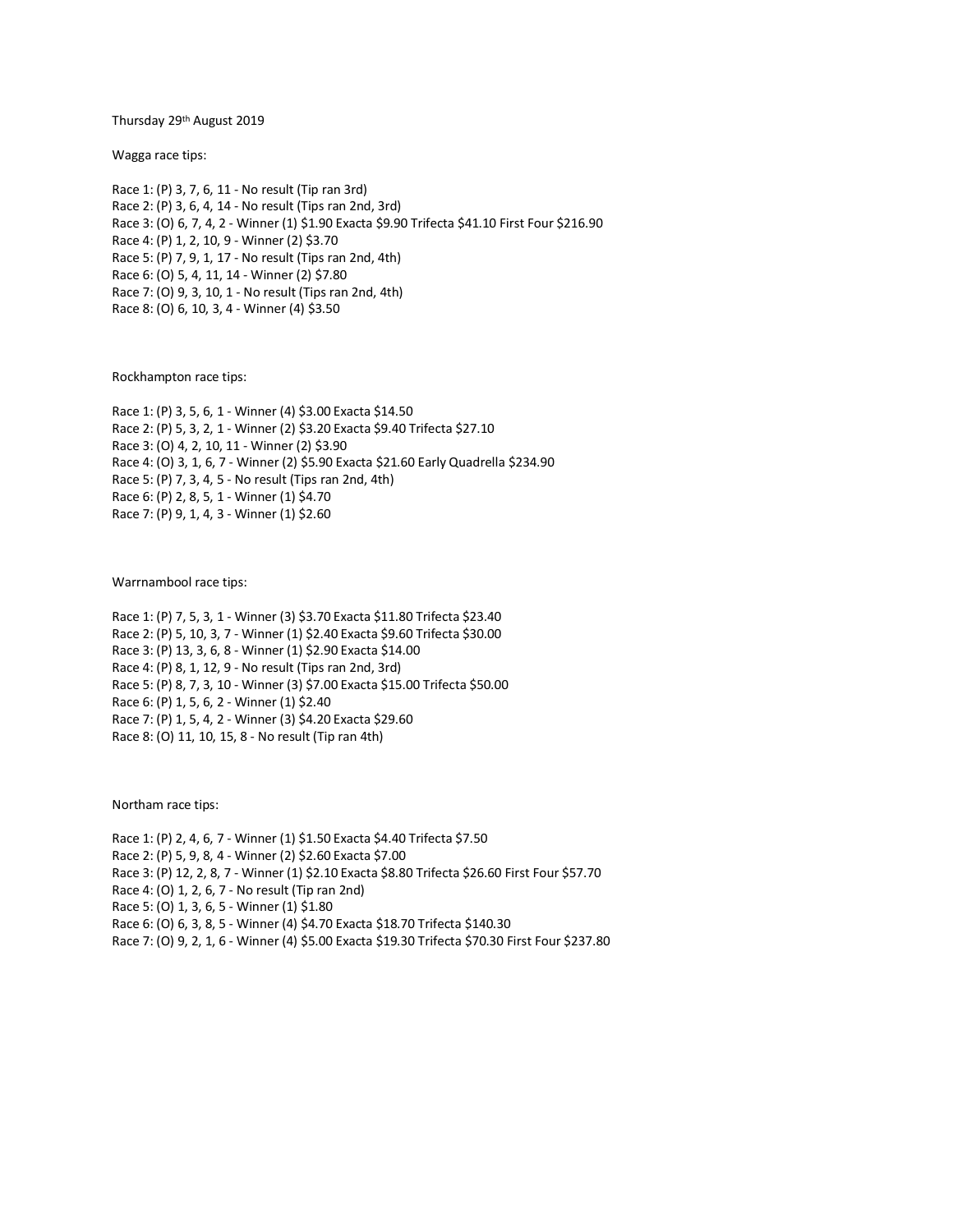Thursday 22nd August 2019

Hawkesbury race tips:

Race 1: (P) 4, 1, 7, 9 - Winner (1) \$1.30 Exacta \$3.80 Trifecta \$6.10 Race 2: (P) 3, 1, 6, 8 - Winner (4) \$7.90 Exacta \$15.70 Race 3: (P) 7, 2, 8, 6 - Winner (2) \$3.10 Exacta \$18.60 Race 4: (P) 4, 2, 6, 5 - Winner (2) \$2.60 Early Quadrella \$82.00 Race 5: (O) 4, 9, 16, 11 - No result (Tip ran 3rd) Race 6: (P) 7, 9, 4, 1 - No result (Tips ran 2nd, 3rd, 4th) Race 7: (O) 4, 7, 1, 8 - Winner (1) \$2.90 Exacta \$10.50 Trifecta \$42.80 Race 8: (O) 4, 8, 10, 2 - No result (Tips ran 2nd, 4th)

Beaudesert race tips:

Race 1: (P) 8, 2, 6, 1 - Winner (3) \$5.50 Exacta \$21.60 Race 2: (P) 5, 1, 2, 3 - Winner (3) \$3.50 Exacta \$7.60 Trifecta \$18.80 Race 3: (O) 2, 5, 8, 4 - Winner (1) \$1.60 Exacta \$8.70 Trifecta \$90.90 Race 4: (P) 7, 6, 4, 11 - Winner (1) \$1.80 Exacta \$4.80 Trifecta \$12.90 Early Quadrella \$180.20 Race 5: (P) 7, 3, 5, 8 - Winner (4) \$5.30 Exacta \$14.60 Trifecta \$45.60 Race 6: (P) 4, 3, 8, 6 - Winner (4) \$7.00 Exacta \$26.90 Trifecta \$63.40 Race 7: (O) 6, 1, 5, 10 - Winner (2) \$2.70 Exacta \$10.40 Trifecta \$24.40 Quadrella \$250.70

Moe race tips:

Race 1: (P) 2, 6, 1, 3 - Winner (1) \$3.30 Exacta \$8.40 Race 2: (P) 4, 12, 6, 10 - Winner (3) \$3.30 Exacta \$16.90 Trifecta \$32.30 Race 3: (O) 1, 9, 14, 5 - No result (Tips ran 2nd, 3rd, 4th) Race 4: (P) 5, 3, 2, 8 - Winner (1) \$2.90 Exacta \$40.10 Trifecta \$71.30 First Four \$280.20 Race 5: (O) 2, 9, 13, 8 - No result (Tips ran 3rd, 4th) Race 6: (P) 4, 1, 6, 11 - Winner (1) \$4.20 Exacta \$9.70 Race 7: (P) 6, 4, 2, 1 - No result (Tips ran 2nd, 4th) Race 8: (O) 9, 8, 4, 13 - Winner (2) \$13.10

Pinjarra race tips:

Race 1: (P) 5, 11, 3, 2 - Winner (3) \$3.80 Exacta \$9.30 Race 2: (P) 14, 1, 5, 7 - Winner (1) \$1.30 Race 3: (P) 3, 12, 10, 8 - No result Race 4: (O) 7, 1, 6, 11 - Winner (1) \$2.80 Exacta \$25.00 Race 5: (O) 3, 11, 1, 10 - Winner (3) \$8.20 Race 6: (O) 6, 2, 1, 3 - No result (Tip ran 3rd) Race 7: (O) 1, 3, 4, 11 - No result (Tip ran 3rd)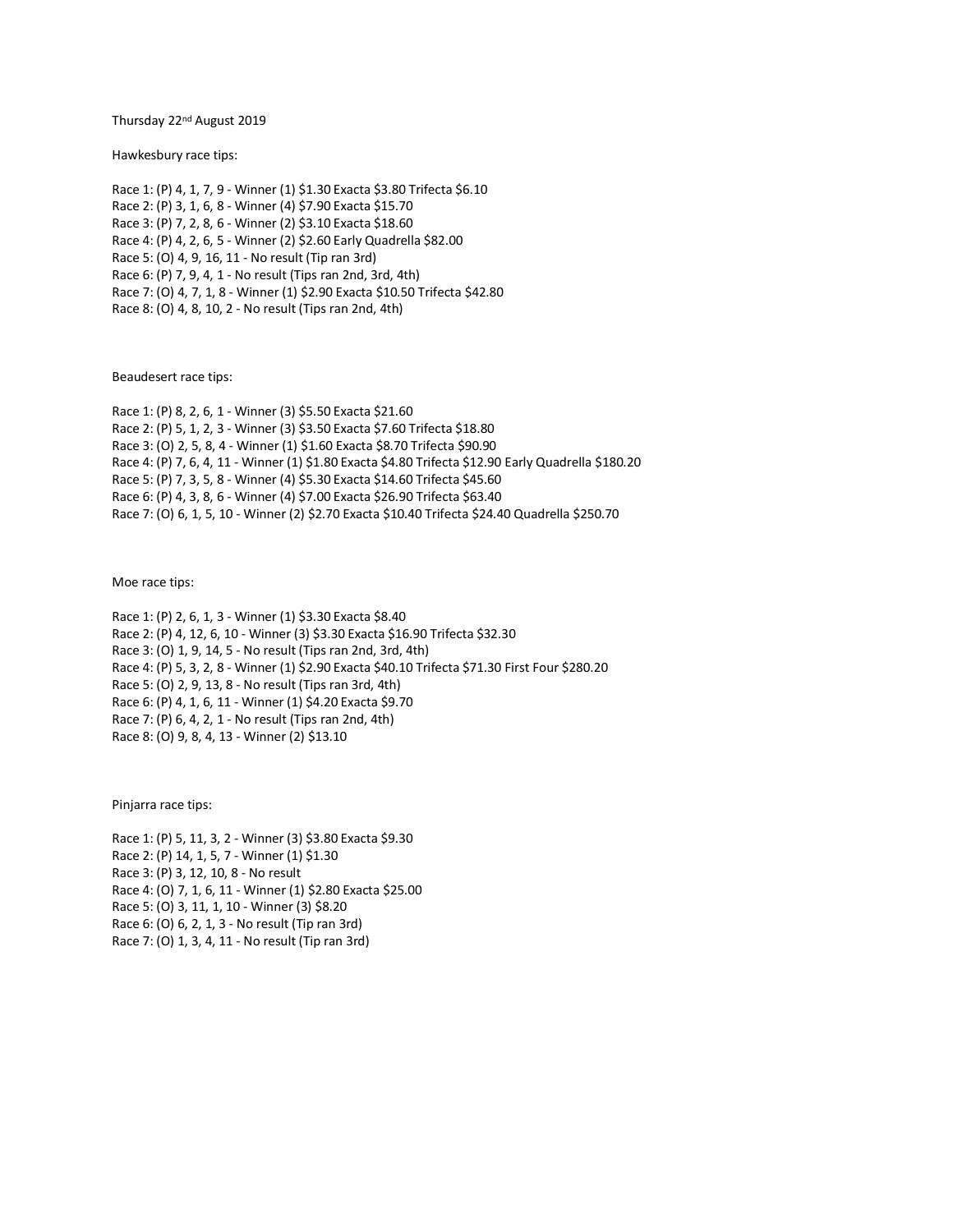Thursday 8 th August 2019

Kempsey race tips:

Race 1: (P) 1, 5, 2, 9 - Winner (1) \$1.80 Exacta \$6.40 Race 2: (P) 9, 8, 6, 11 - No result (Tips ran 2nd, 3rd, 4th) Race 3: (P) 7, 9, 2, 11 - Winner (4) \$4.00 Race 4: (O) 1, 8, 7, 12 - No result (Tip ran 3rd) Race 5: (P) 1, 3, 9, 7 - Winner (1) \$1.40 Exacta \$7.10 Race 6: (P) 8, 7, 4, 5 - Winner (2) \$3.10 Exacta \$11.40 Trifecta \$71.50 Race 7: (O) 1, 3, 2, 12 - Winner (2) \$4.90 Exacta \$34.50

Warrnambool race tips:

Race 1: (P) 3, 2, 4, 7 - Winner (2) \$3.60 Race 2: (P) 11, 10, 9, 7 - Winner (2) \$4.80 Race 3: (P) 2, 6, 15, 7 - No result (Tips ran 3rd, 4th) Race 4: (O) 16, 3, 8, 2 - Winner (2) \$9.80 Exacta \$53.50 Race 5: (P) 6, 1, 4, 5 - No result (Tip ran 2nd) Race 6: (O) 3, 2, 7, 10 - No result Race 7: (O) 6, 4, 12, 8 - Winner (3) \$11.50 Race 8: (P) 2, 5, 12, 1 - Winner (1) \$3.60 Exacta \$12.20

Kembla Grange race tips:

Race 1: (P) 6, 5, 4, 7 - Winner (4) \$7.70 Exacta \$13.70 Trifecta \$49.90 Race 2: (P) 3, 1, 5, 4 - Winner (3) \$16.20 Exacta \$77.60 Race 3: (P) 5, 3, 1, 2 - Winner (2) \$2.80 Exacta \$15.90 Trifecta \$80.80 Race 4: (P) 3, 11, 6, 1 - Winner (1) \$1.70 Early Quadrella \$1108.20 Race 5: (O) 3, 10, 11, 4 - Winner (3) \$4.80 Exacta \$14.90 Trifecta \$237.50 Race 6: (P) 3, 4, 7, 1 - Abandoned Race 7: (P) 6, 4, 3, 8 - Abandoned

Mt Isa race tips:

Race 1: (P) 5, 1, 6, 2 - Winner (2) \$2.70 Exacta \$3.90 Race 2: (P) 1, 4, 7, 5 - Winner (3) \$7.40 Exacta \$23.10 Trifecta \$75.20 Race 3: (P) 4, 6, 1, 9 - Winner (3) \$3.20 Race 4: (P) 1, 4, 5, 2 - Winner (2) \$4.40 Exacta \$31.70 Trifecta \$133.20 Early Quadrella \$321.30 Race 5: (P) 3, 5, 2, 6 - No result (Tips ran 2nd, 4th) Race 6: (P) 7, 5, 6, 4 - Winner (1) \$1.50 Exacta \$6.60 Race 7: (O) 3, 5, 9, 1 - Winner (2) \$3.20

Pinjarra race tips:

Race 1: (P) 3, 7, 5, 4 - Winner (3) \$4.00 Exacta \$8.10 Trifecta \$38.20 First Four \$96.30 Race 2: (P) 4, 2, 7, 1 - Winner (4) \$3.30 Exacta \$6.00 Trifecta \$27.50 First Four \$67.90 Race 3: (P) 14, 5, 1, 4 - Winner (3) \$6.90 Exacta \$31.00 Trifecta \$76.40 Race 4: (O) 3, 7, 5, 2 - No result (Tips ran 2nd, 3rd, 4th) Race 5: (O) 7, 8, 4, 5 - Winner (1) \$4.30 Race 6: (O) 6, 2, 10, 4 - Winner (3) \$5.60 Race 7: (P) 5, 7, 3, 1 - Winner (4) \$2.70 Race 8: (O) 3, 1, 5, 4 - Winner (1) \$4.30 Exacta \$23.80 Quadrella \$663.40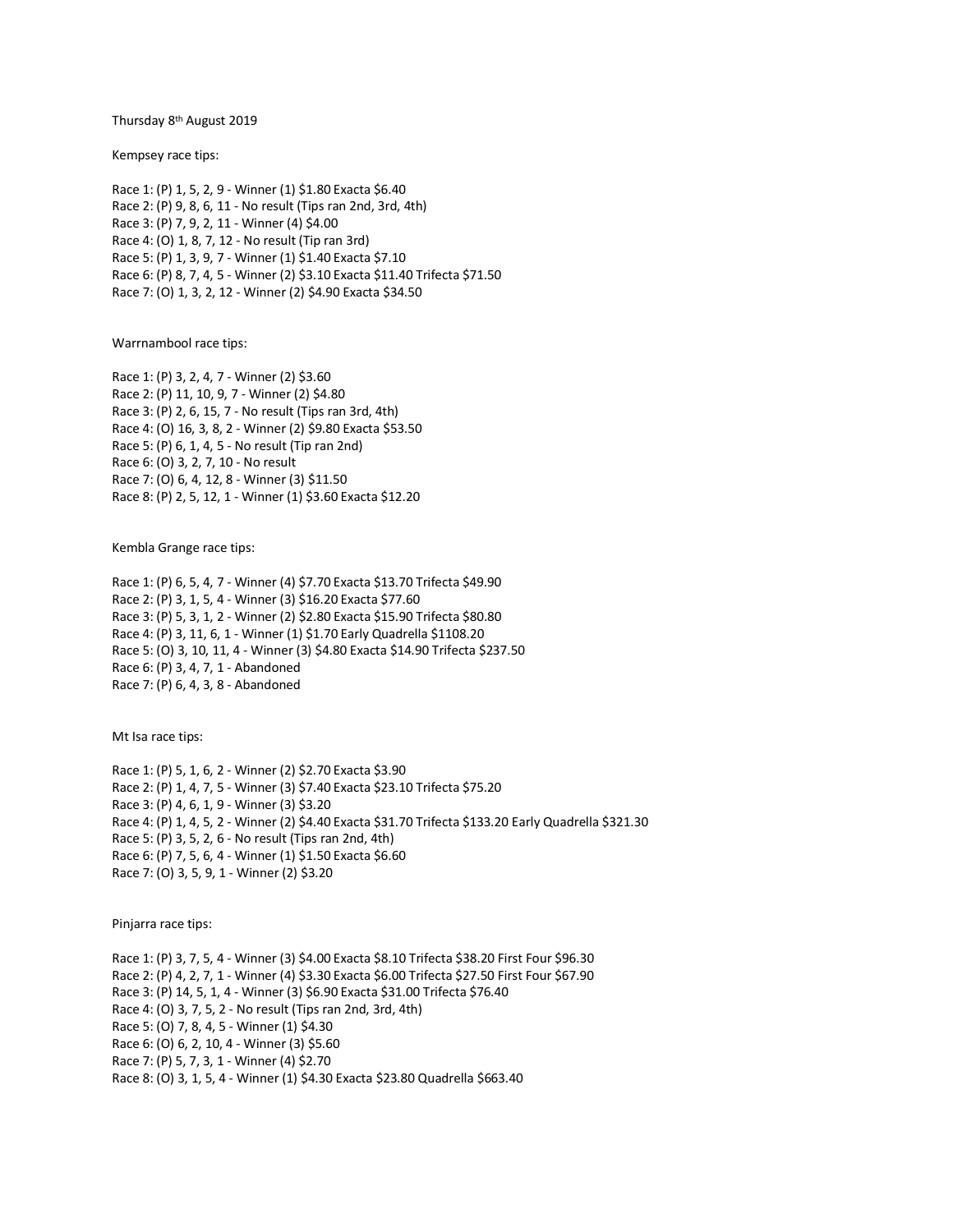Thursday 1st August 2019

Hawkesbury race tips:

Race 1: (P) 2, 5, 3, 6 - Winner (1) \$1.60 Exacta \$2.10 Race 2: (P) 9, 6, 2, 5 - No result (Tips ran 2nd, 3rd, 4th) Race 3: (P) 4, 2, 5, 6 - Winner (1) \$4.60 Exacta \$25.80 Race 4: (P) 7, 9, 10, 2 - Winner (1) \$1.80 Race 5: (P) 3, 10, 4, 5 - Winner (1) \$5.80 Exacta \$17.70 Trifecta \$53.40 Race 6: (P) 4, 8, 7, 5 - No result (Tip ran 2nd) Race 7: (P) 6, 4, 10, 1 - Winner (1) \$3.10 Exacta \$17.20 Race 8: (O) 4, 1, 14, 12 - Winner (4) \$15.70

Coffs Harbour race tips:

Race 1: (P) 1, 5, 6, 4 - Winner (4) \$30.20 Exacta \$325.60 Trifecta \$374.30 Race 2: (P) 2, 13, 11, 10 - No result (Tip ran 3rd) Race 3: (O) 5, 2, 6, 4 - Winner (2) \$2.10 Exacta \$9.50 Race 4: (O) 13, 1, 16, 7 - Winner (4) \$5.70 Exacta \$72.30 Race 5: (O) 14, 9, 5, 12 - Winner (2) \$4.90 Race 6: (O) 9, 5, 8, 6 - No result (Tips ran 2nd, 4th) Race 7: (O) 5, 3, 12, 8 - Winner (3) \$6.50 Exacta \$31.10 Trifecta \$105.50 Race 8: (O) 3, 13, 5, 7 - No result (Tip ran 3rd)

Rockhampton race tips:

Race 1: (O) 11, 1, 4, 12 - No result (Tips ran 2nd, 3rd, 4th) Race 2: (O) 5, 2, 7, 4 - No result (Tip ran 2nd) Race 3: (P) 6, 2, 4, 1 - Winner (1) \$1.80 Exacta \$27.40 Race 4: (P) 9, 2, 6, 5 - Winner (2) \$5.10 Exacta \$10.30 Race 5: (P) 5, 6, 1, 7 - Winner (3) \$2.70 Race 6: (O) 4, 1, 3, 12 - Winner (1) \$2.50 Exacta \$4.40 Race 7: (O) 4, 5, 10, 11 - No result (Tips ran 2nd, 4th)

Pakenham race tips:

Race 1: (P) 8, 1, 9, 6 - Winner (3) \$4.00 Race 2: (P) 9, 7, 3, 10 - Winner (1) \$3.50 Exacta \$18.50 Trifecta \$59.30 Race 3: (P) 12, 3, 7, 11 - Winner (2) \$2.70 Exacta \$27.00 Trifecta \$124.20 Race 4: (P) 6, 9, 3, 7 - Winner (3) \$2.50 Early Quadrella \$188.90 Race 5: (O) 5, 7, 4, 6 - No result (Tips ran 2nd, 4th) Race 6: (P) 6, 4, 7, 1 - No result (Tips ran 2nd, 3rd, 4th) Race 7: (O) 2, 11, 7, 1 - No result (Tips ran 2nd, 3rd, 4th)

Northam race tips:

Race 1: (P) 1, 5, 4, 2 - Winner (3) \$5.50 Exacta \$20.70 Trifecta \$52.90 Race 2: (P) 8, 1, 4, 2 - Winner (2) \$3.50 Exacta \$4.10 Race 3: (O) 11, 5, 3, 6 - No result (Tips ran 2nd, 4th) Race 4: (O) 5, 8, 11, 7 - Winner (3) \$6.80 Exacta \$24.20 Race 5: (P) 5, 12, 3, 4 - No result (Tips ran 2nd, 3rd) Race 6: (P) 6, 7, 10, 3 - Winner (1) \$2.20 Exacta \$6.70 Trifecta \$44.10 Race 7: (O) 5, 3, 9, 10 - No result (Tips ran 2nd, 3rd) Race 8: (O) 5, 3, 10, 7 - Winner (2) \$5.70 Exacta \$41.30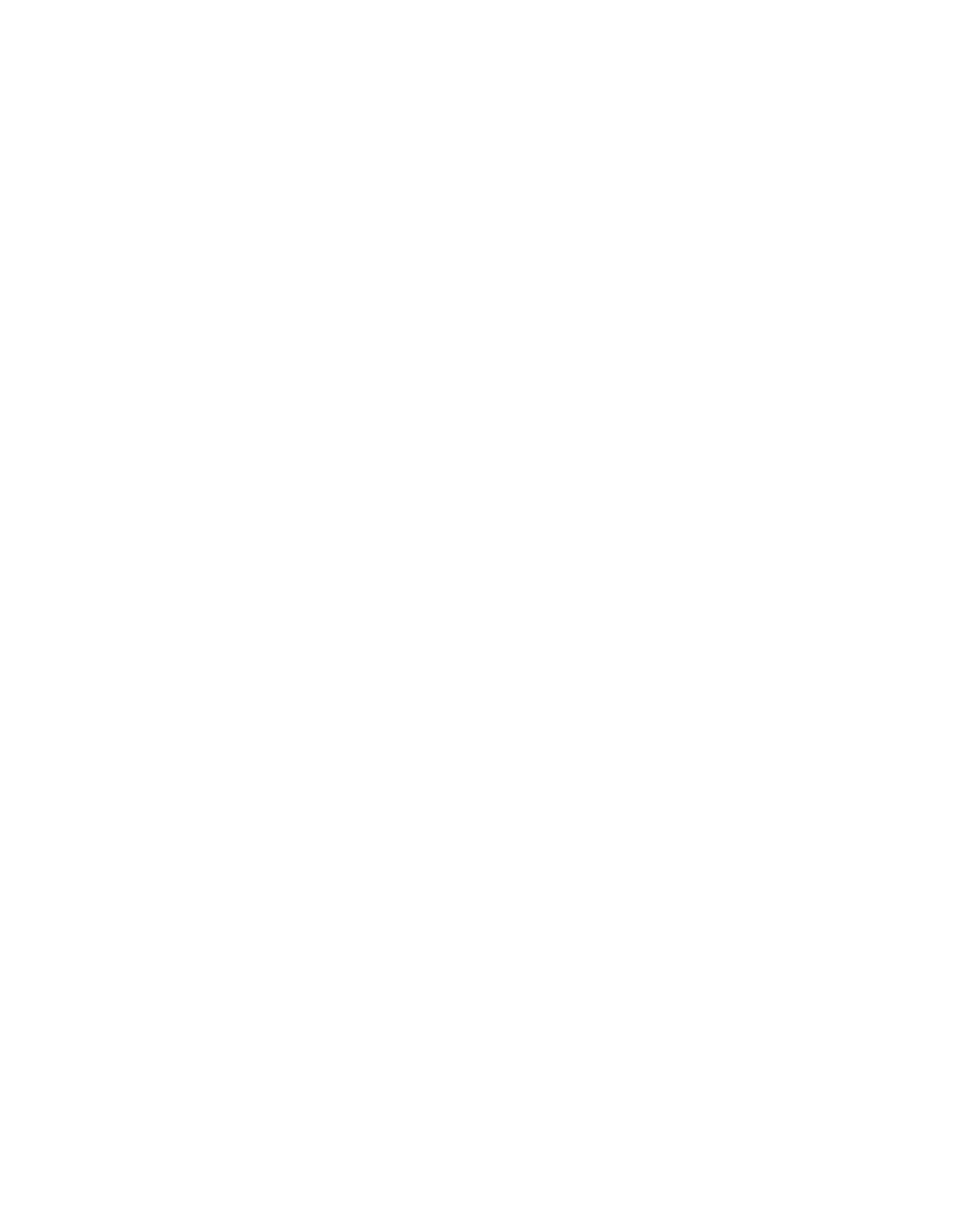Thursday 11th July 2019

Kembla Grange race tips:

Race 1: (P) 1, 3, 2, 4 - Winner (1) \$2.90 Exacta \$5.60 Race 2: (P) 7, 2, 6, 3 - No result (Tip ran 2nd) Race 3: (P) 2, 7, 1, 8 - Winner (2) \$4.40 Exacta \$16.30 Race 4: (P) 1, 7, 2, 6 - Winner (1) \$1.40 Race 5: (O) 10, 8, 1, 6 - Winner (3) \$4.00 Exacta \$20.00 Race 6: (P) 2, 4, 6, 5 - Winner (3) \$5.10 Exacta \$21.40 Trifecta \$60.20 Race 7: (P) 1, 9, 7, 3 - No result (Tips ran 2nd, 4th) Race 8: (O) 7, 3, 6, 8

Grafton race tips:

Race 1: (O) 7, 4, 11, 6 - Winner (2) \$3.70 Race 2: (P) 6, 9, 4, 7 - No result (Tips ran 2nd, 3rd, 4th) Race 3: (O) 6, 4, 8, 5 - Winner (2) \$3.20 Exacta \$9.90 Race 4: (O) 8, 12, 4, 3 - Winner (3) \$2.00 Race 5: (O) 3, 11, 7, 4 - No result (Tips ran 2nd, 4th) Race 6: (O) 11, 12, 3, 5 - No result (Tips ran 2nd, 3rd, 4th) Race 7: (P) 3, 4, 1, 5 Race 8: (O) 6, 2, 7, 4

Dalby race tips:

Race 1: (P) 8, 9, 4, 3 - No result (Tips ran 2nd, 4th) Race 2: (P) 3, 1, 2, 4 - Winner (3) \$3.30 Race 3: (P) 5, 1, 3, 8 - Winner (2) \$3.60 Exacta \$12.10 Trifecta \$30.00 Race 4: (O) 4, 5, 9, 3 - Winner (2) \$4.90 Exacta \$14.90 Race 5: (P) 10, 3, 2, 7 - Winner (2) \$2.80 Exacta \$9.60 Race 6: (O) 9, 7, 3, 1 - Winner (1) \$3.90 Exacta \$19.40 Race 7: (P) 8, 10, 1, 7

Sale race tips:

Race 1: (P) 12, 9, 5, 15 - No result (Tips ran 2nd, 3rd) Race 2: (P) 4, 13, 8, 11 - No result (Tips ran 2nd, 4th) Race 3: (O) 3, 5, 13, 2 - Winner (4) \$7.80 Race 4: (P) 14, 9, 12, 3 - Winner (1) \$3.20 Exacta \$16.10 Race 5: (P) 4, 9, 5, 8 - Winner (4) \$12.30 Race 6: (O) 10, 1, 3, 14 - Winner (2) \$1.90 Exacta \$6.50 Race 7: (O) 10, 7, 6, 1 - Winner (2) \$3.30 Exacta \$24.00 Race 8: (O) 6, 15, 14, 10

Pinjarra race tips:

Race 1: (P) 9, 8, 5, 6 - Winner (2) \$1.80 Exacta \$3.80 Race 2: (P) 7, 6, 2, 1 - Winner (1) \$3.90 Exacta \$10.80 Trifecta \$34.50 First Four \$54.30 Race 3: (P) 8, 3, 4, 2 - Winner (4) \$4.70 Exacta \$6.60 Trifecta \$19.60 Race 4: (O) 10, 8, 4, 3 - Winner (1) \$1.60 Exacta \$5.40 Trifecta \$115.80 Race 5: (O) 7, 10, 11, 9 Race 6: (O) 3, 11, 10, 2 Race 7: (P) 2, 4, 6, 7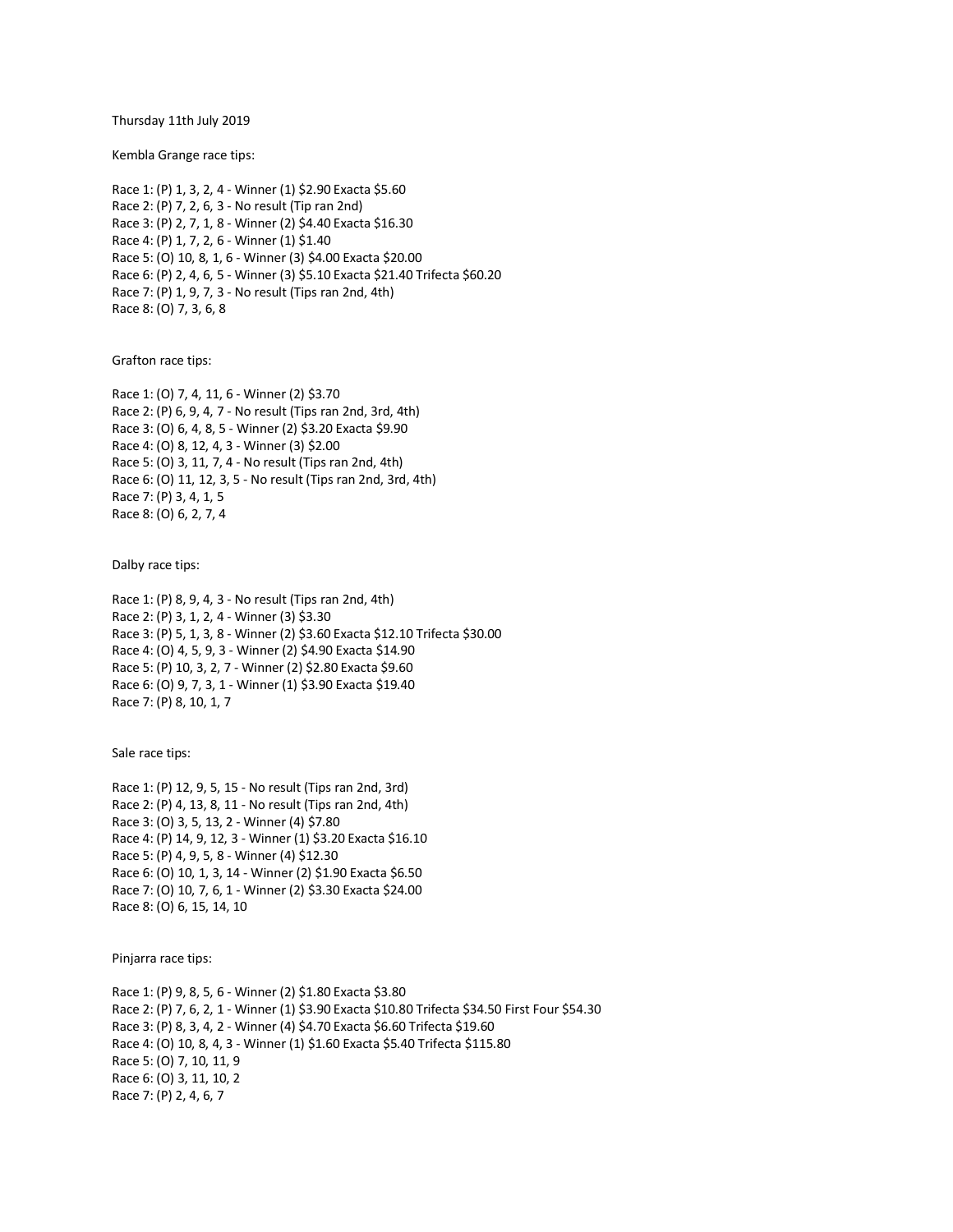Race 8: (O) 3, 5, 9, 1 Race 9: (O) 3, 9, 8, 12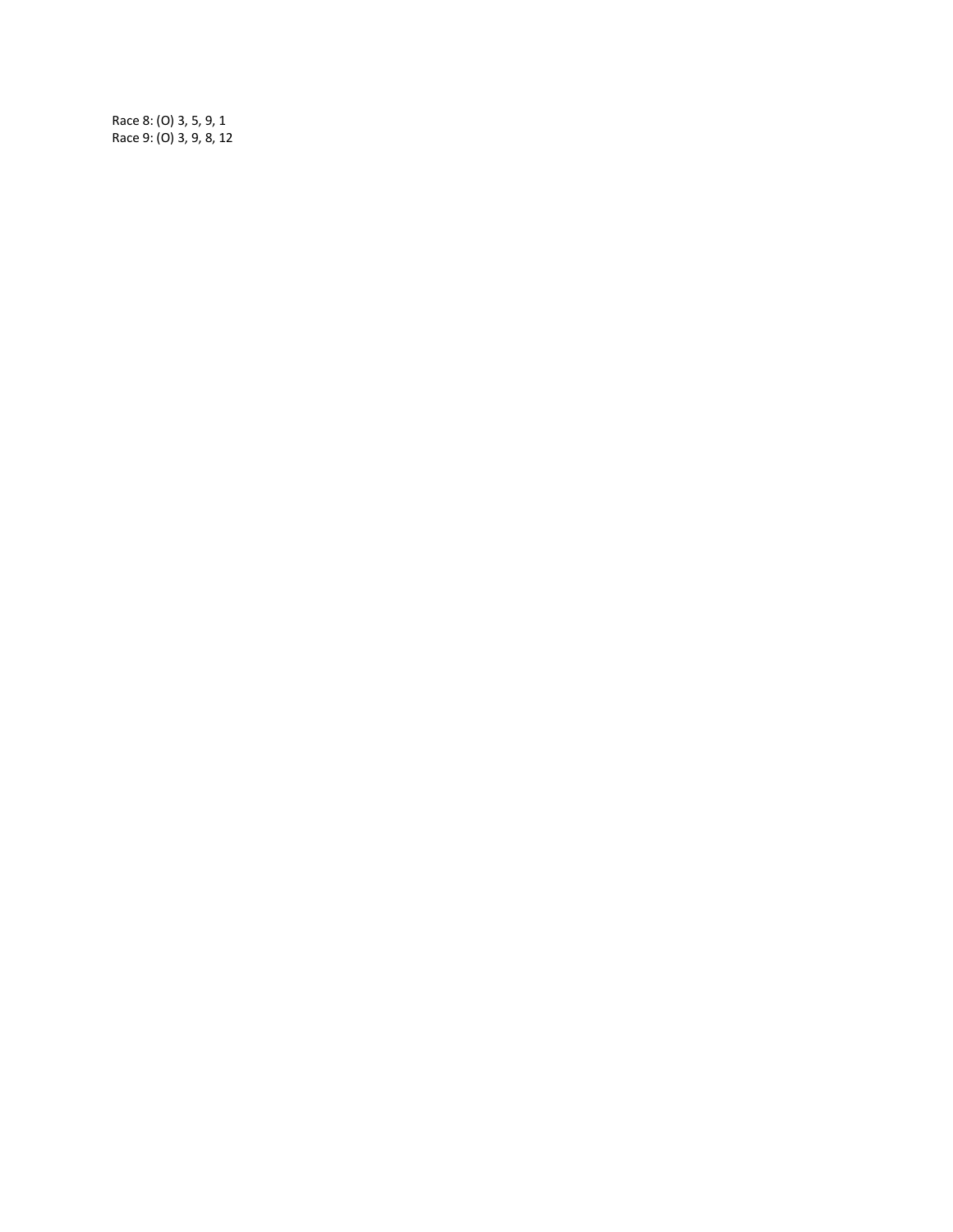Thursday 4th July 2019

Hawkesbury race tips:

Race 1: (P) 3, 1, 6, 2 - Winner (1) \$2.50 Exacta \$18.50 Race 2: (P) 1, 2, 6, 8 - Winner (1) \$1.70 Exacta \$5.90 Race 3: (\*) 2, 10, 11, 12 - Winner (3) \$8.70 Race 4: (P) 4, 7, 6, 2 - Winner (3) \$6.70 Exacta \$22.70 Trifecta \$58.30 Early Quadrella \$355.40 Race 5: (P) 6, 5, 9, 8 - No result (Tips ran 2nd, 4th) Race 6: (P) 6, 1, 3, 5 - Winner (1) \$6.60 Exacta \$25.60 Trifecta \$129.70 First Four \$196.80 Race 7: (P) 7, 1, 8, 5 - Winner (2) \$2.10 Exacta \$4.50 Trifecta \$14.00 Race 8: (P) 8, 9, 1, 12 - No result (Tips ran 2nd, 3rd)

Gatton race tips:

Race 1: (P) 7, 13, 5, 8 - Winner (4) \$4.40 Race 2: (P) 1, 3, 12, 11 - Winner (1) \$2.20 Race 3: (P) 2, 5, 7, 1 - Winner (1) \$2.20 Race 4: (P) 5, 2, 8, 6 - Winner (1) \$4.70 Exacta \$72.30 Early Quadrella \$152.90 Race 5: (P) 1, 3, 4, 7 - Winner (1) \$1.90 Race 6: (O) 5, 10, 4, 6 - Winner (4) \$8.80 Exacta \$74.30 Race 7: (P) 2, 6, 7, 1 - No result (Tips ran 2nd, 3rd)

Cranbourne race tips:

Race 1: (P) 9, 8, 7, 1 - Winner (2) \$3.40 Exacta \$19.30 Race 2: (P) 15, 7, 3, 10 - No result (Tips ran 2nd, 4th) Race 3: (O) 3, 9, 10, 13 - Winner (3) \$9.30 Exacta \$44.40 Race 4: (P) 6, 5, 1, 9 - No result (Tips ran 2nd, 3rd, 4th) Race 5: (P) 4, 3, 2, 14 - Winner (1) \$2.90 Race 6: (P) 10, 3, 11, 9 - No result Race 7: (O) 11, 3, 13, 2 - No result (Tip ran 2nd) Race 8: (O) 4, 12, 6, 8 - Winner (3) \$4.60 Exacta \$17.50 Trifecta \$104.80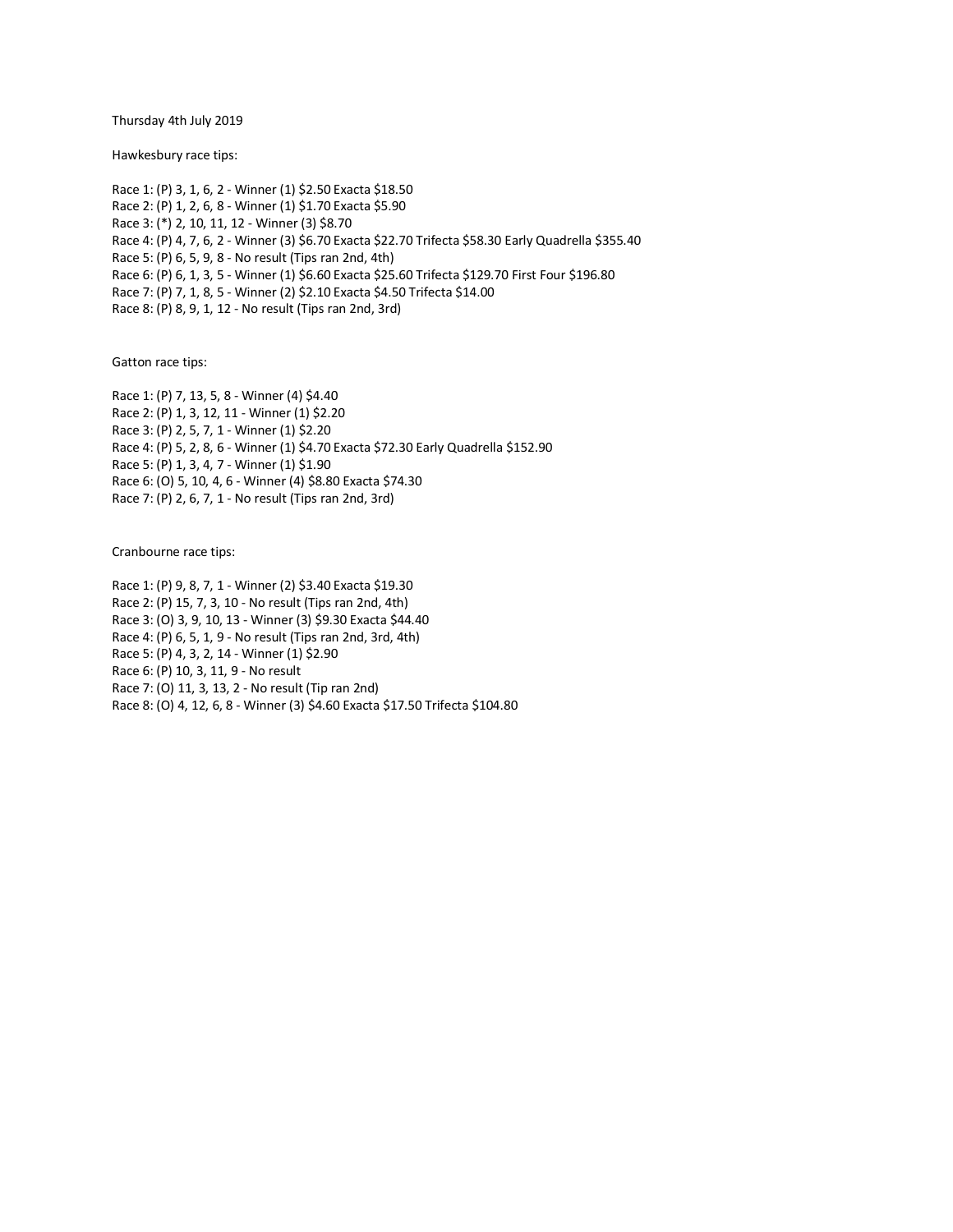#### Thursday 27th June 2019

#### **Results summary for 27 Jun 2019**

No Specials to report Top Selection Strike Rate - 17.65% - 6 from 34 selections Top 2 Selections Strike Rate - 44.12% - 15 from 34 selections Total Strike Rate - 79.41% - 27 from 34 selections Exacta Strike Rate - 52.94% - 18 from 34 selections Trifecta Strike Rate - 20.59% - 7 from 34 selections

## **Best Selections**

Best Top Selection Win - \$5.90 Best Top 2 Selections Win - \$6.10 Best Win - All Selections - \$14.90 Best Exacta - \$54.20 Best Trifecta - \$236.80 Best First Four - nil Best Quadrella - \$4341.70

## **Selections for 27 Jun 2019**

Moe race tips:

Race 1: (P) 6, 2, 7, 5 - Winner (4) \$9.30 Race 2: (P) 1, 2, 7, 4 - Winner (1) \$3.00 Exacta \$22.40 Trifecta \$69.00 Race 3: (O) 12, 6, 2, 4 - Winner (4) \$5.60 Exacta \$47.20 Race 4: (O) 10, 1, 9, 3 - Winner (1) \$3.10 Race 5: (P) 8, 1, 7, 11 - Winner (4) \$14.90 Exacta \$29.90 Race 6: (O) 11, 6, 1, 4 - Winner (2) \$4.80 Early Quadrella \$1279.70 Race 7: (P) 2, 3, 5, 8 - Winner (4) \$7.70 Exacta \$22.90 Race 8: (P) 3, 8, 7, 9 - Winner (4) \$10.20 Exacta \$38.20 Trifecta \$143.30 First Four \$420.10 Race 9: (P) 10, 5, 11, 7 - Winner (4) \$4.00 Race 10: (O) 1, 4, 8, 7 - Winner (3) \$7.00 Exacta \$54.20 Quadrella \$4341.70

Kembla Grange race tips:

Race 1: (P) 3, 11, 4, 1 - No result (Tips ran 2nd, 3rd, 4th) Race 2: (P) 7, 6, 5, 2 - Winner (2) \$2.10 Exacta \$10.40 Trifecta \$52.00 First Four \$106.10 Race 3: (P) 1, 5, 8, 4 - Winner (4) \$5.50 Exacta \$30.00 Trifecta \$204.90 First Four \$277.80 Race 4: (O) 6, 2, 4, 1 - Winner (4) \$5.90 Exacta \$16.20 Race 5: (P) 1, 7, 6, 3 - Winner (2) \$5.50 Exacta \$31.70 Race 6: (O) 12, 5, 8, 3 - Winner (2) \$2.40 Race 7: (P) 2, 9, 4, 8 - Winner (2) \$5.20 Exacta \$20.60 Race 8: (P) 4, 11, 13, 10 - Winner (1) \$5.50 Quadrella \$718.00

Lismore race tips:

Race 1: Abandoned Race 2: Abandoned Race 3: Abandoned Race 4: Abandoned Race 5: Abandoned Race 6: Abandoned Race 7: Abandoned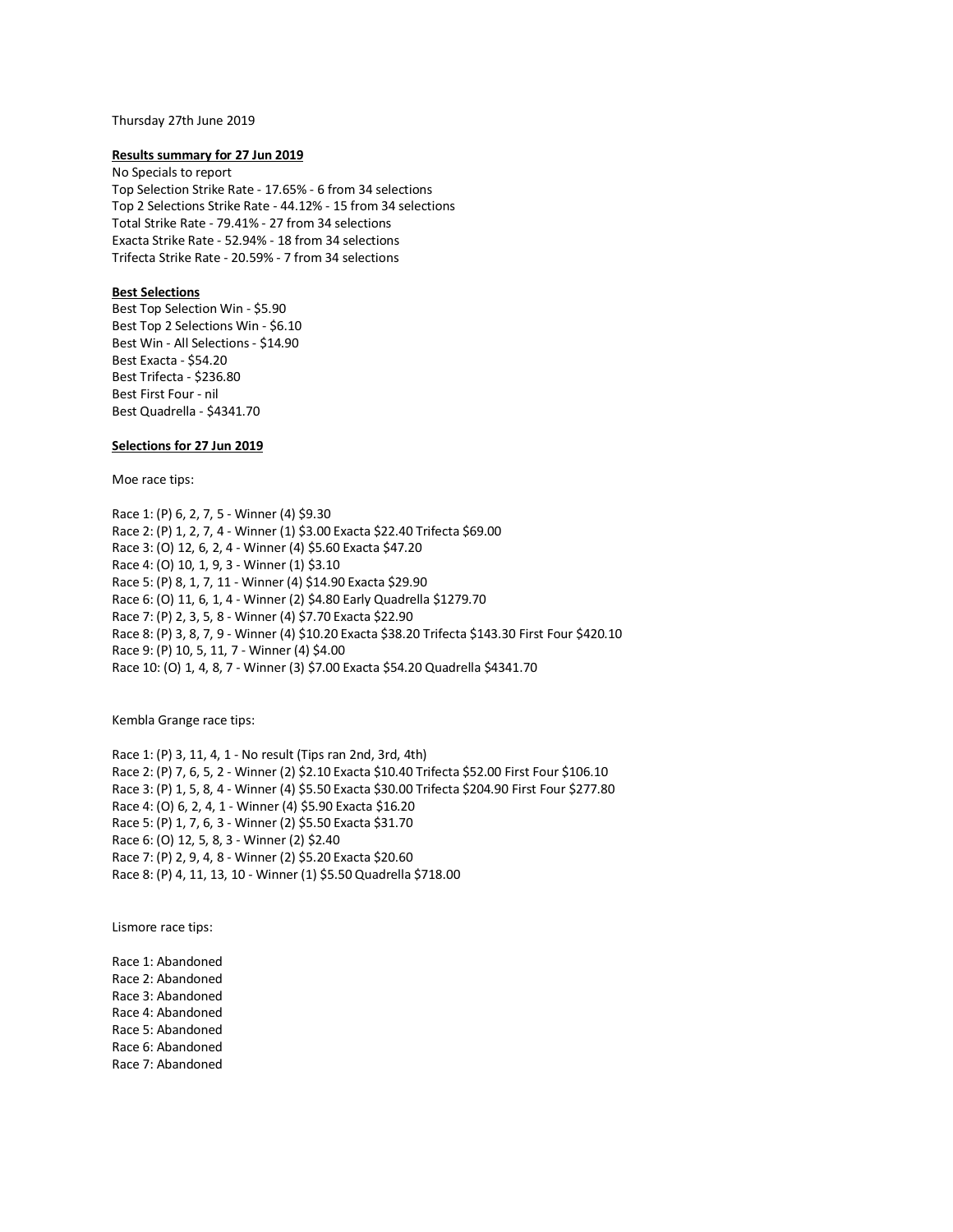Townsville race tips:

Race 1: (P) 2, 1, 4, 5 - Winner (2) \$4.90 Exacta \$6.10 Race 2: (P) 2, 7, 4, 9 - Winner (2) \$4.10 Exacta \$20.20 Race 3: (O) 5, 3, 4, 9 - Winner (2) \$2.60 Exacta \$42.60 Trifecta \$236.80 Race 4: (O) 2, 5, 7, 4 - Winner (1) \$1.70 Early Quadrella \$218.40 Race 5: (O) 5, 4, 9, 1 - Winner (1) \$4.50 Exacta \$31.90 Trifecta \$95.50 Race 6: (O) 4, 3, 8, 9 - Winner (4) \$7.70 Exacta \$22.20 Trifecta \$211.00 Race 7: (P) 6, 11, 1, 3 - Winner (3) \$4.30 Exacta \$10.40 Quadrella \$433.30

Pinjarra race tips:

Race 1: (P) 10, 9, 4, 5 - No result (Tips ran 2nd, 3rd, 4th) Race 2: (O) 10, 11, 12, 1 - No result (Tips ran 2nd, 4th) Race 3: (O) 10, 3, 12, 14 - No result (Tips ran 2nd, 4th) Race 4: (O) 12, 1, 5, 13 - No result (Tip ran 4th) Race 5: (O) 11, 13, 14, 4 - No result (Tips ran 2nd, 4th) Race 6: (O) 4, 8, 7, 5 - Winner (1) \$5.90 Exacta \$17.20 Race 7: (P) 7, 4, 9, 8 - Winner (2) \$6.10 Race 8: (O) 2, 6, 5, 8 - No result (Tips ran 2nd, 4th) Race 9: (O) 2, 1, 9, 4 - Winner (4) \$7.40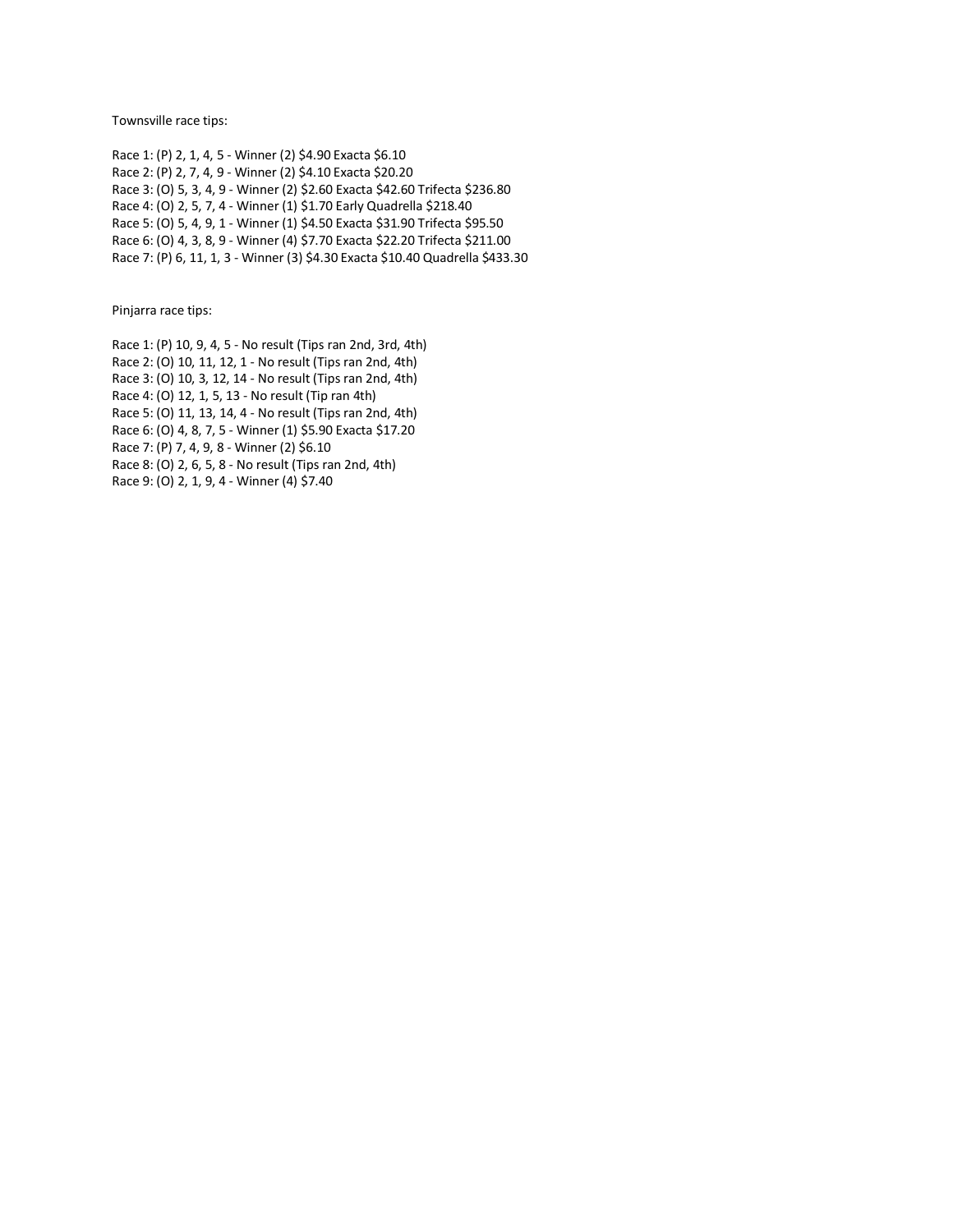Thursday 20th June 2019

### **Results summary for 20 Jun 2019**

No Specials to report Top Selection Strike Rate - 36.36% - 12 from 33 selections Top 2 Selections Strike Rate - 66.67% - 22 from 33 selections Total Strike Rate - 84.85% - 28 from 33 selections Exacta Strike Rate - 51.52% - 17 from 33 selections Trifecta Strike Rate - 21.21% - 7 from 33 selections

# **Best Selections**

Best Top Selection Win - \$8.80 Best Top 2 Selections Win - \$10.90 Best Win - All Selections - \$13.50 Best Exacta - \$72.70 Best Trifecta - \$66.60 Best First Four - \$474.20 Best Quadrella - \$2684.80

# **Selections for 20 Jun 2019**

Warrnambool race tips:

Race 1: (P) 10, 7, 4, 3 - Winner (1) \$2.10 Exacta \$7.10 Race 2: (P) 7, 6, 10, 1 - Winner (3) \$4.20 Exacta \$17.60 Race 3: (P) 3, 4, 1, 5 - Winner (2) \$7.10 Exacta \$12.90 Trifecta \$34.40 Race 4: (P) 1, 4, 6, 9 - Winner (1) \$5.00 Race 5: (O) 7, 2, 9, 6 - Winner (3) \$6.90 Exacta \$72.70 Race 6: (P) 7, 2, 4, 3 - Winner (4) \$7.70 Exacta \$41.30 Early Quadrella \$2684.80 Race 7: (P) 3, 1, 8, 9 - Winner (2) \$5.20 Exacta \$7.00 Race 8: (P) 1, 2, 5, 8 - Winner (1) \$6.60 Race 9: (O) 1, 4, 5, 9 - No result (Tips ran 3rd, 4th) Race 10: (O) 5, 2, 7, 6 - Winner (4) \$13.50 Exacta \$71.60

Wyong race tips:

Race 1: (P) 2, 1, 6, 5 - Winner (4) \$10.80 Exacta \$33.30 Trifecta \$66.60 Race 2: (P) 2, 6, 1, 5 - Winner (2) \$2.40 Race 3: (P) 1, 10, 8, 9 - Winner (1) \$1.10 Exacta \$2.50 Trifecta \$4.70 Race 4: (P) 3, 1, 9, 6 - Winner (2) \$3.40 Exacta \$13.30 Trifecta \$23.60 Early Quadrella \$230.90 Race 5: (P) 3, 2, 10, 11 - Winner (1) \$1.20 Race 6: (P) 10, 1, 6, 7 - Winner (1) \$1.50 Exacta \$4.10 Race 7: (O) 1, 10, 3, 4 - Winner (1) \$2.10 Race 8: (O) 9, 10, 1, 3 - Winner (2) \$2.30 Exacta \$10.30 Trifecta \$55.50 First Four \$474.20 Quadrella \$17.70

Gatton race tips:

Race 1: (P) 3, 7, 12, 11 - Winner (2) \$1.80 Race 2: (P) 4, 2, 6, 5 - Winner (3) \$3.60 Exacta \$12.50 Trifecta \$50.60 First Four \$87.60 Race 3: (O) 8, 3, 10, 15 - Winner (2) \$10.90 Race 4: (O) 9, 8, 6, 4 - No result (Tips ran 2nd, 4th) Race 5: (O) 6, 1, 4, 10 - No result (Tip ran 3rd) Race 6: (P) 6, 4, 10, 2 - Winner (1) \$1.90 Exacta \$5.40 Race 7: (O) 1, 5, 7, 10 - Winner (1) \$2.80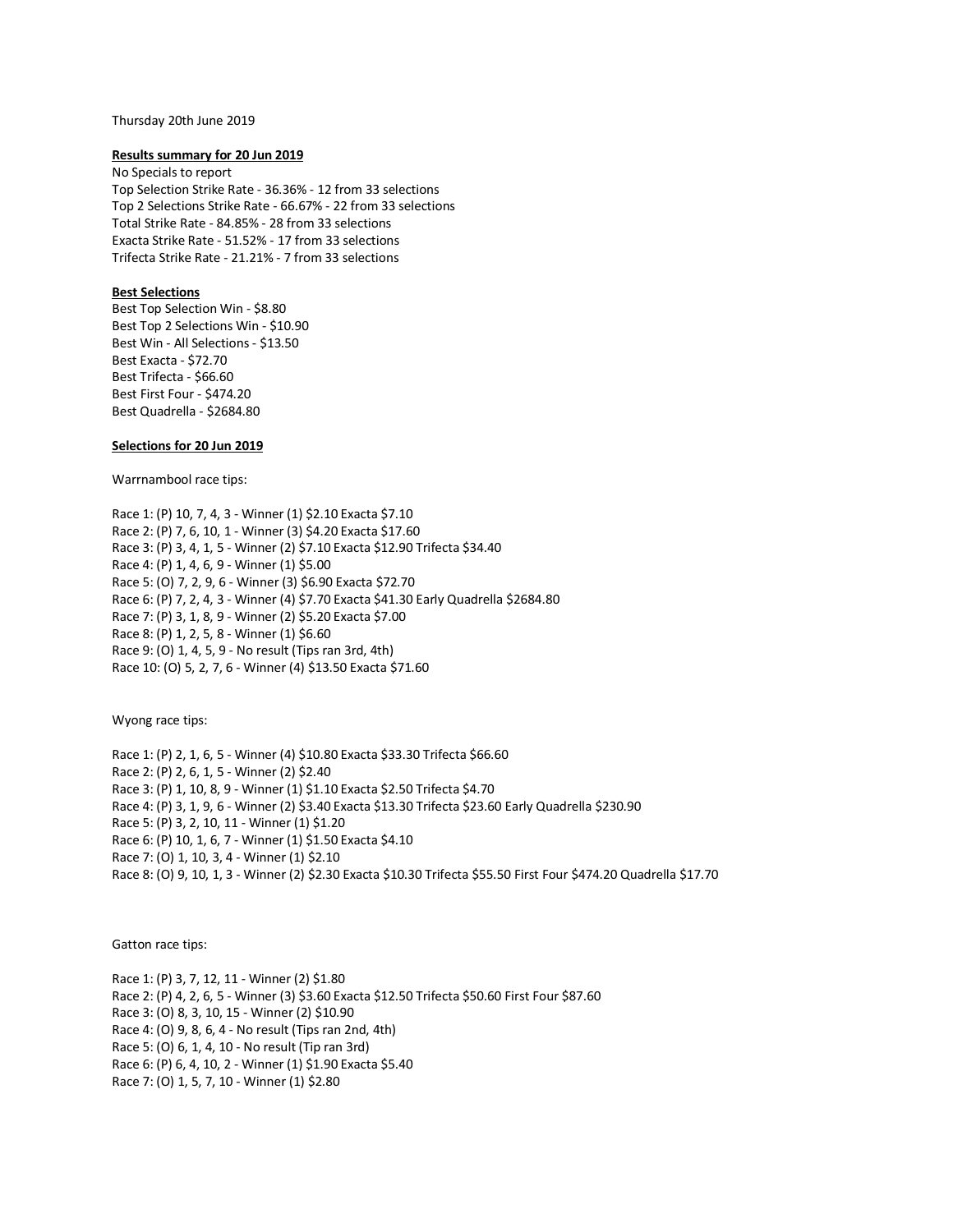Northam race tips:

Race 1: (P) 6, 2, 5, 3 - Winner (2) \$1.70 Exacta \$10.80 Trifecta \$36.10 Race 2: (P) 6, 4, 2, 3 - Winner (2) \$5.50 Exacta \$37.00 Race 3: (O) 11, 1, 2, 4 - Winner (2) \$2.70 Race 4: (O) 1, 4, 3, 10 - No result (Tip ran 4th) Race 5: (O) 9, 5, 1, 7 - Winner (1) \$8.80 Race 6: (P) 1, 6, 5, 4 - Winner (1) \$3.60 Race 7: (O) 2, 1, 10, 7 - Winner (1) \$3.70 Exacta \$20.50

Race 8: (O) 8, 3, 9, 7 - No result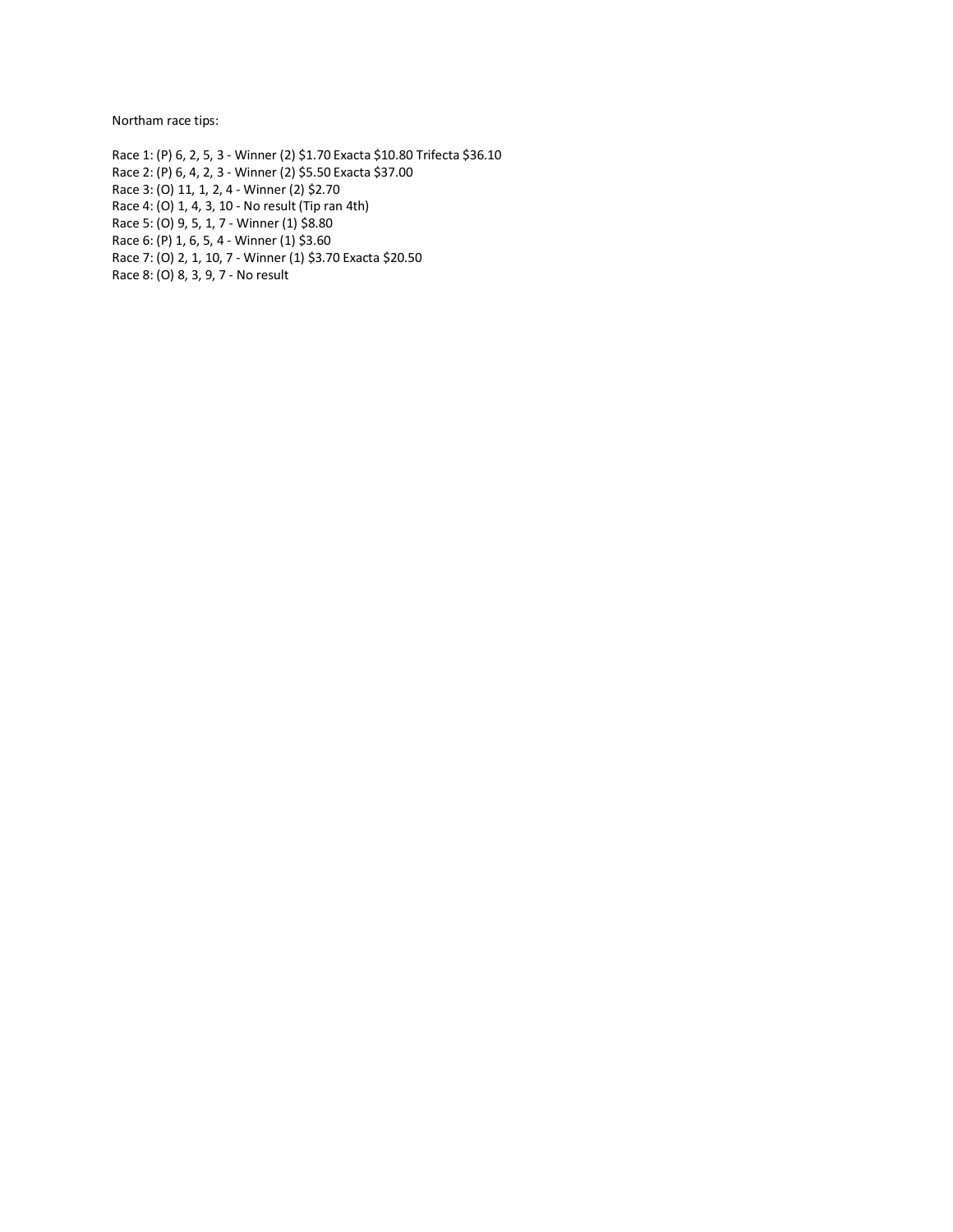Thursday 13th June 2019

### **Results summary for 13 Jun 2019**

Top Special (\*) Selection Strike Rate - 0.00% - 0 from 1 selections Top Selection Strike Rate - 26.32% - 10 from 38 selections Top 2 Selections Strike Rate - 44.74% - 17 from 38 selections Total Strike Rate - 73.68% - 28 from 38 selections Exacta Strike Rate - 39.47% - 15 from 38 selections Trifecta Strike Rate - 21.05% - 8 from 38 selections

# **Best Selections**

Best Top Selection Win - \$7.10 Best Top 2 Selections Win - \$9.20 Best Win - All Selections - \$18.40 Best Exacta - \$47.00 Best Trifecta - \$190.30 Best First Four - nil Best Quadrella - \$3960.80

## **Selections for 13 Jun 2019**

Gosford race tips:

Race 1: (P) 2, 1, 3, 5 - Winner (1) \$2.00 Exacta \$3.50 Trifecta \$7.80 Race 2: (P) 7, 2, 3, 4 - Winner (2) \$1.70 Race 3: (P) 3, 4, 6, 7 - Winner (2) \$2.40 Exacta \$14.30 Race 4: (\*) 1, 6, 5, 2 - Winner (3) \$18.40 Early Quadrella \$583.40 Race 5: (P) 8, 2, 7, 10 - Winner (1) \$2.40 Exacta \$17.80 Race 6: (O) 5, 1, 4, 3 - Winner (2) \$3.60 Race 7: (O) 6, 1, 2, 10 - No result Race 8: (O) 10, 11, 6, 8 - No result

Lismore race tips:

Race 1: (P) 7, 6, 4, 5 - Winner (2) \$9.20 Exacta \$22.30 Race 2: (O) 1, 11, 14, 3 - Winner (2) \$5.90 Race 3: (P) 1, 3, 4, 8 - Winner (3) \$4.70 Exacta \$8.80 Trifecta \$104.10 Race 4: (O) 1, 8, 6, 7 - Winner (1) \$6.40 Early Quadrella \$1420.70 Race 5: (P) 6, 4, 3, 7 - Winner (1) \$3.30 Race 6: (P) 2, 3, 7, 8 - No result Race 7: (O) 8, 11, 4, 5 - No result

Ballarat Synthetic race tips:

Race 1: (O) 13, 12, 11, 5 - Winner (4) \$4.50 Race 2: (P) 11, 6, 1, 12 - Winner (1) \$1.30 Exacta \$5.00 Trifecta \$38.70 Race 3: (P) 4, 12, 11, 5 - Winner (4) \$4.20 Race 4: (O) 4, 10, 7, 12 - Winner (1) \$2.30 Exacta \$10.80 Trifecta \$83.60 Early Quadrella \$108.70 Race 5: (P) 7, 5, 2, 6 - Winner (4) \$9.10 Race 6: (O) 8, 9, 5, 7 - Winner (1) \$6.80 Exacta \$32.20 Trifecta \$190.30 Race 7: (O) 2, 8, 3, 4 - Winner (2) \$7.20 Race 8: (O) 1, 12, 7, 5 - Winner (4) \$4.20 Quadrella \$3960.80

Mackay race tips:

Race 1: (P) 3, 1, 2, 4 - Winner (2) \$6.30 Exacta \$19.30 Trifecta \$34.40 Race 2: (O) 2, 3, 5, 4 - No result Race 3: (P) 3, 4, 8, 7 - Winner (1) \$1.60 Exacta \$2.90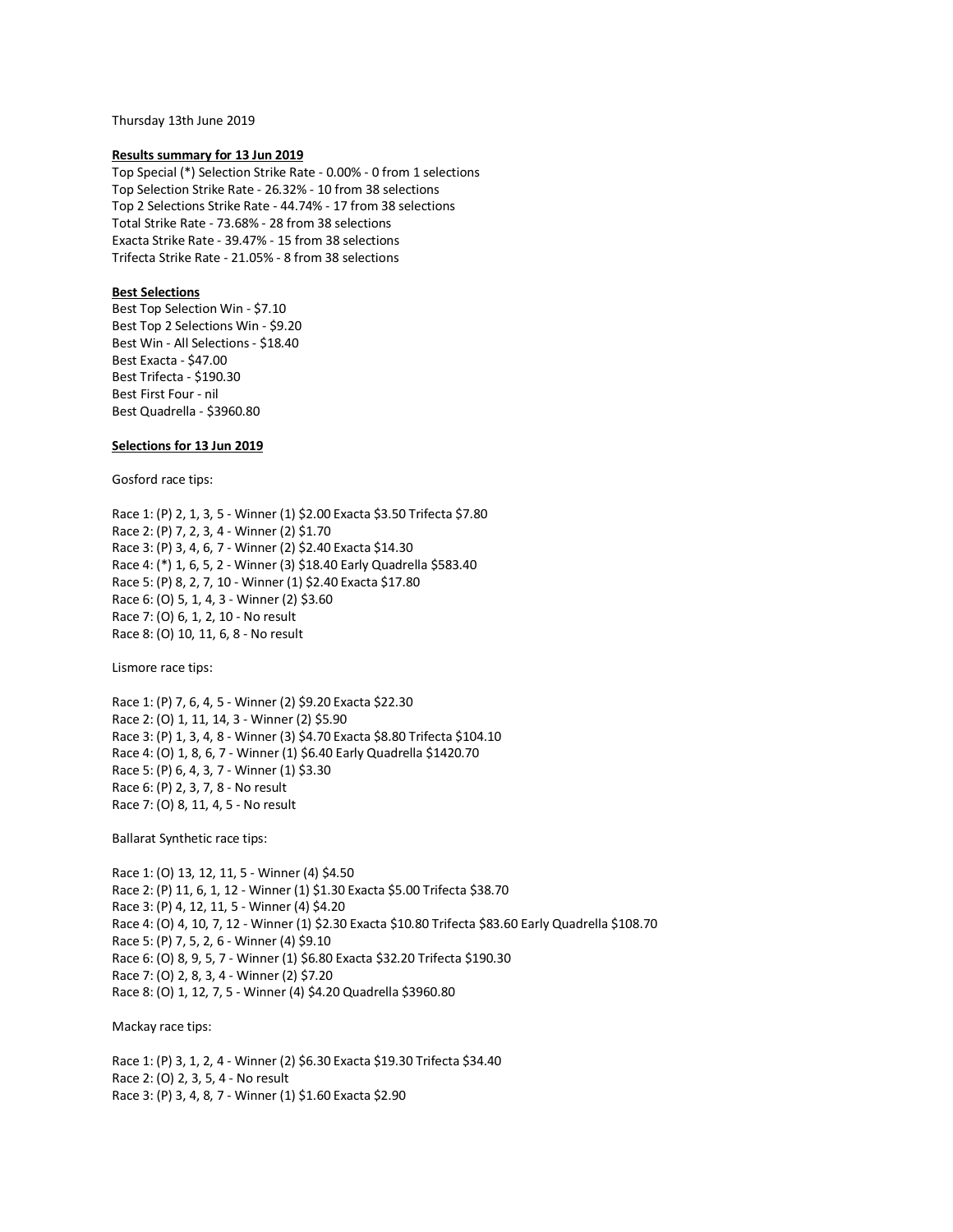Race 4: (P) 6, 3, 7, 8 - Winner (4) \$8.50 Exacta \$28.50 Race 5: (P) 6, 7, 3, 9 - No result Race 6: (P) 8, 5, 1, 3 - Winner (4) \$5.60 Exacta \$19.40 Trifecta \$48.10 Race 7: (O) 1, 7, 5, 2 - No result

Pinjarra Park race tips:

Race 1: (O) 6, 8, 1, 7 - Winner (1) \$2.90 Race 2: (O) 7, 2, 8, 4 - No result Race 3: (O) 9, 13, 1, 3 - Winner (3) \$3.40 Exacta \$41.60 Trifecta \$138.40 Race 4: (O) 16, 15, 14, 13 - No result Race 5: (O) 9, 13, 5, 2 - Winner (3) \$6.30 Race 6: (O) 4, 10, 14, 11 - No result Race 7: (O) 2, 10, 3, 5 - Winner (1) \$7.10 Exacta \$15.80 Race 8: (O) 9, 4, 1, 6 - Winner (4) \$5.60 Exacta \$47.00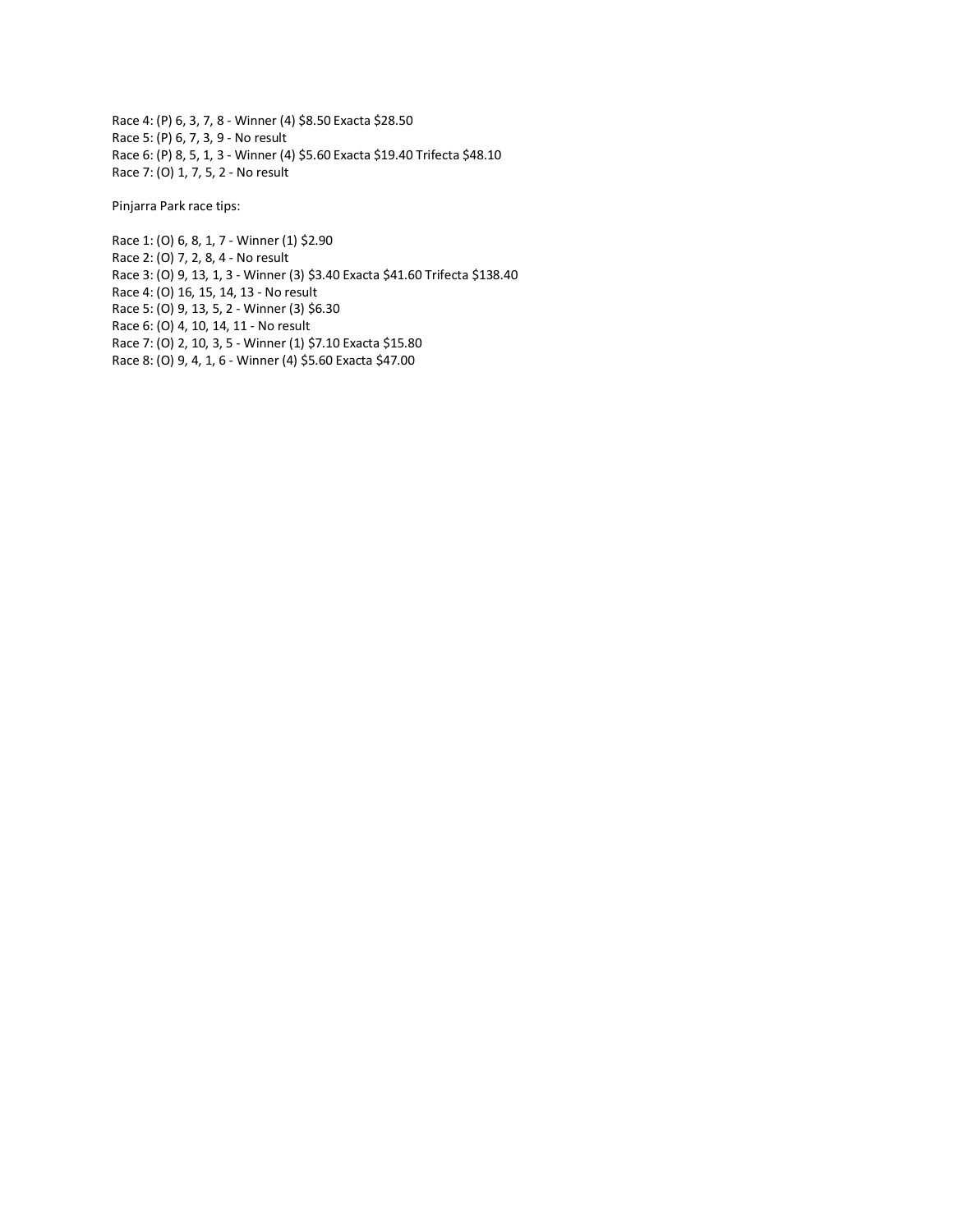#### Thursday 6th June 2019

### **Results summary for 06 Jun 2019**

No Specials to report Top Selection Strike Rate - 12.50% - 4 from 32 selections Top 2 Selections Strike Rate - 28.13% - 9 from 32 selections Total Strike Rate - 75.00% - 24 from 32 selections Exacta Strike Rate - 50.00% - 16 from 32 selections Trifecta Strike Rate - 34.38% - 11 from 32 selections

# **Best Selections**

Best Top Selection Win - \$7.80 Best Top 2 Selections Win - \$8.30 Best Win - All Selections - \$19.00 Best Exacta - \$130.60 Best Trifecta - \$152.90 Best First Four - \$448.00 Best Quadrella - \$3575.90

# **Selections for 06 Jun 2019**

Wyong race tips:

Race 1: (P) 5, 1, 4, 2 - Winner (4) \$7.70 Exacta \$56.80 Trifecta \$74.10 Race 2: (P) 2, 8, 7, 1 - Winner (4) \$9.10 Exacta \$69.60 Trifecta \$106.40 Race 3: (P) 4, 6, 5, 8 - Winner (3) \$2.70 Exacta \$9.70 Trifecta \$17.50 Race 4: (P) 9, 3, 4, 10 - Winner (4) \$19.00 Early Quadrella \$3575.90 Race 5: (P) 4, 10, 12, 13 - No result, Late Scratching #4 Race 6: (P) 4, 5, 1, 3 - Winner (4) \$10.60 Exacta \$130.60 Trifecta \$152.90 First 4 \$448.00 Race 7: (P) 1, 8, 3, 2 - Winner (3) \$11.30 Exacta \$117.90 Race 8: (P) 1, 3, 2, 9 - Winner (2) \$2.30 Exacta \$15.70 Trifecta \$33.50

Dalby race tips:

Race 1: (P) 2, 7, 6, 8 - Winner (3) \$2.60 Exacta \$5.60 Trifecta \$12.80 First 4 \$27.20 Race 2: (P) 2, 7, 10, 3 - Winner (2) \$7.80 Exacta \$22.50 Trifecta \$150.20 First 4 \$281.00 Race 3: (P) 2, 3, 1, 5 - Winner (2) \$8.30 Exacta \$18.40 Race 4: (P) 6, 9, 5, 8 - Winner (2) \$1.80 Exacta \$8.45 Trifecta \$18.70 Early Quadrella \$472.20 Race 5: (O) 5, 8, 2, 4 - No result Race 6: (P) 5, 6, 8, 2 - No result Race 7: (P) 4, 6, 7, 1 - Winner (1) \$3.50 Race 8: (O) 9, 6, 5, 3 - Winner (4) \$3.20 Exacta \$12.00

Seymour race tips:

Race 1: (O) 11, 10, 4, 15 - Winner (1) \$3.80 Race 2: (O) 1, 11, 14, 12 - No result Race 3: (O) 3, 12, 7, 8 - Winner (1) \$2.10 Exacta \$11.90 Trifecta \$55.30 Race 4: (P) 5, 10, 6, 7 - Winner (4) \$4.80 Race 5: (P) 3, 11, 7, 8 - No result Race 6: (O) 15, 2, 3, 7 - Winner (3) \$4.90 Race 7: (O) 10, 7, 5, 2 - No result Race 8: (P) 3, 5, 1, 9 - Winner (2) \$5.30 Race 9: (O) 13, 4, 17, 9 - Winner (4) \$3.50 Exacta \$23.80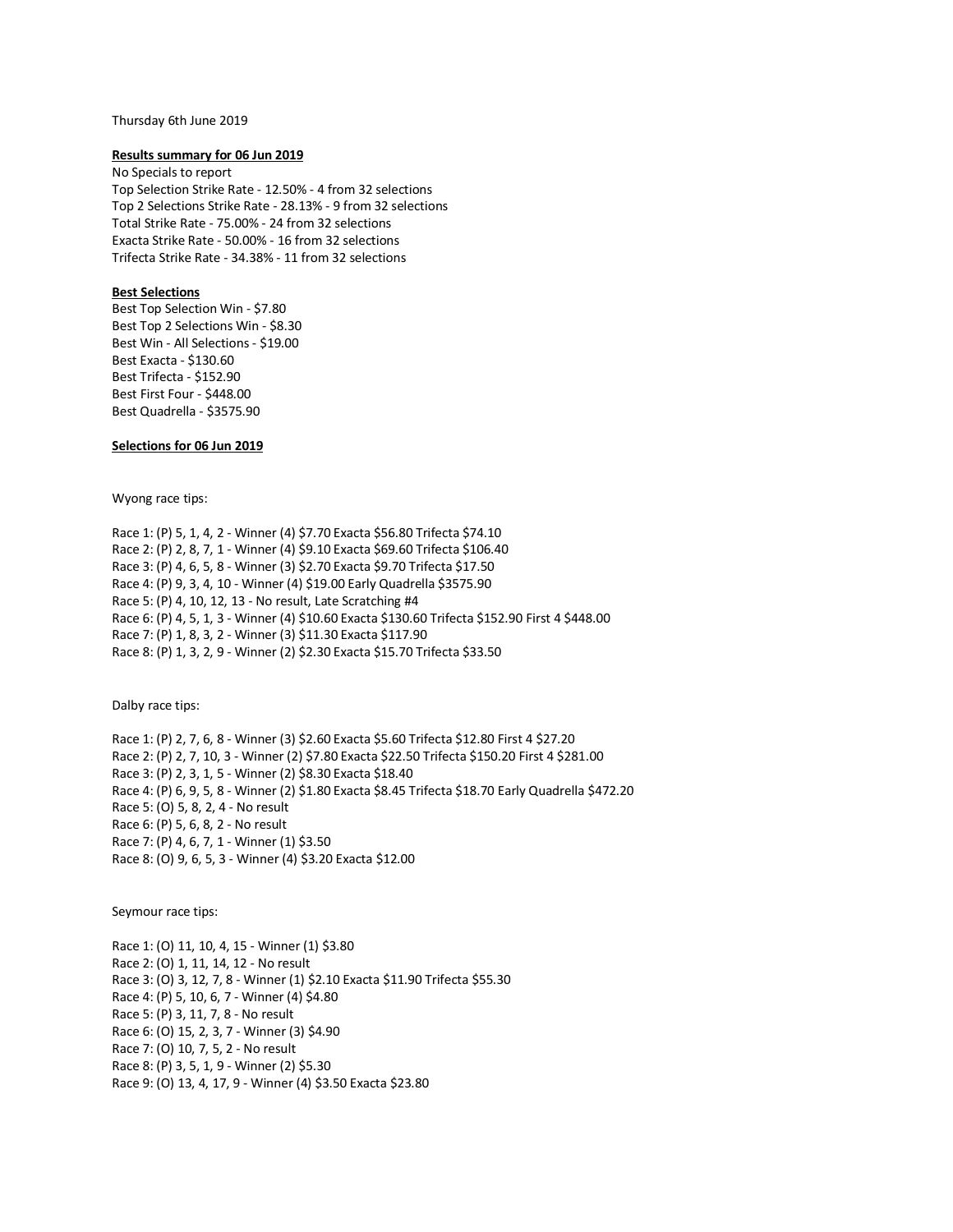Wellington race tips:

Race 1: (P) 2, 11, 10, 9 - Winner (3) \$2.90 Exacta \$6.90 Trifecta \$86.60 First 4 \$333.00 Race 2: (P) 11, 9, 5, 3 - Winner (1) \$7.80 Exacta \$21.60 Trifecta \$32.20 Race 3: (O) 4, 5, 10, 2 - Winner (4) \$4.20 Race 4: (P) 5, 7, 1, 10 - Winner (3) \$4.30 Exacta \$21.90 Early Quadrella \$586.60 Race 5: (P) 9, 4, 1, 3 - Winner (3) \$5.30 Race 6: (O) 13, 5, 4, 7 - No result Race 7: (O) 1, 4, 8, 10 - No result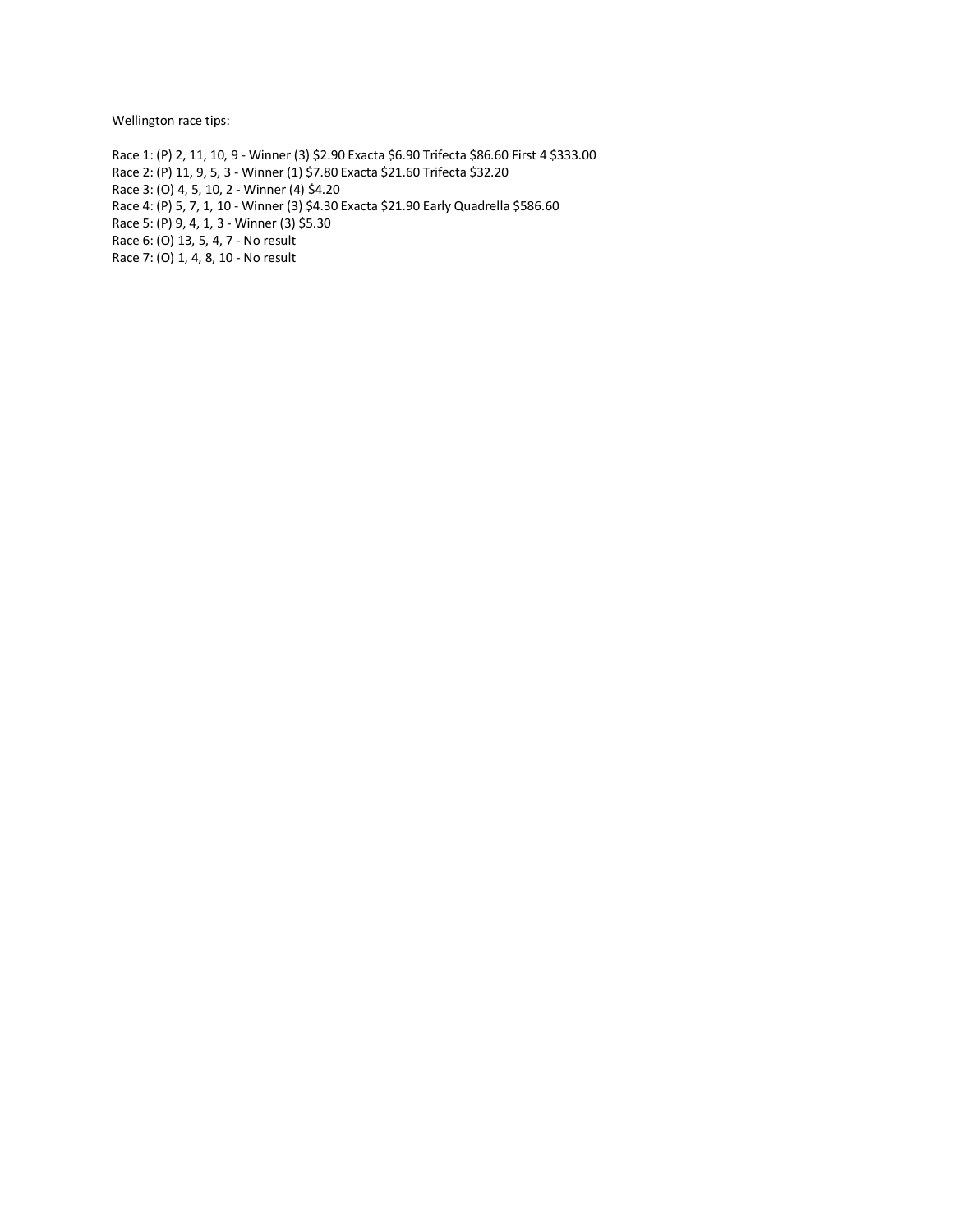Thursday 30th May 2019

### **Results summary for 30 May 2019**

Top Special (\*) Selection Strike Rate - 0.00% - 0 from 1 selections Top Selection Strike Rate - 22.22% - 8 from 36 selections Top 2 Selections Strike Rate - 47.22% - 17 from 36 selections Total Strike Rate - 77.78% - 28 from 36 selections Exacta Strike Rate - 61.11% - 22 from 36 selections Trifecta Strike Rate - 27.78% - 10 from 36 selections

# **Best Selections**

Best Top Selection Win - \$8.10 Best Top 2 Selections Win - \$10.50 Best Win - All Selections - \$22.90 Best Exacta - \$84.60 Best Trifecta - \$237.80 Best First Four - \$75.00 Best Quadrella - \$1496.80

## **Selections for 30 May 2019**

Gosford race tips:

Race 1: (P) 6, 4, 1, 7 - Winner (2) \$2.90 Exacta \$7.00 Trifecta \$36.20 Race 2: (P) 1, 5, 2, 6 - Winner (1) \$3.40 Exacta \$14.80 Trifecta \$25.90 First 4 \$52.00 Race 3: (P) 2, 1, 6, 5 - Winner (2) \$4.50 Exacta \$13.90 Trifecta \$45.60 Race 4: (P) 6, 3, 1, 4 - Winner (1) \$1.70 Exacta \$5.00 Early Quadrella \$81.20 Race 5: (P) 6, 2, 9, 3 - Winner (2) \$2.60 Exacta \$10.30 Race 6: (P) 6, 9, 10, 2 - Winner (3) \$3.60 Exacta \$15.10 Trifecta \$81.90 Race 7: (O) 4, 10, 7, 6 - No result Race 8: (P) 7, 6, 3, 4 - Winner (4) \$5.50

Bathurst race tips:

Race 1: (P) 2, 8, 1, 6 - Winner (1) \$2.70 Exacta \$7.10 Race 2: (P) 2, 4, 3, 5 - Winner (2) \$1.70 Race 3: (O) 10, 8, 12, 2 - Winner (3) \$2.80 Exacta \$9.00 Race 4: (O) 9, 6, 1, 3 - Winner (3) \$10.00 Exacta \$30.30 Early Quadrella \$249.70 Race 5: (O) 2, 10, 3, 6 - Winner (3) \$22.90 Race 6: (O) 1, 7, 5, 8 - Winner (1) \$8.10 Race 7: (O) 7, 13, 10, 5 - No result

Ballarat Synthetic race tips:

Race 1: (P) 9, 7, 2, 5 - Winner (2) \$4.30 Exacta \$12.30 Race 2: (P) 12, 8, 2, 6 - Winner (3) \$8.20 Exacta \$33.10 Race 3: (O) 5, 12, 4, 9 - No result Race 4: (P) 4, 8, 11, 1 - Winner (3) \$5.80 Exacta \$22.00 Trifecta \$103.10 Race 5: (P) 4, 3, 7, 8 - No result Race 6: (P) 6, 2, 4, 7 - Winner (2) \$5.40 Exacta \$13.80 Trifecta \$237.80 Race 7: (O) 10, 13, 3, 7 - Winner (3) \$4.00 Exacta \$21.00 Race 8: (O) 5, 9, 3, 4 - Winner (4) \$3.10 Exacta \$21.20

Townsville race tips: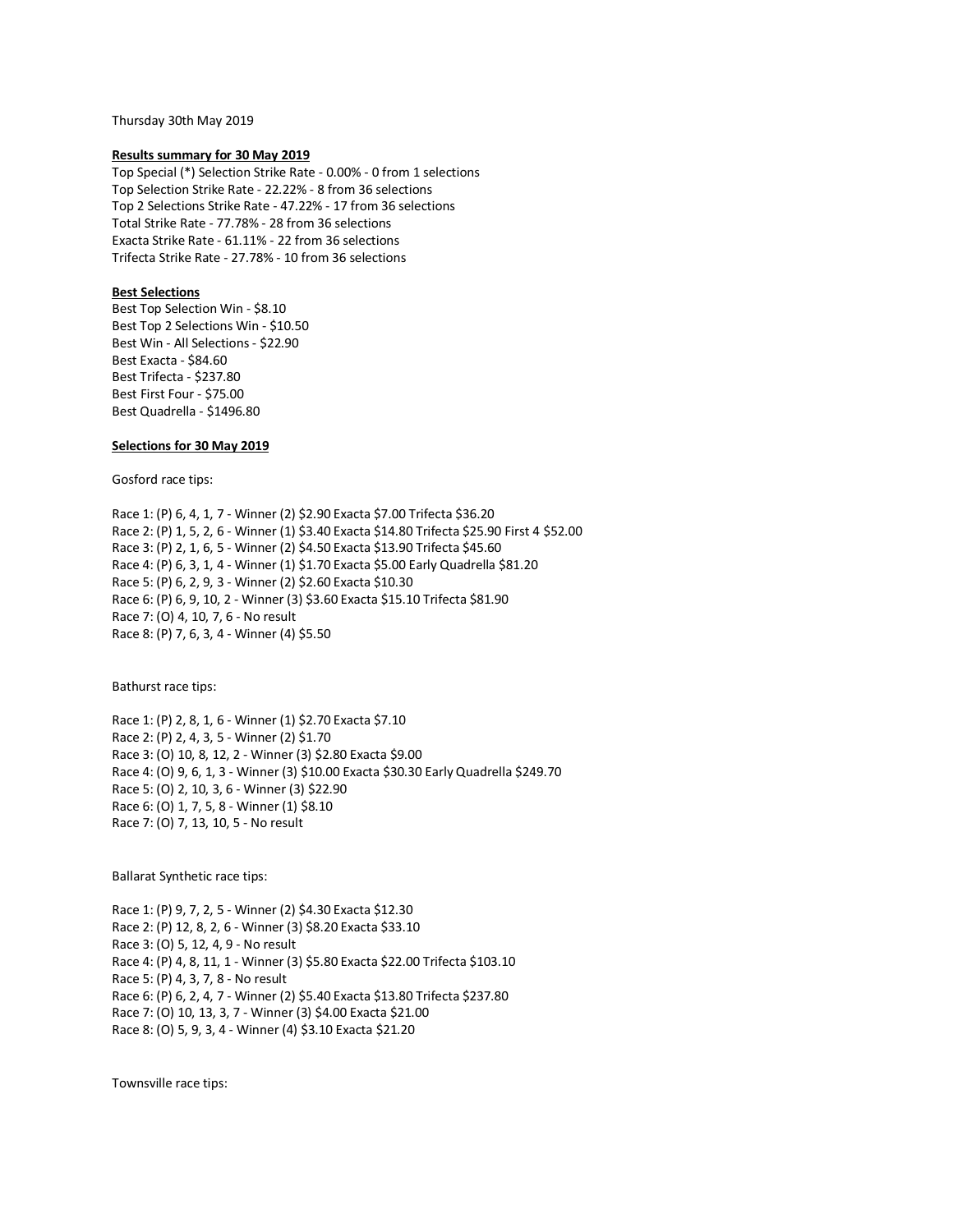Race 1: (P) 4, 2, 5, 1 - No result Race 2: (P) 3, 2, 9, 6 - Winner (2) \$4.70 Exacta \$24.40 Race 3: (O) 6, 12, 1, 2 - No result Race 4: (\*) 3, 4, 1, 7 - Winner (4) \$10.30 Race 5: (P) 4, 3, 1, 7 - Winner (1) \$3.00 Race 6: (P) 3, 6, 2, 5 - Winner (1) \$4.10 Exacta \$8.70 Race 7: (O) 1, 4, 9, 2 - Winner (2) \$10.50 Exacta \$84.60 Quadrella \$1496.80

Northam race tips:

Race 1: (P) 4, 1, 5, 8 - Winner (2) \$6.90 Exacta \$18.40 Trifecta \$89.50 Race 2: (P) 1, 3, 2, 6 - Winner (3) \$3.50 Exacta \$8.50 Trifecta \$34.70 First 4 \$75.00 Race 3: (O) 8, 9, 12, 7 - Winner (1) \$2.10 Exacta \$7.20 Trifecta \$39.80 Race 4: (P) 9, 7, 12, 2 - Winner (1) \$1.20 Exacta \$5.40 Trifecta \$11.30 Early Quadrella \$97.70 Race 5: (P) 3, 2, 6, 4 - No result Race 6: (O) 1, 8, 2, 11 - No result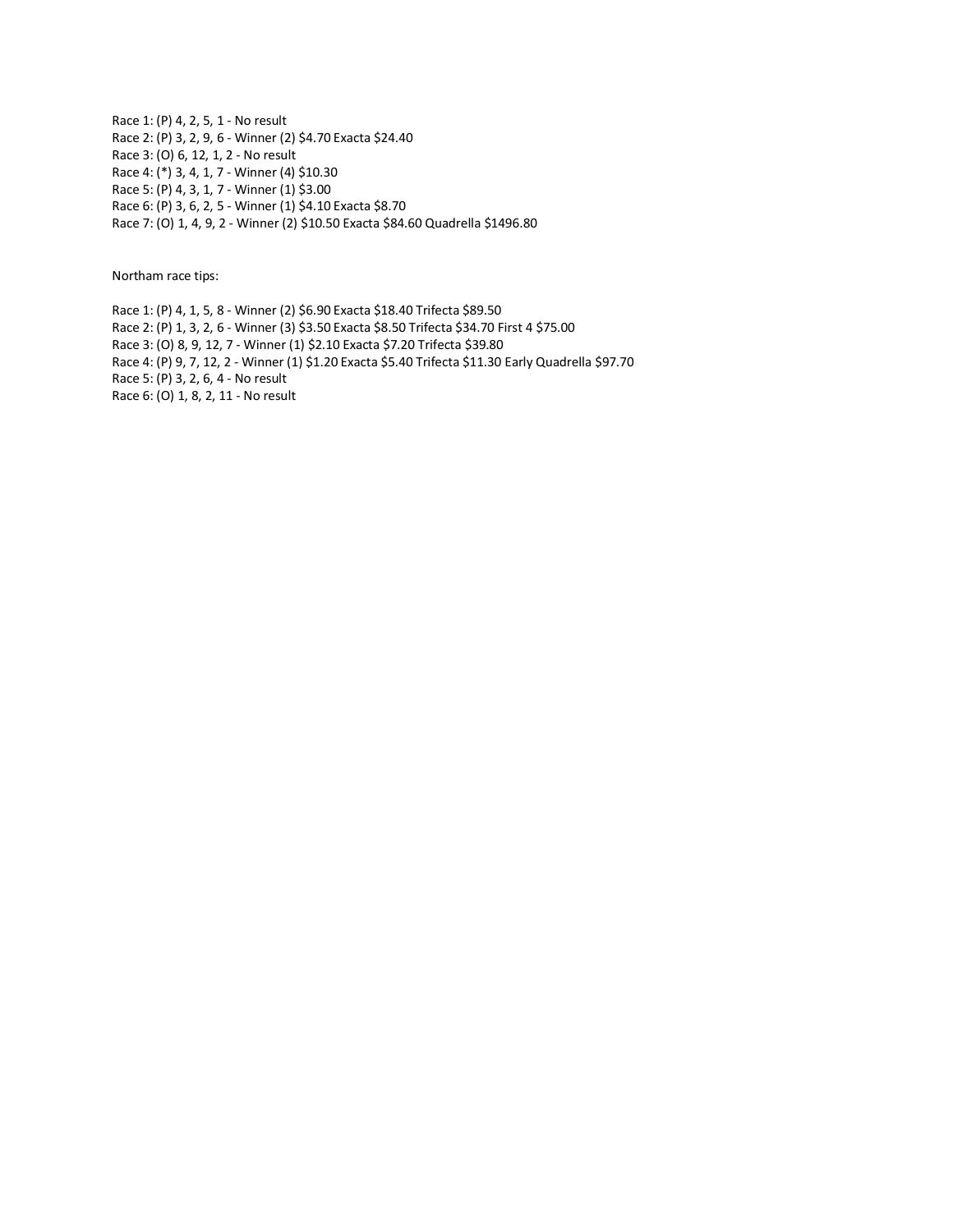Thursday 23rd May 2019

### **Results summary for 23 May 2019**

Top Special (\*) Selection Strike Rate - 50.00% - 1 from 2 selections Top Selection Strike Rate - 19.57% - 9 from 46 selections Top 2 Selections Strike Rate - 43.48% - 20 from 46 selections Total Strike Rate - 65.22% - 30 from 46 selections Exacta Strike Rate - 39.13% - 18 from 46 selections Trifecta Strike Rate - 21.74% - 10 from 46 selections

## **Best Selections**

Best Top Selection Win - \$3.90 Best Top 2 Selections Win - \$10.80 Best Win - All Selections - \$16.10 Best Exacta - \$44.40 Best Trifecta - \$65.80 Best First Four - \$76.80 Best Quadrella - \$185.50

## **Selections for 23 May 2019**

Hawkesbury race tips:

Race 1: (P) 5, 1, 4, 2 - Winner (2) \$2.40 Exacta \$12.00 Trifecta \$16.90 Race 2: (P) 7, 5, 2, 6 - Winner (1) \$2.40 Exacta \$10.90 Race 3: (P) 1, 7, 5, 3 - Winner (2) \$5.90 Exacta \$10.80 Race 4: (P) 3, 1, 2, 4 - Winner (2) \$3.40 Exacta \$7.90 Trifecta \$8.90 Early Quadrella \$185.50 Race 5: (O) 8, 4, 7, 6 - No result Race 6: (\*) 7, 2, 1, 4 - Winner (1) \$2.40 Exacta \$10.00 Trifecta \$29.70 Race 7: (P) 4, 1, 2, 7 - Winner (2) \$3.90 Race 8: (O) 11, 2, 3, 8 - No result

Wangaratta race tips:

Race 1: (\*) 4, 2, 7, 9 - Winner (4) \$5.80 - Awaiting news on #4 who had issues from the jump Race 2: (O) 5, 9, 14, 8 - Winner (3) \$4.80 Exacta \$18.10 Race 3: (O) 2, 10, 13, 12 - No result Race 4: (O) 7, 1, 2, 11 - Winner (2) \$2.50 Exacta \$16.70 Trifecta \$38.40 Race 5: (P) 9, 6, 12, 1 - Winner (3) \$7.70 Exacta \$25.70 Race 6: (O) 17, 10, 2, 6 - No result Race 7: (O) 10, 6, 7, 1 - No result Race 8: (O) 3, 13, 8, 10 - Winner (3) \$6.30

Moree race tips:

Race 1: (O) 2, 9, 8, 1 - Winner (4) \$3.50 Exacta \$11.30 Trifecta \$22.90 Race 2: (P) 3, 2, 7, 5 - Winner (2) \$2.10 Exacta \$7.10 Trifecta \$14.40 First 4 \$73.40 Race 3: (O) 1, 6, 14, 15 - Winner (3) \$16.10 Race 4: (P) 7, 2, 1, 6 - No result Race 5: (O) 12, 3, 11, 6 - Winner (2) \$4.00 Race 6: (O) 9, 10, 8, 7 - No result Race 7: (O) 3, 5, 6, 4 - No result

Townsville race tips: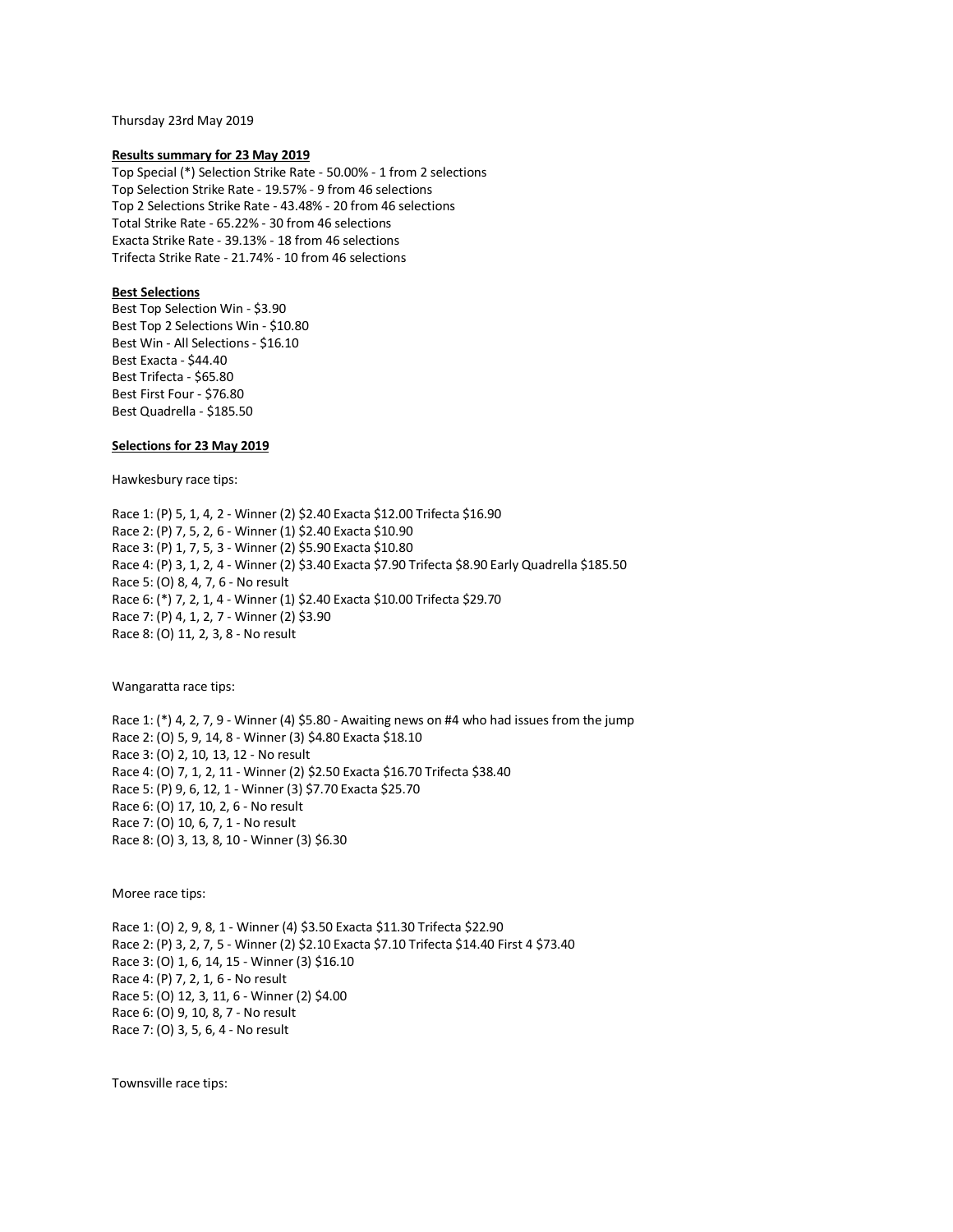Race 1: (O) 1, 4, 7, 2 - No result Race 2: (P) 2, 4, 3, 1 - Winner (1) \$2.70 Exacta \$14.60 Trifecta \$38.10 First 4 \$76.80 Race 3: (O) 9, 1, 2, 3 - Winner (2) \$5.40 Race 4: (P) 7, 8, 10, 2 - No result Race 5: (O) 2, 3, 4, 6 - Winner (2) \$4.20 Exacta \$29.80 Race 6: (P) 9, 2, 8, 1 - Winner (1) \$2.90 Race 7: (O) 5, 4, 3, 1 - Winner (1) \$2.70

York race tips:

Race 1: (O) 3, 6, 4, 1 - Winner (1) \$3.90 Exacta \$7.40 Race 2: (P) 3, 1, 7, 4 - No result Race 3: (P) 9, 8, 3, 10 - Winner (1) \$2.10 Exacta \$9.00 Trifecta \$38.20 Race 4: (O) 7, 11, 5, 8 - No result Race 5: (O) 9, 11, 6, 4 - Winner (2) \$10.80 Race 6: (O) 7, 1, 3, 2 - Winner (3) \$3.00 Exacta \$5.40 Race 7: (P) 4, 5, 7, 2 - No result Race 8: (O) 1, 10, 2, 4 - No result

Pakenham Synthetic race tips:

Race 1: (P) 7, 2, 6, 5 - Winner (1) \$1.40 Exacta \$44.40 Trifecta \$65.80 Race 2: (O) 8, 1, 4, 3 - No result Race 3: (P) 5, 2, 9, 3 - Winner (4) \$4.70 Race 4: (O) 10, 3, 7, 4 - Winner (3) \$4.20 Race 5: (P) 1, 6, 3, 5 - Winner (4) \$3.50 Exacta \$12.60 Trifecta \$24.30 First 4 \$39.00 Race 6: (O) 2, 4, 8, 5 - Winner (1) \$2.30 Race 7: (O) 3, 4, 9, 5 - No result Race 8: (O) 6, 4, 7, 3 - Winner (2) \$4.70 Exacta \$13.40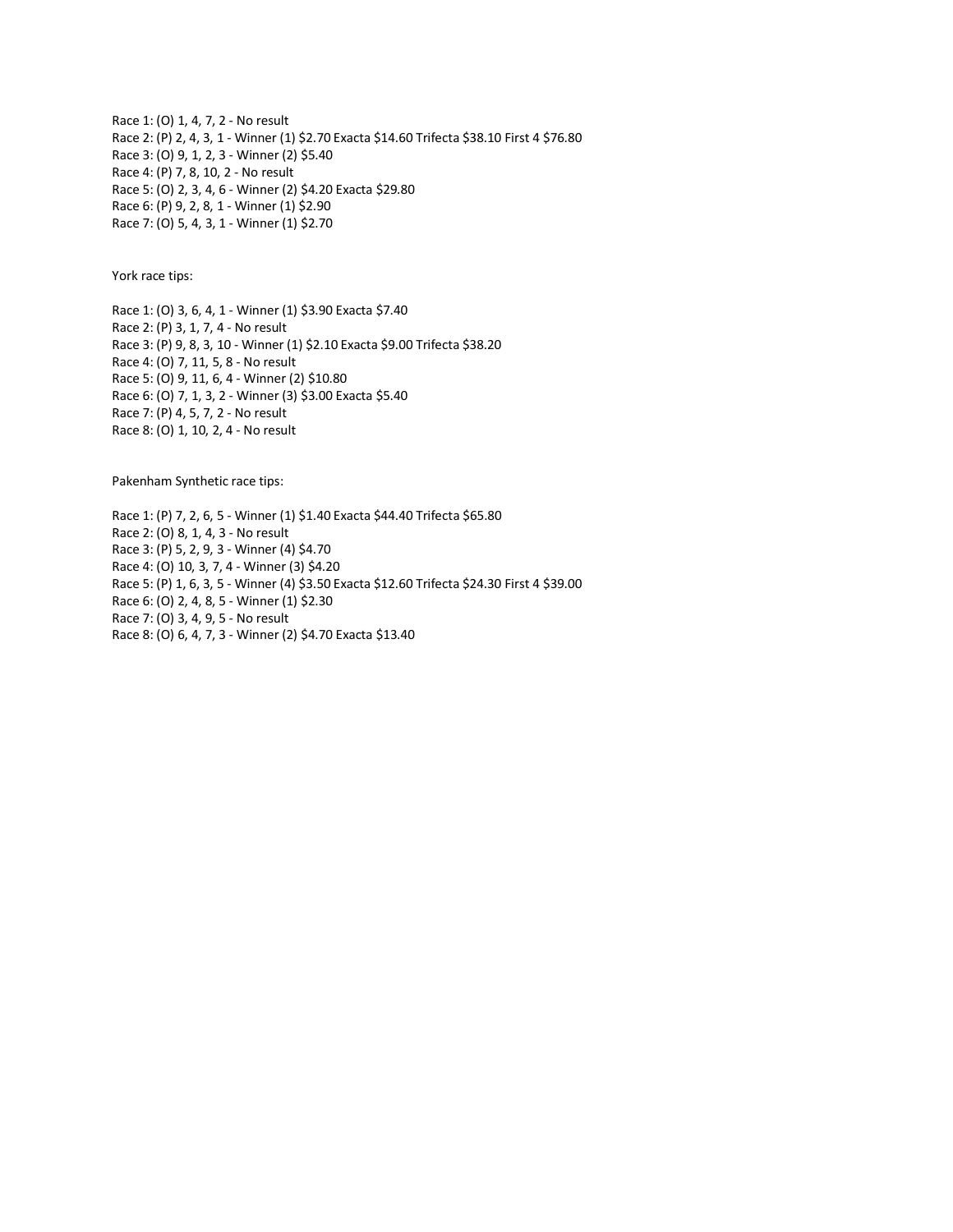Thursday 16th May 2019

### **Results summary for 16 May 2019**

Top Special (\*) Selection Strike Rate - 100.00% - 1 from 1 selections Top Selection Strike Rate - 35.00% - 14 from 40 selections Top 2 Selections Strike Rate - 55.00% - 22 from 40 selections Total Strike Rate - 75.00% - 30 from 40 selections Exacta Strike Rate - 50.00% - 20 from 40 selections Trifecta Strike Rate - 27.50% - 11 from 40 selections

# **Best Selections**

Best Top Selection Win - \$3.80 Best Top 2 Selections Win - \$6.50 Best Win - All Selections - \$7.90 Best Exacta - \$55.50 Best Trifecta - \$131.90 Best First Four - \$255.40 Best Quadrella - \$112.70

## **Selections for 16 May 2019**

Hamilton race tips:

Race 1: (P) 8, 1, 2, 6 - Winner (2) \$4.70 Exacta \$41.20 Trifecta \$66.20 Race 2: (P) 9, 6, 5, 4 - Winner (1) \$1.90 Exacta \$7.60 Trifecta \$20.80 Race 3: (P) 1, 6, 4, 2 - Winner (1) \$1.80 Exacta \$55.50 Trifecta \$101.60 First 4 \$255.40 Race 4: (P) 8, 6, 5, 10 - No result Race 5: (P) 6, 1, 5, 10 - Winner (1) \$2.00 Race 6: (O) 4, 8, 9, 14 - No result Race 7: (P) 5, 2, 12, 4 - No result Race 8: (P) 5, 4, 12, 10 - Winner (2) \$5.00 Exacta \$17.20 Race 9: (O) 8, 1, 3, 7 - Winner (2) \$2.20 Exacta \$14.20 Race 10: (P) 8, 3, 4, 9 - No result

Wyong race tips:

Race 1: (P) 5, 1, 10, 6 - Winner (1) \$1.20 Exacta \$4.70 Trifecta \$18.40 Race 2: (P) 10, 4, 9, 11 - Winner (3) \$4.80 Exacta \$13.90 Trifecta \$21.70 Race 3: (P) 1, 8, 7, 10 - No result Race 4: (P) 10, 8, 2, 4 - Winner (3) \$6.80 Race 5: (O) 8, 3, 9, 7 - Winner (1) \$2.60 Exacta \$17.70 Trifecta \$131.90 Race 6: (P) 7, 1, 2, 9 - No result Race 7: (P) 7, 2, 8, 3 - Winner (4) \$3.10 Exacta \$7.20 Trifecta \$26.50 First 4 \$94.60 Race 8: (O) 6, 4, 1, 8 - Winner (4) \$7.90

Cairns race tips:

Race 1: (P) 1, 5, 3, 2 - Winner (1) \$2.00 Exacta \$9.50 Race 2: (P) 5, 3, 1, 4 - Winner (1) \$2.20 Exacta \$9.30 Race 3: (P) 3, 1, 4, 10 - Winner (1) \$3.60 Race 4: (P) 6, 7, 5, 12 - Winner (2) \$2.60 Exacta \$11.90 Early Quadrella \$57.60 Race 5: (P) 7, 5, 6, 12 - Winner (2) \$2.60 Exacta \$9.50, Late Scratching #12 Race 6: (O) 5, 1, 8, 9 - Winner (2) \$2.60 Exacta \$15.60 Race 7: (O) 9, 8, 7, 5 - No result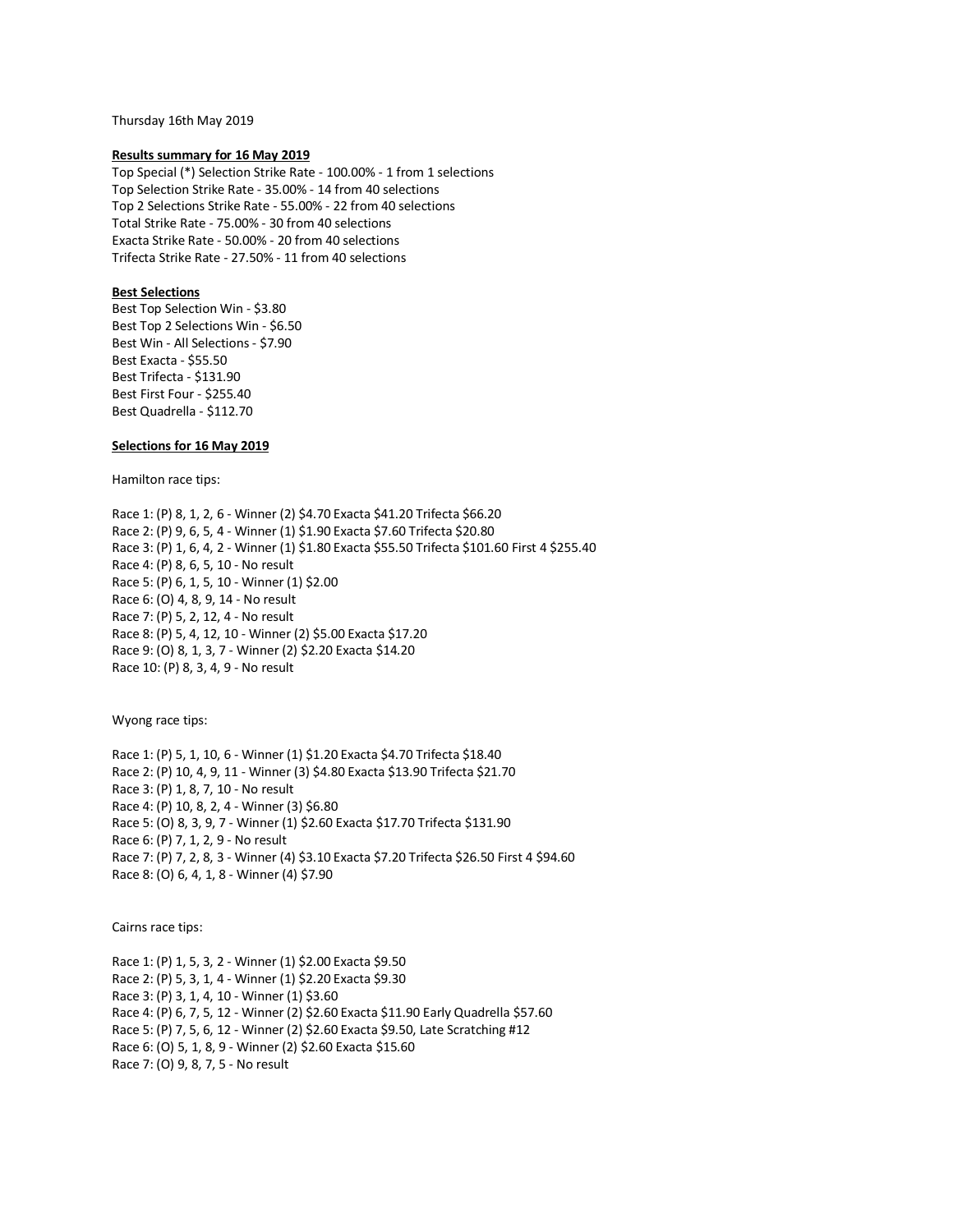Northam race tips:

Race 1: (\*) 2, 1, 5, 3 - Winner (1) \$1.70 Exacta \$4.80 Trifecta \$10.40 First 4 \$8.60 Race 2: (P) 3, 2, 6, 7 - Winner (1) \$2.00 Exacta \$2.20 Trifecta \$8.50 Race 3: (P) 4, 1, 2, 3 - Winner (4) \$7.00 Exacta \$37.40 Race 4: (P) 6, 8, 3, 4 - Winner (3) \$2.90 Exacta \$3.60 Early Quadrella \$112.70 Race 5: (P) 1, 7, 3, 5 - Winner (1) \$1.50 Race 6: (P) 5, 4, 6, 9 - Winner (3) \$5.20 Race 7: (O) 2, 8, 7, 4 - No result

Pakenham Synthetic race tips:

Race 1: (P) 7, 12, 3, 6 - Winner (1) \$1.80 Exacta \$3.20 Trifecta \$29.70 First 4 \$100.80 Race 2: (P) 1, 11, 9, 5 - No result Race 3: (O) 6, 12, 7, 8 - Winner (3) \$5.40 Race 4: (P) 2, 9, 5, 7 - Winner (1) \$3.40 Exacta \$14.80 Trifecta \$94.00 Race 5: (O) 9, 6, 7, 4 - Winner (1) \$3.80 Race 6: (O) 2, 5, 3, 6 - No result Race 7: (O) 7, 1, 10, 6 - Winner (2) \$6.50 Race 8: (O) 4, 8, 5, 13 - Winner (2) \$2.10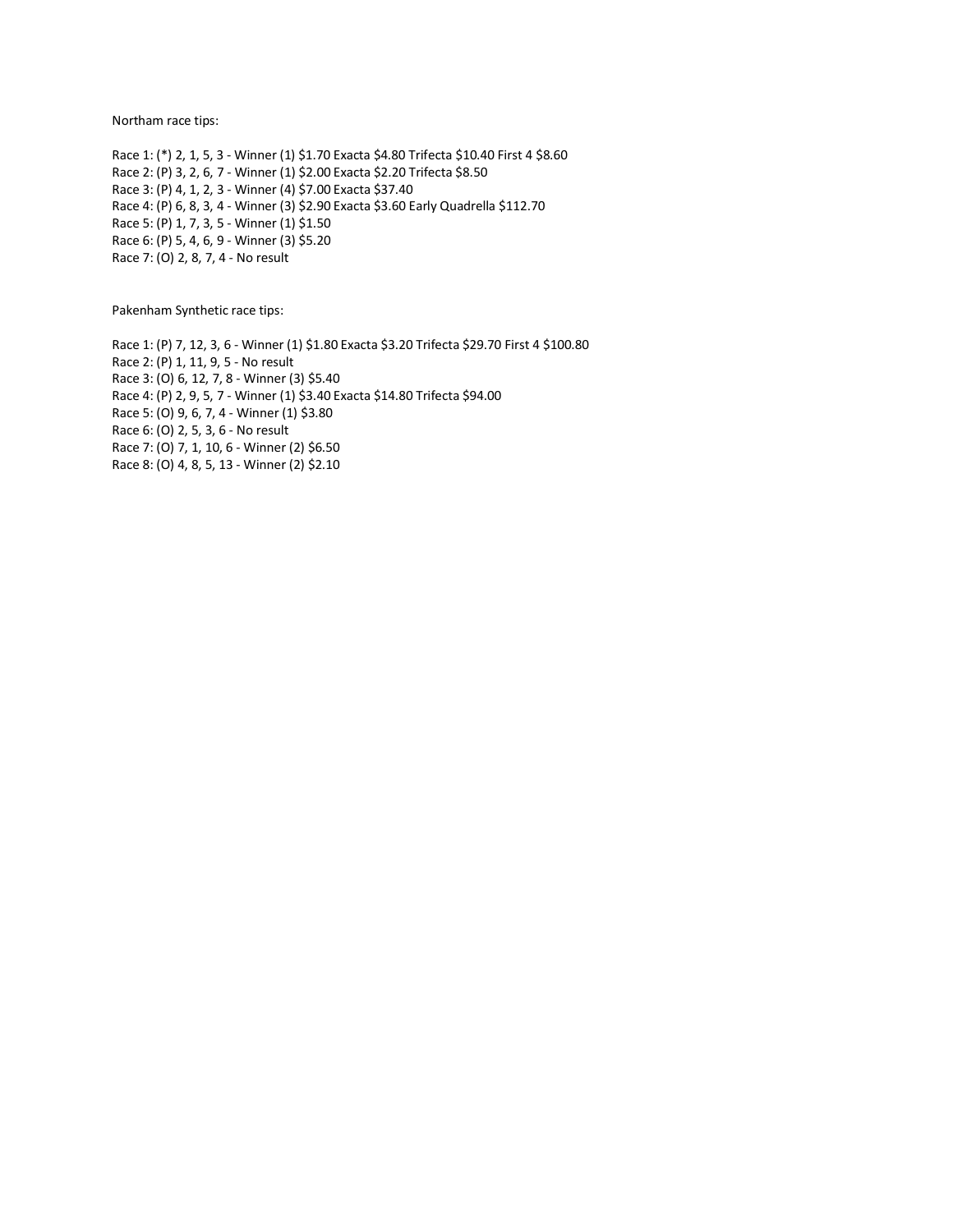Thursday 9th May 2019

### **Results summary for 09 May 2019**

Top Special (\*) Selection Strike Rate - 0.00% - 0 from 1 selections Top Selection Strike Rate - 18.42% - 7 from 38 selections Top 2 Selections Strike Rate - 42.11% - 16 from 38 selections Total Strike Rate - 68.42% - 26 from 38 selections Exacta Strike Rate - 34.21% - 13 from 38 selections Trifecta Strike Rate - 15.79% - 6 from 38 selections

# **Best Selections**

Best Top Selection Win - \$7.30 Best Top 2 Selections Win - \$8.10 Best Win - All Selections - \$11.20 Best Exacta - \$49.20 Best Trifecta - \$215.30 Best First Four - \$426.60 Best Quadrella - \$3469.80

## **Selections for 09 May 2019**

Hawkesbury race tips:

Race 1: (P) 4, 1, 2, 3 - No result Race 2: (P) 9, 4, 10, 2 - Winner (2) \$5.70 Exacta \$25.30 Trifecta \$46.60 Race 3: (P) 9, 7, 2, 6 - Winner (1) \$2.00 Race 4: (P) 3, 4, 6, 7 - No result Race 5: (P) 3, 6, 7, 5 - No result Race 6: (P) 1, 4, 3, 8 - Winner (2) \$3.80 Exacta \$17.90 Trifecta \$34.20 First 4 \$169.004, 3, 8 Race 7: (P) 3, 4, 8, 6 - Winner (2) \$3.10 Race 8: (O) 8, 5, 11, 2 - No result

Seymour race tips:

Race 1: (O) 4, 3, 10, 8 - Winner (2) \$2.10 Race 2: (O) 7, 2, 8, 12 - No result Race 3: (P) 11, 2, 3, 6 - Winner (1) \$1.30 Race 4: (O) 9, 6, 8, 4 - Winner (1) \$3.50 Exacta \$9.50 Race 5: (P) 6, 8, 2, 7 - Winner (4) \$4.70 Race 6: (O) 7, 2, 3, 12 - No result Race 7: (O) 9, 3, 13, 2 - Winner (4) \$8.30 Race 8: (O) 5, 9, 2, 7 - No result

Townsville race tips:

Race 1: (P) 3, 4, 1, 5 - Winner (3) \$3.80 Exacta \$15.00 Race 2: (\*) 1, 3, 4, 5 - Winner (2) \$8.10 Race 3: (O) 2, 1, 3, 4 - Winner (2) \$3.20 Exacta \$15.00 Race 4: (P) 1, 5, 4, 2 - Winner (3) \$7.50 Early Quadrella \$1674.20 Race 5: (O) 7, 8, 12, 1 - Winner (1) \$4.50 Exacta \$35.50 Race 6: (O) 11, 10, 6, 8 - Winner (4) \$11.20 Race 7: (O) 6, 3, 13, 14 - Winner (1) \$7.30 Quadrella \$3469.80

Pinjarra Park race tips: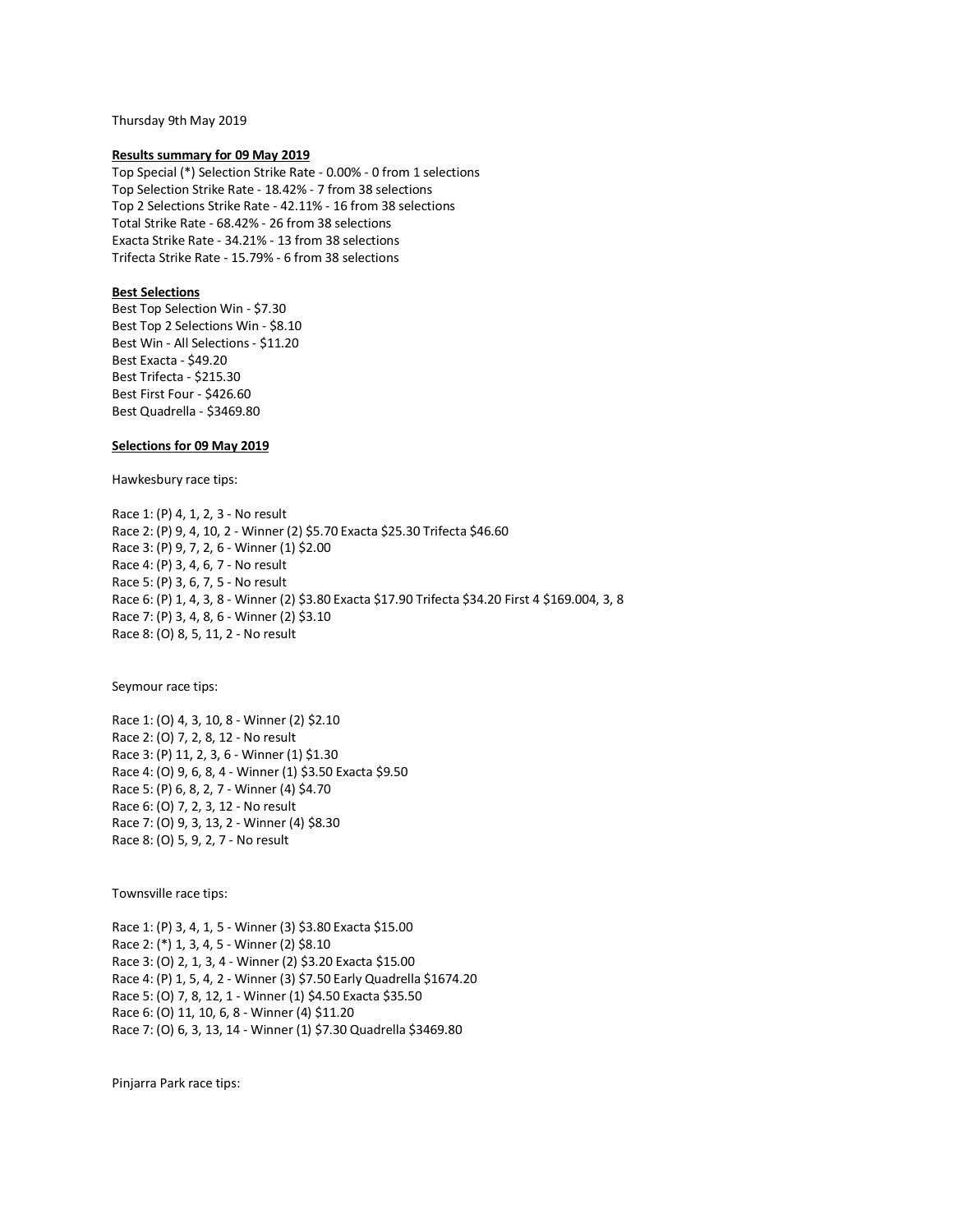Race 1: (P) 1, 3, 10, 2 - Winner (2) \$4.40 Exacta \$47.20 Trifecta \$124.40 First 4 \$426.60 Race 2: (O) 6, 11, 13, 15 - Winner (4) \$5.40 Exacta \$49.20 Trifecta \$215.30 Race 3: (O) 5, 9, 8, 11 - Winner (4) \$9.70 Exacta \$26.30 Trifecta \$98.10 Race 4: (O) 7, 9, 5, 10 - No result Race 5: (P) 7, 1, 8, 2 - Winner (2) \$2.90 Exacta \$13.20 Race 6: (O) 6, 4, 7, 9 - No result Race 7: (O) 4, 1, 11, 2 - Winner (4) \$3.80

Pakenham Synthetic race tips:

Race 1: (P) 1, 6, 2, 9 - Winner (1) \$1.40 Exacta \$3.40 Trifecta \$11.00 Race 2: (P) 9, 7, 10, 2 - Winner (4) \$10.40 Race 3: (P) 11, 5, 2, 9 - Winner (1) \$1.80 Exacta \$7.10 Race 4: (P) 6, 2, 7, 8 - Winner (3) \$9.80 Race 5: (O) 4, 11, 7, 10 - Winner (2) \$2.60 Exacta \$14.60 Race 6: (P) 4, 5, 3, 9 - No result Race 7: (P) 7, 9, 3, 6 - No result Race 8: (O) 9, 6, 2, 8 - No result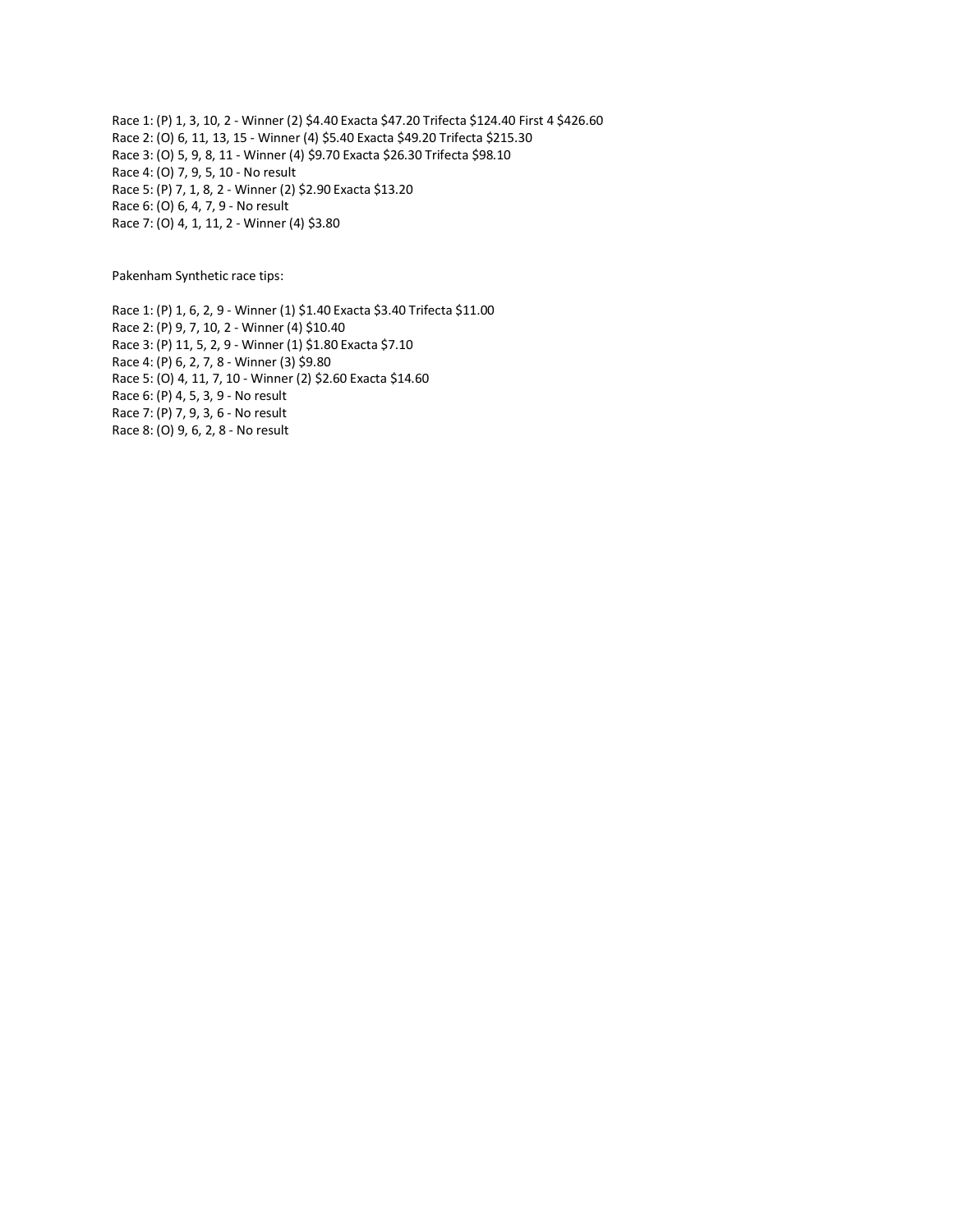### Thursday 2nd May 2019

### **Results summary for 02 May 2019**

No Specials to report Top Selection Strike Rate - 12.50% - 5 from 40 selections Top 2 Selections Strike Rate - 27.50% - 11 from 40 selections Total Strike Rate - 67.50% - 27 from 40 selections Exacta Strike Rate - 50.00% - 20 from 40 selections Trifecta Strike Rate - 20.00% - 8 from 40 selections

# **Best Selections**

Best Top Selection Win - \$4.30 Best Top 2 Selections Win - \$21.30 Best Win - All Selections - \$21.30 Best Exacta - \$176.30 Best Trifecta - \$611.10 Best First Four - \$1122.20 Best Quadrella - nil

## **Selections for 02 May 2019**

Warrnambool race tips:

Race 1: (P) 2, 7, 4, 1 - Winner (1) \$2.00 Exacta \$6.70 Trifecta \$29.80 Race 2: (P) 5, 11, 14, 15 - Winner (3) \$8.90 Race 3: (P) 6, 2, 1, 3 - Winner (4) \$4.90 Exacta \$36.60 Race 4: (P) 3, 10, 5, 9 - No result Race 5: (O) 16, 10, 8, 4 - No result Race 6: (P) 10, 3, 9, 4 - No result Race 7: (P) 1, 6, 2, 3 - Winner (1) \$2.70 Exacta \$16.60 Race 8: (P) 5, 10, 8, 11 - No result Race 9: (O) 14, 4, 1, 12 - Winner (3) \$3.70 Exacta \$26.00 Trifecta \$103.70 Race 10: (O) 10, 7, 4, 5 - No result

Wyong race tips:

Race 1: (P) 1, 2, 5, 3 - Winner (2) \$5.30 Exacta \$16.20 Trifecta \$28.20 Race 2: (P) 1, 6, 2, 4 - Winner (2) \$2.60 Race 3: (P) 5, 9, 2, 7 - Winner (3) \$4.00 Exacta \$26.60 Trifecta \$22.70 Race 4: (P) 9, 5, 1, 4 - Winner (2) \$6.40 Race 5: (P) 1, 4, 5, 2 - Winner (4) \$5.40 Exacta \$8.10 Race 6: (P) 1, 7, 2, 5 - No result Race 7: (P) 5, 3, 4, 8 - Winner (3) \$3.20 Exacta \$16.10 Race 8: (P) 3, 2, 6, 1 - Winner (4) \$2.70 Exacta \$10.10

Wagga race tips:

Race 1: (O) 3, 4, 14, 13 - Winner (3) \$2.60 Exacta \$8.40 Trifecta \$34.60 Race 2: (P) 5, 8, 12, 4 - Winner (4) \$11.60 Exacta \$90.30 Trifecta \$384.40 First 4 \$1122.20 Race 3: (O) 3, 9, 8, 13 - No result Race 4: (P) 2, 6, 7, 1 - Winner (1) \$2.80 Exacta \$16.80 Race 5: (O) 7, 10, 9, 4 - Winner (2) \$21.30 Exacta \$103.40 Race 6: (O) 2, 1, 12, 3 - Winner (4) \$9.80 Exacta \$33.60 Race 7: (P) 3, 4, 15, 5 - No result Race 8: (O) 2, 3, 8, 4 - Winner (4) \$3.20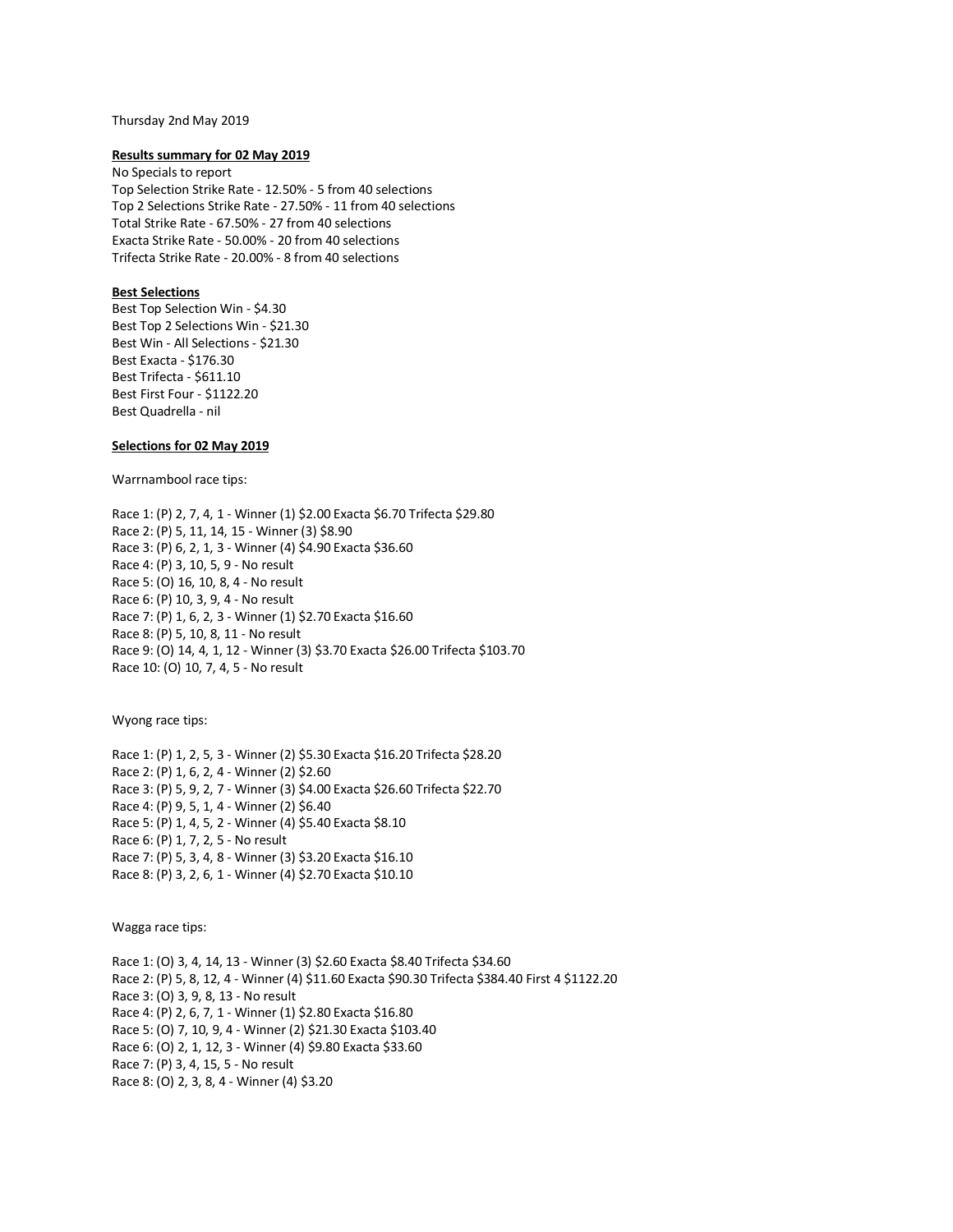Kilcoy race tips:

Race 1: (P) 11, 4, 5, 16 - No result Race 2: (P) 4, 6, 7, 1 - Winner (4) \$4.30 Race 3: (O) 3, 10, 12, 4 - No result Race 4: (P) 10, 3, 8, 4 - Winner (3) \$6.20 Exacta \$13.30 Race 5: (P) 1, 10, 2, 6 - No result Race 6: (P) 1, 2, 9, 7 - Winner (4) \$19.60 Exacta \$176.30 Trifecta \$611.10 Race 7: (O) 2, 9, 7, 6 - Winner (1) \$2.80 Exacta \$17.00

Albany race tips:

Race 1: (P) 1, 4, 5, 3 - Winner (4) \$7.30 Race 2: (O) 2, 7, 1, 4 - Winner (4) \$3.60 Race 3: (O) 3, 2, 8, 1 - No result Race 4: (P) 2, 7, 3, 1 - Winner (2) \$8.90 Exacta \$39.50 Race 5: (O) 3, 7, 9, 4 - Winner (2) \$4.20 Exacta \$16.80 Trifecta \$40.70 Race 6: (O) 2, 3, 15, 11 - No result Race 7: (O) 7, 2, 5, 8 - Winner (1) \$4.30 Exacta \$14.00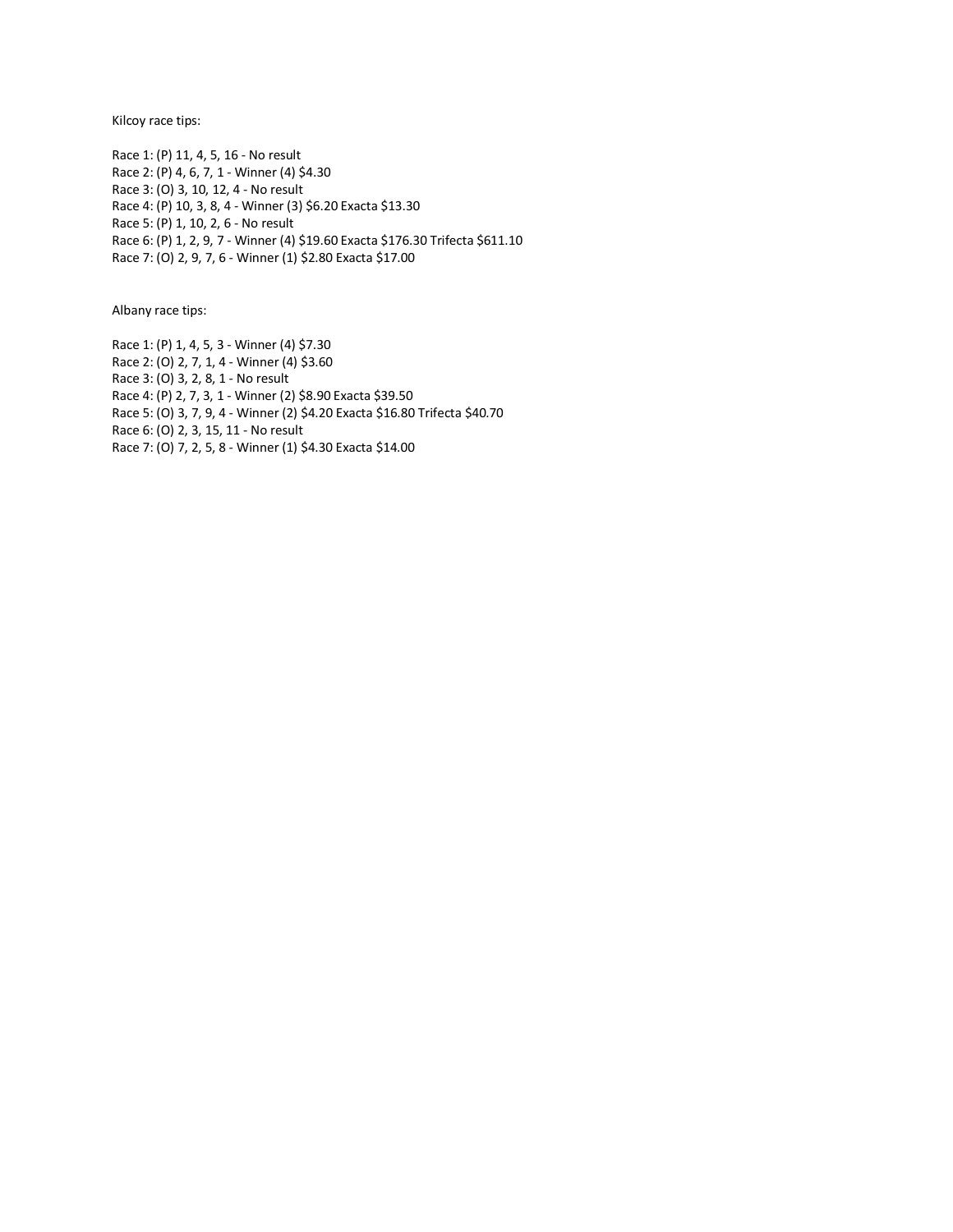Thursday 25th April 2019

### **Results summary for 25 Apr 2019**

Top Special (\*) Selection Strike Rate - 33.33% - 1 from 3 selections Top Selection Strike Rate - 27.40% - 20 from 73 selections Top 2 Selections Strike Rate - 43.84% - 32 from 73 selections Total Strike Rate - 71.23% - 52 from 73 selections Exacta Strike Rate - 39.73% - 29 from 73 selections Trifecta Strike Rate - 13.70% - 10 from 73 selections

## **Best Selections**

Best Top Selection Win - \$6.90 Best Top 2 Selections Win - \$6.90 Best Win - All Selections - \$13.60 Best Exacta - \$62.20 Best Trifecta - \$118.80 Best First Four - \$113.00 Best Quadrella - \$1133.40

# **Selections for 25 Apr 2019**

Randwick race tips:

Race 1: (P) 3, 6, 4, 7 - Winner (2) \$5.70 Race 2: (P) 7, 13, 4, 11 - Winner (1) \$1.70 Race 3: (P) 12, 7, 2, 10 - Winner (4) \$3.10 Exacta \$9.70 Race 4: (P) 4, 1, 7, 5 - Winner (2) \$4.30 Exacta \$21.70 Early Quadrella \$206.20 Race 5: (P) 7, 3, 5, 6 - Winner (1) \$3.00 Exacta \$13.50 Race 6: (P) 3, 5, 2, 4 - Winner (2) \$4.00 Exacta \$15.30 Race 7: (\*) 2, 1, 4, 6 - No result Race 8: (O) 6, 10, 4, 13 - No result

Beaudesert race tips:

Race 1: (O) 3, 2, 4, 9 - Winner (1) \$6.90 Exacta \$31.90 Race 2: (O) 1, 5, 10, 8 - No result Race 3: (P) 3, 4, 8, 7 - Winner (1) \$2.50 Race 4: (O) 5, 2, 12, 6 - Winner (4) \$4.20 Exacta \$26.90 Trifecta \$112.10 Race 5: (P) 1, 3, 6, 7 - Winner (1) \$1.60 Race 6: (O) 11, 5, 2, 13 - Winner (2) \$3.20 Race 7: (P) 7, 2, 6, 1 - Winner (2) \$3.40 Race 8: (O) 1, 7, 2, 15 - No result

Flemington race tips:

Race 1: (P) 7, 5, 1, 2 - No result Race 2: (P) 2, 4, 3, 7 - Winner (1) \$2.80 Exacta \$8.90 Trifecta \$13.60 Race 3: (\*) 1, 3, 6, 5 - Winner (4) \$5.70 Exacta \$52.70 Trifecta \$50.60 Race 4: (P) 4, 2, 5, 7 - No result Race 5: (P) 3, 8, 1, 5 - Winner (1) \$2.70 Exacta \$10.00 Race 6: (P) 1, 12, 2, 16 - Winner (3) \$5.90 Exacta \$46.10 Race 7: (P) 3, 2, 7, 5 - Winner (4) \$13.60 Race 8: (P) 8, 9, 11, 6 - Winner (1) \$3.10 Quadrella \$1133.40

Bathurst race tips: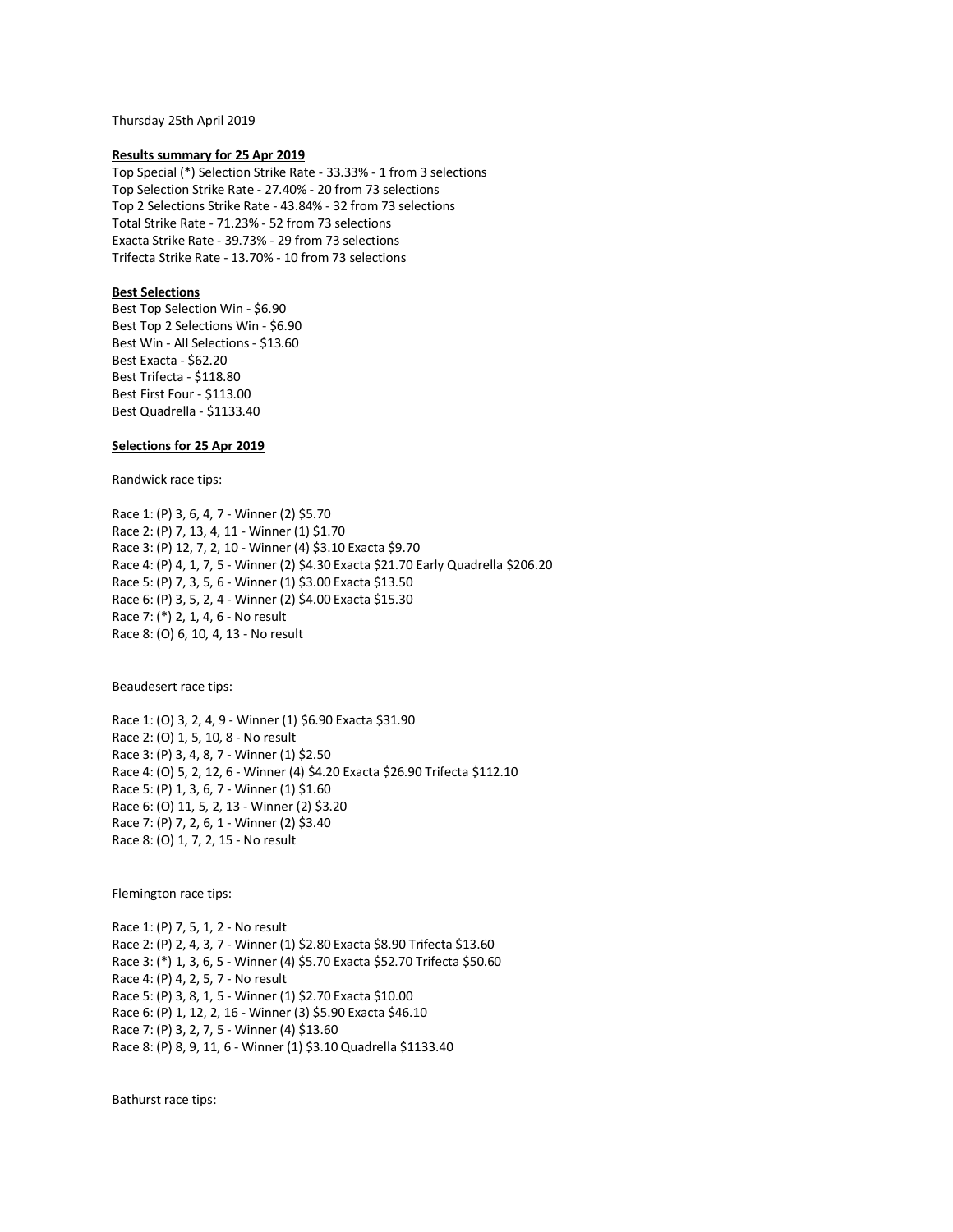Race 1: (P) 9, 1, 8, 7 - Winner (2) \$1.60 Exacta \$11.60 Trifecta \$54.00 Race 2: (P) 2, 7, 4, 3 - Winner (1) \$2.90 Exacta \$18.50 Trifecta \$29.90 Race 3: (O) 1, 2, 8, 10 - Winner (4) \$2.60 Race 4: (P) 5, 4, 10, 11 - Winner (4) \$1.80 Early Quadrella \$29.60 Race 5: (O) 5, 6, 4, 1 - Winner (4) \$3.30 Exacta \$19.10 Race 6: (O) 2, 6, 5, 1 - No result Race 7: (O) 3, 1, 4, 7 - No result

Gosford race tips:

Race 1: (P) 7, 3, 6, 4 - No result Race 2: (P) 3, 6, 1, 5 - Winner (1) \$2.50 Exacta \$7.20 Trifecta \$45.50 First 4 \$67.20 Race 3: (P) 1, 8, 7, 3 - Winner (3) \$11.20 Exacta \$14.90 Race 4: (P) 1, 7, 4, 2 - No result Race 5: (P) 8, 7, 9, 11 - Winner (1) \$3.80 Exacta \$11.00 Race 6: (P) 3, 6, 9, 2 - Winner (1) \$2.50 Exacta \$15.00 Trifecta \$42.80 First 4 \$113.00 Race 7: (O) 3, 6, 7, 4 - Winner (2) \$2.30 Exacta \$9.40

Gawler race tips:

Race 1: (P) 1, 5, 7, 2 - Winner (1) \$2.10 Exacta \$8.30 Race 2: (P) 8, 6, 5, 3 - No result Race 3: (P) 12, 6, 7, 14 - Winner (1) \$1.60 Race 4: (O) 2, 1, 4, 10 - No result Race 5: (O) 14, 5, 6, 12 - Winner (1) \$2.60 Exacta \$10.00 Race 6: (P) 5, 6, 7, 4 - Winner (2) \$1.90 Exacta \$15.90 Trifecta \$28.70 Race 7: (P) 5, 3, 9, 6 - Winner (3) \$4.70 Race 8: (O) 7, 2, 3, 6 - No result

Moe race tips:

Race 1: (P) 1, 4, 6, 10 - No result Race 2: (P) 2, 1, 10, 3 - Winner (3) \$5.20 Exacta \$26.80 Race 3: (P) 11, 9, 6, 10 - No result Race 4: (O) 6, 5, 3, 2 - No result Race 5: (O) 6, 4, 5, 1 - Winner (2) \$2.00 Exacta \$12.50 Race 6: (O) 5, 6, 2, 16 - No result Race 7: (O) 11, 6, 3, 14 - Winner (1) \$0.00

Kalgoorlie race tips:

Race 1: (P) 1, 5, 2, 3 - Winner (4) \$4.60 Race 2: (P) 5, 3, 1, 4 - Winner (4) \$8.90 Exacta \$50.20 Race 3: (O) 2, 4, 8, 5 - Winner (3) \$3.20 Race 4: (P) 2, 1, 6, 9 - Winner (2) \$5.50 Early Quadrella \$648.80 Race 5: (O) 3, 6, 1, 5 - No result Race 6: (O) 7, 5, 6, 2 - No result Race 7: (O) 1, 3, 5, 6 - Winner (3) \$7.10

Darwin race tips:

Race 1: (P) 1, 2, 6, 3 - Winner (4) \$6.90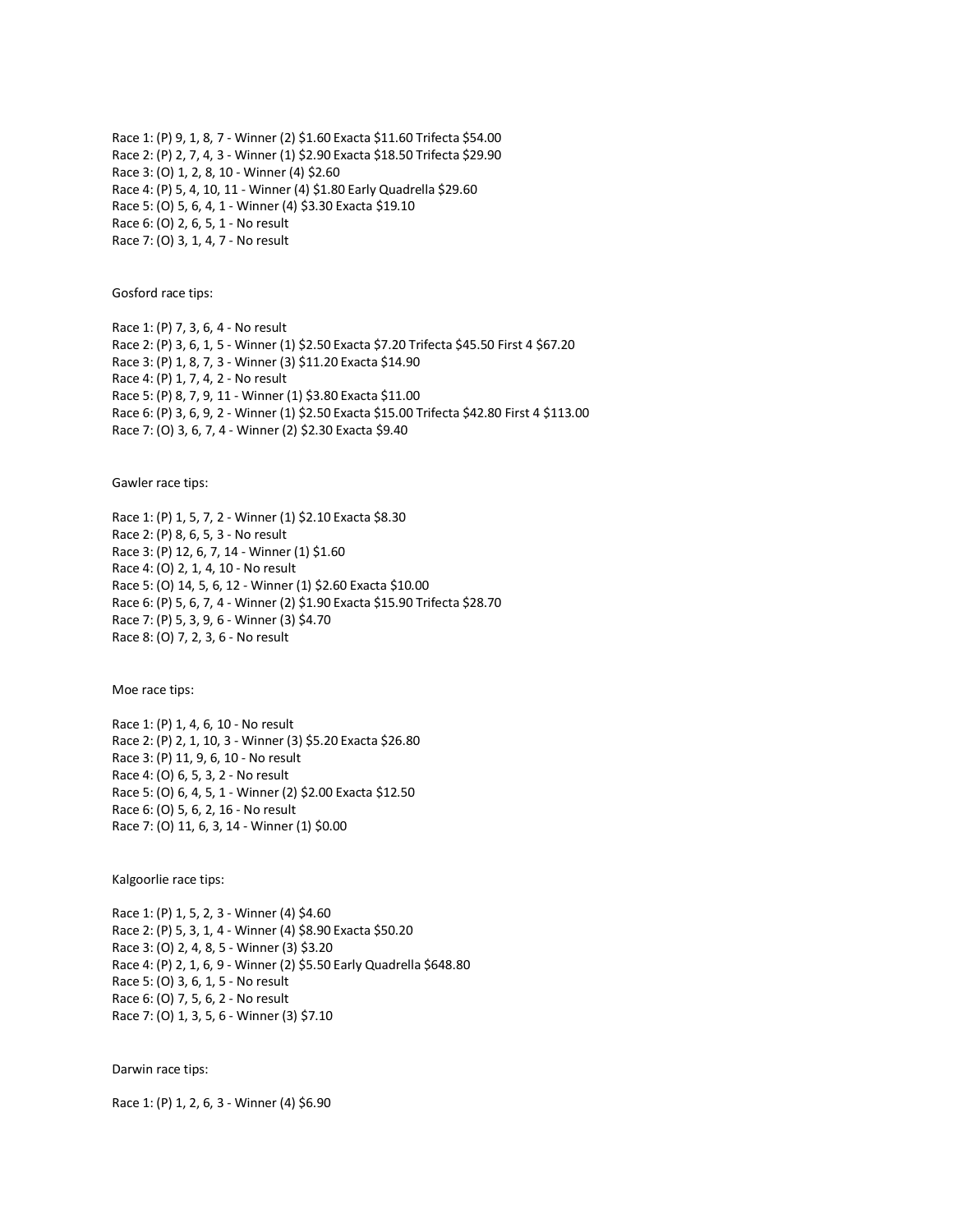Race 2: (P) 1, 3, 2, 4 - Winner (4) \$5.00 Exacta \$14.20 Race 3: (P) 1, 4, 3, 2 - Winner (2) \$2.10 Race 4: (O) 4, 7, 6, 3 - No result Race 5: (O) 3, 5, 2, 1 - Winner (4) \$2.40

Ascot race tips:

Race 1: (P) 1, 4, 6, 5 - Winner (1) \$2.90 Exacta \$8.20 Race 2: (\*) 6, 3, 2, 5 - Winner (1) \$1.70 Exacta \$4.70 Race 3: (P) 2, 5, 3, 4 - Winner (3) \$2.00 Race 4: (P) 7, 4, 1, 9 - No result Race 5: (P) 2, 6, 4, 8 - Winner (1) \$2.40 Race 6: (O) 5, 4, 9, 3 - Winner (1) \$3.40 Exacta \$28.60 Trifecta \$92.90 Race 7: (O) 7, 4, 10, 8 - Winner (2) \$5.80 Exacta \$62.20 Trifecta \$118.80 Race 8: (O) 6, 1, 7, 8 - Winner (3) \$3.20 Quadrella \$184.20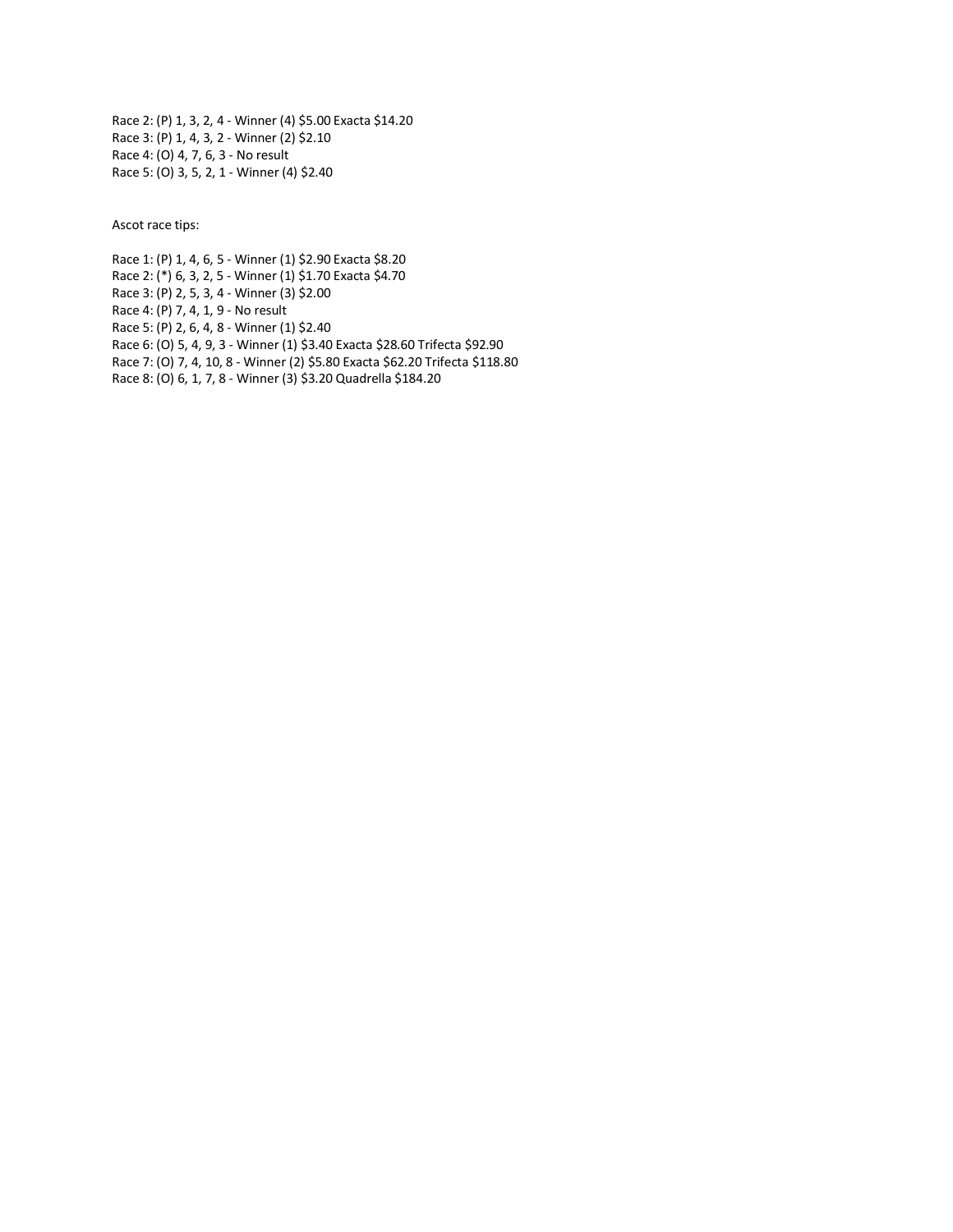#### Thursday 18th April 2019

#### **Results summary for 18 Apr 2019**

No Specials to report Top Selection Strike Rate - 19.57% - 9 from 46 selections Top 2 Selections Strike Rate - 43.48% - 20 from 46 selections Total Strike Rate - 67.39% - 31 from 46 selections Exacta Strike Rate - 43.48% - 20 from 46 selections Trifecta Strike Rate - 21.74% - 10 from 46 selections

## **Best Selections**

Best Top Selection Win - \$4.90 Best Top 2 Selections Win - \$10.70 Best Win - All Selections - \$10.70 Best Exacta - \$95.90 Best Trifecta - \$343.60 Best First Four - \$27.80 Best Quadrella - \$715.00

# **Selections for 18 Apr 2019**

Albury race tips:

Race 1: (P) 5, 4, 1, 6 - No result Race 2: (O) 5, 8, 1, 4 - No result Race 3: (O) 8, 10, 4, 1 - No result Race 4: (O) 5, 7, 8, 10 - Winner (2) \$3.90 Exacta \$33.80 Trifecta \$343.60 Race 5: (O) 5, 7, 8, 4 - Winner (3) \$3.30 Exacta \$14.70 Race 6: (O) 10, 9, 1, 2 - No result Race 7: (O) 6, 4, 8, 10 - No result Race 8: (O) 3, 5, 7, 6 - Winner (4) \$3.60

Newcastle race tips:

Race 1: (P) 3, 4, 5, 2 - Winner (1) \$2.70 Exacta \$13.80 Race 2: (P) 3, 1, 5, 2 - Winner (4) \$8.70 Race 3: (P) 2, 7, 9, 8 - No result Race 4: (P) 2, 6, 4, 10 - Winner (1) \$2.30 Exacta \$10.90 Race 5: (O) 9, 15, 8, 4 - No result Race 6: (P) 8, 7, 3, 4 - Winner (4) \$4.40 Exacta \$17.70 Race 7: (O) 5, 1, 4, 11 - No result

Townsville race tips:

Race 1: (O) 12, 9, 1, 10 - Winner (4) \$7.90 Exacta \$67.20 Race 2: (O) 5, 13, 10, 2 - No result Race 3: (P) 3, 2, 8, 6 - Winner (3) \$5.20 Race 4: (O) 3, 8, 4, 5 - Winner (1) \$4.90 Race 5: (O) 1, 6, 3, 11 - No result Race 6: (P) 2, 8, 3, 1 - Winner (2) \$2.20 Race 7: (O) 1, 5, 11, 7 - No result

Benalla race tips: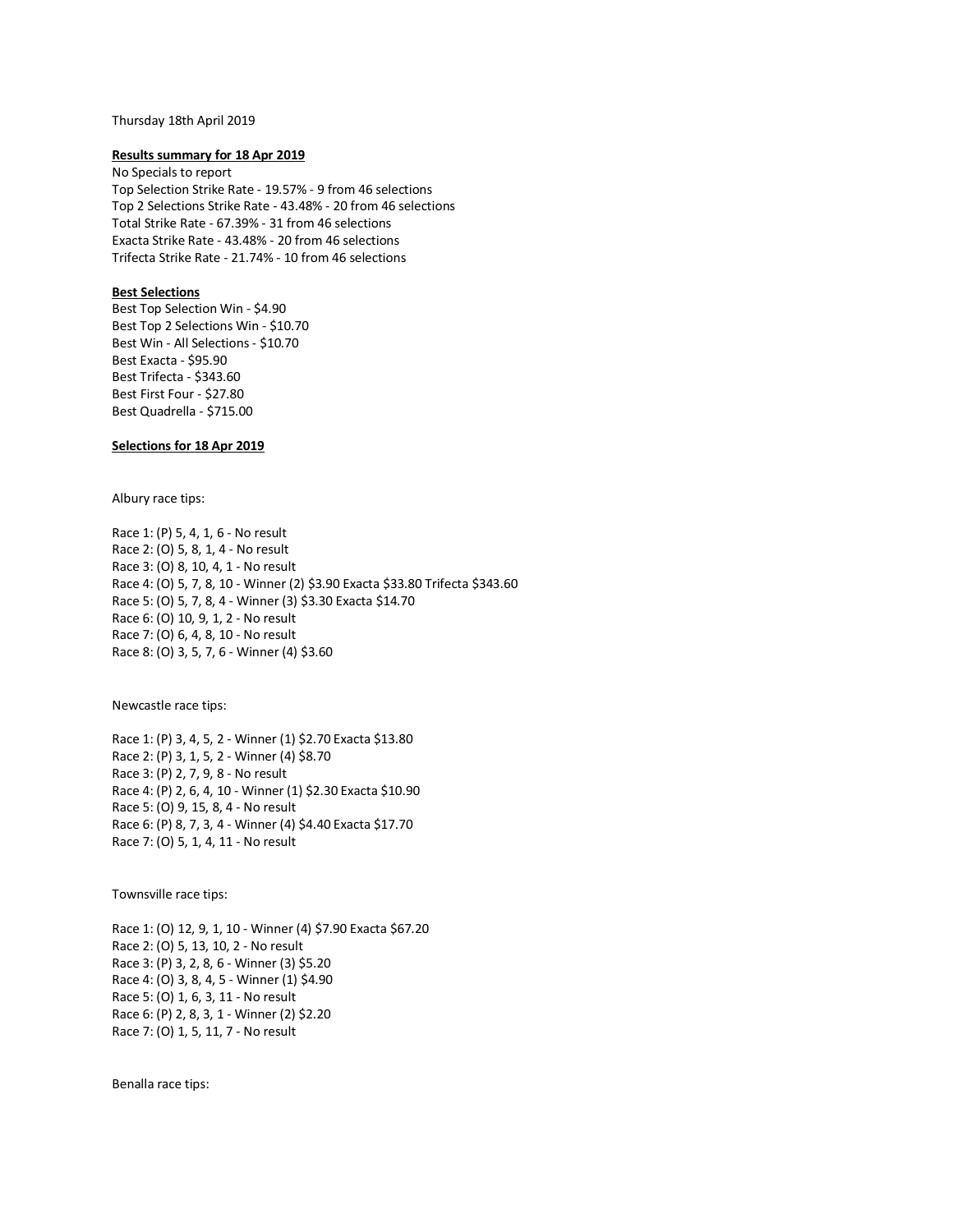Race 1: (O) 2, 11, 8, 4 - No result Race 2: (P) 7, 9, 8, 4 - Winner (2) \$8.20 Race 3: (P) 4, 9, 7, 1 - Winner (3) \$6.90 Exacta \$95.90 Trifecta \$171.20 Race 4: (P) 7, 3, 10, 4 - Winner (1) \$1.10 Race 5: (P) 7, 11, 1, 3 - No result Race 6: (P) 3, 4, 5, 7 - Winner (1) \$3.90 Race 7: (O) 3, 1, 4, 2 - No result Race 8: (P) 4, 6, 7, 9 - Winner (2) \$2.90

Narrogin race tips:

Race 1: (P) 1, 5, 4, 3 - Winner (4) \$7.90 Exacta \$86.70 Trifecta \$144.80 Race 2: (P) 2, 1, 4, 5 - Winner (2) \$2.20 Exacta \$3.80 Race 3: (P) 1, 2, 4, 5 - Winner (1) \$2.30 Exacta \$4.30 Trifecta \$12.30 First 4 \$27.80 Race 4: (P) 3, 1, 4, 5 - Winner (2) \$2.00 Exacta \$2.60 Early Quadrella \$102.60 Race 5: (O) 3, 4, 7, 1 - Winner (2) \$5.00 Exacta \$24.00 Race 6: (P) 1, 3, 8, 7 - Winner (1) \$2.30 Exacta \$3.50 Trifecta \$10.20 Race 7: (P) 8, 1, 3, 7 - Winner (1) \$3.30 Race 8: (P) 8, 4, 7, 3 - Winner (2) \$5.60 Exacta \$36.10 Trifecta \$72.20 Quadrella \$490.30

Pakenham race tips:

Race 1: (P) 1, 8, 6, 10 - Winner (3) \$2.30 Exacta \$8.30 Trifecta \$9.30 Race 2: (O) 5, 3, 12, 8 - No result Race 3: (P) 9, 3, 8, 5 - Winner (4) \$3.60 Race 4: (O) 11, 3, 6, 8 - Winner (2) \$4.40 Exacta \$18.60 Trifecta \$70.90 Race 5: (P) 8, 1, 2, 5 - Winner (2) \$3.50 Exacta \$14.70 Race 6: (P) 6, 2, 5, 1 - Winner (1) \$2.40 Exacta \$7.50 Trifecta \$33.00 Race 7: (O) 11, 3, 6, 9 - Winner (2) \$10.70 Exacta \$33.70 Trifecta \$222.90 Race 8: (O) 7, 5, 9, 8 - Winner (3) \$5.70 Exacta \$14.20 Quadrella \$715.00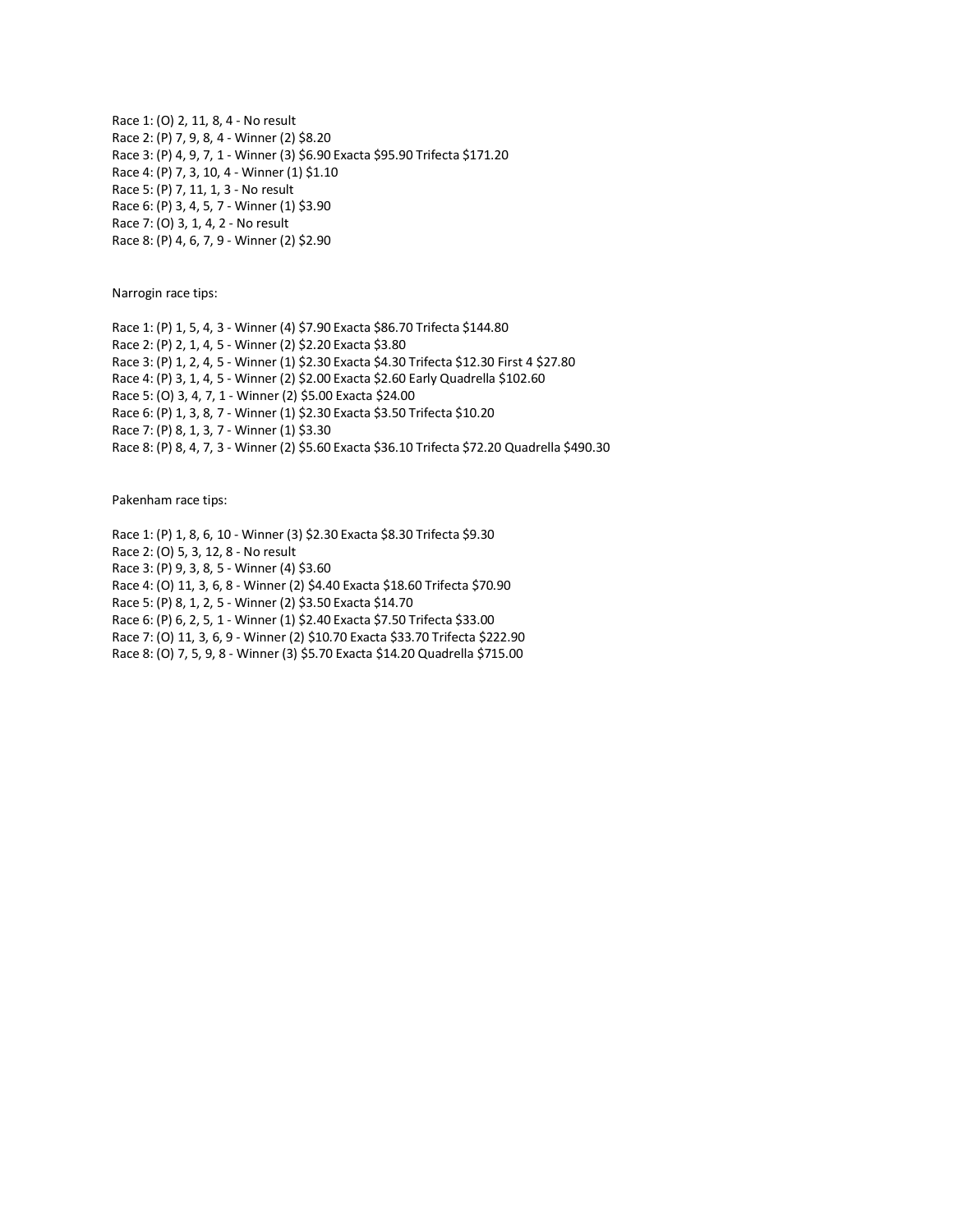# Thursday 11th April 2019

### **Results summary for 11 Apr 2019**

No Specials to report Top Selection Strike Rate - 30.77% - 12 from 39 selections Top 2 Selections Strike Rate - 43.59% - 17 from 39 selections Total Strike Rate - 64.10% - 25 from 39 selections Exacta Strike Rate - 46.15% - 18 from 39 selections Trifecta Strike Rate - 30.77% - 12 from 39 selections

## **Best Selections**

Best Top Selection Win - \$3.10 Best Top 2 Selections Win - \$8.00 Best Win - All Selections - \$48.30 Best Exacta - \$67.00 Best Trifecta - \$166.60 Best First Four - \$349.80 Best Quadrella - \$1273.70

## **Selections for 11 Apr 2019**

Wyong race tips:

Race 1: (P) 5, 6, 7, 4 - No result Race 2: (P) 7, 2, 5, 3 - No result Race 3: (P) 3, 7, 6, 10 - Winner (1) \$1.80 Exacta \$7.70 Race 4: (O) 3, 5, 4, 1 - Winner (3) \$3.40 Exacta \$11.50 Trifecta \$27.90 Race 5: (O) 4, 5, 8, 6 - No result Race 6: (P) 2, 9, 3, 13 - Winner (1) \$2.70 Exacta \$11.00 Trifecta \$15.00 Race 7: (O) 4, 7, 1, 10 - No result Race 8: (P) 1, 2, 6, 8 - Winner (1) \$1.80 Exacta \$15.90 Trifecta \$12.80 First 4 \$17.80

Gatton race tips:

Race 1: (P) 8, 9, 2, 11 - Winner (1) \$1.50 Exacta \$2.70 Race 2: (O) 6, 4, 2, 5 - No result Race 3: (O) 7, 8, 10, 4 - No result Race 4: (P) 2, 4, 3, 6 - No result Race 5: (O) 8, 5, 4, 3 - No result Race 6: (O) 6, 8, 3, 1 - Winner (1) \$1.90 Exacta \$14.70 Race 7: (P) 4, 8, 3, 7 - No result

Kyneton race tips:

Race 1: (P) 7, 3, 4, 5 - Winner (2) \$1.90 Exacta \$4.50 Trifecta \$5.40 First 4 \$7.80 Race 2: (P) 9, 4, 8, 6 - No result Race 3: (P) 5, 9, 2, 1 - No result Race 4: (P) 5, 8, 4, 14 - Winner (1) \$3.10 Exacta \$16.30 Trifecta \$51.90 Race 5: (P) 4, 5, 3, 1 - Winner (1) \$1.90 Exacta \$5.20 Trifecta \$27.30 First 4 \$98.00 Race 6: (P) 6, 7, 10, 3 - No result Race 7: (P) 7, 8, 1, 4 - Winner (4) \$13.30 Exacta \$33.10 Trifecta \$128.90 Race 8: (O) 11, 10, 1, 5 - Winner (3) \$3.20

Bunbury race tips: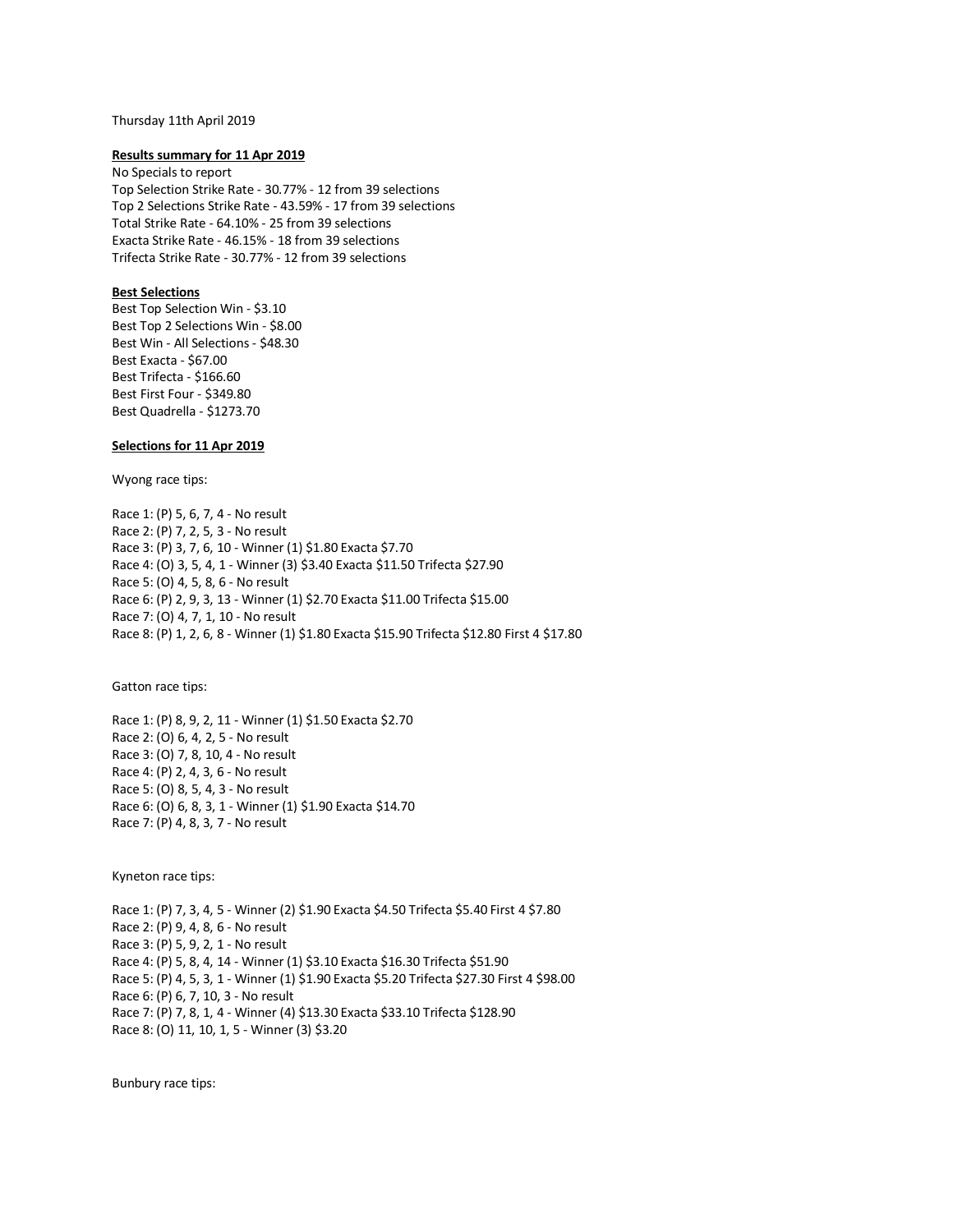Race 1: (P) 9, 8, 3, 4 - No result Race 2: (P) 5, 9, 10, 7 - Winner (1) \$1.40 Race 3: (O) 4, 12, 10, 3 - Winner (1) \$1.50 Exacta \$9.20 Race 4: (O) 7, 2, 11, 9 - Winner (4) \$48.30 Race 5: (P) 3, 2, 5, 1 - Winner (4) \$4.40 Exacta \$18.00 Race 6: (P) 3, 6, 7, 1 - Winner (1) \$2.60 Exacta \$12.30 Trifecta \$99.40 First 4 \$349.80 Race 7: (O) 3, 1, 7, 8 - Winner (3) \$10.30

Race 8: (O) 4, 8, 7, 3 - Winner (2) \$5.00 Exacta \$40.00 Trifecta \$166.60 Quadrella \$1273.70

Pakenham race tips:

Race 2: (P) 4, 8, 3, 7 - Winner (4) \$7.90 Race 3: (P) 4, 2, 11, 6 - Winner (2) \$5.60 Exacta \$11.40 Race 4: (P) 4, 2, 8, 3 - Winner (1) \$3.10 Race 5: (P) 3, 4, 6, 5 - Winner (3) \$6.60 Exacta \$67.00 Trifecta \$143.10 Race 6: (P) 6, 4, 5, 1 - Winner (2) \$8.00 Race 7: (P) 2, 11, 4, 1 - Winner (1) \$1.90 Exacta \$9.70 Trifecta \$27.80 Race 8: (O) 3, 12, 4, 6 - Winner (2) \$4.60 Exacta \$20.80 Trifecta \$67.30 Quadrella \$1219.10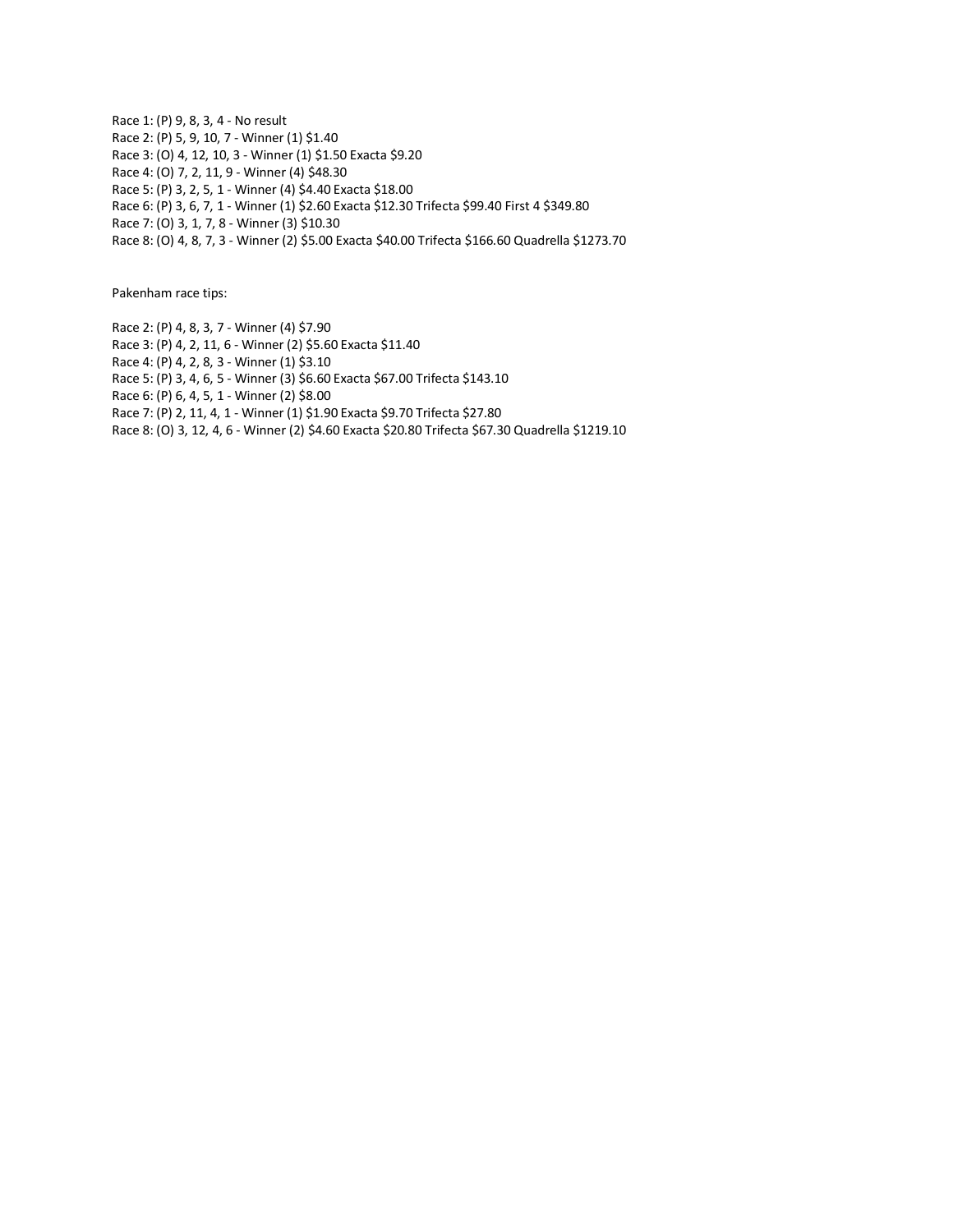#### Thursday 4th April 2019

### **Results summary for 04 Apr 2019**

No Specials to report Top Selection Strike Rate - 27.50% - 11 from 40 selections Top 2 Selections Strike Rate - 57.50% - 23 from 40 selections Total Strike Rate - 80.00% - 32 from 40 selections Exacta Strike Rate - 55.00% - 22 from 40 selections Trifecta Strike Rate - 30.00% - 12 from 40 selections

## **Best Selections**

Best Top Selection Win - \$6.30 Best Top 2 Selections Win - \$7.60 Best Win - All Selections - \$9.00 Best Exacta - \$70.80 Best Trifecta - \$203.20 Best First Four - \$895.40 Best Quadrella - \$214.10

### **Selections for 04 Apr 2019**

Gosford race tips:

Race 1: (P) 4, 1, 5, 8 - Winner (2) \$3.20 Exacta \$8.70 Trifecta \$41.10 First 4 \$70.60 Race 2: (P) 3, 6, 2, 8 - Winner (1) \$1.40 Exacta \$7.80 Trifecta \$15.50 First 4 \$27.80 Race 3: (P) 8, 3, 2, 5 - Winner (4) \$3.10 Race 4: (O) 5, 3, 7, 10 - Winner (2) \$3.70 Early Quadrella \$83.70 Race 5: (O) 3, 1, 2, 8 - Winner (1) \$4.40 Race 6: (O) 2, 5, 12, 6 - No result Race 7: (P) 7, 8, 6, 4 - No result Race 8: (O) 2, 6, 1, 3 - Winner (2) \$4.80 Exacta \$16.90

Geelong race tips:

Race 1: (P) 7, 11, 1, 9 - Winner (2) \$2.90 Exacta \$3.80 Race 2: (O) 8, 1, 3, 7 - Winner (1) \$3.00 Exacta \$13.60 Race 3: (P) 2, 6, 4, 3 - Winner (1) \$1.30 Exacta \$8.70 Race 4: (P) 3, 5, 6, 4 - Winner (2) \$6.60 Exacta \$70.80 Early Quadrella \$113.10 Race 5: (O) 3, 5, 11, 7 - Winner (3) \$6.40 Race 6: (P) 10, 5, 3, 4 - Winner (2) \$1.90 Race 7: (O) 11, 8, 1, 7 - No result Race 8: (O) 10, 4, 11, 1 - No result

Ipswich race tips:

Race 1: (P) 5, 3, 4, 6 - Winner (1) \$2.70 Exacta \$9.40 Race 2: (P) 5, 9, 4, 2 - Winner (1) \$3.20 Race 3: (P) 4, 5, 2, 7 - Winner (2) \$2.00 Exacta \$6.30 Trifecta \$16.10 First 4 \$30.80 Race 4: (P) 7, 1, 8, 5 - Winner (1) \$6.30 Exacta \$11.60 Early Quadrella \$157.60 Race 5: (P) 9, 4, 7, 2 - Winner (3) \$6.10 Exacta \$46.20 Trifecta \$203.20 Race 6: (P) 4, 9, 5, 8 - Winner (2) \$5.10 Exacta \$8.20 Race 7: (O) 7, 8, 6, 11 - No result

Geraldton race tips: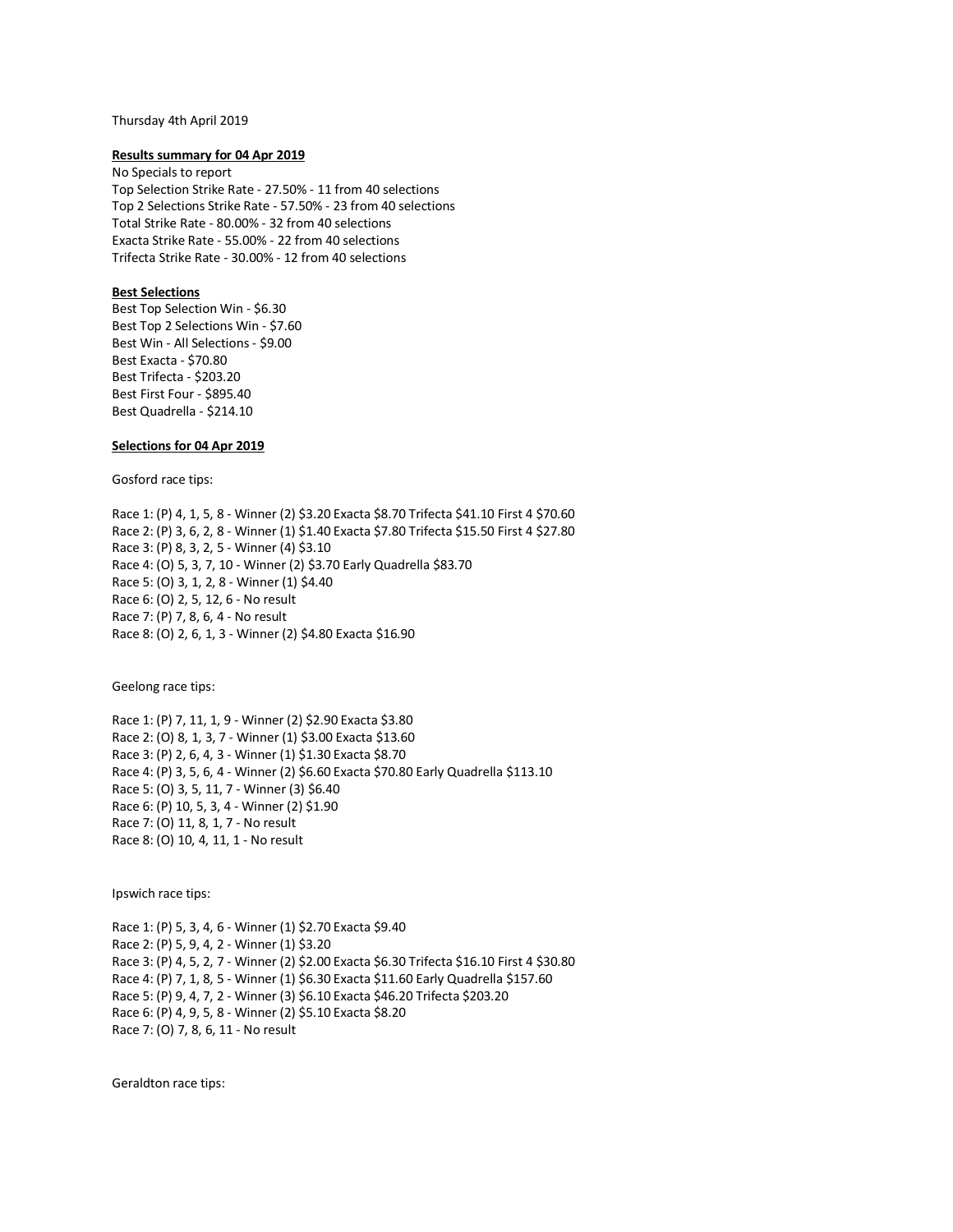Race 1: (O) 4, 9, 5, 2 - No result Race 2: (O) 9, 5, 6, 10 - Winner (4) \$8.40 Exacta \$27.20 Race 3: (O) 9, 5, 6, 4 - No result Race 4: (O) 7, 11, 3, 2 - Winner (3) \$4.60 Exacta \$39.80 Trifecta \$134.00 First 4 \$895.40 Race 5: (O) 7, 10, 1, 2 - Winner (1) \$2.80 Race 6: (P) 4, 5, 3, 2 - No result Race 7: (P) 3, 7, 8, 1 - Winner (4) \$6.70 Exacta \$36.60 Trifecta \$183.20 Race 8: (P) 1, 7, 2, 4 - Winner (4) \$9.00 Exacta \$35.10 Trifecta \$92.80 First 4 \$242.00

Race 9: (O) 7, 10, 6, 11 - Winner (1) \$4.60

Pakenham race tips:

Race 1: (P) 3, 4, 6, 2 - Winner (1) \$2.20 Exacta \$23.90 Trifecta \$29.70 First 4 \$55.20 Race 2: (P) 9, 12, 3, 10 - Winner (2) \$5.90 Race 3: (P) 9, 10, 8, 1 - Winner (2) \$1.80 Race 4: (P) 1, 9, 12, 10 - Winner (2) \$7.60 Exacta \$18.50 Quadrella \$214.10 Race 5: (P) 3, 4, 8, 6 - Winner (2) \$3.30 Exacta \$17.60 Trifecta \$35.30 First 4 \$89.20 Race 6: (P) 6, 4, 3, 1 - Winner (4) \$3.40 Exacta \$15.80 Trifecta \$38.80 Race 7: (P) 10, 4, 1, 8 - Winner (1) \$2.90 Exacta \$17.80 Trifecta \$79.50 First 4 \$109.80 Race 8: (P) 5, 10, 4, 9 - Winner (3) \$3.20 Exacta \$5.60 Trifecta \$35.50 Quadrella \$135,30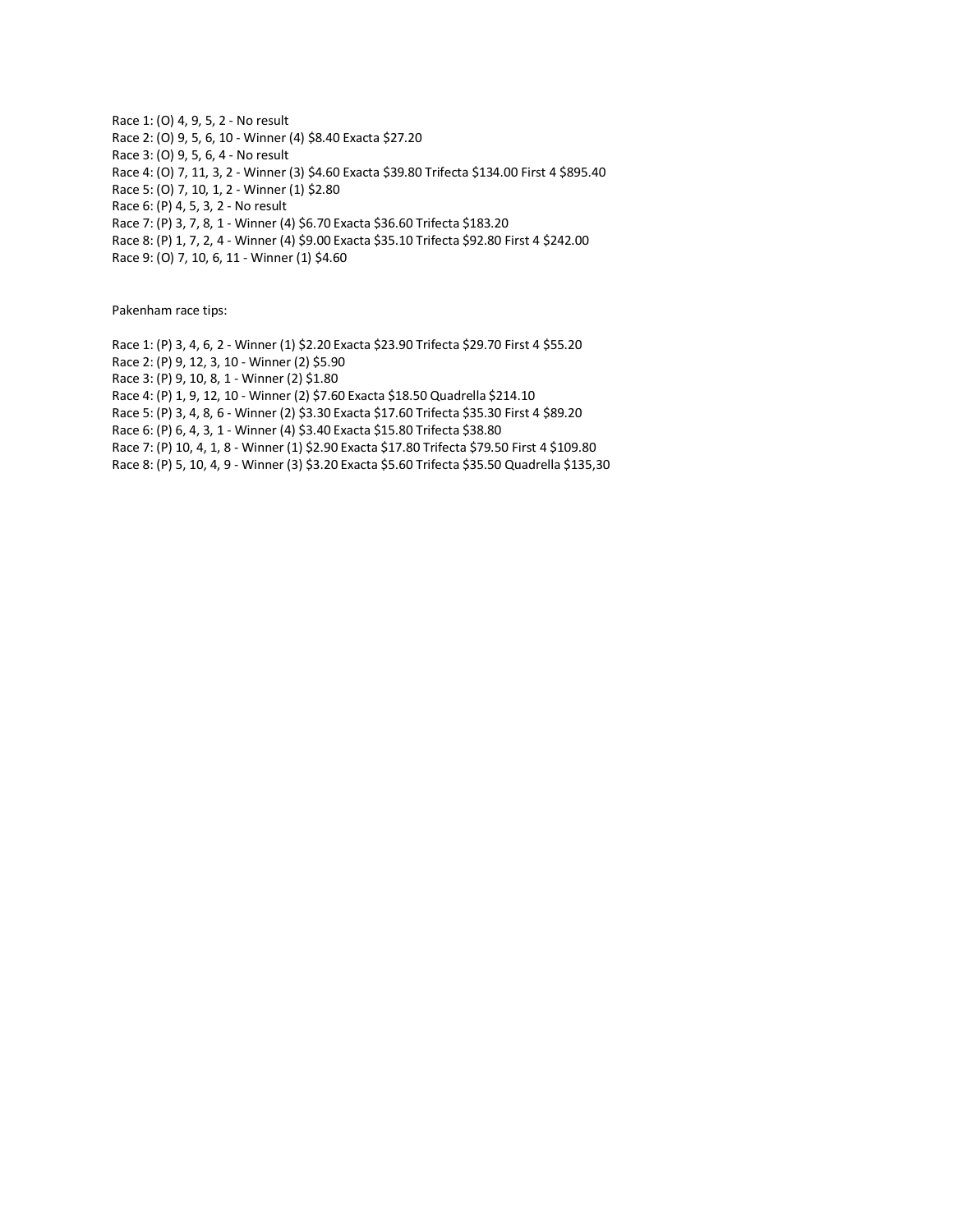Thursday 28th March 2019

### **Results summary for 28 Mar 2019**

Top Special (\*) Selection Strike Rate - 100.00% - 1 from 1 selections Top Selection Strike Rate - 26.67% - 12 from 45 selections Top 2 Selections Strike Rate - 51.11% - 23 from 45 selections Total Strike Rate - 80.00% - 36 from 45 selections Exacta Strike Rate - 42.22% - 19 from 45 selections Trifecta Strike Rate - 15.56% - 7 from 45 selections

# **Best Selections**

Best Top Selection Win - \$5.90 Best Top 2 Selections Win - \$5.90 Best Win - All Selections - \$16.10 Best Exacta - \$40.90 Best Trifecta - \$113.00 Best First Four - \$297.60 Best Quadrella - \$504.40

## **Selections for 28 Mar 2019**

Hawkesbury race tips:

Race 1: (P) 5, 1, 4, 6 - Winner (3) \$5.50 Exacta \$12.70 Race 2: (P) 3, 5, 4, 2 - Winner (3) \$7.20 Race 3: (P) 2, 3, 4, 5 - Winner (1) \$2.30 Exacta \$4.10 Trifecta \$9.10 First 4 \$9.20 Race 4: (P) 1, 7, 4, 6 - Winner (1) \$2.00 Exacta \$9.00 Early Quadrella \$504.40 Race 5: (P) 5, 3, 8, 1 - Winner (3) \$3.40 Exacta \$22.70 Race 6: (P) 7, 6, 9, 4 - No result Race 7: (P) 14, 13, 12, 2 - Winner (3) \$3.00 Exacta \$27.10 Race 8: (P) 12, 3, 2, 5 - Winner (2) \$3.10 Exacta \$19.40 Trifecta \$50.90

Donald race tips:

Race 1: (P) 4, 3, 2, 1 - Winner (1) \$2.90 Race 2: (P) 13, 6, 9, 7 - Winner (2) \$2.60 Exacta \$11.60 Race 3: (O) 3, 12, 14, 11 - Winner (2) \$3.10 Exacta \$22.30 Race 4: (O) 12, 6, 9, 3 - Winner (1) \$5.90 Early Quadrella \$238.10 Race 5: (O) 10, 7, 9, 12 - Winner (2) \$1.40 Exacta \$8.60 Trifecta \$27.80 Race 6: (P) 7, 5, 3, 9 - Winner (2) \$3.20 Race 7: (P) 6, 2, 5, 3 - No result Race 8: (P) 3, 2, 4, 9 - No result

Narromine race tips:

Race 1: (O) 3, 4, 5, 9 - Winner (2) \$3.10 Exacta \$32.90 Trifecta \$113.00 Race 2: (O) 13, 14, 11, 4 - No result Race 3: (O) 3, 7, 2, 1 - Winner (3) \$3.50 Race 4: (O) 8, 3, 13, 2 - Winner (1) \$3.10 Exacta \$16.10 Race 5: (O) 8, 4, 3, 7 - Winner (2) \$3.30 Exacta \$8.30 Race 6: (O) 2, 12, 4, 9 - No result Race 7: (P) 1, 3, 6, 4 - Winner (1) \$1.30

Rockhampton race tips: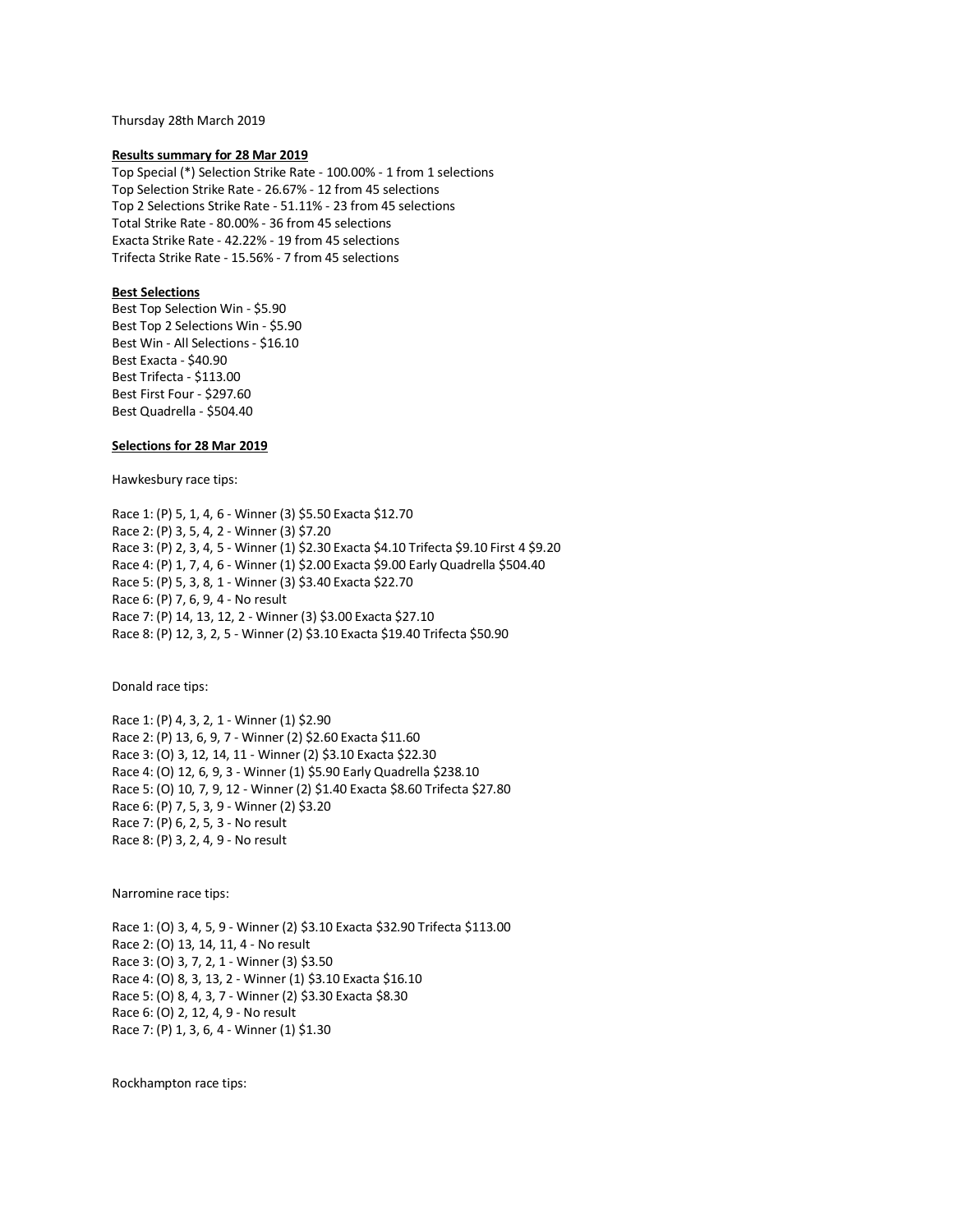Race 1: (O) 2, 3, 5, 1 - Winner (2) \$2.90 Race 2: (P) 2, 1, 3, 6 - Winner (1) \$2.50 Exacta \$4.40 Trifecta \$69.30 First 4 \$297.60 Race 3: (O) 2, 4, 6, 5 - Winner (3) \$4.80 Exacta \$24.90 Race 4: (O) 1, 2, 11, 4 - Winner (3) \$8.00 Exacta \$35.70 Quadrella \$430.00 Race 5: (P) 1, 6, 4, 2 - Winner (2) \$5.40 Race 6: (O) 4, 6, 2, 3 - Winner (4) \$6.70 Exacta \$27.00 Trifecta \$95.70 First 4 \$124.60 Race 7: (P) 2, 6, 4, 5 - Winner (1) \$2.80 Quadrella \$279.60

Bunbury race tips:

Race 1: (P) 3, 5, 7, 2 - No result Race 2: (P) 6, 5, 2, 7 - Winner (1) \$3.20 Exacta \$40.90 Trifecta \$45.00 Race 3: (O) 1, 2, 9, 8 - Winner (4) \$6.00 Race 4: (P) 5, 7, 1, 4 - Winner (2) \$5.50 Exacta \$12.70 Race 5: (O) 4, 1, 6, 7 - Winner (3) \$3.90 Race 6: (O) 6, 3, 2, 5 - No result Race 7: (O) 8, 1, 7, 2 - No result

Pakenham race tips:

Race 1: (P) 3, 2, 6, 4 - Winner (1) \$1.80 Exacta \$3.20 Race 2: (O) 5, 4, 8, 12 - Winner (3) \$7.60 Race 3: (P) 10, 2, 7, 8 - No result Race 4: (P) 3, 4, 6, 8 - Winner (4) \$16.10 Race 5: (\*) 1, 8, 7, 6 - Winner (1) \$1.60 Race 6: (O) 4, 6, 3, 2 - Winner (2) \$3.20 Race 7: (P) 4, 1, 3, 2 - Winner (1) \$2.30 Race 8: (P) 7, 4, 6, 5 - Winner (3) \$9.10 Quadrella \$224.70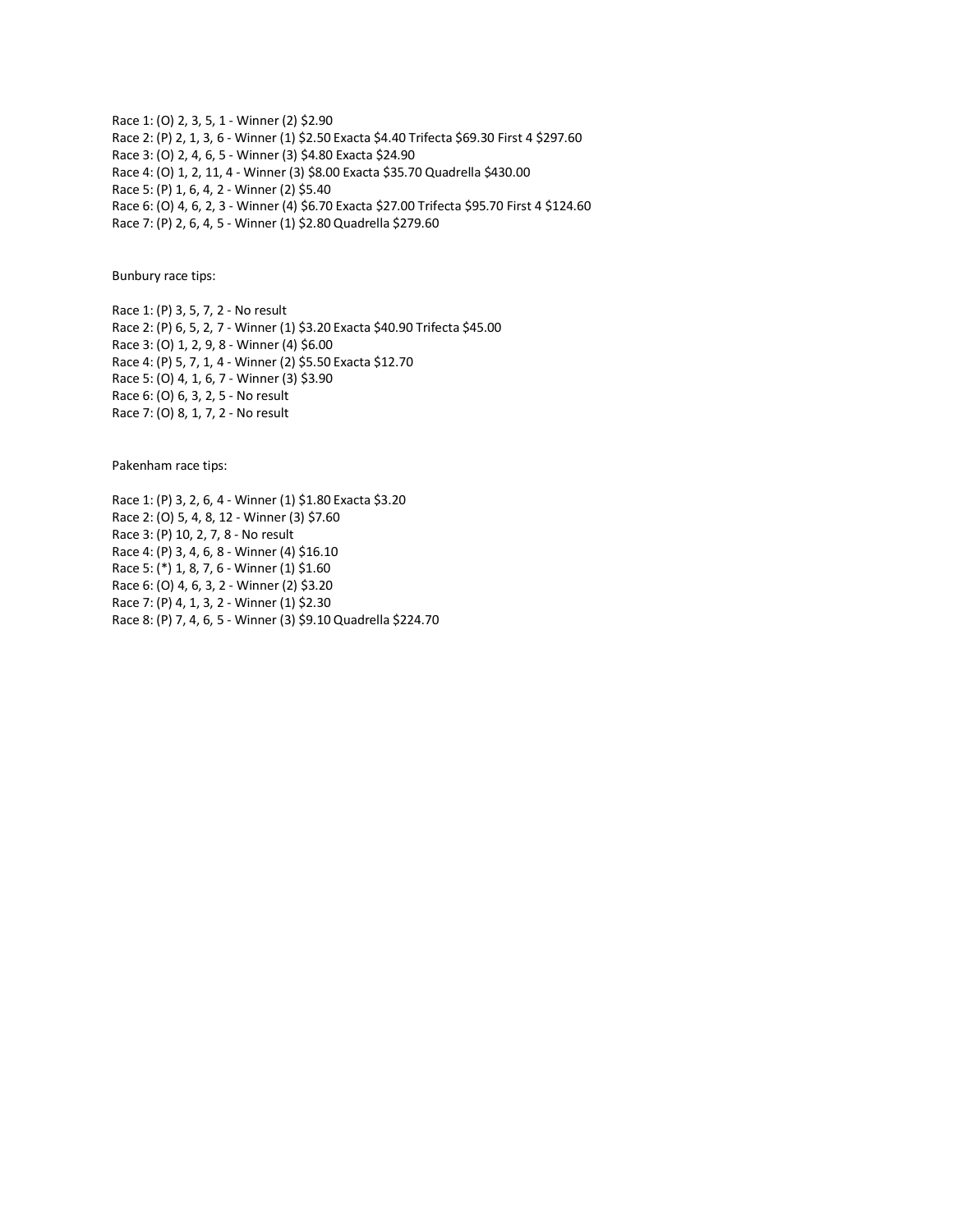Thursday 21st March

### **Results summary for 21 Mar 2019**

Top Special (\*) Selection Strike Rate - 100.00% - 1 from 1 selections Top Selection Strike Rate - 21.28% - 10 from 47 selections Top 2 Selections Strike Rate - 59.57% - 28 from 47 selections Total Strike Rate - 72.34% - 34 from 47 selections Exacta Strike Rate - 31.91% - 15 from 47 selections Trifecta Strike Rate - 10.64% - 5 from 47 selections

# **Best Selections**

Best Top Selection Win - \$8.40 Best Top 2 Selections Win - \$13.80 Best Win - All Selections - \$13.80 Best Exacta - \$44.40 Best Trifecta - \$80.80 Best First Four - \$47.60 Best Quadrella - \$169.70

# **Selections for 21 Mar 2019**

Newcastle race tips:

Race 1: (P) 3, 4, 7, 6 - Winner (2) \$2.80 Race 2: (P) 2, 8, 6, 3 - Winner (2) \$4.30 Exacta \$36.30 Race 3: (\*) 4, 10, 3, 6 - Winner (1) \$1.30 Exacta \$7.70 Trifecta \$37.10 Race 4: (P) 9, 1, 2, 6 - Winner (3) \$8.20 Exacta \$39.80 Race 5: (O) 7, 1, 13, 11 - Winner (2) \$1.70 Early Quadrella \$142.80 Race 6: (P) 11, 4, 10, 5 - No result Race 7: (O) 3, 2, 9, 1 - No result Race 8: (O) 13, 9, 2, 8 - Winner (2) \$8.70 Exacta \$43.50 Race 9: (P) 12, 1, 9, 10 - Winner (2) \$3.10 Exacta \$9.40

Donald race tips:

Race 1: (O) 11, 5, 12, 14 - Winner (1) \$3.50 Race 2: (O) 12, 7, 8, 2 - Winner (1) \$1.90 Race 3: (O) 14, 2, 11, 7 - Winner (2) \$2.80 Race 4: (O) 4, 5, 1, 6 - Winner (2) \$3.20 Early Quadrella \$99.00 Race 5: (O) 2, 9, 7, 4 - Winner (2) \$3.00 Race 6: (O) 9, 5, 6, 1 - No result Race 7: (O) 9, 1, 6, 5 - No result Race 8: (O) 7, 1, 3, 2 - Winner (4) \$3.70 Exacta \$30.80 Trifecta \$80.80

Albury race tips:

Race 1: (O) 1, 5, 7, 2 - Winner (2) \$4.40 Race 2: (O) 3, 11, 7, 4 - Winner (4) \$5.20 Race 3: (O) 4, 6, 5, 1 - No result Race 4: (O) 5, 9, 7, 4 - Winner (2) \$6.10 Race 5: (O) 5, 4, 3, 1 - Winner (1) \$3.10 Exacta \$35.70 Race 6: (O) 7, 6, 2, 1 - Winner (2) \$1.70 Race 7: (O) 13, 8, 14, 5 - No result

Mackay race tips: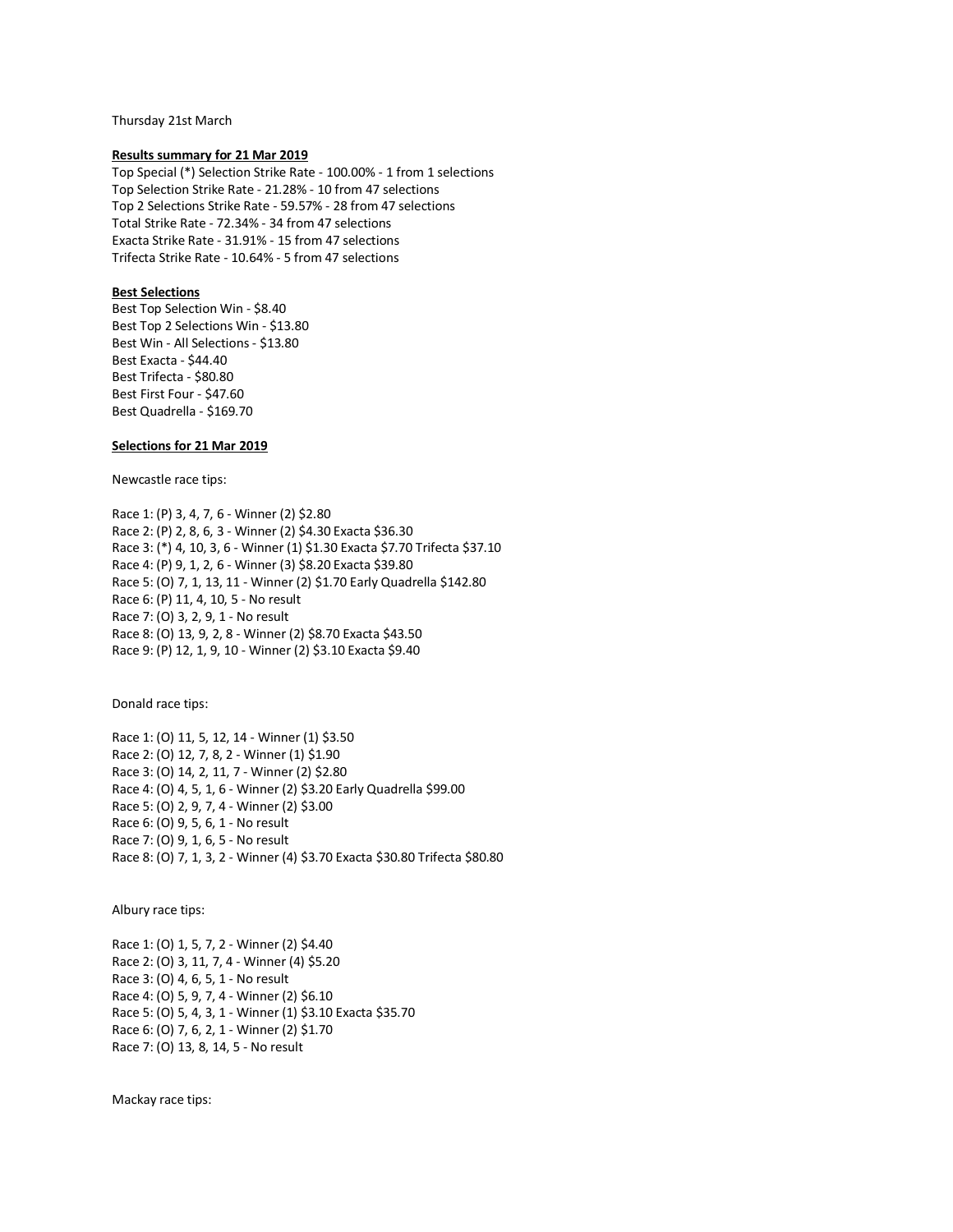Race 1: (P) 2, 1, 5, 3 - Winner (1) \$3.10 Exacta \$14.90 Trifecta \$31.90 Race 2: (P) 2, 5, 3, 4 - Winner (2) \$5.40 Race 3: (P) 2, 1, 6, 5 - Winner (3) \$3.00 Exacta \$7.10 Trifecta \$15.20 First 4 \$47.60 Race 4: (P) 9, 3, 2, 8 - Winner (2) \$2.80 Early Quadrella \$169.70 Race 5: (O) 6, 7, 9, 11 - No result Race 6: (P) 4, 3, 7, 5 - Winner (2) \$1.70 Exacta \$2.40 Race 7: (O) 3, 1, 4, 13 - Winner (1) \$8.40 Exacta \$44.40

Geraldton race tips:

Race 1: (P) 2, 4, 3, 5 - Winner (2) \$2.10 Exacta \$7.70 Race 2: (P) 3, 8, 5, 4 - No result Race 3: (P) 2, 1, 7, 6 - No result Race 4: (P) 10, 9, 4, 2 - Winner (4) \$4.80 Race 5: (O) 4, 5, 3, 11 - No result Race 6: (O) 3, 5, 2, 4 - No result Race 7: (O) 1, 10, 7, 5 - Winner (2) \$13.80 Race 8: (O) 5, 2, 7, 11 - Winner (2) \$7.80

Pakenham race tips:

Race 1: (P) 7, 8, 4, 1 - No result Race 2: (P) 5, 6, 10, 11 - Winner (1) \$1.40 Exacta \$5.70 Trifecta \$24.70 Race 3: (O) 10, 3, 9, 8 - Winner (1) \$3.50 Race 4: (O) 1, 5, 10, 9 - Winner (2) \$4.70 Exacta \$17.40 Race 5: (P) 7, 5, 1, 6 - Winner (4) \$7.20 Race 6: (P) 6, 8, 1, 5 - Winner (1) \$3.30 Race 7: (P) 7, 3, 1, 8 - No result Race 8: (P) 2, 3, 1, 10 - Winner (1) \$3.40 Exacta \$17.10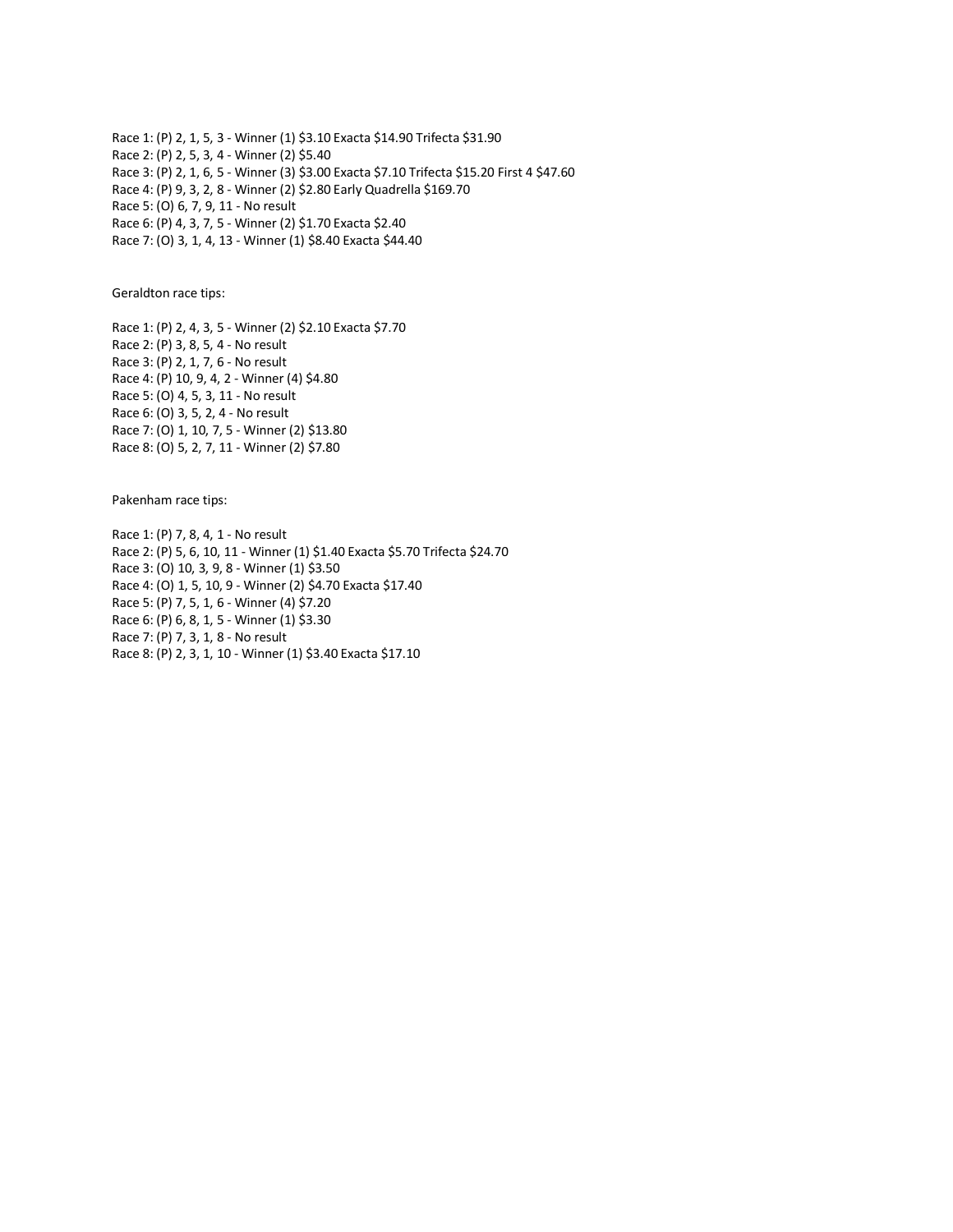#### Thursday 14th March 2019

### **Results summary for 14 Mar 2019**

No Specials to report Top Selection Strike Rate - 33.33% - 13 from 39 selections Top 2 Selections Strike Rate - 43.59% - 17 from 39 selections Total Strike Rate - 87.18% - 34 from 39 selections Exacta Strike Rate - 56.41% - 22 from 39 selections Trifecta Strike Rate - 20.51% - 8 from 39 selections

# **Best Selections**

Best Top Selection Win - \$5.50 Best Top 2 Selections Win - \$5.50 Best Win - All Selections - \$18.30 Best Exacta - \$45.30 Best Trifecta - \$196.30 Best First Four - \$477.00 Best Quadrella - \$4036.10

## **Selections for 14 Mar 2019**

Goulburn race tips:

Race 1: (P) 2, 5, 4, 3 - Abandoned Race 2: (P) 4, 1, 2, 9 - Abandoned Race 3: (P) 3, 4, 1, 5 - Abandoned Race 4: (P) 9, 1, 6, 5 - Abandoned Race 5: (O) 5, 9, 7, 4 - Abandoned Race 6: (O) 10, 2, 13, 5 - Abandoned Race 7: (P) 1, 12, 6, 5 - Abandoned

Moree race tips:

Race 1: (O) 12, 5, 6, 3 - No result Race 2: (P) 1, 11, 6, 9 - Winner (3) \$6.40 Exacta \$25.60 Race 3: (P) 6, 1, 3, 2 - Winner (4) \$8.20 Exacta \$29.40 Race 4: (O) 8, 2, 3, 1 - Winner (4) \$2.50 Race 5: (O) 2, 8, 10, 7 - No result Race 6: (O) 9, 7, 6, 5 - Winner (4) \$7.00 Race 7: (O) 2, 6, 5, 3 - Winner (1) \$4.80

Warrnambool race tips:

Race 1: (P) 3, 4, 6, 2 - Winner (4) \$10.20 Exacta \$17.10 Trifecta \$98.80 First 4 \$160.20 (NB: #2 was originally published as our 2nd pick when it was meant to be 4) Race 2: (P) 4, 7, 5, 2 - Winner (3) \$10.30 Exacta \$37.20 Trifecta \$196.30 Race 3: (P) 1, 2, 4, 5 - Winner (1) \$3.00 Exacta \$9.40 Trifecta \$16.50 Race 4: (O) 11, 4, 1, 2 - Winner (4) \$9.60 Early Quadrella \$4036.10 Race 5: (P) 4, 3, 5, 7 - Winner (1) \$2.20 Exacta \$7.50 Race 6: (P) 4, 3, 8, 6 - Winner (3) \$3.90 Race 7: (O) 5, 3, 2, 8 - Winner (4) \$4.10 Race 8: (P) 6, 11, 3, 4 - No result

Beaudesert race tips: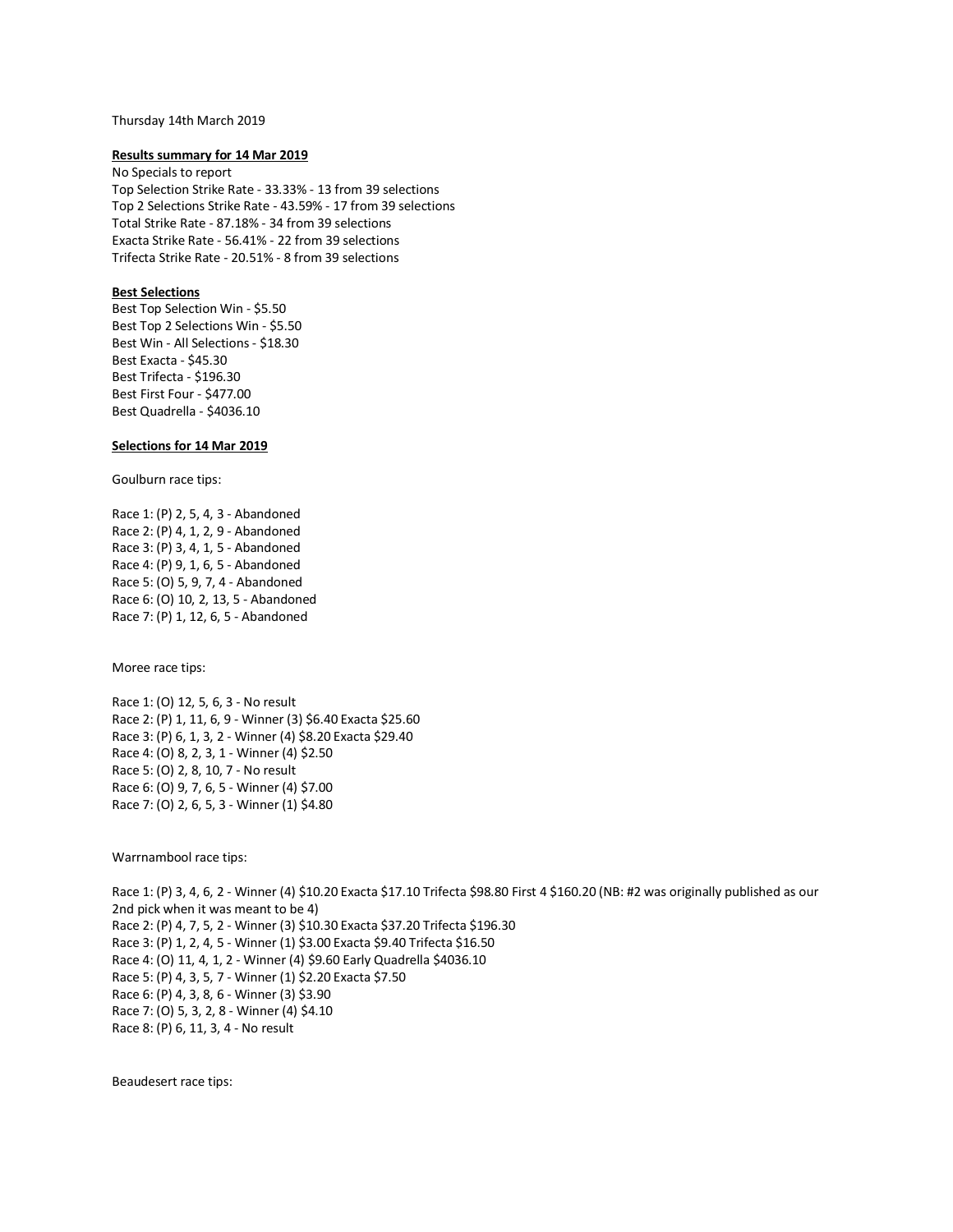Race 1: (P) 2, 3, 1, 4 - Winner (2) \$2.90 Exacta \$8.20 Trifecta \$13.80 First 4 \$26.60 Race 2: (P) 7, 9, 8, 2 - Winner (1) \$1.30 Exacta \$4.70 Race 3: (P) 8, 2, 4, 6 - Winner (2) \$4.40 Exacta \$26.40 Trifecta \$109.10 Race 4: (P) 4, 7, 8, 11 - Winner (4) \$18.30 Early Quadrella \$476.00 Race 5: (P) 7, 10, 5, 6 - No result Race 6: (P) 1, 2, 7, 4 - Winner (1) \$1.40 Exacta \$5.80 Trifecta \$19.40 First 4 \$61.20 Race 7: (P) 4, 3, 2, 15 - Winner (2) \$4.40 Exacta \$20.80

Pinjarra Park race tips:

Race 1: (P) 4, 7, 5, 1 - Winner (1) \$1.30 Race 2: (O) 5, 7, 1, 6 - Winner (4) \$3.80 Race 3: (P) 2, 3, 5, 6 - Winner (1) \$1.60 Exacta \$3.00 Race 4: (P) 2, 5, 3, 8 - Winner (1) \$2.70 Exacta \$12.70 Trifecta \$33.40 Race 5: (O) 1, 4, 3, 7 - Winner (3) \$5.20 Early Quadrella \$280.60 Race 6: (O) 13, 4, 7, 12 - Winner (4) \$1.50 Exacta \$7.20 Race 7: (O) 12, 8, 9, 1 - No result Race 8: (O) 1, 13, 9, 10 - Winner (3) \$13.20 Race 9: (O) 3, 4, 9, 1 - Winner (4) \$4.10 Exacta \$18.00

Pakenham race tips:

Race 1: (O) 10, 3, 12, 11 - Winner (1) \$5.50 Exacta \$45.30 Race 2: (P) 6, 4, 3, 7 - Winner (1) \$2.10 Exacta \$9.60 Race 3: (P) 9, 1, 11, 4 - Winner (3) \$7.60 Race 4: (P) 12, 8, 4, 6 - Winner (1) \$2.50 Exacta \$12.40 Early Quadrella \$458.10 Race 5: (P) 5, 9, 8, 4 - Winner (3) \$9.90 Exacta \$16.70 Trifecta \$162.00 First 4 \$477.00 Race 6: (P) 2, 9, 6, 1 - Winner (2) \$2.50 Exacta \$5.30 Race 7: (P) 4, 7, 3, 9 - Winner (1) \$1.60 Exacta \$6.40 Race 8: (P) 2, 6, 9, 5 - Winner (1) \$3.40 Exacta \$15.60 Quadrella \$210.50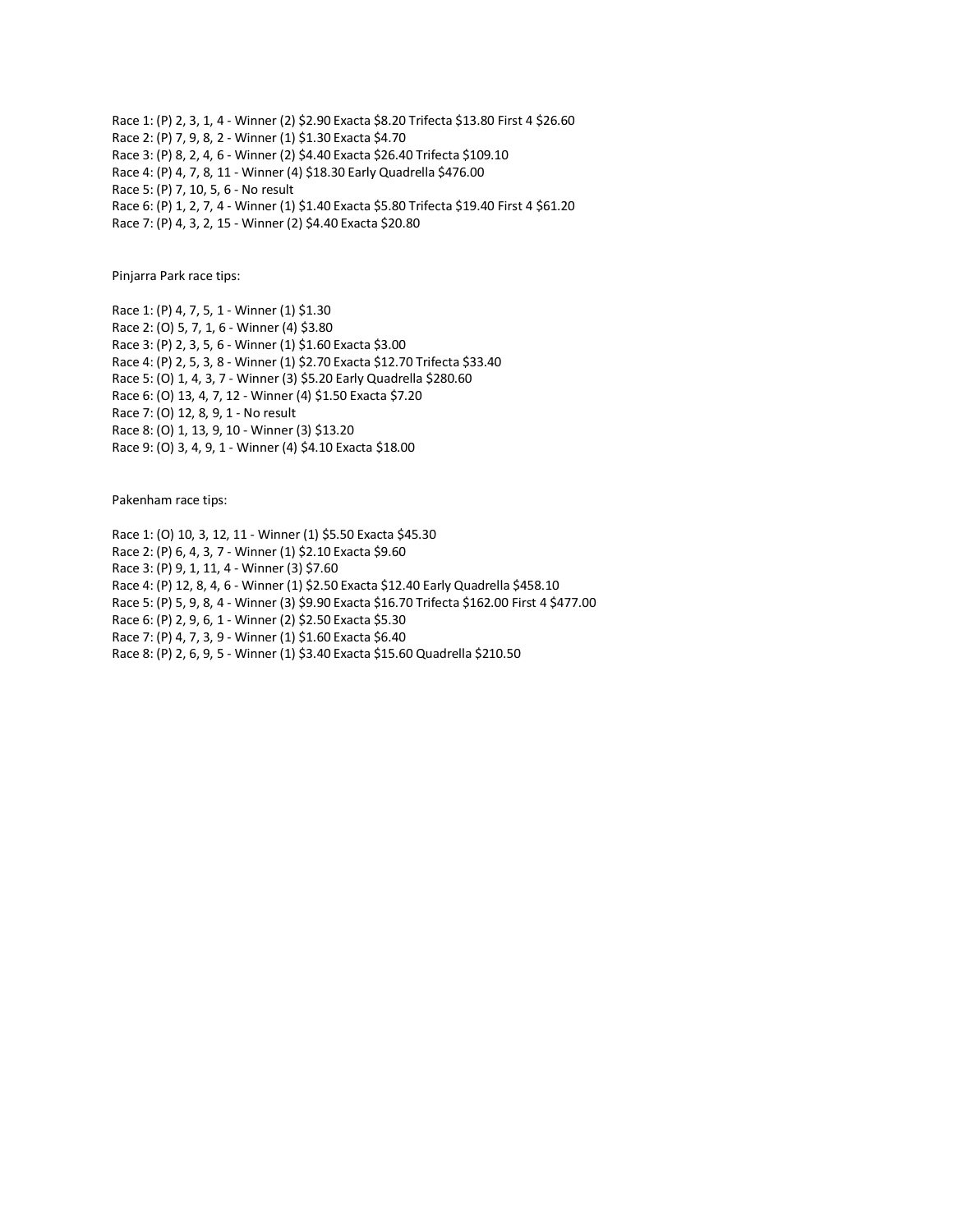Thursday 7th March 2019

### **Results summary for 07 Mar 2019**

Top Special (\*) Selection Strike Rate - 50.00% - 1 from 2 selections Top Selection Strike Rate - 33.33% - 13 from 39 selections Top 2 Selections Strike Rate - 48.72% - 19 from 39 selections Total Strike Rate - 76.92% - 30 from 39 selections Exacta Strike Rate - 41.03% - 16 from 39 selections Trifecta Strike Rate - 28.21% - 11 from 39 selections

## **Best Selections**

Best Top Selection Win - \$4.70 Best Top 2 Selections Win - \$10.80 Best Win - All Selections - \$10.80 Best Exacta - \$85.00 Best Trifecta - \$447.50 Best First Four - \$987.40 Best Quadrella - \$107.80

### **Selections for 07 Mar 2019**

Port Macquarie race tips:

Race 1: (\*) 3, 2, 8, 7 - Winner (1) \$1.10 Exacta \$1.90 Trifecta \$7.90 First 4 \$8.80 Race 2: (P) 1, 6, 5, 7 - Winner (1) \$2.10 Race 3: (P) 2, 3, 4, 9 - No result Race 4: (P) 6, 1, 3, 4 - Winner (1) \$1.60 Race 5: (P) 2, 4, 3, 5 - Winner (3) \$8.90 Exacta \$64.60 Trifecta \$447.50 First 4 \$987.40 Race 6: (O) 6, 5, 3, 1 - No result Race 7: (O) 6, 5, 7, 10 - Winner (1) \$3.30 Race 8: (O) 2, 7, 1, 10 - Winner (3) \$8.20 Exacta \$51.90

Hamilton race tips:

Race 1: (\*) 1, 7, 5, 6 - No result Race 2: (P) 4, 6, 3, 2 - Winner (3) \$8.20 Exacta \$75.90 Race 3: (P) 1, 3, 7, 5 - Winner (1) \$1.90 Race 4: (P) 8, 3, 9, 7 - Winner (1) \$3.20 Exacta \$7.40 Race 5: (P) 9, 5, 3, 4 - Winner (2) \$9.00 Exacta \$64.20 Trifecta \$256.00 First 4 \$552.40 Race 6: (O) 3, 5, 8, 4 - No result Race 7: (P) 6, 2, 8, 4 - No result Race 8: (O) 5, 4, 3, 9 - Winner (2) \$3.90

Rockhampton race tips:

Race 1: (P) 4, 2, 1, 6 - Winner (1) \$1.70 Race 2: (P) 5, 1, 3, 4 - Winner (2) \$10.70 Exacta \$33.40 Trifecta \$74.90 Race 3: (P) 1, 3, 6, 5 - Winner (4) \$2.80 Exacta \$9.20 Race 4: (P) 8, 3, 5, 7 - Winner (2) \$1.30 Exacta \$5.80 Trifecta \$45.70 First 4 \$58.00 Early Quadrella \$107.80 Race 5: (O) 6, 14, 2, 4 - No result Race 6: (O) 10, 3, 8, 9 - Winner (1) \$4.30 Exacta \$17.90 Trifecta \$60.00 Race 7: (O) 5, 10, 8, 3 - Winner (1) \$2.40 Exacta \$13.20

Albany race tips: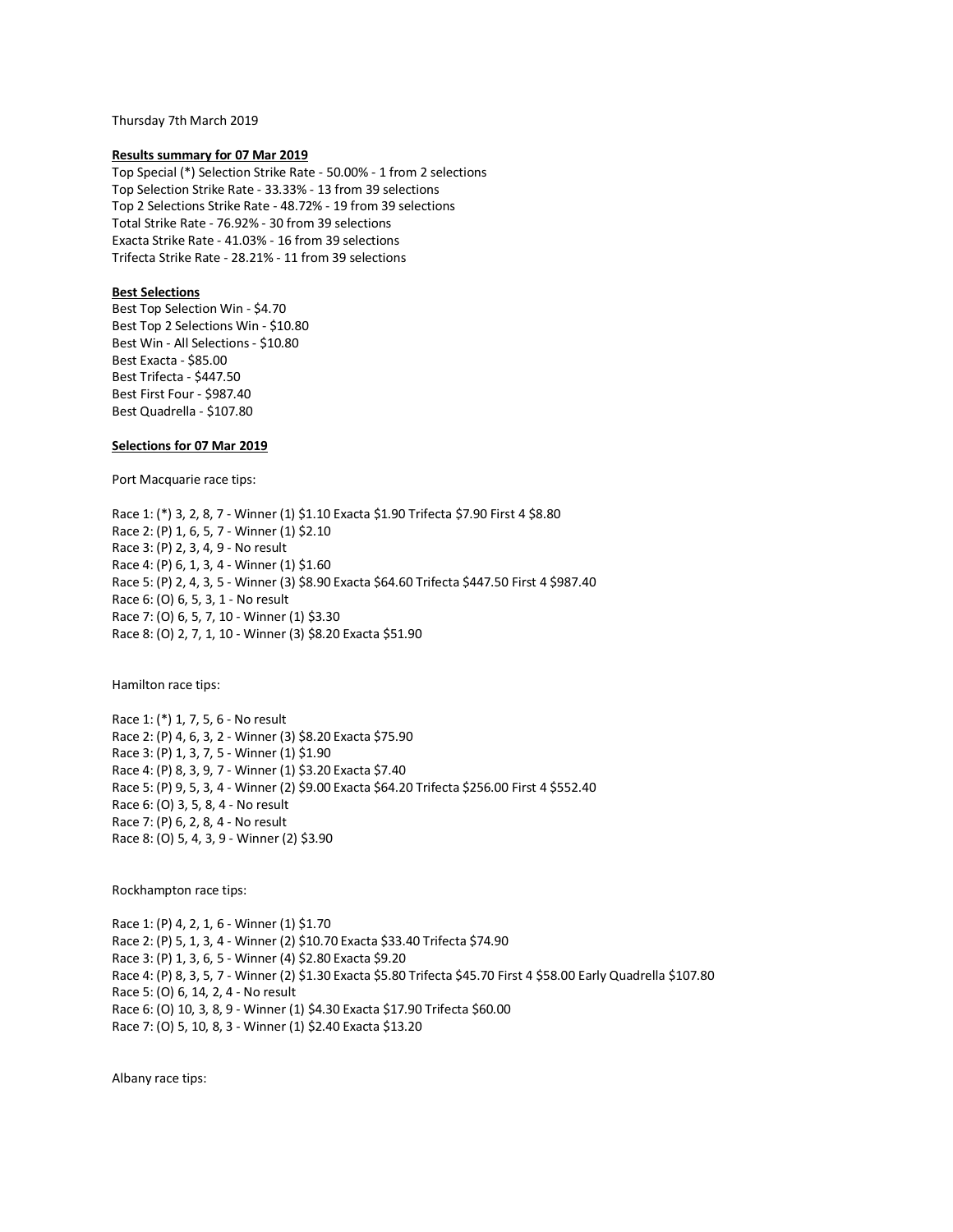Race 1: (P) 1, 5, 4, 2 - Winner (3) \$7.60 Exacta \$14.10 Trifecta \$45.70 First 4 \$86.00 Race 2: (P) 8, 5, 9, 7 - Winner (2) \$1.60 Exacta \$54.70 Trifecta \$54.50 Race 3: (O) 8, 6, 5, 4 - Winner (3) \$3.30 Race 4: (P) 6, 1, 7, 4 - Winner (4) \$3.90 Race 5: (O) 4, 7, 6, 2 - No result Race 6: (O) 5, 10, 9, 1 - Winner (1) \$4.70 Race 7: (O) 3, 9, 4, 8 - Winner (2) \$10.80 Race 8: (O) 10, 4, 3, 7 - No result

Pakenham race tips:

Race 1: (P) 5, 9, 2, 6 - No result Race 2: (P) 11, 9, 6, 4 - Winner (4) \$4.70 Race 3: (P) 8, 11, 2, 10 - Winner (3) \$3.70 Exacta \$12.50 Trifecta \$41.80 Race 4: (O) 7, 5, 9, 12 - Winner (1) \$3.40 Exacta \$21.60 Trifecta \$133.70 First 4 \$367.20 Race 5: (P) 7, 3, 5, 10 - Winner (1) \$1.70 Race 6: (P) 1, 2, 6, 7 - Winner (1) \$1.80 Race 7: (P) 2, 9, 10, 4 - Winner (3) \$7.20 Race 8: (O) 8, 6, 4, 10 - Winner (4) \$10.60 Exacta \$85.00 Trifecta \$182.50 Quadrella 291.5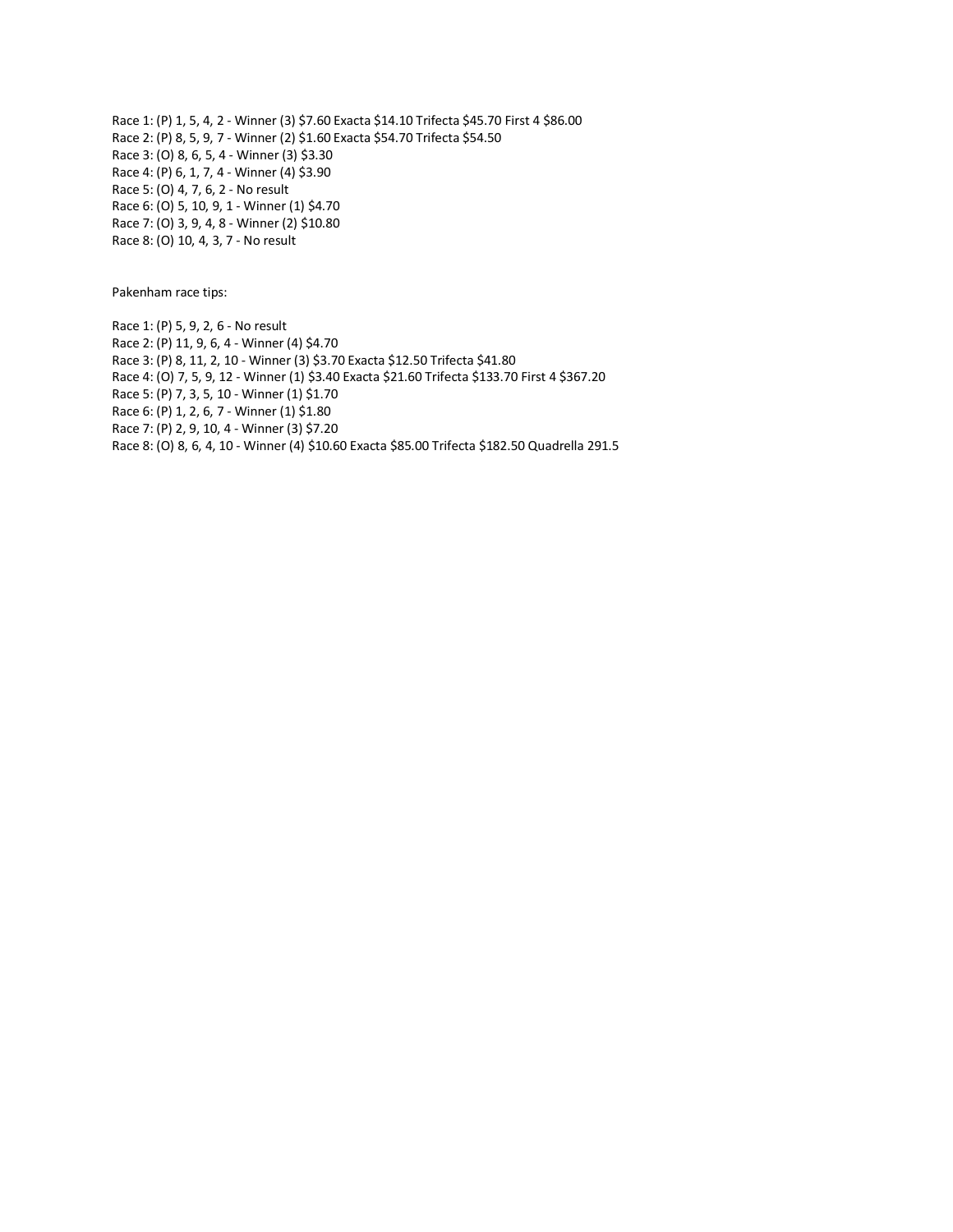Thursday 28th February 2019

#### **Results summary for 28 Feb 2019**

Top Special (\*) Selection Strike Rate - 0.00% - 0 from 1 selections Top Selection Strike Rate - 38.30% - 18 from 47 selections Top 2 Selections Strike Rate - 55.32% - 26 from 47 selections Total Strike Rate - 72.34% - 34 from 47 selections Exacta Strike Rate - 38.30% - 18 from 47 selections Trifecta Strike Rate - 19.15% - 9 from 47 selections

## **Best Selections**

Best Top Selection Win - \$5.50 Best Top 2 Selections Win - \$11.30 Best Win - All Selections - \$11.30 Best Exacta - \$53.90 Best Trifecta - \$152.00 Best First Four - \$201.60 Best Quadrella - \$1847.20

# **Selections for 28 Feb 2019**

Kyneton race tips:

Race 1: (P) 5, 3, 14, 10 - Winner (1) \$2.10 Exacta \$6.60 Race 2: (P) 9, 8, 7, 6 - No result Race 3: (P) 6, 4, 1, 11 - Winner (1) \$3.50 Exacta \$8.80 Race 4: (P) 9, 5, 6, 7 - No result Race 5: (O) 5, 6, 8, 10 - Winner (2) \$3.50 Race 6: (P) 5, 4, 2, 3 - Winner (1) \$5.50 Exacta \$14.20 Trifecta \$110.40 Race 7: (O) 3, 5, 8, 2 - Winner (3) \$4.00 Exacta \$33.80 Trifecta \$152.00 Race 8: (O) 9, 10, 3, 7 - Winner (2) \$6.50 Exacta \$26.40 Race 9: (O) 5, 8, 6, 4 - Winner (4) \$6.80 Quadrella \$1847.20

Wyong race tips:

Race 1: (P) 5, 2, 6, 7 - Winner (1) \$2.10 Exacta \$6.20 Race 2: (P) 1, 2, 8, 7 - Winner (1) \$2.70 Exacta \$12.10 Trifecta \$17.50 First 4 \$29.00 Race 3: (P) 9, 7, 8, 6 - Winner (1) \$1.60 Exacta \$3.70 Trifecta \$20.00 Race 4: (P) 4, 12, 9, 5 - Winner (3) \$1.70 Exacta \$4.40 Race 5: (P) 8, 4, 6, 1 - Winner (4) \$9.40 Exacta \$45.90 Race 6: (P) 2, 3, 5, 8 - Winner (1) \$3.30 Exacta \$12.70 Trifecta \$14.40 First 4 \$51.00 Race 7: (O) 7, 3, 6, 8 - No result Race 8: (P) 1, 4, 3, 7 - Winner (1) \$2.70

Rockhampton race tips:

Race 1: (P) 3, 5, 4, 7 - Winner (2) \$7.90 Exacta \$26.40 Trifecta \$114.50 First 4 \$201.60 Race 2: (P) 1, 6, 9, 3 - No result Race 3: (P) 1, 6, 3, 7 - No result Race 4: (P) 3, 5, 7, 8 - Winner (1) \$3.60 Race 5: (P) 1, 3, 2, 4 - Winner (1) \$3.20 Exacta \$12.30 Trifecta \$86.60 Race 6: (P) 3, 5, 4, 7 - Winner (1) \$1.80 Race 7: (O) 4, 2, 5, 3 - Winner (3) \$3.70 Race 8: (P) 9, 12, 6, 8 - Winner (1) \$3.10 First 4 \$109.80

Ballina race tips: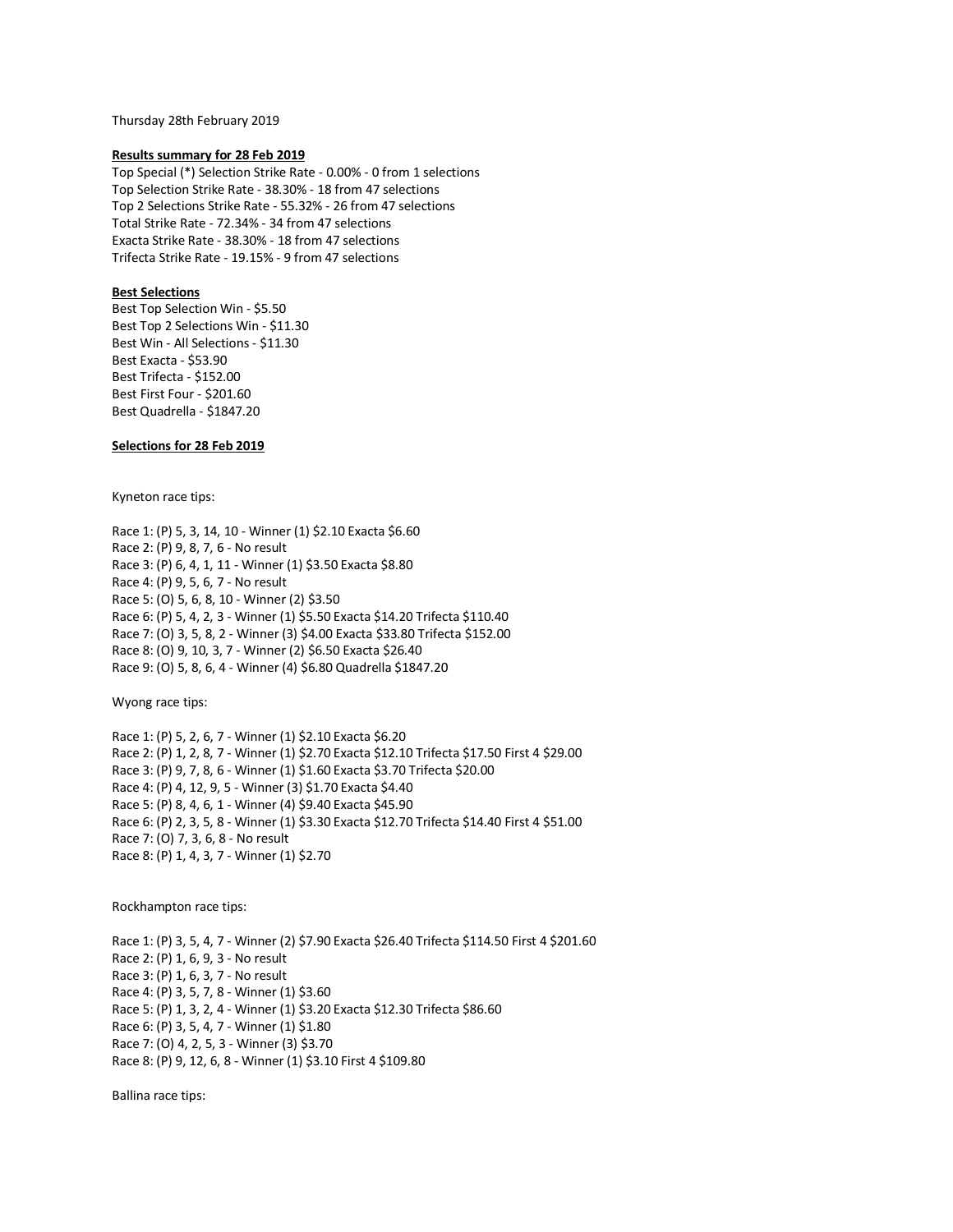Race 1: (P) 4, 1, 2, 6 - Winner (2) \$2.80 Race 2: (P) 3, 5, 1, 4 - Winner (2) \$2.20 Race 3: (O) 5, 6, 7, 12 - Winner (2) \$2.30 Race 4: (O) 7, 11, 9, 10 - Winner (1) \$2.10 Race 5: (O) 2, 7, 5, 10 - No result Race 6: (O) 9, 1, 2, 4 - No result Race 7: (O) 10, 7, 3, 1 - No result

Pinjarra Park race tips:

Race 1: (P) 4, 2, 6, 5 - Winner (1) \$1.50 Exacta \$4.50 Race 2: (O) 2, 7, 1, 4 - Winner (4) \$3.20 Race 3: (O) 5, 6, 11, 3 - Winner (1) \$2.40 Race 4: (O) 7, 11, 12, 3 - Winner (4) \$3.90 Race 5: (O) 2, 4, 3, 12 - No result Race 6: (O) 3, 5, 7, 2 - No result Race 7: (O) 5, 7, 9, 6 - Winner (3) \$11.10 Exacta \$53.90

Pakenham race tips:

Race 1: (O) 13, 1, 10, 8 - No result Race 2: (P) 3, 1, 8, 6 - Winner (1) \$1.80 Exacta \$3.40 Trifecta \$17.70 Race 3: (P) 11, 12, 5, 7 - Winner (2) \$4.70 Race 4: (O) 3, 11, 12, 7 - No result Race 5: (\*) 1, 5, 3, 4 - Winner (2) \$11.30 Exacta \$24.20 Trifecta \$58.10 Race 6: (P) 6, 5, 8, 1 - Winner (1) \$3.20 Race 7: (P) 3, 8, 5, 7 - Winner (1) \$1.80 Exacta \$8.40 Race 8: (O) 3, 5, 9, 13 - No result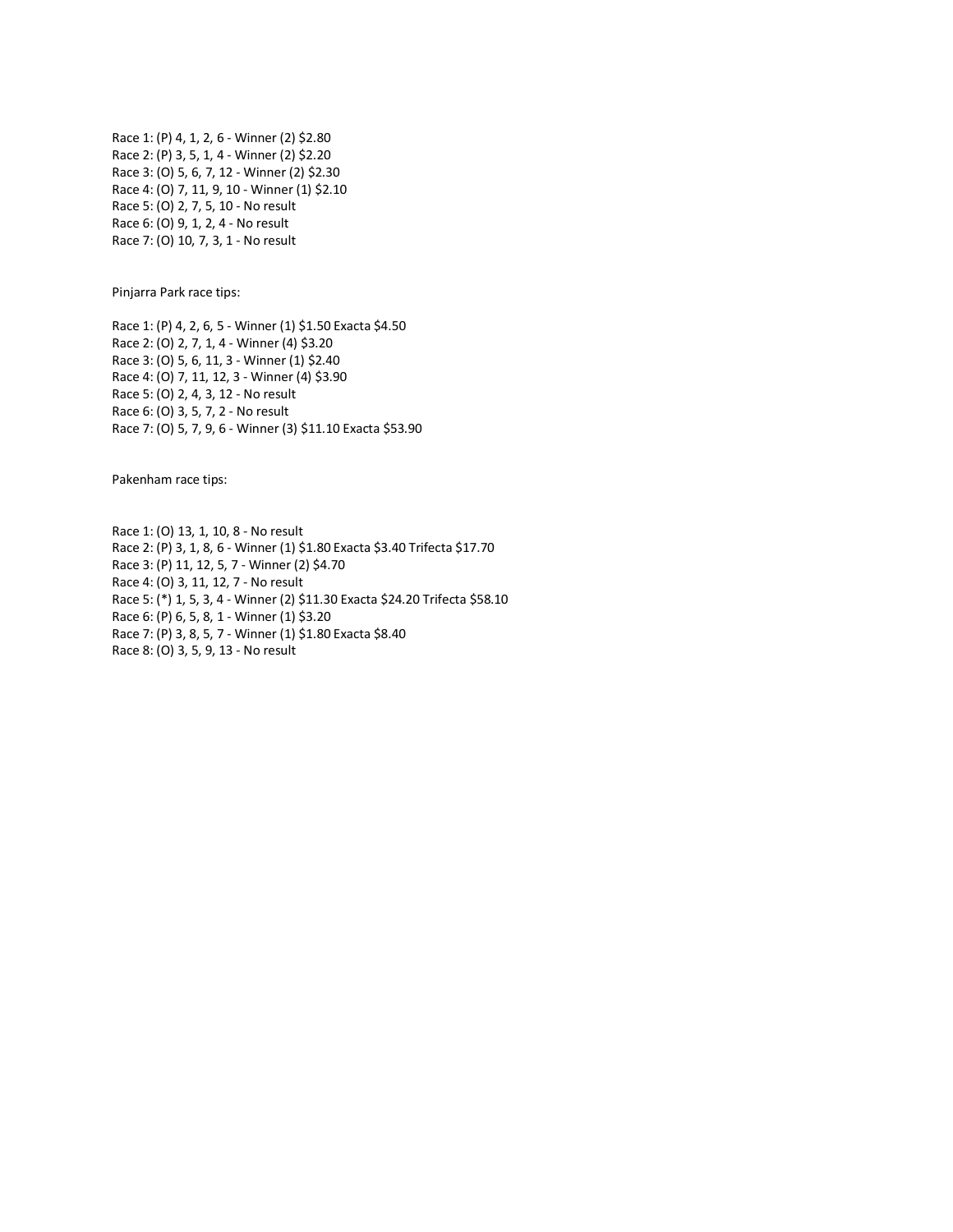Thursday 21st February 2019

### **Results summary for 21 Feb 2019**

Top Special (\*) Selection Strike Rate - 100.00% - 1 from 1 selections Top Selection Strike Rate - 33.33% - 11 from 33 selections Top 2 Selections Strike Rate - 66.67% - 22 from 33 selections Total Strike Rate - 87.88% - 29 from 33 selections Exacta Strike Rate - 60.61% - 20 from 33 selections Trifecta Strike Rate - 27.27% - 9 from 33 selections

# **Best Selections**

Best Top Selection Win - \$8.70 Best Top 2 Selections Win - \$8.70 Best Win - All Selections - \$12.10 Best Exacta - \$68.50 Best Trifecta - \$207.90 Best First Four - \$194.20 Best Quadrella - \$198.10

# **Selections for 21 Feb 2019**

Hawkesbury race tips:

Race 1: (P) 2, 3, 9, 4 - Winner (1) \$2.40 Exacta \$11.80 Trifecta \$68.80 First 4 \$139.60 Race 2: (P) 4, 1, 6, 7 - Winner (1) \$1.70 Exacta \$5.90 Race 3: (P) 4, 6, 1, 3 - Winner (2) \$2.90 Exacta \$7.70 Race 4: (O) 11, 6, 2, 1 - Winner (1) \$6.10 Exacta \$20.50 Race 5: (P) 2, 7, 4, 1 - Winner (1) \$1.30 Exacta \$3.50 Trifecta \$17.20 Race 6: (P) 1, 4, 6, 7 - Winner (2) \$4.60 Exacta \$35.00 Race 7: (P) 3, 4, 1, 9 - Winner (3) \$4.80 Exacta \$14.30 Race 8: (P) 3, 6, 5, 4 - Winner (2) \$3.60 Quadrella \$198.10

Warrnambool race tips:

Race 1: (\*) 1, 6, 8, 2 - Winner (1) \$1.50 Exacta \$4.60 Race 2: (P) 2, 3, 4, 6 - Winner (3) \$5.10 Race 3: (P) 7, 2, 10, 6 - Winner (4) \$5.70 Exacta \$15.10 Trifecta \$47.90 Race 4: (O) 1, 10, 8, 12 - Winner (2) \$2.80 Exacta \$10.70 Race 5: (O) 5, 2, 7, 1 - Winner (1) \$2.90 Race 6: (P) 1, 5, 4, 10 - Winner (2) \$3.40 Exacta \$10.20 Race 7: (P) 4, 10, 9, 2 - Winner (2) \$4.70 Race 8: (P) 10, 11, 6, 5 - Winner (1) \$1.80 Exacta \$12.00 Quadrella \$152.70

Geraldton race tips:

Race 1: (P) 3, 8, 6, 1 - Winner (2) \$2.30 Exacta \$16.40 Race 2: (O) 2, 6, 1, 7 - Winner (2) \$8.70 Race 3: (O) 8, 6, 3, 9 - No result Race 4: (P) 2, 6, 1, 10 - Winner (1) \$4.70 Exacta \$28.60 Race 5: (P) 1, 3, 4, 2 - Winner (2) \$3.70 Exacta \$32.40 Trifecta \$69.00 Race 6: (O) 2, 8, 3, 1 - Winner (4) \$2.00 Exacta \$3.70 Trifecta \$12.20 Race 7: (O) 8, 5, 2, 7 - Winner (3) \$3.80 Race 8: (O) 3, 6, 8, 9 - Winner (1) \$8.70 Race 9: (O) 1, 7, 8, 4 - Winner (1) \$2.10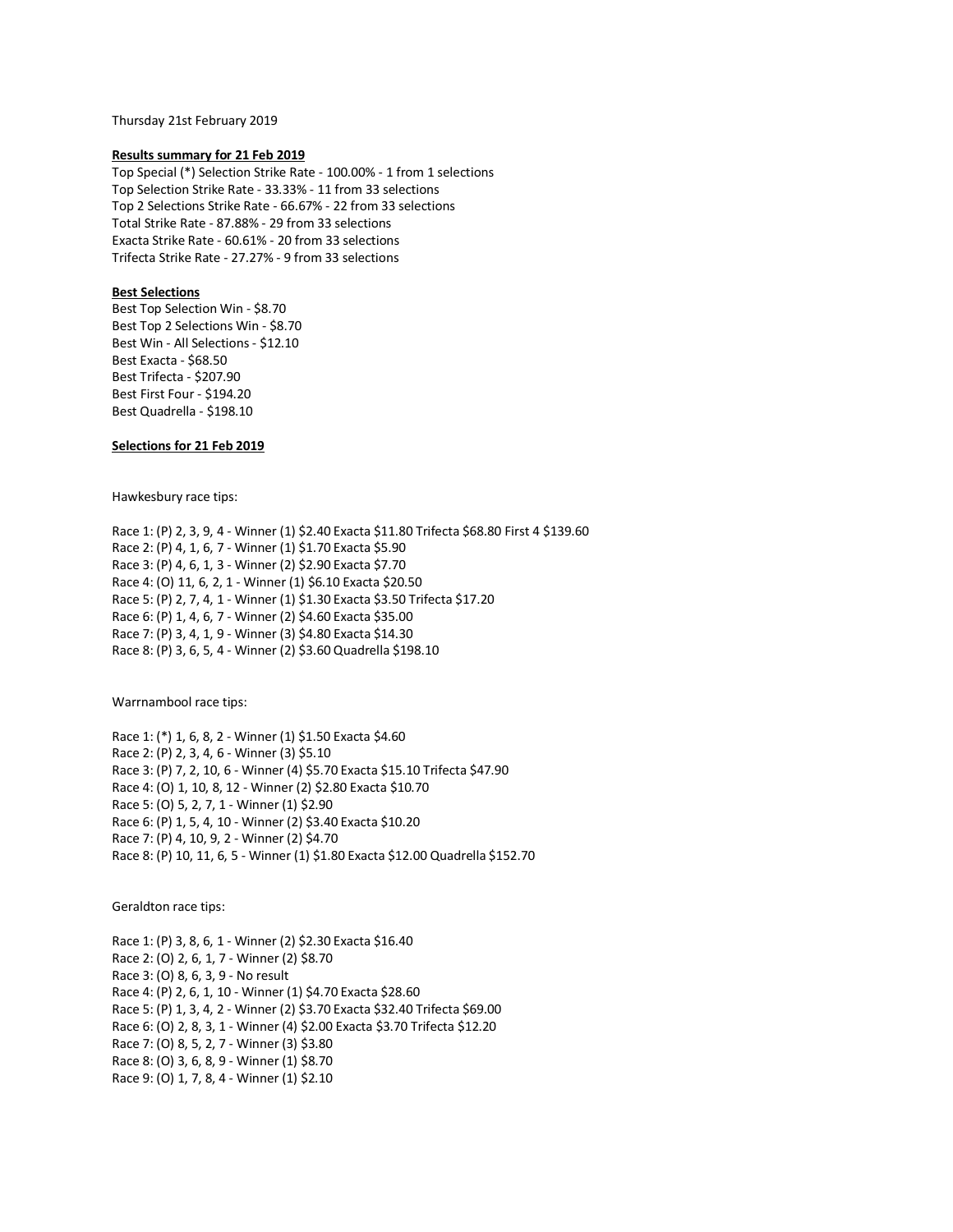Pakenham race tips:

Race 1: (P) 3, 5, 4, 8 - Winner (2) \$3.60 Race 2: (P) 5, 8, 6, 7 - Winner (1) \$2.50 Exacta \$14.20 Trifecta \$36.20 Race 3: (P) 9, 1, 4, 5 - Winner (3) \$7.20 Exacta \$31.40 Trifecta \$97.70 Race 4: (O) 4, 7, 5, 8 - Winner (4) \$12.10 Exacta \$68.50 Trifecta \$207.90 Race 5: (P) 4, 3, 1, 5 - No result Race 6: (P) 6, 7, 8, 3 - Winner (2) \$2.40 Exacta \$20.90 Trifecta \$66.10 First 4 \$194.20 Race 7: (P) 7, 9, 3, 4 - No result Race 8: (P) 3, 12, 6, 9 - No result Late Scratching - #3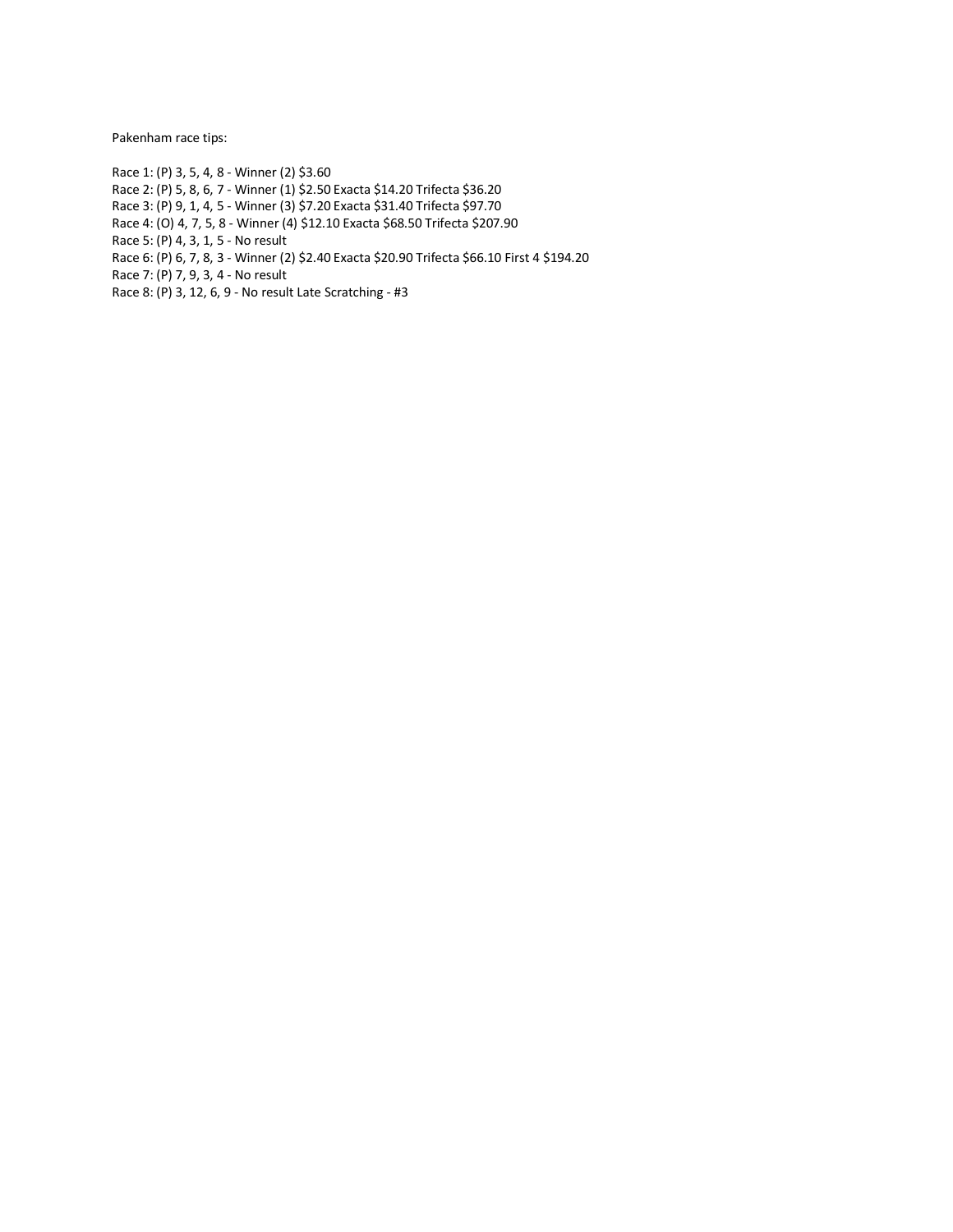Thursday 14th February 2019

### **Results summary for 14 Feb 2019**

Top Special (\*) Selection Strike Rate - 33.33% - 1 from 3 selections Top Selection Strike Rate - 26.09% - 12 from 46 selections Top 2 Selections Strike Rate - 43.48% - 20 from 46 selections Total Strike Rate - 65.22% - 30 from 46 selections Exacta Strike Rate - 43.48% - 20 from 46 selections Trifecta Strike Rate - 19.57% - 9 from 46 selections

# **Best Selections**

Best Top Selection Win - \$8.30 Best Top 2 Selections Win - \$8.30 Best Win - All Selections - \$8.30 Best Exacta - \$44.10 Best Trifecta - \$170.60 Best First Four - \$1235.00 Best Quadrella - \$137.00

# **Selections for 14 Feb 2019**

Wagga Race Tips:

Race 1: (O) 13, 6, 10, 7 - Winner (1) \$4.20 Race 2: (P) 2, 5, 3, 6 - No result Race 3: (O) 6, 4, 7, 14 - No result Race 4: (O) 4, 9, 8, 13 - Winner (1) \$7.00 Race 5: (O) 3, 9, 6, 4 - Winner (4) \$3.10 Exacta \$37.70 Race 6: (O) 3, 1, 4, 5 - Winner (3) \$3.50 Exacta \$13.20 Race 7: (P) 7, 3, 4, 2 - No result Race 8: (O) 4, 3, 10, 17 - Winner (1) \$4.60 Race 9: (O) 5, 7, 6, 9 - Winner (4) \$5.30

Kangaroo Island Race Tips:

Race 1: (P) 1, 4, 3, 5 - Winner (1) \$2.10 Exacta \$20.30 Trifecta \$6.30 First 4 \$8.20 Race 2: (P) 8, 7, 5, 4 - No result Race 3: (P) 2, 3, 4, 1 - No result Race 4: (O) 1, 4, 7, 6 - Winner (2) \$2.00 Exacta \$6.70 Trifecta \$44.70 Race 5: (P) 2, 5, 4, 3 - Winner (4) \$3.50 Exacta \$19.00 Race 6: (P) 2, 1, 3, 6 - Winner (2) \$2.40 Exacta \$5.70 Trifecta \$9.40 First 4 \$41.00 Race 7: (O) 4, 6, 5, 8 - No result

Warrnambool Race Tips:

Race 1: (P) 6, 1, 2, 3 - Winner (2) \$2.70 Race 2: (O) 4, 7, 5, 2 - Winner (2) \$3.30 Exacta \$8.20 Trifecta \$30.00 Race 3: (P) 5, 2, 6, 9 - Winner (2) \$2.20 Exacta \$14.70 Trifecta \$46.10 Race 4: (O) 5, 9, 3, 2 - Winner (1) \$1.30 Exacta \$5.90 Early Quadrella \$137.00 Race 5: (\*) 7, 4, 10, 9 - Winner (2) \$4.80 Race 6: (P) 1, 4, 3, 6 - Winner (1) \$1.50 Exacta \$3.20 Race 7: (P) 4, 3, 1, 2 - Winner (4) \$4.00 Exacta \$8.60 Trifecta \$30.00 Race 8: (O) 4, 6, 5, 13 - Winner (3) \$2.50

Rockhampton Race Tips: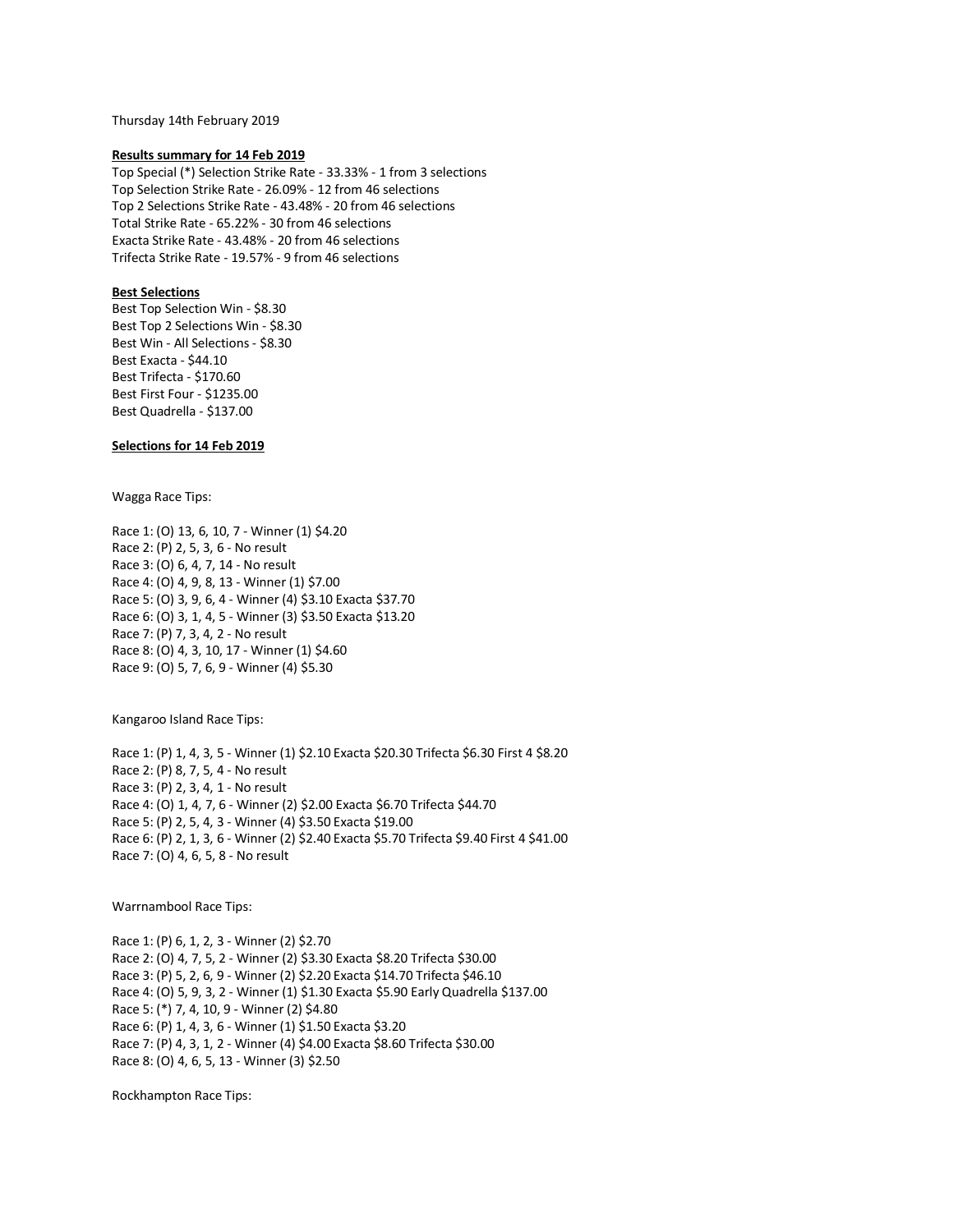Race 1: (O) 8, 3, 1, 7 - Winner (1) \$6.60 Race 2: (P) 5, 2, 6, 4 - Winner (4) \$4.60 Exacta \$22.60 Race 3: (P) 6, 3, 2, 4 - Winner (2) \$2.80 Exacta \$8.50 Race 4: (O) 4, 12, 5, 2 - No result Race 5: (O) 4, 5, 3, 2 - Winner (1) \$8.30 Exacta \$44.10 Race 6: (O) 6, 2, 10, 7 - No result Race 7: (O) 2, 5, 9, 8 - No result

Bunbury Race Tips:

Race 1: (O) 9, 10, 4, 2 - Winner (3) \$6.40 Exacta \$19.30 Race 2: (P) 11, 6, 1, 14 - Winner (4) \$8.30 Race 3: (O) 3, 2, 12, 13 - No result Race 4: (\*) 4, 5, 2, 3 - Winner (1) \$1.90 Race 5: (P) 9, 6, 2, 7 - Winner (4) \$7.20 Exacta \$30.10 Trifecta \$131.60 Race 6: (P) 4, 5, 2, 6 - No result Race 7: (P) 3, 2, 6, 7 - Winner (1) \$2.00 Exacta \$5.80

Pakenham Race Tips:

Race 1: (O) 7, 12, 1, 13 - No result Race 2: (P) 11, 8, 2, 12 - Winner (2) \$3.50 Exacta \$14.40 Race 3: (P) 12, 10, 6, 3 - No result Race 4: (O) 10, 8, 12, 9 - No result Race 5: (P) 1, 5, 6, 2 - Winner (1) \$2.80 Exacta \$19.20 Trifecta \$27.90 Race 6: (P) 5, 1, 12, 2 - Winner (1) \$2.40 Exacta \$21.50 Trifecta \$170.60 First 4 \$1235.00 Race 7: (P) 2, 3, 9, 7 - No result Race 8: (\*) 2, 4, 12, 9 - No result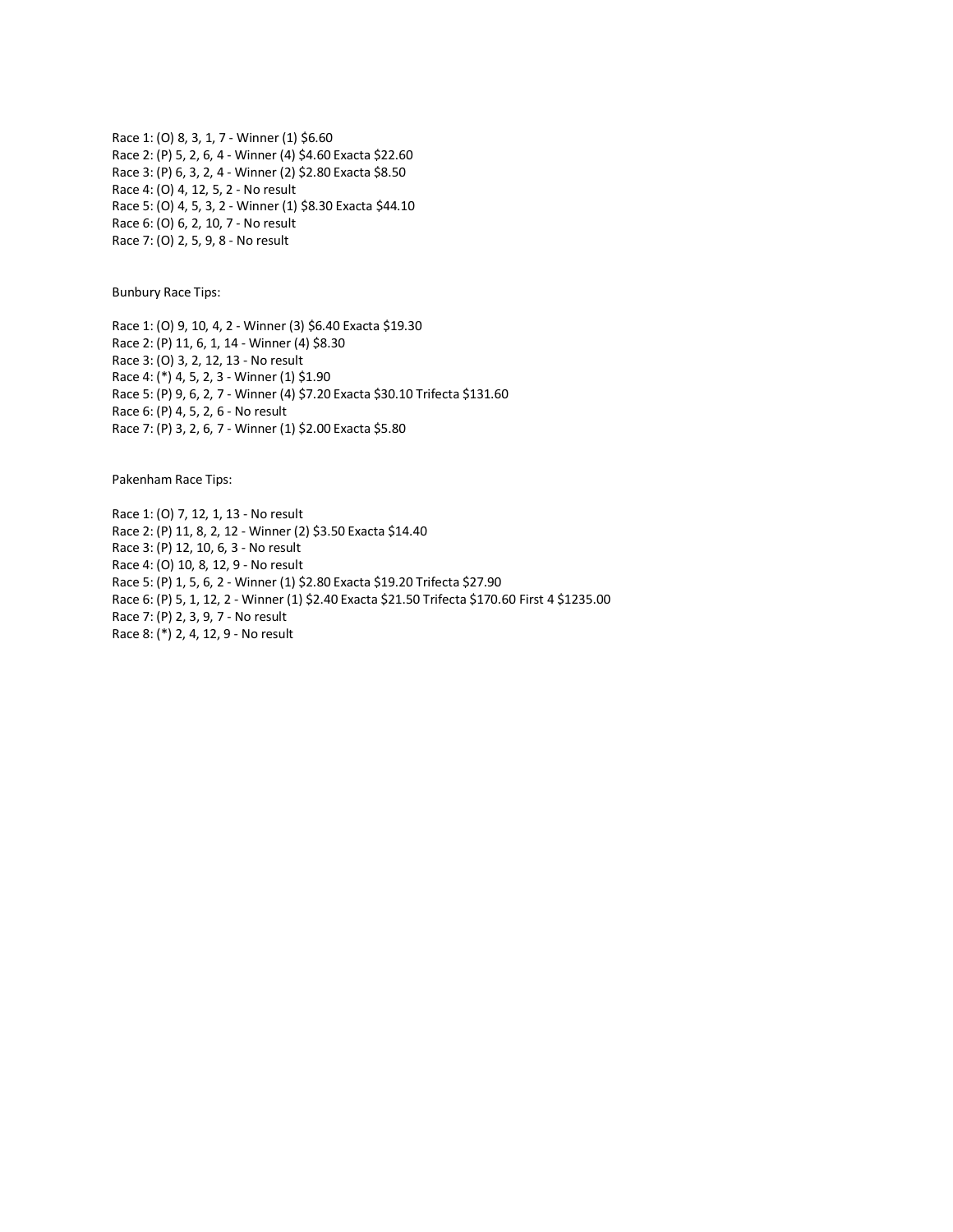Thursday 7th February 2019

### **Results summary for 07 Feb 2019**

Top Special (\*) Selection Strike Rate - 100.00% - 1 from 1 selections Top Selection Strike Rate - 35.14% - 13 from 37 selections Top 2 Selections Strike Rate - 56.76% - 21 from 37 selections Total Strike Rate - 78.38% - 29 from 37 selections Exacta Strike Rate - 45.95% - 17 from 37 selections Trifecta Strike Rate - 10.81% - 4 from 37 selections

# **Best Selections**

Best Top Selection Win - \$4.60 Best Top 2 Selections Win - \$10.20 Best Win - All Selections - \$18.90 Best Exacta - \$39.60 Best Trifecta - \$121.80 Best First Four - \$94.60 Best Quadrella - \$1402.80

# **Selections for 07 Feb 2019**

Grafton Race Tips:

Race 1: (O) 3, 7, 4, 2 - Winner (2) \$5.80 Exacta \$39.60 Trifecta \$121.80 Race 2: (P) 1, 3, 2, 10 - Winner (4) \$18.60 Race 3: (O) 3, 4, 10, 2 - Winner (2) \$8.40 Exacta \$26.70 Race 4: (O) 9, 13, 11, 1 - No result Race 5: (O) 11, 9, 3, 13 - Winner (1) \$2.10 Exacta \$4.80 Race 6: (O) 3, 2, 4, 7 - Winner (1) \$2.40 Race 7: (O) 1, 3, 11, 2 - Winner (4) \$4.70 Race 8: (O) 5, 12, 7, 4 - Winner (1) \$2.60 Quadrella \$74.40

Benalla Race Tips:

Race 1: (P) 7, 10, 8, 9 - Winner (3) \$3.10 Exacta \$10.70 Trifecta \$64.50 First 4 \$94.60 Race 2: (O) 10, 12, 5, 1 - Winner (1) \$2.90 Exacta \$7.40 Trifecta \$46.60 Race 3: (O) 11, 10, 9, 4 - No result Race 4: (P) 4, 2, 3, 9 - No result Race 5: (P) 9, 1, 4, 8 - No result Race 6: (P) 5, 4, 3, 7 - Winner (1) \$3.80 Race 7: (O) 10, 2, 5, 3 - Winner (3) \$5.50

Rockhampton Race Tips:

Race 1: (P) 3, 1, 2, 7 - Winner (3) \$6.50 Exacta \$36.70 Race 2: (P) 5, 2, 3, - Winner (1) \$2.90 Exacta \$3.80 Race 3: (P) 1, 4, 2, 3 - Winner (4) \$18.90 Exacta \$16.30 Trifecta \$65.60 Race 4: (P) 2, 6, 3, 7 - Winner (2) \$5.30 Exacta \$29.80 Early Quadrella \$2060.20 Race 5: (O) 3, 5, 1, 8 - Winner (2) \$3.40 Race 6: (P) 3, 2, 5, 1 - Winner (2) \$3.50 Exacta \$13.10 Race 7: (P) 1, 3, 5, 2 - Winner (2) \$10.20 Quadrella \$1402.80

Geraldton Race Tips:

Race 1: (O) 3, 1, 7, 8 - Winner (1) \$1.80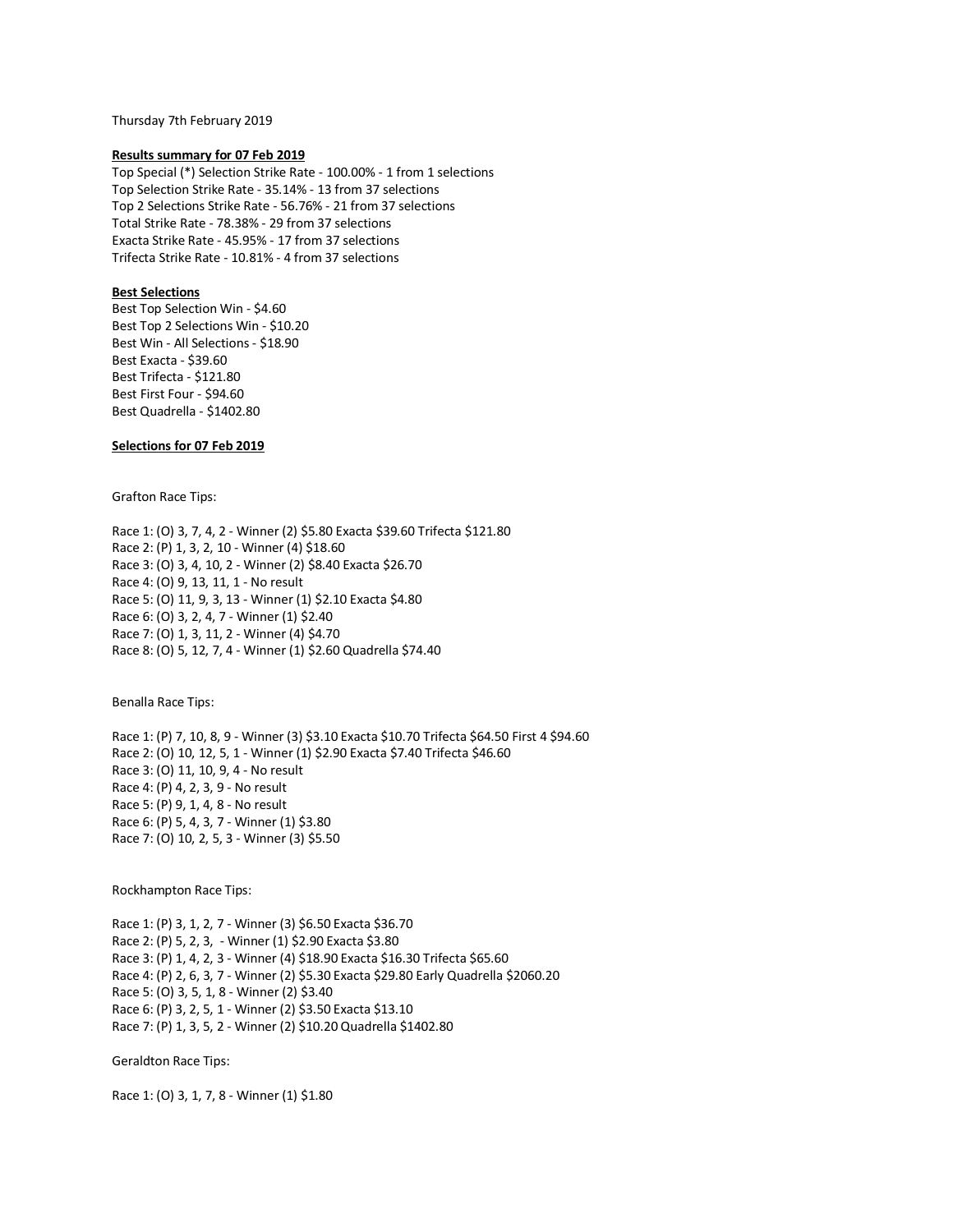Race 2: (P) 1, 11, 6, 4 - No result Race 3: (P) 1, 2, 3, 6 - Winner (3) \$7.70 Exacta \$21.60 Race 4: (P) 9, 5, 1, 10 - Winner (1) \$1.60 Exacta \$11.50 Race 5: (O) 8, 9, 4, 13 - Winner (1) \$3.10 Exacta \$31.00 Race 6: (O) 2, 9, 8, 7 - No result Race 7: (O) 1, 5, 6, 10 - No result

Pakenham Race Tips:

Race 1: (P) 2, 7, 6, 5 - No result Race 2: (P) 2, 6, 9, 9 - Winner (2) \$3.50 Race 3: (P) 8, 11, 10, 1 - Winner (1) \$2.60 Exacta \$8.20 Race 4: (O) 10, 4, 11, 9 - Winner (4) \$4.50 Race 5: (O) 10, 13, 7, 8 - Winner (2) \$6.50 Exacta \$19.70 Race 6: (O) 5, 10, 3, 1 - Winner (1) \$4.20 Race 7: (\*) 10, 1, 13, 4 - Winner (1) \$1.50 Exacta \$6.30 Race 8: (P) 6, 7, 11, 2 - Winner (1) \$4.60 Exacta \$20.10 Quadrella \$158.10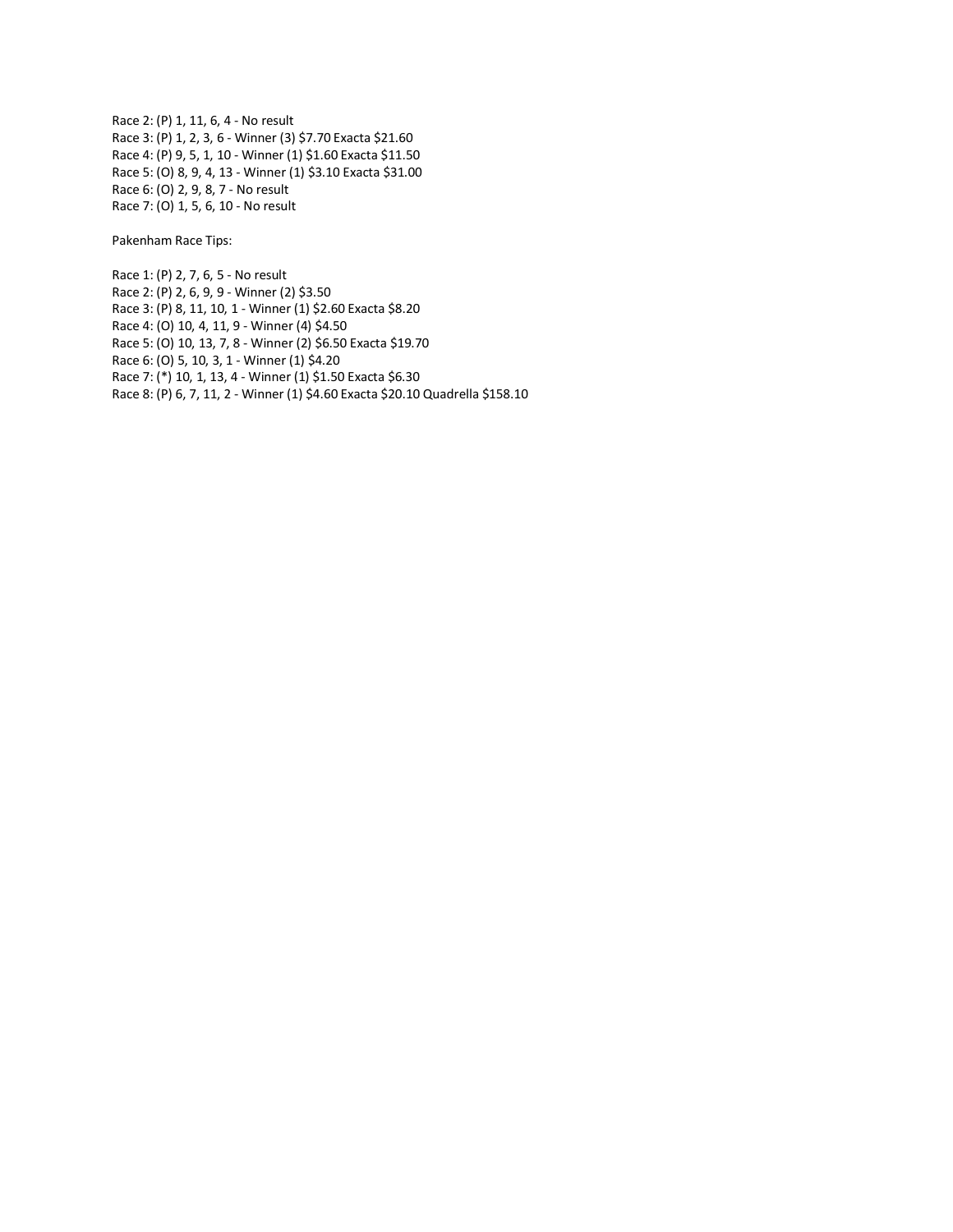Thursday 31st January 2019

### **Results summary for 31 Jan 2019**

Top Special (\*) Selection Strike Rate - 50.00% - 1 from 2 selections Top Selection Strike Rate - 26.09% - 12 from 46 selections Top 2 Selections Strike Rate - 47.83% - 22 from 46 selections Total Strike Rate - 69.57% - 32 from 46 selections Exacta Strike Rate - 32.61% - 15 from 46 selections Trifecta Strike Rate - 17.39% - 8 from 46 selections

# **Best Selections**

Best Top Selection Win - \$7.90 Best Top 2 Selections Win - \$12.50 Best Win - All Selections - \$12.50 Best Exacta - \$34.70 Best Trifecta - \$117.80 Best First Four - \$100.20 Best Quadrella - nil

# **Selections for 31 Jan 2019**

Scone Race Tips:

Race 1: (P) 1, 5, 2, 3 - Winner (4) \$11.30 Exacta \$34.70 Trifecta \$95.10 Race 2: (P) 3, 6, 2, 4 - No result Race 3: (P) 2, 5, 4, 6 - Winner (2) \$2.60 Exacta \$31.70 Trifecta \$66.00 Race 4: (O) 5, 2, 4, 8 - Winner (3) \$7.20 Race 5: (P) 6, 1, 10, 5 - No result Race 6: (O) 3, 11, 2, 8 - Winner (2) \$2.10 Race 7: (O) 10, 2, 5, 3 - Winner (1) \$7.90 Race 8: (O) 8, 2, 5, 3 - Winner (2) \$1.80

Parkes Race Tips:

Race 1: (P) 10, 8, 9, 3 - No result Race 2: (P) 3, 1, 5, 4 - Winner (1) \$3.10 Race 3: (O) 8, 11, 12, 6 - No result Race 4: (P) 7, 3, 4, 6 - No result Race 5: (P) 1, 9, 5, 6 - Winner (1) \$2.70 Race 6: (O) 5, 7, 6, 1 - Winner (4) \$12.50 Race 7: (O) 1, 2, 6, 11 - No result

Werribee Race Tips:

Race 1: (P) 5, 6, 4, 2 - Winner (3) \$5.30 Exacta \$8.80 Trifecta \$26.50 First 4 \$30.60 Race 2: (P) 6, 4, 2, 5 - Winner (4) \$4.30 Exacta \$18.30 Race 3: (P) 14, 6, 1, 4 - Winner (2) \$6.60 Exacta \$6.90 Race 4: (P) 1, 4, 2, 5 - Winner (1) \$3.20 Exacta \$6.20 Trifecta \$36.30 First 4 \$78.80 Early Quadrella \$728.70 Race 5: (P) 6, 12, 9, 4 - Winner (2) \$3.50 Exacta \$12.40 Trifecta \$32.80 First 4 \$100.20 Race 6: (P) 6, 3, 1, 2 - Winner (3) \$1.90 Exacta \$4.60 Race 7: (P) 6, 5, 3, 8 - Winner (1) \$2.60 Race 8: (O) 6, 9, 12, 10 - Winner (2) \$5.30 Exacta \$29.20 Trifecta \$117.80

Rockhampton Race Tips: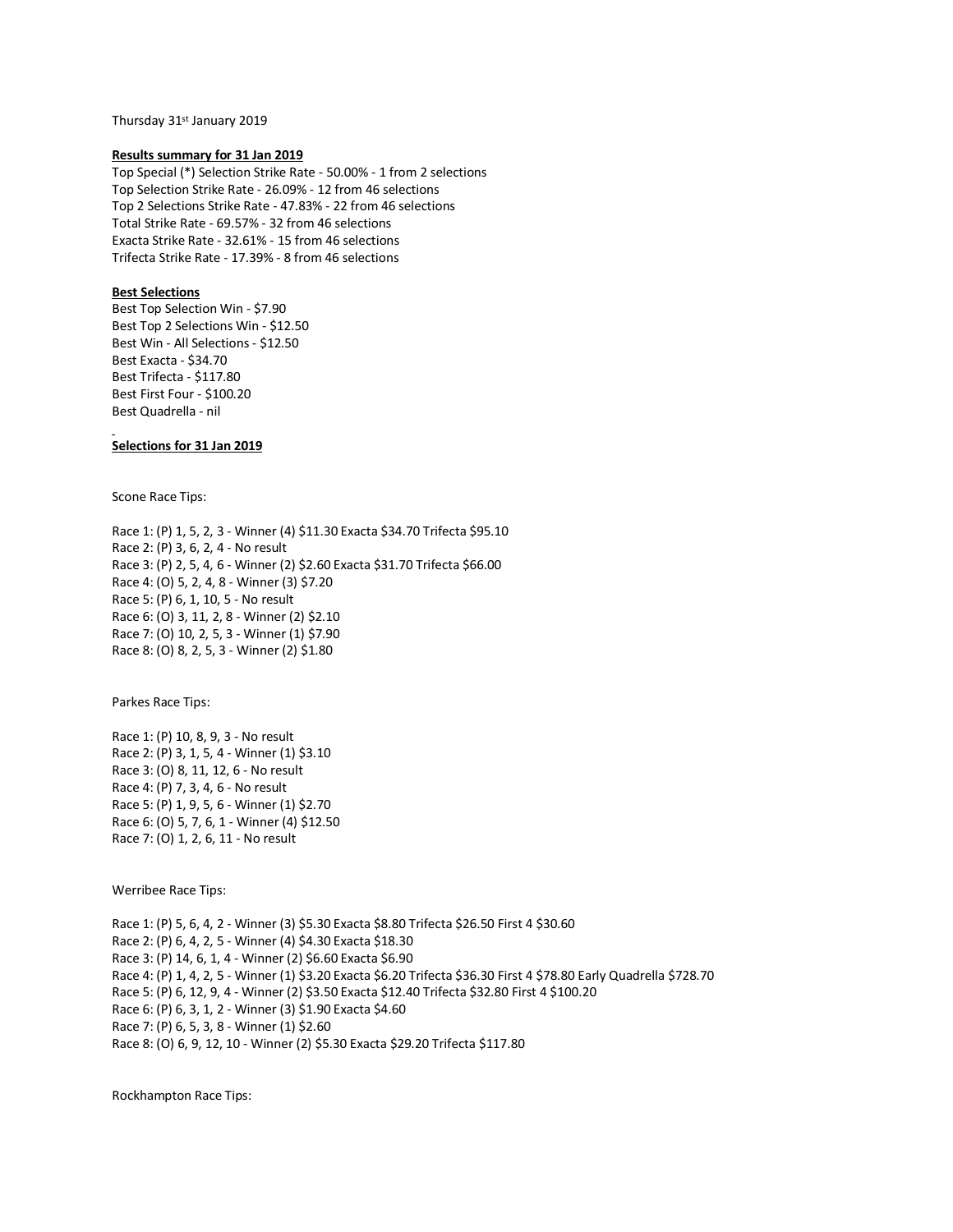Race 1: (P) 2, 3, 5, 1 - No result Race 2: (P) 4, 2, 3, 1 - Winner (3) \$6.20 Exacta \$14.90 Trifecta \$101.60 Race 3: (\*) 7, 4, 3, 8 - No result Race 4: (P) 1, 3, 4, 8 - Winner (2) \$3.80 Exacta \$19.60 Race 5: (\*) 3, 5, 2, 6 - Winner (1) \$1.40 Race 6: (O) 3, 1, 16, 4 - No result Race 7: (O) 1, 6, 7, 2 - No result

Albany Race Tips:

Race 1: (P) 5, 2, 1, 6 - Winner (2) \$4.50 Race 2: (O) 8, 6, 5, 1 - Winner (1) \$2.60 Exacta \$11.00 Race 3: (P) 8, 3, 10, 6 - Winner (3) \$6.10 Exacta \$16.60 Race 4: (P) 6, 3, 2, 1 - No result Race 5: (P) 3, 1, 2, 6 - Winner (1) \$2.40 Race 6: (O) 6, 4, 5, 2 - Winner (2) \$5.70 Race 7: (O) 5, 2, 8, 4 - Winner (2) \$12.50 Race 8: (P) 1, 10, 6, 7 - Winner (1) \$2.40 Exacta \$28.60

Pakenham Race Tips:

Race 1: (P) 1, 4, 2, 3 - Winner (4) \$8.60 Race 2: (O) 10, 2, 4, 3 - No result Race 3: (P) 7, 9, 8, 11 - Winner (1) \$1.10 Race 4: (O) 8, 9, 12, 10 - Winner (1) \$5.50 Race 5: (P) 7, 9, 10, 4 - No result Race 6: (P) 4, 10, 7, 3 - Winner (1) \$3.80 Exacta \$25.10 Trifecta \$102.30 Race 7: (O) 5, 12, 6, 7 - No result Race 8: (O) 5, 8, 4, 13 - Winner (3) \$10.30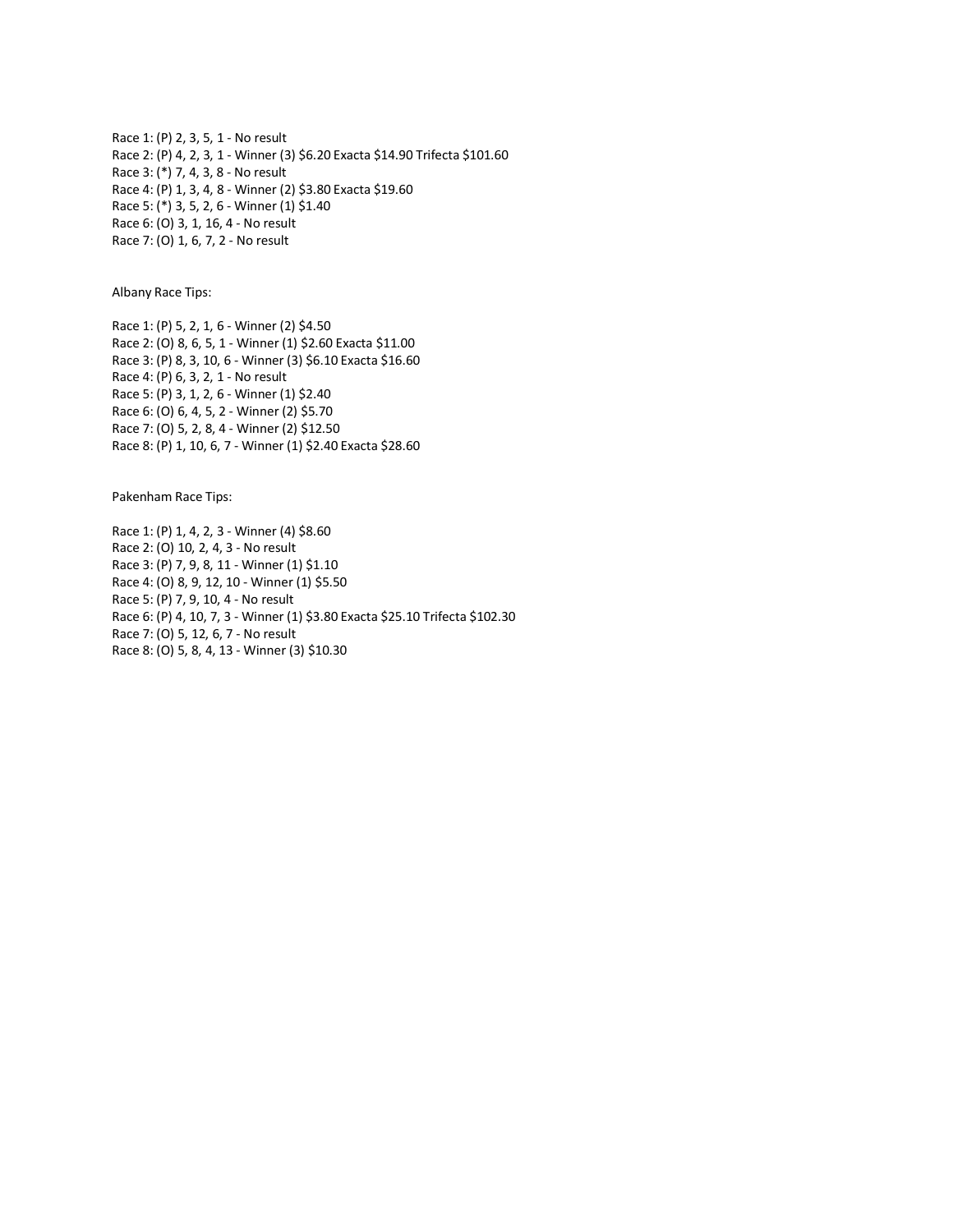Thursday 24th January 2019

### **Results summary for 24 Jan 2019**

No Specials to report Top Selection Strike Rate - 20.00% - 6 from 30 selections Top 2 Selections Strike Rate - 33.33% - 10 from 30 selections Total Strike Rate - 70.00% - 21 from 30 selections Exacta Strike Rate - 36.67% - 11 from 30 selections Trifecta Strike Rate - 13.33% - 4 from 30 selections

# **Best Selections**

Best Top Selection Win - \$4.00 Best Top 2 Selections Win - \$4.00 Best Win - All Selections - \$10.50 Best Exacta - \$31.70 Best Trifecta - \$80.50 Best First Four - \$309.40 Best Quadrella - nil

# **Selections for 24 Jan 2019**

Tamworth Raace Tips:

Race 1: (P) 5, 7, 3, 1 - Winner (1) \$1.50 Race 2: (O) 1, 11, 7, 5 - No result Race 3: (P) 1, 6, 2, 4 - Winner (4) \$4.50 Exacta \$9.00 Race 4: (O) 11, 10, 13, 14 - Winner (1) \$2.00 Race 5: (O) 3, 7, 6, 5 - Winner (1) \$4.00 Race 6: (O) 1, 3, 8, 4 - No result Race 7: (O) 6, 8, 3, 1 - No result Race 8: (P) 4, 5, 7, 3 - Winner (3) \$5.00 Exacta \$30.20 Trifecta \$80.50 First 4 \$309.40

Ipswick Race Tips:

Race 1: (P) 1, 3, 4, 2 - Winner (2) \$1.90 Exacta \$3.50 Race 2: (P) 7, 5, 3, 4 - Winner (2) \$3.40 Exacta \$13.20 Race 3: (P) 10, 1, 2, 5 - Winner (3) \$7.80 Race 4: (P) 1, 6, 5, 7 - No result Race 5: (P) 3, 6, 5, 8 - Winner (3) \$7.70 Race 6: (O) 1, 3, 2, 9 - Winner (3) \$2.50 Race 7: (O) 9, 5, 7, 13 - Winner (3) \$10.50 Exacta \$31.70

Pinjarra Park Race Tips:

Race 1: (P) 1, 4, 7, 9 - Winner (3) \$4.30 Race 2: (O) 2, 7, 8, 4 - Winner (4) \$5.50 Exacta \$27.40 Race 3: (O) 13, 10, 1, 7 - No result Race 4: (O) 8, 10, 7, 2 - No result Race 5: (P) 4, 5, 1, 2 - Winner (3) \$2.90 Exacta \$8.20 Race 6: (O) 9, 3, 12, 6 - No result Race 7: (O) 11, 9, 12, 3 - Winner (2) \$2.30

Pakenham Race Tips: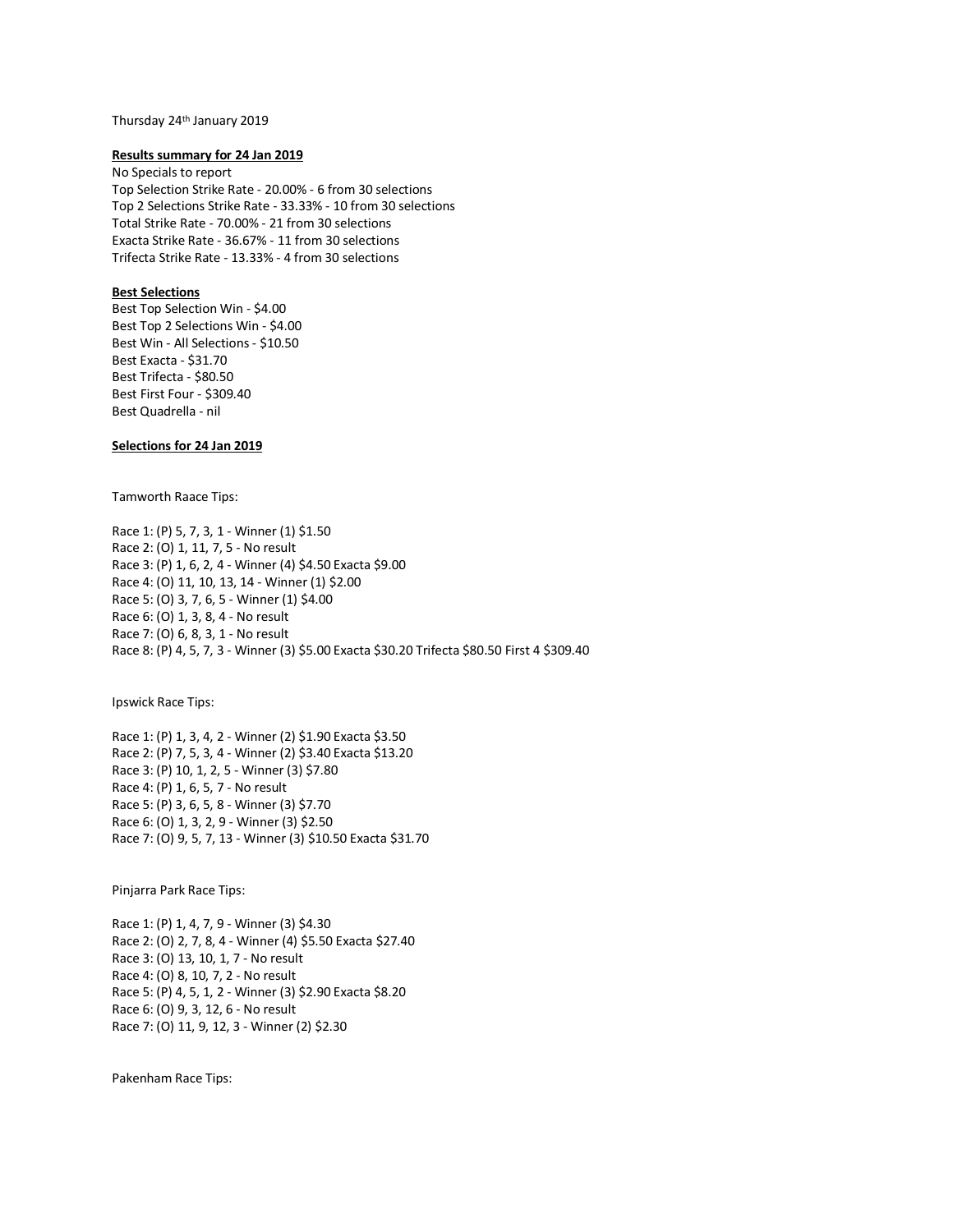- Race 1: (P) 7, 3, 1, 5 Winner (1) \$3.10 Exacta \$3.30 Trifecta \$15.30
- Race 2: (O) 12, 4, 10, 7 Winner (4) \$7.00
- Race 3: (P) 4, 9, 11, 6 Winner (4) \$7.90 Exacta \$31.10
- Race 4: (P) 3, 4, 7, 1 Winner (1) \$1.80 Exacta \$7.80 Trifecta \$12.80
- Race 5: (O) 8, 4, 3, 11 Winner (1) \$2.20
- Race 6: (P) 3, 7, 1, 4 Winner (2) \$2.40 Exacta \$4.40 Trifecta \$19.50 First 4 \$41.00
- Race 7: (O) 8, 4, 10, 6 No result
- Race 8: (O) 3, 6, 9, 4 No result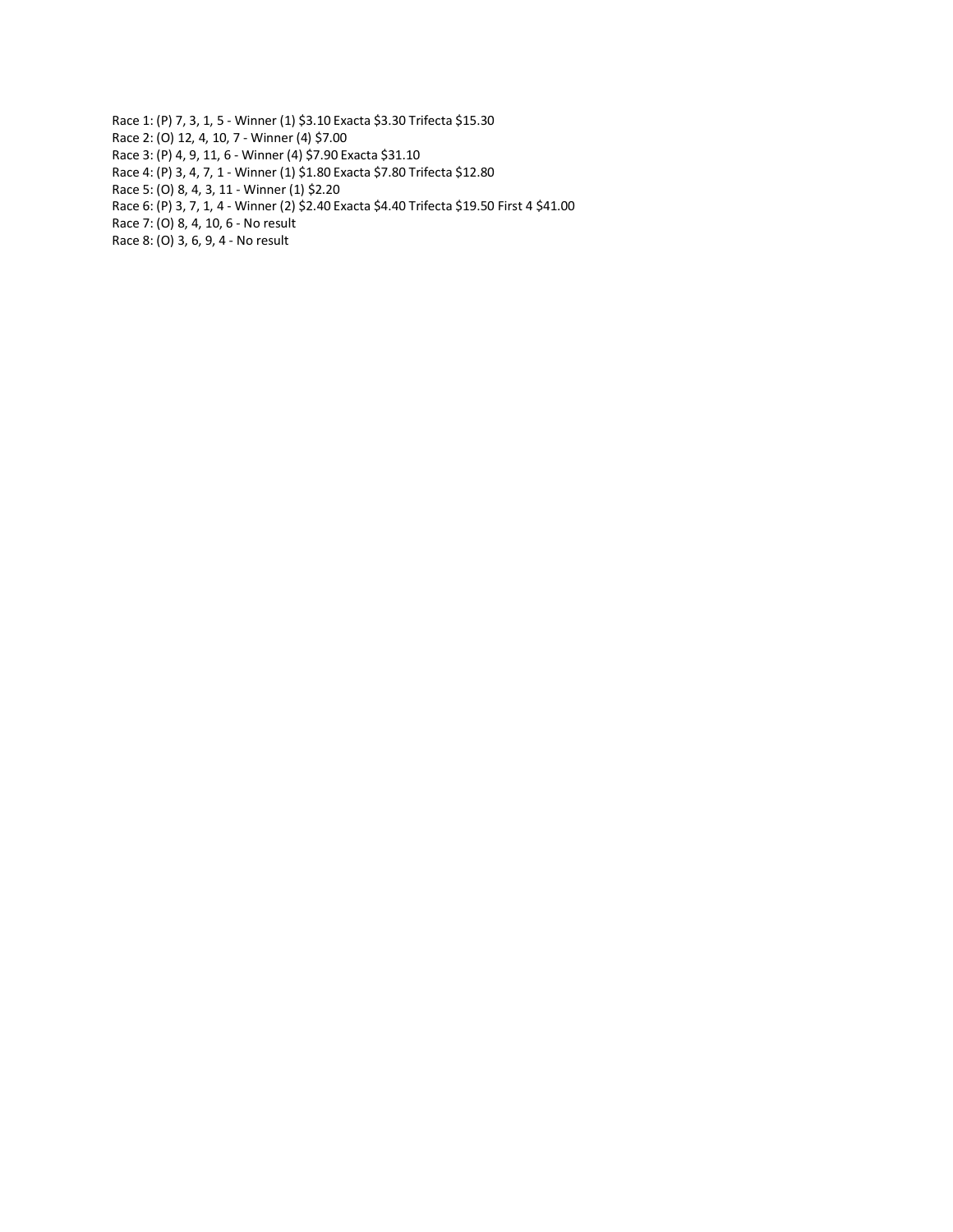Thursday 17th January 2019

### **Results summary for 17 Jan 2019**

Top Special (\*) Selection Strike Rate - 100.00% - 3 from 3 selections Top Selection Strike Rate - 42.59% - 23 from 54 selections Top 2 Selections Strike Rate - 50.00% - 27 from 54 selections Total Strike Rate - 72.22% - 39 from 54 selections Exacta Strike Rate - 48.15% - 26 from 54 selections Trifecta Strike Rate - 25.93% - 14 from 54 selections

# **Best Selections**

Best Top Selection Win - \$8.40 Best Top 2 Selections Win - \$8.40 Best Win - All Selections - \$18.30 Best Exacta - \$61.60 Best Trifecta - \$126.10 Best First Four - \$235.40 Best Quadrella - \$403.10

### **Selections for 17 Jan 2019**

Cowra Race Tips:

Race 1: (O) 5, 1, 7, 12 - Winner (1) \$5.50 Race 2: (O) 4, 3, 9, 7 - No result Race 3: (O) 2, 3, 6, 7 - Winner (1) \$4.40 Race 4: (O) 5, 11, 6, 1 - Winner (1) \$3.10 Race 5: (O) 3, 1, 9, 10 - Winner (4) \$3.60 Exacta \$23.00 Trifecta \$91.90 Race 6: (P) 7, 1, 5, 6 - Winner (1) \$2.50 Exacta \$13.40 Trifecta \$24.40 Race 7: (\*) 1, 9, 5, 6 - Winner (1) \$1.40 Quadrella \$61.90

Geelong Race Tips:

Race 1: (P) 4, 1, 6, 3 - Winner (1) \$4.30 Exacta \$8.80 Trifecta \$45.20 Race 2: (P) 5, 7, 9, 4 - No result Race 3: (O) 7, 15, 5, 2 - No result Race 4: (P) 4, 5, 3, 1 - No result Race 5: (P) 4, 11, 12, 7 - Winner (1) \$1.90 Exacta \$4.90 Race 6: (P) 7, 2, 6, 3 - Winner (1) \$2.40 Exacta \$8.60 Race 7: (O) 5, 12, 8, 1 - Winner (1) \$8.40 Exacta \$20.60 Race 8: (P) 6, 14, 10, 9 - Winner (3) \$5.50 Exacta \$17.30 Trifecta \$56.60 First 4 \$99.80 Quadrella \$286.20

Penola Race Tips:

Race 1: (P) 8, 2, 5, 4 - No result Race 2: (P) 7, 6, 2, 9 - Winner (4) \$3.10 Exacta \$9.40 Trifecta \$35.80 First 4 \$58.60 Race 3: (P) 9, 1, 4, 5 - Winner (1) \$3.10 Race 4: (P) 3, 4, 1, 5 - No result Race 5: (P) 1, 5, 2, 4 - Winner (1) \$4.40 Exacta \$27.60 Trifecta \$112.70 First 4 \$188.80 Race 6: (P) 1, 4, 5, 6 - Winner (4) \$3.90 Race 7: (P) 3, 7, 2, 1 - Winner (1) \$2.60 Exacta \$10.50 Race 8: (O) 11, 9, 12, 10 - No result

Gosford Race Tips: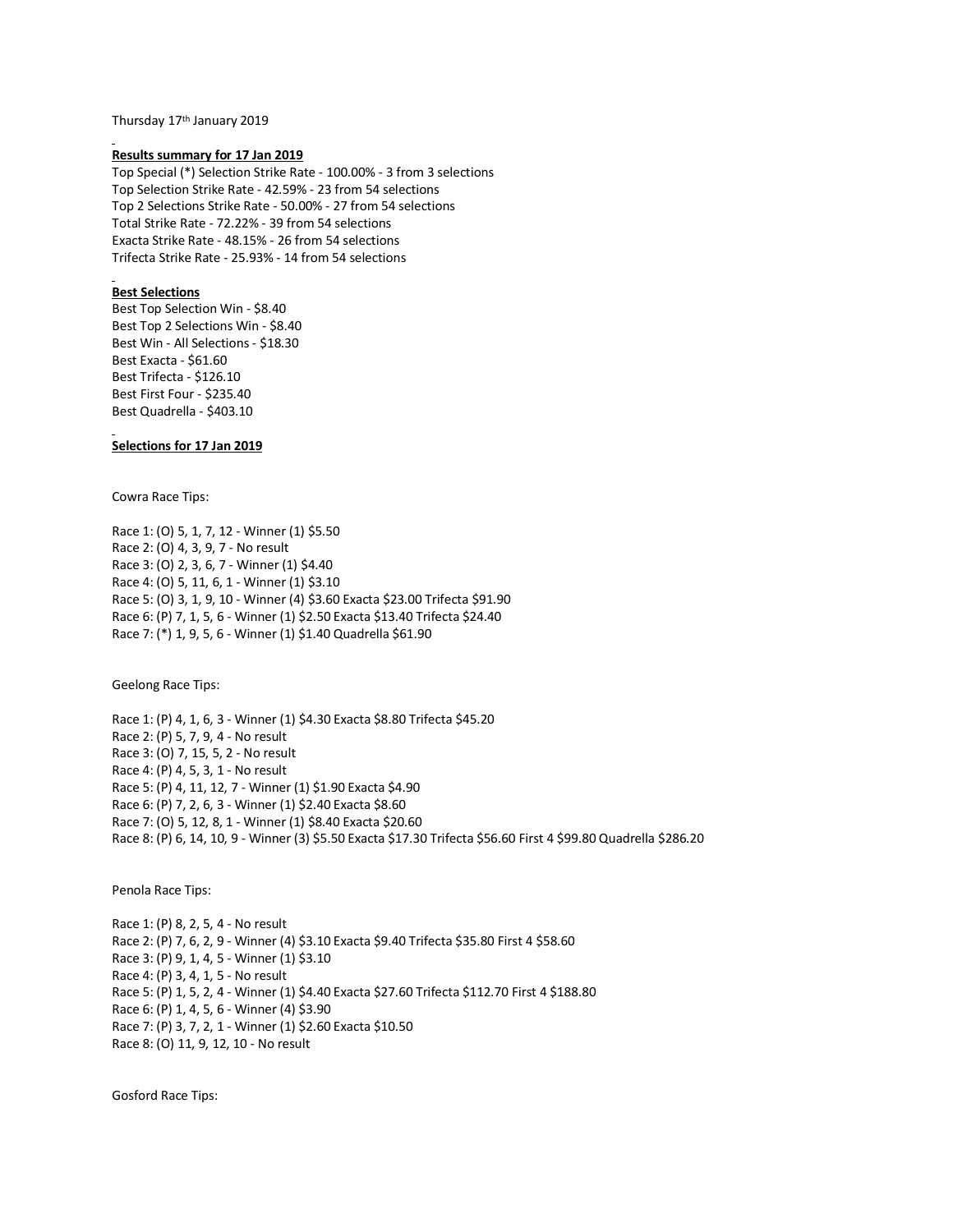Race 1: (\*) 2, 4, 5, 3 - Winner (1) \$2.20 Exacta \$3.80 Race 2: (P) 4, 8, 3, 5 - Winner (4) \$2.30 Exacta \$9.00 Race 3: (P) 2, 6, 9, 8 - No result Race 4: (P) 4, 6, 1, 3 - No result Race 5: (P) 3, 5, 2, 6 - Winner (3) \$4.30 Exacta \$12.40 Trifecta \$38.90 First 4 \$100.60 Race 6: (P) 9, 4, 5, 6 - Winner (4) \$7.90 Exacta \$61.60 Race 7: (P) 2, 5, 1, 6 - No result

Townsville Race Tips:

Race 1: (P) 2, 1, 4, 3 - Winner (1) \$1.90 Exacta \$9.50 Race 2: (P) 2, 1, 5, 3 - Winner (2) \$3.40 Race 3: (O) 6, 10, 9, 2 - Winner (4) \$18.30 Race 4: (P) 1, 9, 6, 7 - Winner (1) \$1.75 Exacta \$9.10 Race 5: (O) 5, 6, 8, 13 - No result Race 6: (P) 3, 4, 6, 1 - No result Race 7: (O) 2, 6, 1, 3 - Winner (4) \$6.70 Exacta \$13.20 Trifecta \$126.10 First 4 \$235.40 Race 8: (P) 9, 11, 3, 6 - Winner (1) \$1.40

Geraldton Race Tips:

Race 1: (P) 7, 4, 1, 2 - Winner (2) \$3.00 Exacta \$15.00 Trifecta \$39.70 Race 2: (P) 7, 9, 4, 1 - Winner (1) \$5.10 Exacta \$17.80 Race 3: (P) 1, 6, 3, 7 - Winner (1) \$1.30 Race 4: (P) 6, 4, 1, 7 - No result Race 5: (P) 1, 5, 4, 2 - Winner (3) \$3.10 Exacta \$6.60 Trifecta \$16.40 Race 6: (\*) 2, 5, 8, 3 - Winner (1) \$1.70 Race 7: (O) 11, 4, 5, 2 - No result Race 8: (O) 7, 1, 10, 6 - No result

Pakenham Race Tips:

Race 1: (P) 3, 4, 2, 1 - Winner (1) \$2.60 Exacta \$7.00 Trifecta \$8.10 First 4 \$11.60 Race 2: (P) 3, 4, 1, 8 - Winner (1) \$5.70 Exacta \$30.40 Race 3: (P) 6, 11, 5, 8 - Winner (1) \$1.80 Exacta \$3.90 Trifecta \$8.50 First 4 \$12.20 Race 4: (O) 4, 8, 6, 11 - Winner (2) \$3.80 Exacta \$15.90 Trifecta \$120.10 Race 5: (P) 10, 1, 7, 3 - Winner (4) \$3.30 Exacta \$13.60 Race 6: (P) 1, 2, 6, 5 - Winner (1) \$2.20 Exacta \$3.30 Trifecta \$21.70 Race 7: (O) 8, 9, 12, 11 - Winner (2) \$4.50 Race 8: (O) 14, 4, 13, 2 - Winner (3) \$9.50 Quadrella \$403.10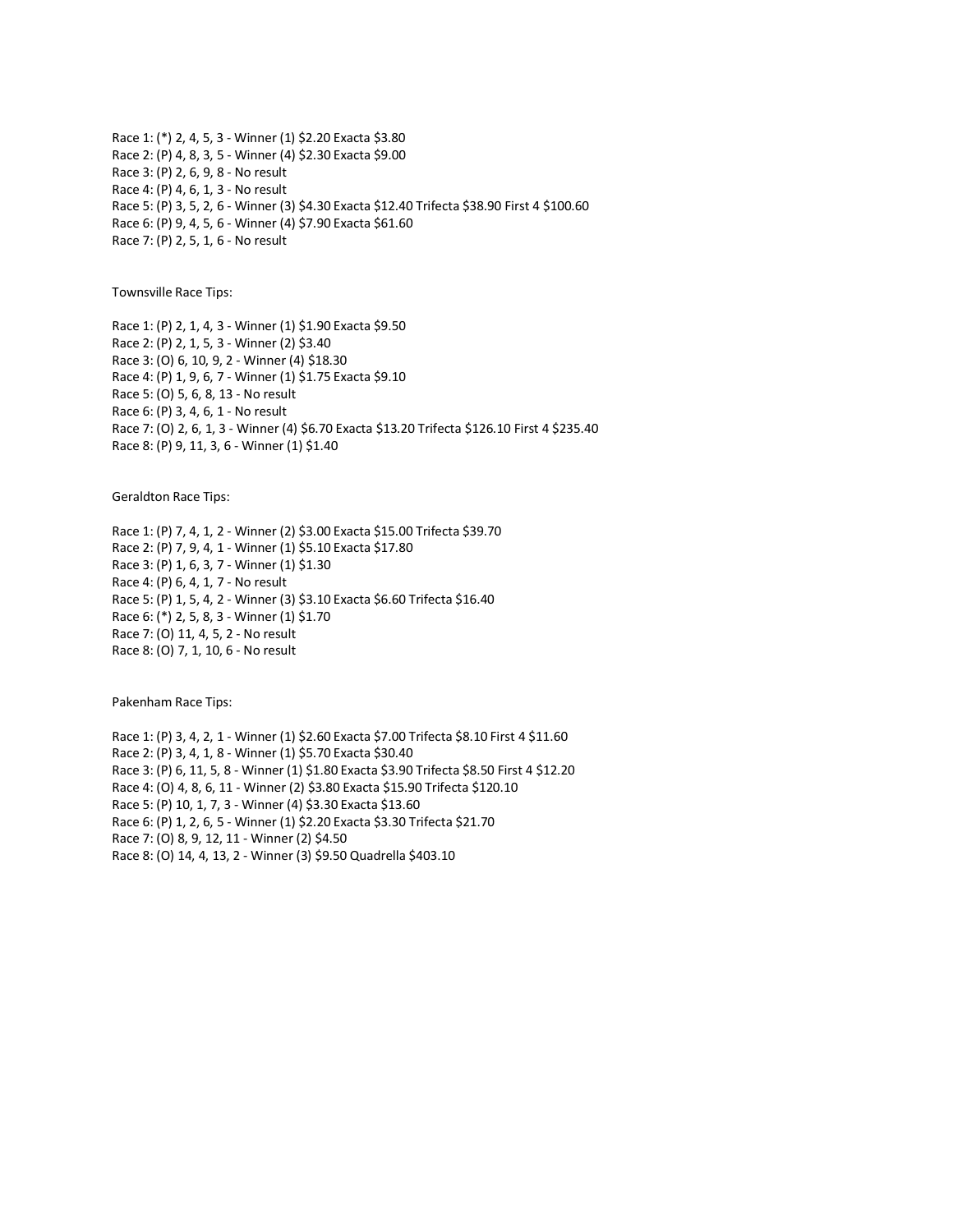Thursday 10th January 2019

#### **Results summary for 10 Jan 2019**

Top Special (\*) Selection Strike Rate - 100.00% - 2 from 2 selections Top Selection Strike Rate - 30.00% - 9 from 30 selections Top 2 Selections Strike Rate - 43.33% - 13 from 30 selections Total Strike Rate - 76.67% - 23 from 30 selections Exacta Strike Rate - 46.67% - 14 from 30 selections Trifecta Strike Rate - 20.00% - 6 from 30 selections

# **Best Selections**

Best Top Selection Win - \$4.60 Best Top 2 Selections Win - \$10.30 Best Win - All Selections - \$23.00 Best Exacta - \$143.70 Best Trifecta - \$166.00 Best First Four - \$413.80 Best Quadrella - \$142.40

### **Selections for 10 Jan 2019**

Muswellbrook Race Tips:

Race 1: (O) 4, 1, 5, 2 - Winner (1) \$3.10 Exacta \$9.90 Race 2: (P) 2, 3, 5, 1 - Winner (3) \$3.90 Exacta \$14.60 Race 3: (P) 2, 6, 9, 5 - Winner (4) \$23.00 Exacta \$143.70 Race 4: (P) 1, 9, 8, 7 - No result Race 5: (P) 8, 4, 3, 7 - Winner (3) \$4.20 Race 6: (O) 2, 7, 9, 10 - No result Race 7: (O) 6, 8, 3, 7 - Winner (4) \$4.70 Race 8: (O) 11, 2, 13, 5 - No result

Geelong Race Tips:

Race 1: (O) 12, 11, 1, 5 - Winner (1) \$4.60 Race 2: (P) 5, 8, 4, 1 - Winner (1) \$2.10 Exacta \$5.20 Trifecta \$21.80 Race 3: (P) 9, 3, 1, 8 - Winner (1) \$2.60 Exacta \$10.30 Trifecta \$21.90 Race 4: (P) 3, 5, 1, 2 - Winner (1) \$2.60 Exacta \$8.80 Trifecta \$38.60 First 4 \$82.20 Race 5: (P) 5, 6, 13, 12 - Winner (3) \$6.20 Race 6: (\*) 2, 6, 1, 4 - Winner (1) \$1.30 Exacta \$5.70 Race 7: (P) 8, 4, 3, 5 - Winner (2) \$3.40 Race 8: (P) 5, 8, 12, 9 - Winner (4) \$6.20 Exacta \$34.40 Trifecta \$166.00 First 4 \$413.80 Quadrella \$142.40

Rockhampton Race Tips:

Race 1: (P) 1, 6, 5, 3 - Winner (1) \$2.10 Exacta \$9.50 Race 2: (O) 9, 7, 2, 3 - Winner (2) \$5.10 Exacta \$31.10 Race 3: (P) 1, 5, 2, 3 - Winner (4) \$6.20 Exacta \$28.90 Trifecta \$117.60 Race 4: (\*) 2, 4, 5, 3 - Winner (1) \$1.60 Exacta \$3.80 Race 5: (P) 4, 7, 5, 2 - No result Race 6: (P) 3, 6, 5, 7 - Winner (3) \$3.00 Race 7: (P) 5, 6, 1, 7 - Winner (1) \$2.30 Exacta \$10.50 Trifecta \$46.50

Geraldton Race Tips: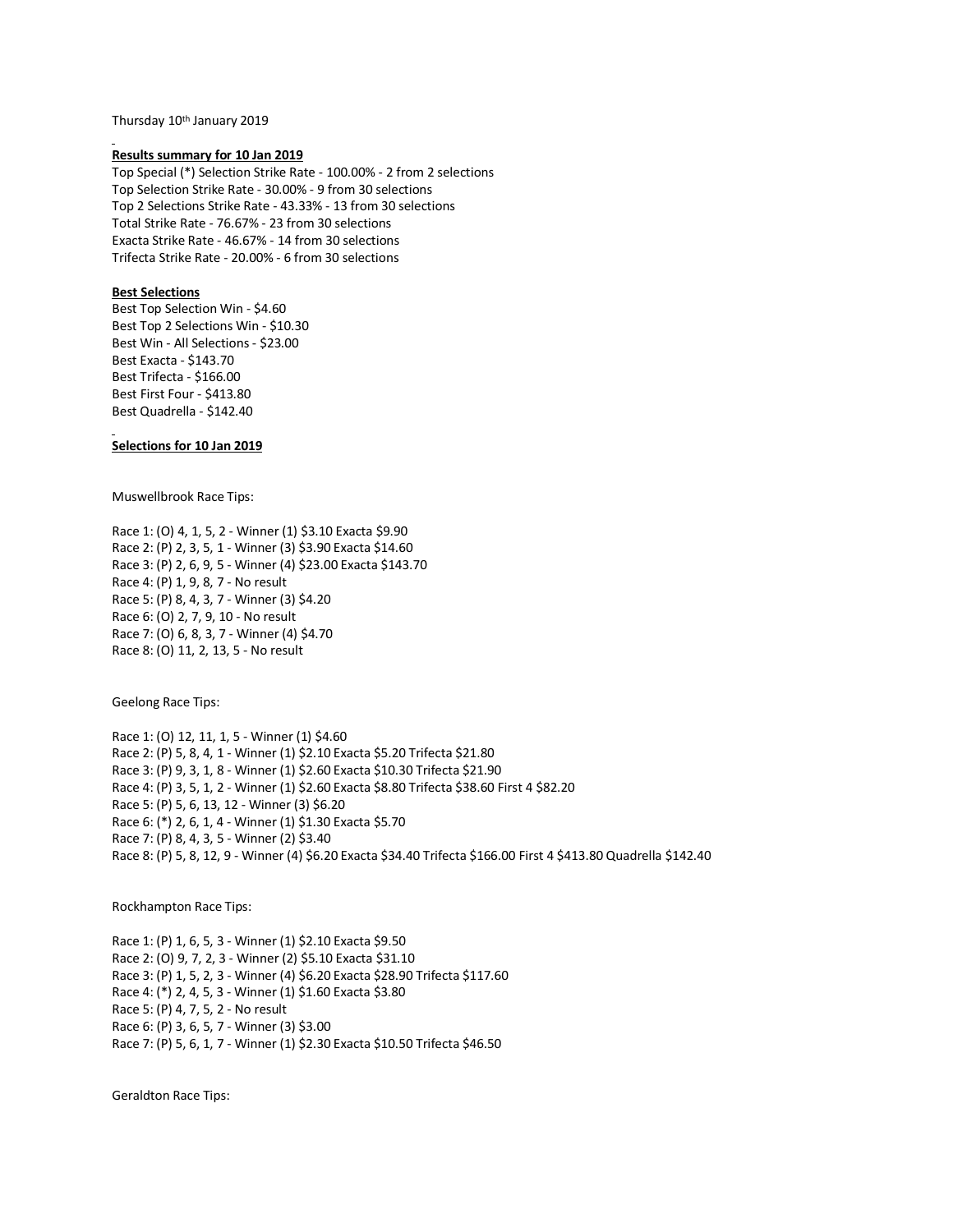Race 1: (P) 6, 2, 1, 4 - Winner (2) \$10.30 Race 2: (P) 2, 6, 8, 4 - Winner (4) \$4.10 Race 3: (O) 7, 11, 1, 8 - No result Race 4: (P) 7, 4, 6, 2 - No result Race 5: (O) 5, 4, 1, 7 - No result Race 6: (P) 10, 2, 1, 3 - Winner (2) \$5.90 Exacta \$11.60 Race 7: (O) 6, 2, 8, 4 - Winner (3) \$8.30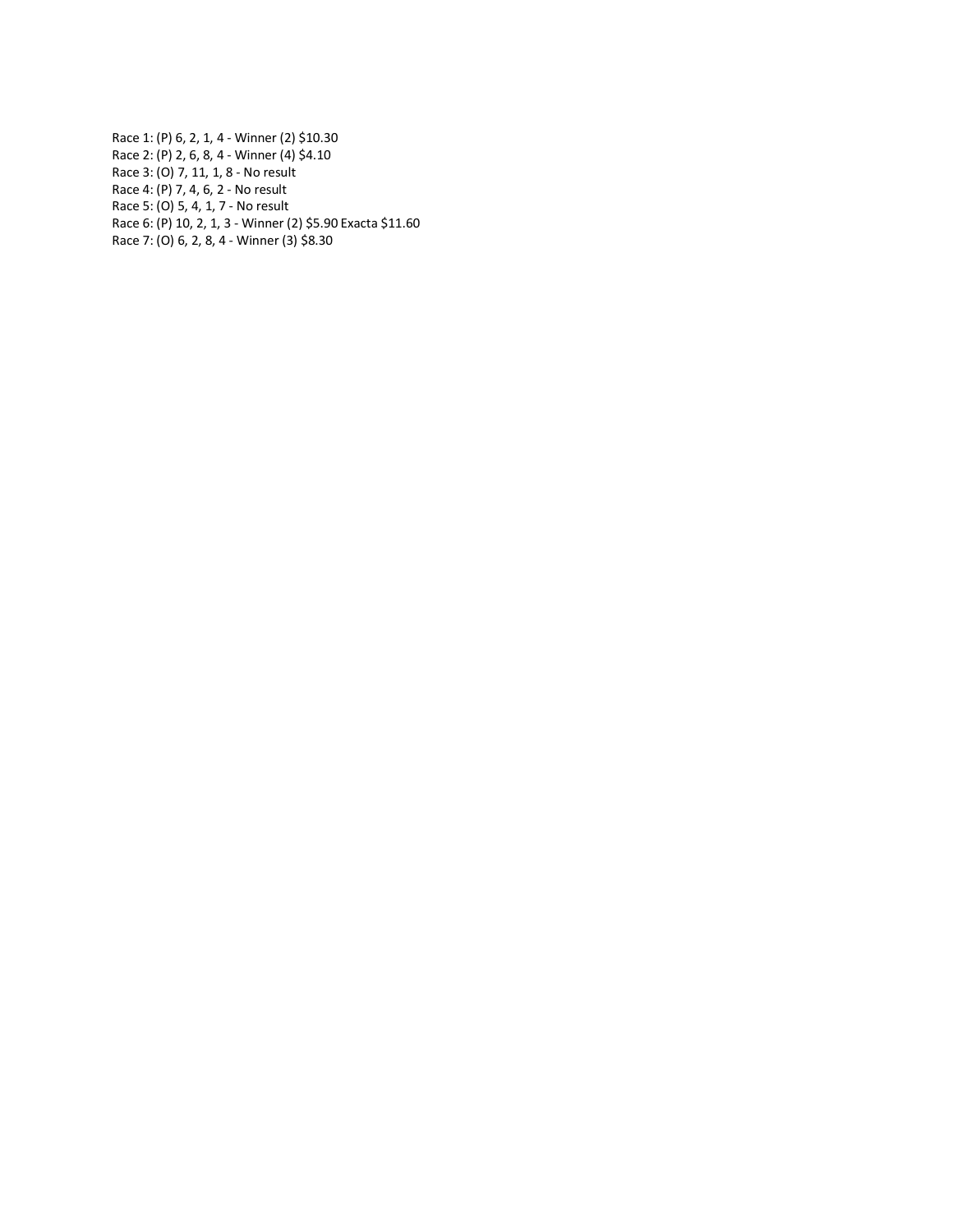Thursday 3rd January 2019

### **Results summary for 03 Jan 2019**

Top Special (\*) Selection Strike Rate - 100.00% - 1 from 1 selections Top Selection Strike Rate - 47.83% - 11 from 23 selections Top 2 Selections Strike Rate - 60.87% - 14 from 23 selections Total Strike Rate - 78.26% - 18 from 23 selections Exacta Strike Rate - 47.83% - 11 from 23 selections Trifecta Strike Rate - 26.09% - 6 from 23 selections

# **Best Selections**

Best Top Selection Win - \$5.20 Best Top 2 Selections Win - \$9.60 Best Win - All Selections - \$10.80 Best Exacta - \$66.60 Best Trifecta - \$446.30 Best First Four - \$2649.80 Best Quadrella - \$118.70

# **Selections for 03 Jan 2019**

Kembla Grange Race Tips:

Race 1: (P) 1, 2, 3, 5 - Winner (3) \$7.30 Exacta \$11.00 Trifecta \$26.30 First 4 \$34.60 Race 2: (P) 1, 5, 3, 6 - Winner (1) \$2.60 Exacta \$25.50 Trifecta \$48.80 Race 3: (P) 2, 8, 6, 4 - No result Race 4: (P) 4, 6, 8, 10 - Winner (2) \$2.30 Exacta \$21.10 Trifecta \$306.10 First 4 \$2649.80 Race 5: (P) 5, 1, 9, 3 - Winner (1) \$2.20 Race 6: (P) 3, 6, 7, 4 - Winner (1) \$2.70 Race 7: (P) 6, 7, 1, 12 - No result

Geelong Race Tips:

Race 1: (P) 3, 2, 7, 4 - Winner (2) \$3.60 Exacta \$6.30 Race 2: (P) 4, 7, 1, 5 - Winner (1) \$4.00 Race 3: (\*) 12, 11, 3, 5 - Winner (1) \$1.60 Exacta \$24.60 Race 4: (P) 9, 8, 4, 5 - Winner (2) \$9.60 Race 5: (P) 3, 2, 7, 4 - Winner (1) \$5.20 Exacta \$21.50 Race 6: (P) 9, 8, 5, 2 - Winner (1) \$4.30 Race 7: (P) 7, 8, 5, 2 - Winner (1) \$1.60 Exacta \$2.80 Trifecta \$15.30 First 4 \$37.00 Race 8: (P) 6, 2, 1, 7 - Winner (1) \$2.50 Exacta \$8.50 Quadrella \$118.70

Townsville Race Tips

Race 1: (P) 3, 6, 2, 7 - Winner (1) \$3.00 Exacta \$10.50 Race 2: (P) 4, 6, 11, 5 - Winner (3) \$10.80 Exacta \$66.60 Trifecta \$446.30 First 4 \$2366.80 Race 3: (P) 1, 3, 2, 4 - Winner (4) \$4.40 Exacta \$17.60 Trifecta \$38.00 First 4 \$48.20 Race 4: (P) 1, 4, 6, 5 - Winner (1) \$2.50 Race 5: (P) 7, 6, 9, 4 - No result Race 6: (P) 7, 6, 4, 10 - Winner (3) \$3.60 Race 7: (P) 6, 7, 4, 3 - No result Race 8: (P) 4, 5, 14, 6 - No result